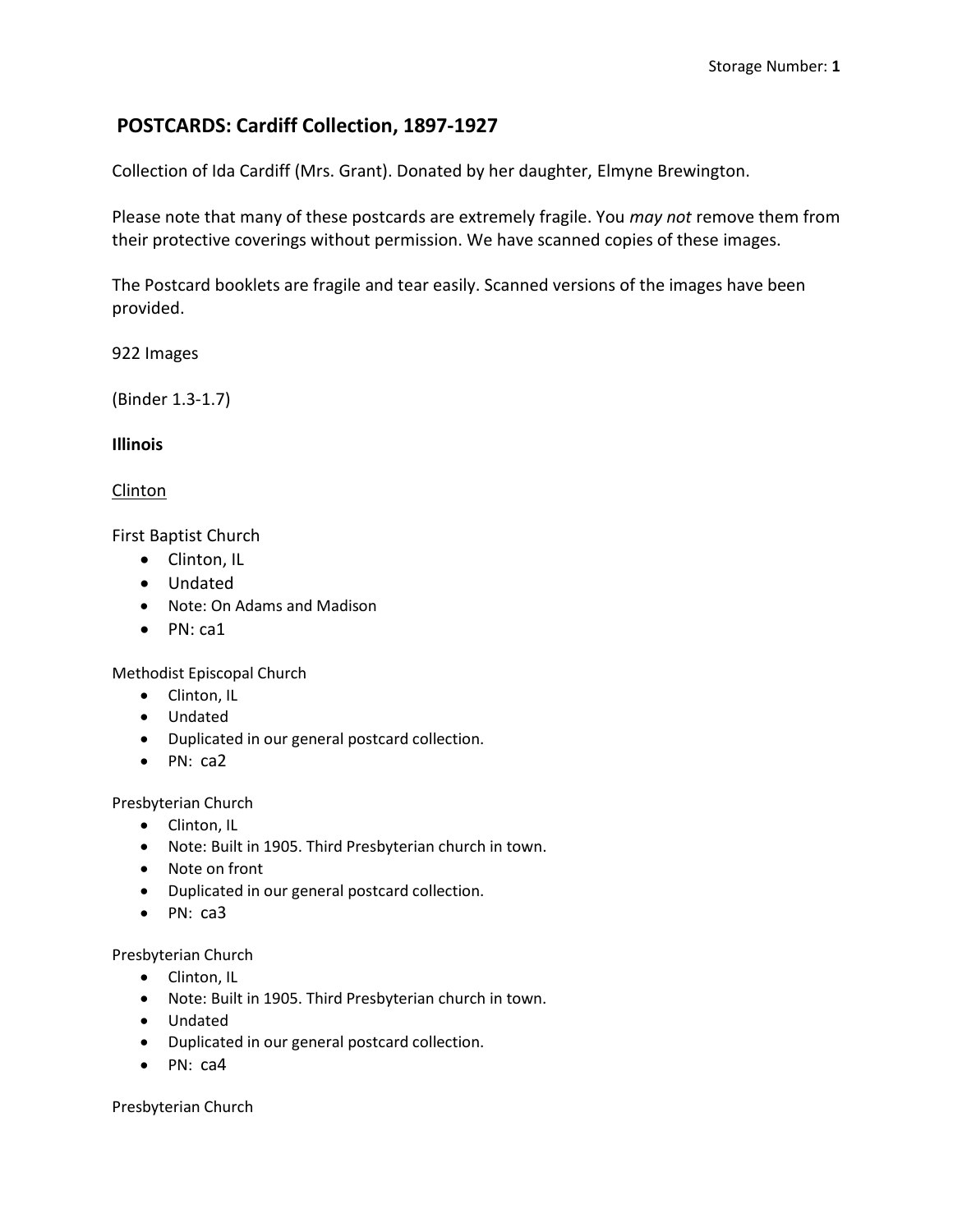- Clinton, IL
- Note: Built in 1905. Third Presbyterian church in town.
- Letter on back
- Sent to Mr. and Mrs. Grant Cardiff
- January 18, 19uu
- PN: ca5
- Rally Day Message
- Clinton, IL, Presbyterian Church
- Sent to Grant Cardiff
- $\bullet$  October  $7^{\text{th}}$
- PN: ca6

### St. Paul's Universalist Church

- Clinton, IL
- Note: The church was next door to the Methodist Church, facing Main Street on Main and East.
- Undated
- Duplicated in our general postcard collection.
- PN: ca7

South Center St.

- Clinton, IL
- Undated
- PN: ca8

South Centre Street, Looking Towards Court House

- Clinton, IL
- Duplicate: 1 of 2
- Duplicated in our general postcard collection
- PN: ca9

### South Centre Street, Looking Towards Court House

- Clinton, IL
- Duplicate: 2 of 2
- Duplicated in our general postcard collection
- $\bullet$  PN: ca10

De Witt County Jail

- Clinton, IL
- Undated
- $\bullet$  PN: ca11

Interurban Depot

- Clinton, IL
- Letter on back
- Sent to Mrs. Ida M. Cardiff
- February 9, 1911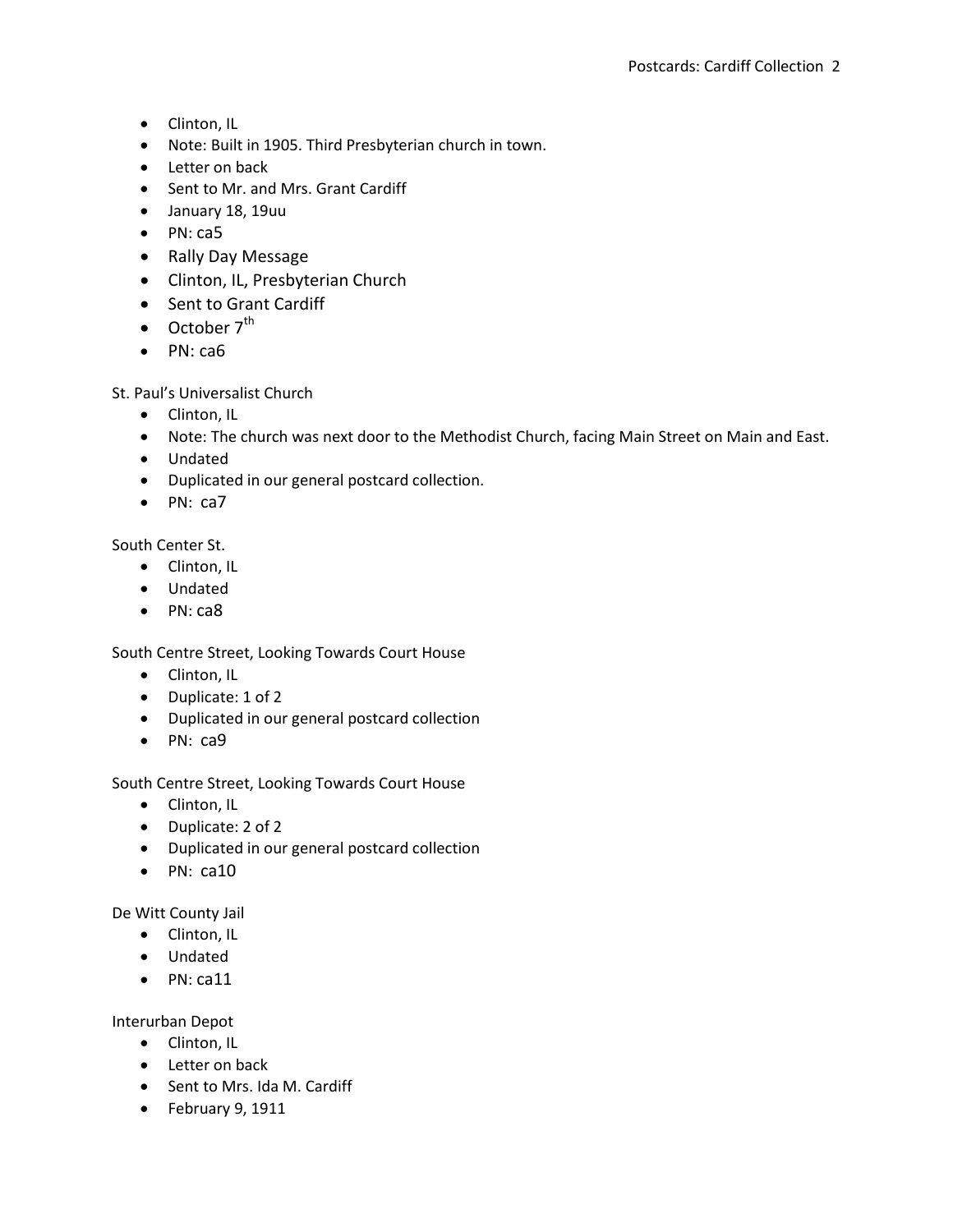John Warner Hospital

- Clinton, IL
- Undated
- $\bullet$  PN: ca13

The Only Town on the Map

- Clinton, IL
- Made in Clinton by the Register
- Undated
- Duplicated in general postcard collection.
- $\bullet$  PN: ca14

Pastime Park Near Clinton, Ill.

- Clinton, IL
- Undated
- Duplicated in general postcard collection.
- $\bullet$  PN: ca15

Water Mill and Dam at Pastime Park

- Clinton, IL
- Undated
- Duplicate: 1 of 2
- Duplicated in general postcard collection.
- $\bullet$  PN: ca16

Water Mill and Dam at Pastime Park

- Clinton, IL
- Undated
- Duplicate: 2 of 2
- Duplicated in general postcard collection.
- $\bullet$  PN: ca17

Weldon Springs

- Clinton, IL
- Undated
- $\bullet$  PN: ca18

Tenting at Weldon Springs, Chautauqua

- Clinton, IL
- Undated
- Duplicate: 1 of 2
- Duplicated in general postcard collection.
- $\bullet$  PN: ca19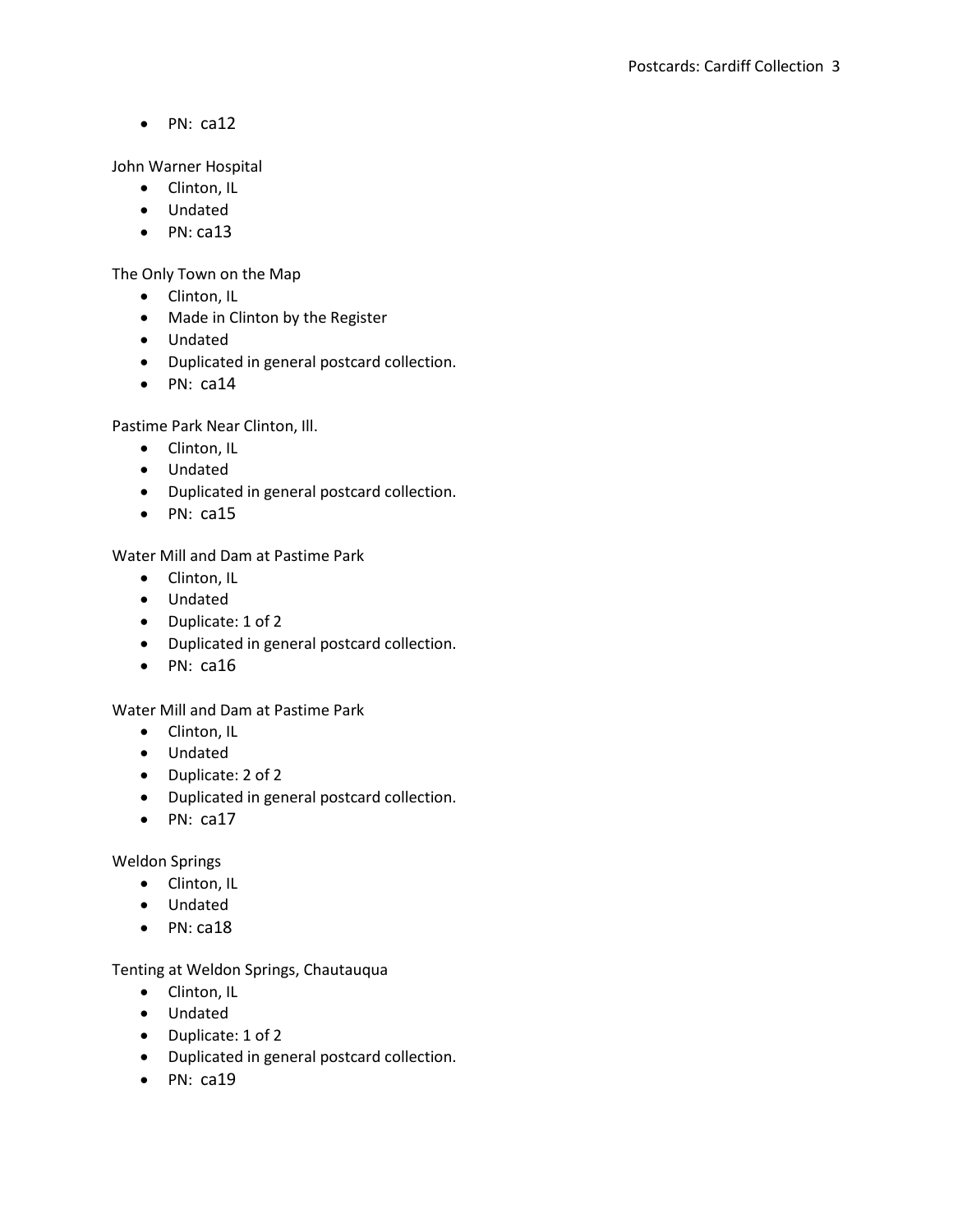Tenting at Weldon Springs, Chautauqua

- Clinton, IL
- Undated
- Duplicate: 2 of 2
- Duplicated in general postcard collection.
- $\bullet$  PN: ca20

South Side of Lake, Weldon Springs

- Clinton, IL
- Undated
- Duplicated in general postcard collection.
- $\bullet$  PN: ca21

Weldon Springs Lake, by Moonlight

- Clinton, IL
- Undated
- Duplicated in general postcard collection.
- $\bullet$  PN: ca22

Auditorium at Weldon Springs

- Clinton, IL
- Undated
- Duplicated in general postcard collection.
- $\bullet$  PN: ca23

Twin Springs at Weldon Springs

- Clinton, IL
- Letter on back
- Sent to Mrs. Ida M. Cardiff
- June 8, 1911
- Duplicated in general postcard collection.
- $\bullet$  PN: ca24

I. C. Depot

- Clinton, IL
- Letter on back
- Sent to Mrs. Ida M. Cardiff
- March 7, 191u
- $\bullet$  PN: ca25

High School

- Clinton, IL
- Undated
- $\bullet$  PN: ca26

High School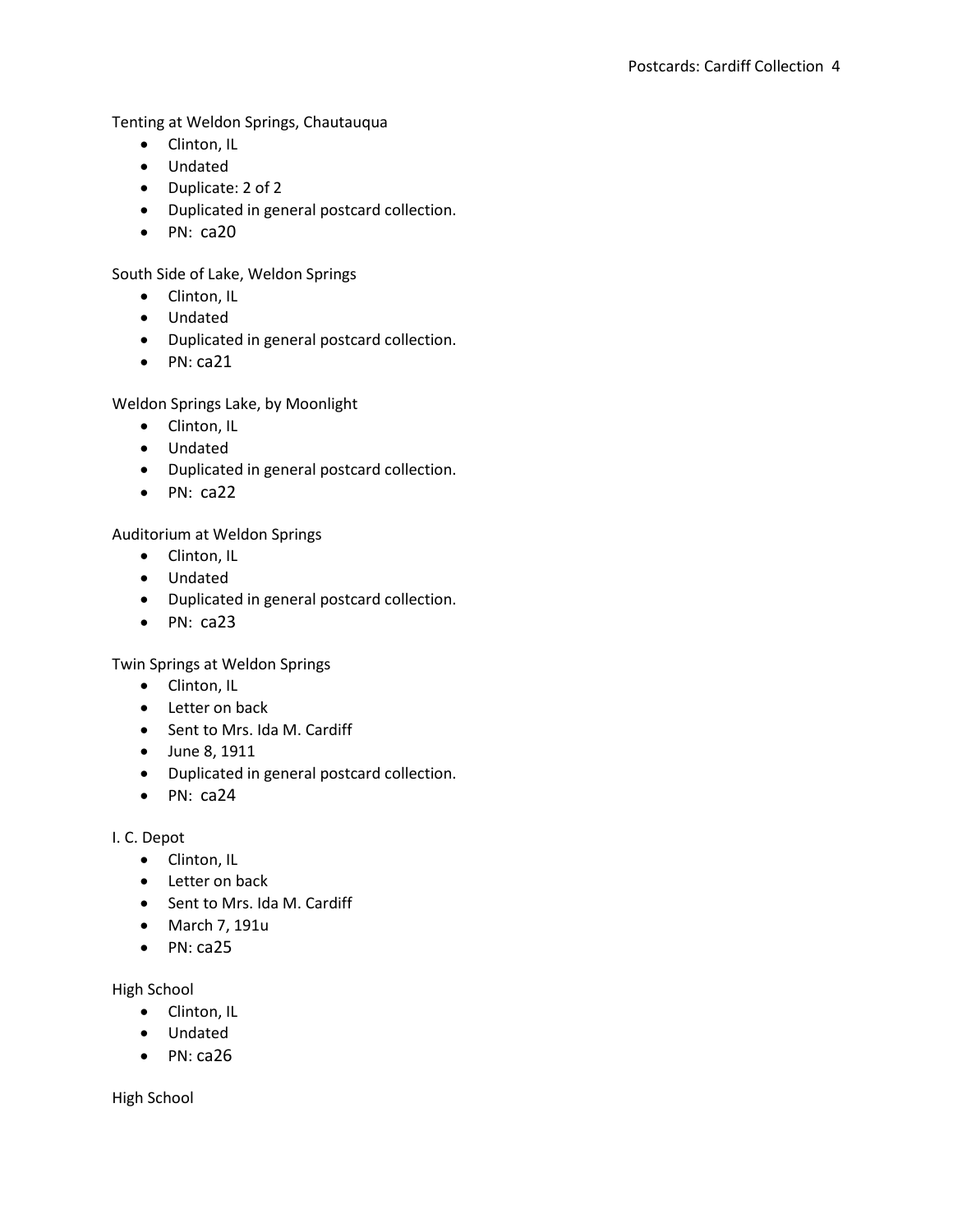- Clinton, IL
- Undated
- $\bullet$  PN: ca27

Washington High School

- Clinton, IL
- Duplicate: 1 of 2
- Duplicated in general postcard collection
- $\bullet$  PN: ca28

Washington High School

- Clinton, IL
- Duplicate: 2 of 2
- Duplicated in general postcard collection
- $\bullet$  PN: ca29

Washington School

- Clinton, IL
- Undated
- $\bullet$  PN: ca30

Ben and Frank, Clinton, Ill. Fire Team

- Undated
- Note: Corner of West Main, North side of square. In the background is Watkins Jewelry.
- Damaged: worn around the edges, upper-left corner missing
- $\bullet$  PN: ca31

Northeast Corner of Square

- Clinton, IL
- Undated
- Duplicated in general postcard collection.
- $\bullet$  PN: ca32

East Main Street

- Clinton, IL
- Note: The Ohio Building and Freudenstein with the State Bank Building behind. The picture shows them putting the stone face over the brick on the State Bank Building.
- Undated
- $\bullet$  PN: ca33

Part of East & North Side Public Square

- Clinton, IL
- Note: On the right, near the viewer, Freudenstein (200 & 201). Hendrix and Shepherd Shoe's and Men's Clothing. The building with an owl with a clock in his belly is Schmith Jewelry in the Ohio Building.
- Undated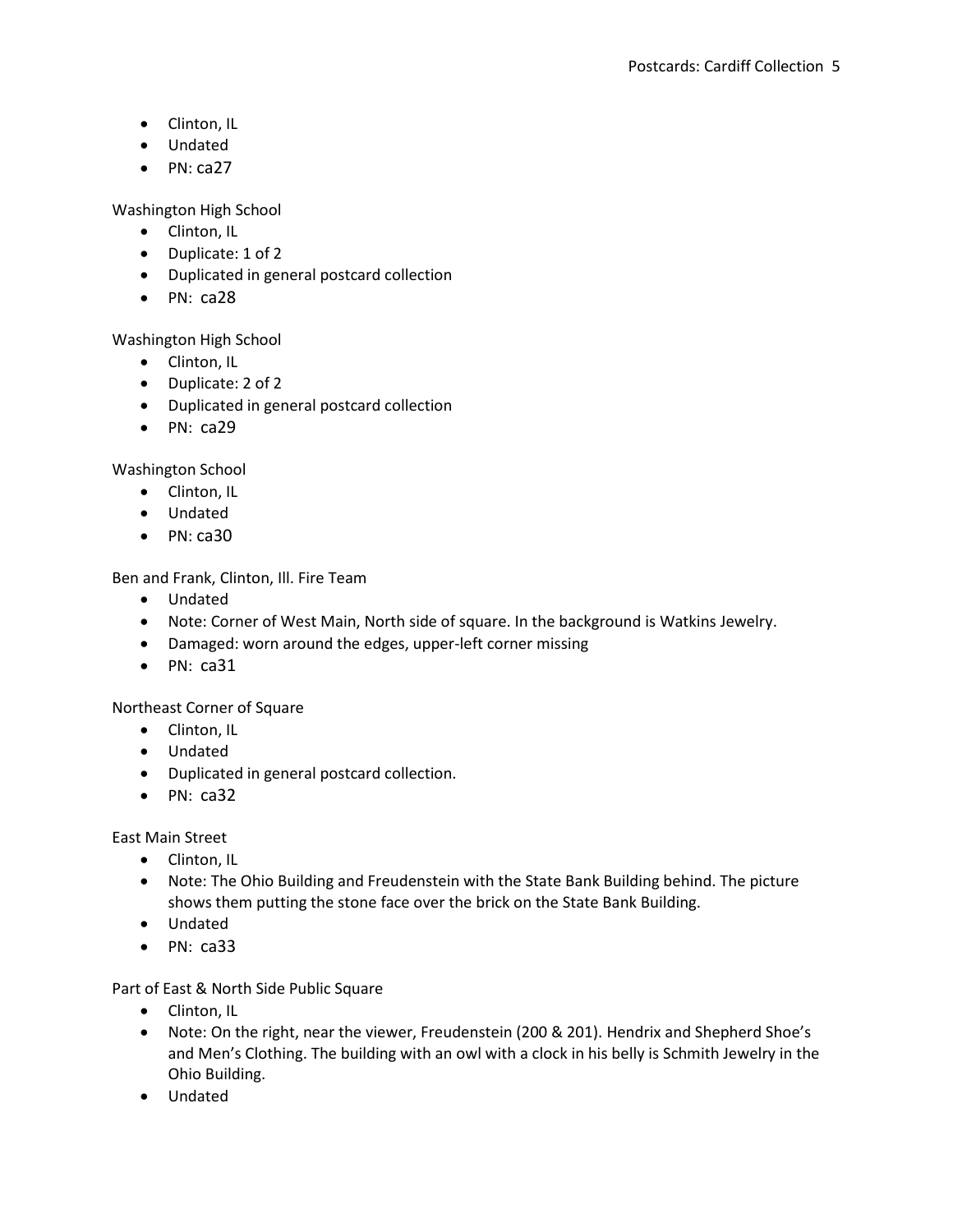- Duplicate: 1 of 2
- Duplicated in general postcard collection.
- $\bullet$  PN: ca34

Part of East & North Side Public Square

- Clinton, IL
- Note: On the right, near the viewer, Freudenstein (200 & 201). Hendrix and Shepherd Shoe's and Men's Clothing. The building with an owl with a clock in his belly is Schmith Jewelry in the Ohio Building.
- Undated
- Duplicate: 2 of 2
- Duplicated in general postcard collection.
- $\bullet$  PN: ca35

North Center St., Looking South

- Clinton, IL
- Letter on back
- Sent to Mrs. Ida M. Cardiff
- $\bullet$  February 27, 1913
- Duplicate: 1 of 2
- Duplicated in general postcard collection
- $\bullet$  PN: ca36

North Center St., Looking South

- Clinton, IL
- $\bullet$   $c.1913$
- Duplicate: 2 of 2
- Duplicated in general postcard collection
- $\bullet$  PN: ca37

North Jackson Ave.

- Clinton, IL
- Letter on back
- Sent to Mrs. Grant Cardiff
- February 17, 19uu
- $\bullet$  PN: ca38

Bridge in Woodlawn Cemetery

- Clinton, IL
- Undated
- Duplicated in general postcard collection.
- $\bullet$  PN:  $ca39$

Part of West End Woodlawn Cemetery

- Clinton, IL
- Undated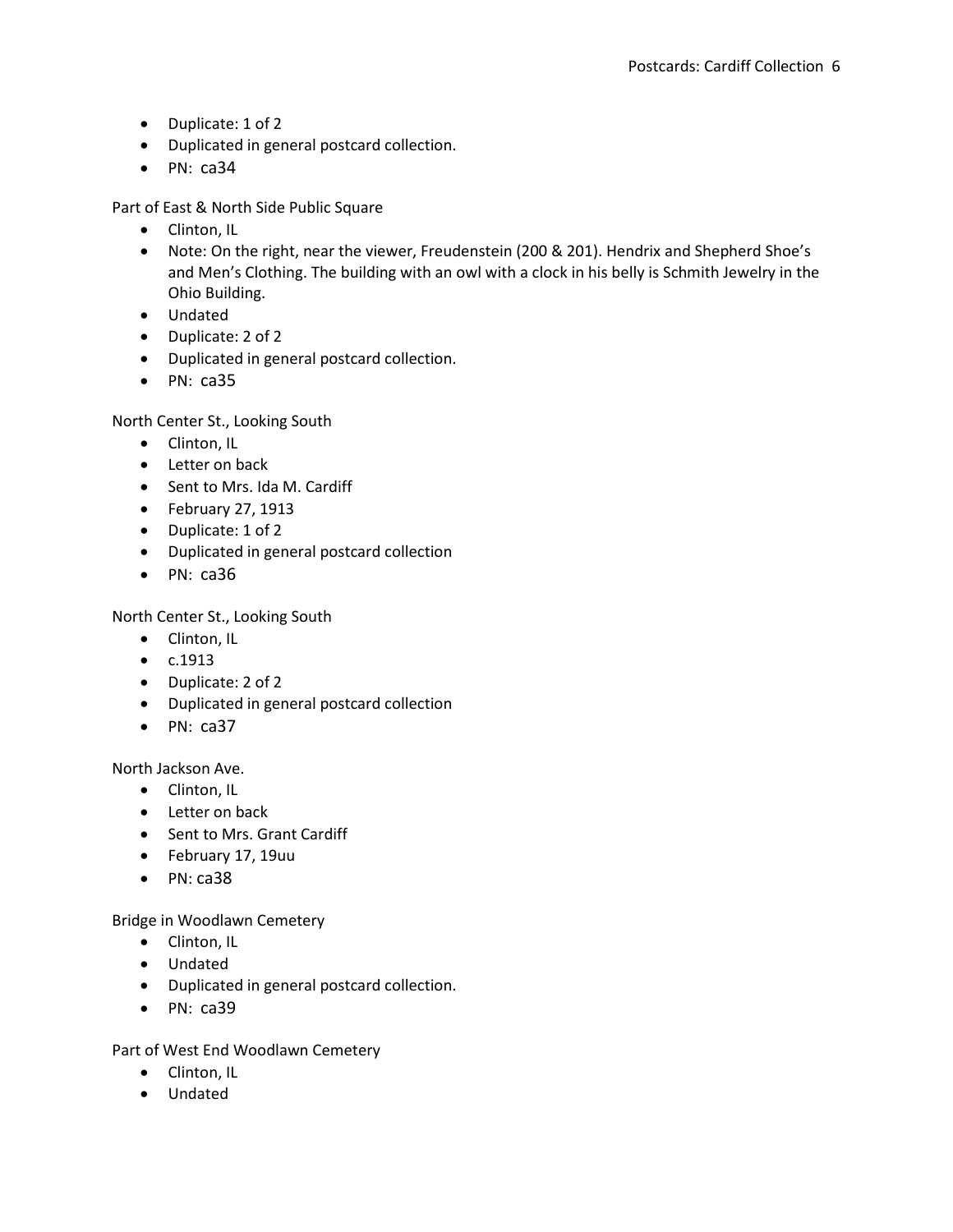- Duplicated in general postcard collection.
- $\bullet$  PN: ca40

Soldiers' Monument, at Woodlawn Cemetery

- Clinton, IL
- Undated
- Duplicated in general postcard collection.
- $\bullet$  PN: ca41

#### Y.M.C.A.

- Clinton, IL
- Undated
- $\bullet$  PN: ca42

### In Fair Away Burmah

- Front: "A House is Known by its Woodwork." Use on the interior woodwork of your house Luxeberry Wood Finish (the only genuine hard oil Finish made). For floors, bathrooms and outside doors use Liquid Granite." Gideon Painting, Co.
- Clinton, IL
- Undated
- $\bullet$  PN: ca43

Betsy Ross Flag

- Front: The credit of making the first flag combining the stars and stripes is given to Betsy Ross, while the design is unquestionably the work of Gen. Washington. It has been beautifully said that Betsy Ross wove from summer sunbeams and wintry stars the miracle of "Old Glory."
- Printed in Clinton, IL by N. R. Hughes.
- Copyright 1911
- $\bullet$  PN: ca44

### Bloomington-Normal

C. U. Williams & Son Co. Fire Proof Garage

- Front: Chalmers Moon Studebaker Stearns Knight Woods Electric
- Bloomington, IL
- Letter on back
- Sent to Mr. Grant Cardiff
- January 21, 1913
- $\bullet$  PN: ca45

Illinois Hotel

- Bloomington, IL
- Letter on back
- Sent to Mrs. Grant Cardiff
- August 17, 1908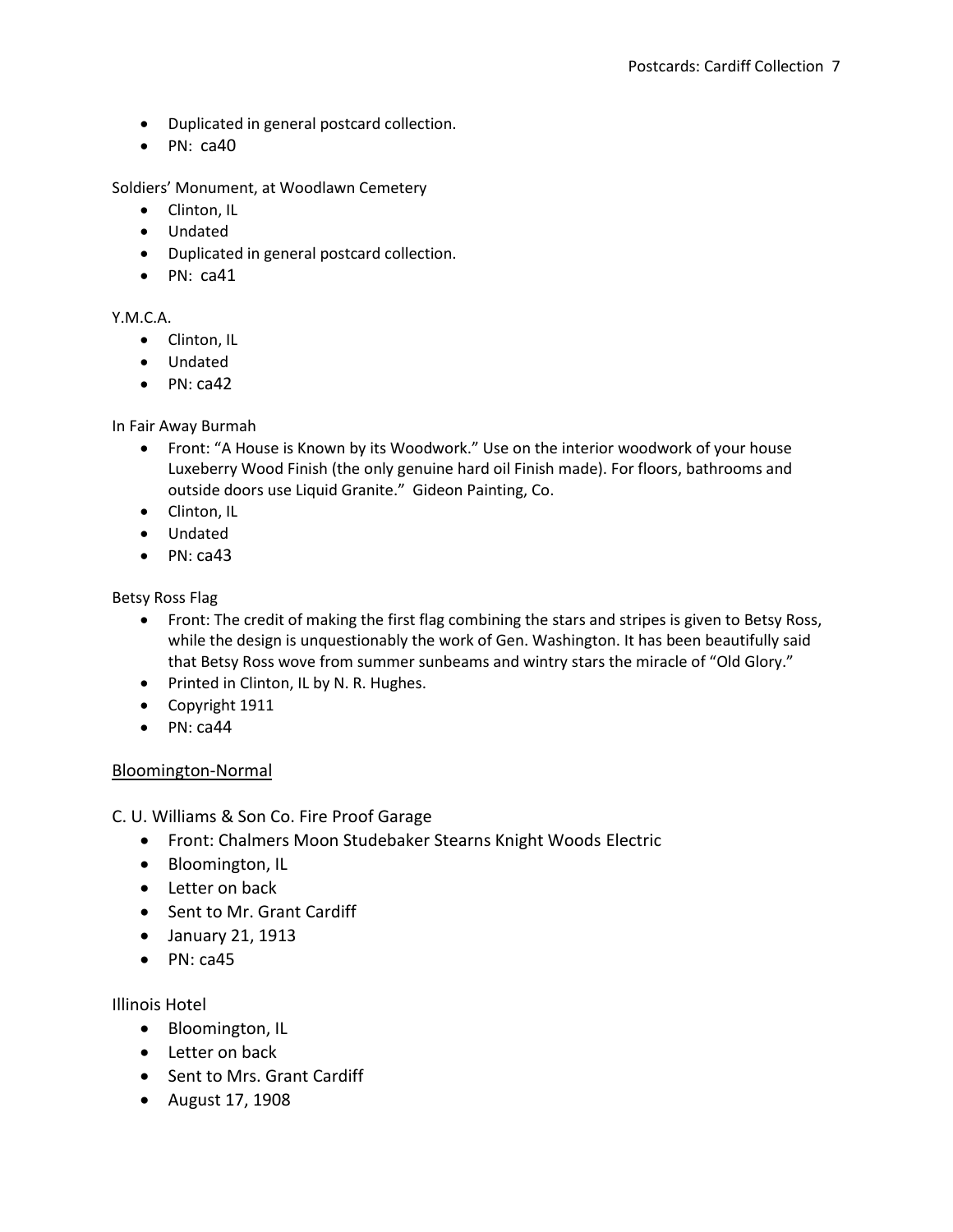Public Library

- Bloomington, IL
- Letter on back
- Sent to Mrs. G. Cardiff
- November 2, 1907
- For more information, see http://www.bloomingtonlibrary.org/
- $\bullet$  PN: ca47

High School Building

- Bloomington, IL
- Letter on back
- Sent to Mrs. Grant Cardiff
- July 29, 1908
- $\bullet$  PN: ca48

Residence of Rev. M. Weldon

- Bloomington, IL
- Letter on back
- Sent to American Charter
- November 5, 1911
- Damaged: Torn
- $\bullet$  PN: ca49

4051. Elk at Miller Park

- Bloomington, IL
- Letter on back
- Sent to Mrs. G. Cardiff
- March, 1913
- For more information about Miller Park Zoo, see http://www.cityblm.org/department.asp?dep\_id=3038&menuid=2801
- $\bullet$  PN: ca50

Illinois Soldier's Orphan's Home

- Normal, IL
- Undated
- For more information, see http://www.normal.org/About/History.asp
- $\bullet$  PN: ca51

I.S.N.U. Gym. Bldg.

Normal, IL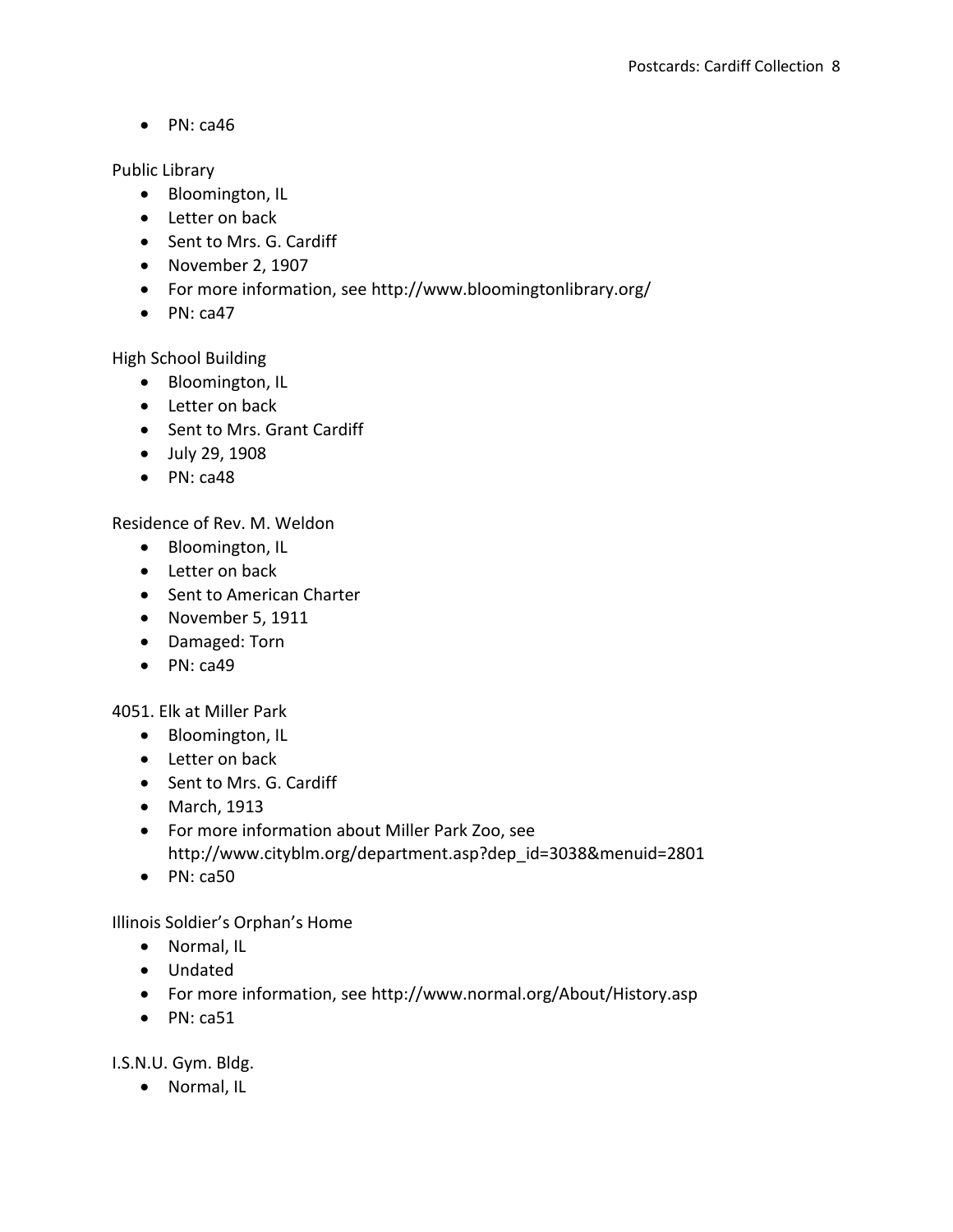- Note: Illinois State Normal University
- For more information on the history of the university, see Dr. John B. Freed's *Educating Illinois: Illinois State University 1857-2007.* Webpage: http://ilstu.edu/
- Undated
- $\bullet$  PN: ca52

Drive and Campus, I. S. N. U.

- Normal, IL
- Sent to Mrs. Ida M. Cardiff
- December 18, 1911
- Note: Illinois State Normal University
- For more information on the history of the university, see Dr. John B. Freed's *Educating Illinois: Illinois State University 1857-2007.* Webpage: http://ilstu.edu/
- $\bullet$  PN: ca53

Main Building and Gymnasium, I. S. N. U.

- Normal, IL
- Sent to Miss Elmyne Cardiff
- Date illegible
- Note: Illinois State Normal University
- For more information on the history of the university, see Dr. John B. Freed's *Educating Illinois: Illinois State University 1857-2007.* Webpage: http://ilstu.edu/
- $\bullet$  PN: ca54

Illinois Wesleyan University

- Bloomington, IL
- Letter on front
- Sent to Mrs. Ida Cardiff
- October 3, 1906
- Webpage:<http://www.iwu.edu/>
- $\bullet$  PN: ca55

Illinois Wesleyan University

- Bloomington, IL
- Undated
- Webpage:<http://www.iwu.edu/>
- $\bullet$  PN: ca56

## Carthage

Old Mormon Jail, Carthage, Ill.

 Front: The second story window is where Joseph Smith the Founder of Mormonism was shot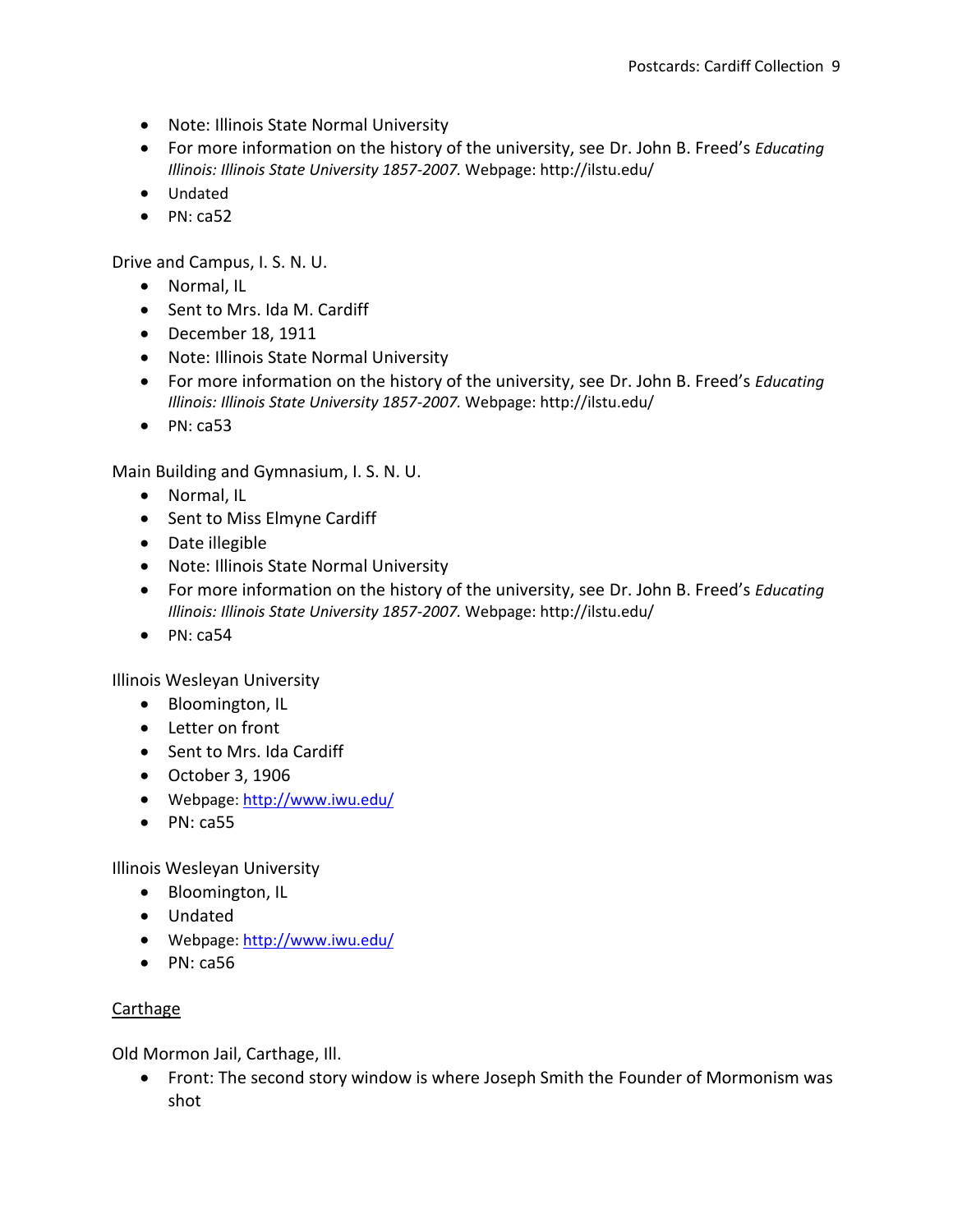- Undated
- $\bullet$  PN: ca57

### Champaign-Urbana

5853. Burnham Library

- Champaign, IL
- Undated
- For more information, see http://www.champaign.org/about\_us/our\_history.html
- $\bullet$  PN: ca58

City Hall and Fire Department

- Champaign, IL
- Undated
- $\bullet$  PN: ca59

City Hall

- Champaign, IL
- Undated
- $\bullet$  PN: ca60

Post Office

- Champaign, IL
- Undated
- $\bullet$  PN: ca61

5834. Presbyterian Church

- Champaign, IL
- Undated
- $\bullet$  PN: ca62

Church Street, looking West

- Champaign, IL
- Undated
- $\bullet$  PN: ca63

West Side Park

- Champaign, IL
- Undated
- For more information, see http://www.champaignparkdistrict.com/parks/westside.htm
- $\bullet$  PN: ca64

Margaret B. Carle Sanatorium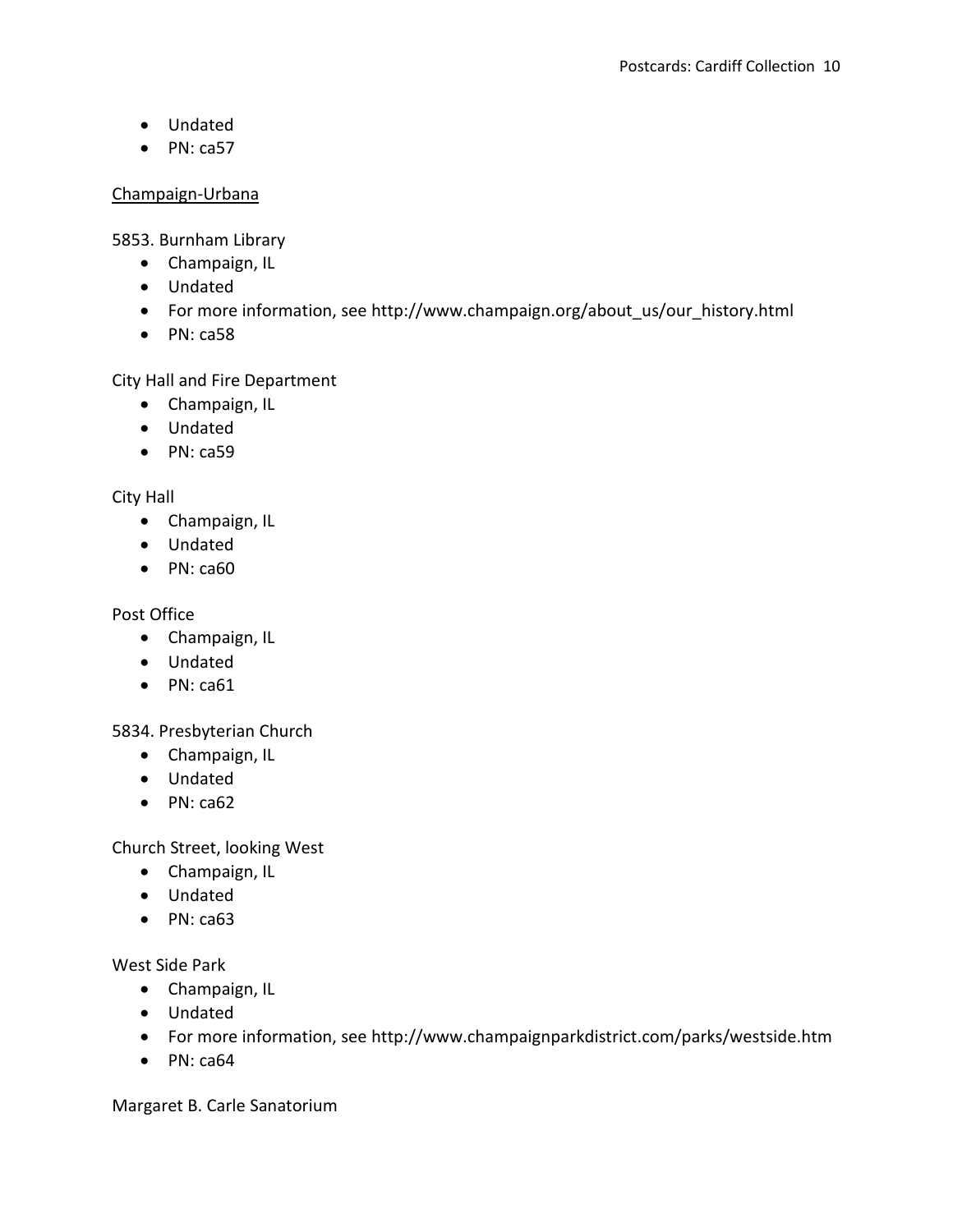- Urbana, IL
- Undated
- $\bullet$  PN: ca65

City Park and Lake

- Urbana, IL
- Undated
- $\bullet$  PN: ca66

5864. Bird's-Eye View of University Buildings

- Champaign-Urbana, IL
- Undated
- Webpage: http://illinois.edu/
- $\bullet$  PN: ca166

Agricultural Building, University of Illinois

- Champaign, IL
- Undated
- Webpage: http://illinois.edu/
- $\bullet$  PN: ca67

Armory, University of Illinois

- Champaign-Urbana, IL
- Undated
- Webpage: http://illinois.edu/
- $\bullet$  PN: ca68

Auditorium, University of Illinois

- Champaign-Urbana, IL
- Undated
- Webpage: http://illinois.edu/
- $\bullet$  PN: ca69

## Library

- Champaign, IL
- Undated
- Webpage: http://illinois.edu/
- $\bullet$  PN: ca70

Natural History, University of Illinois

- Champaign, IL
- Undated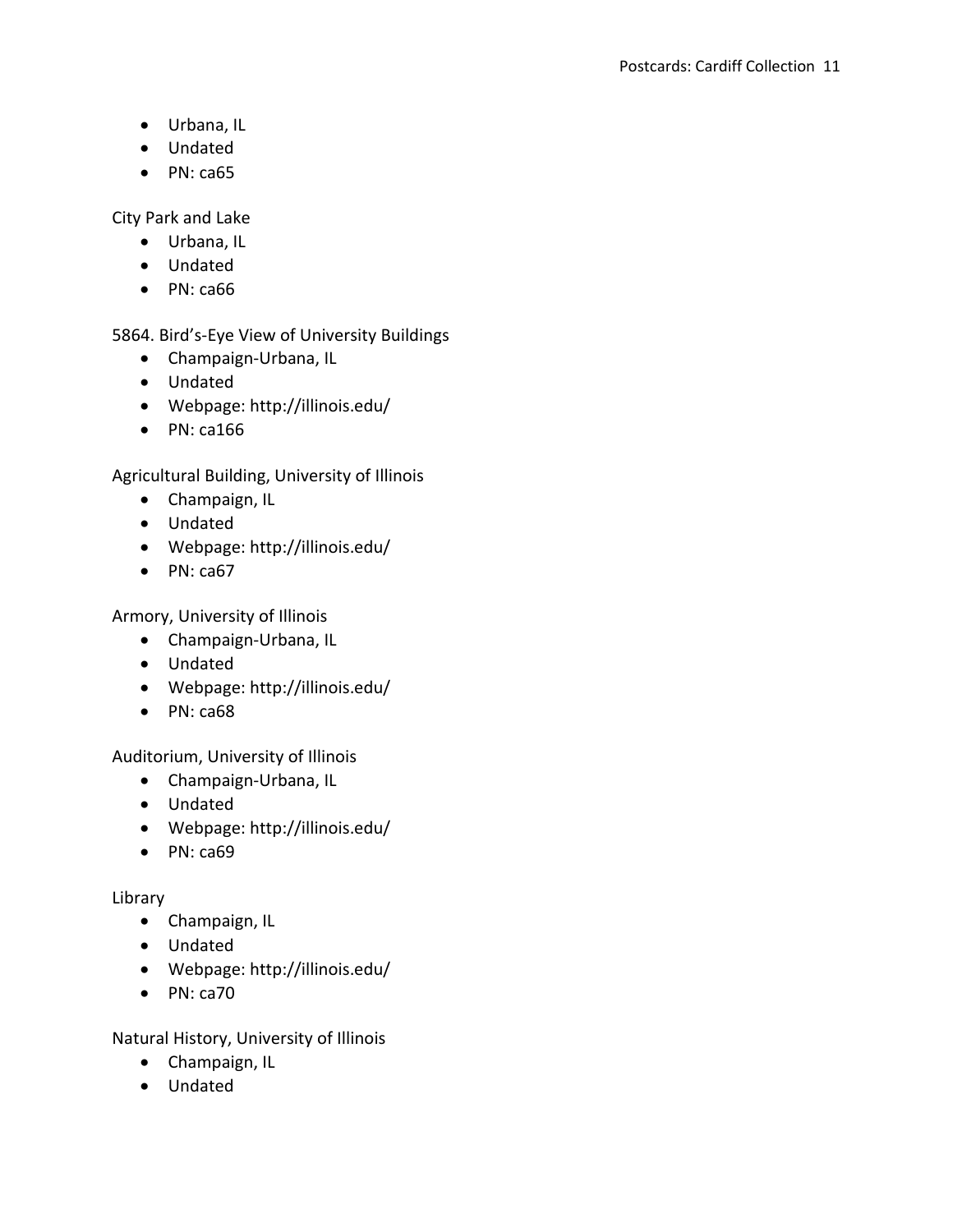- Webpage: http://illinois.edu/
- $\bullet$  PN: ca71

New Heating Plant, University of Illinois

- Champaign-Urbana, IL
- Undated
- Webpage: http://illinois.edu/
- $\bullet$  PN: ca72

Observatory, University of Illinois

- Champaign, IL
- Undated
- Webpage: http://illinois.edu/
- $\bullet$  PN: ca73

Transportation Building, University of Illinois

- Champaign-Urbana, IL
- Undated
- Webpage: http://illinois.edu/
- $\bullet$  PN: ca74

Union Building, University of Illinois

- Champaign-Urbana, IL
- Undated
- Webpage: http://illinois.edu/
- $\bullet$  PN: ca75

Womans Building University of Illinois [sic]

- Champaign, IL
- Undated
- Webpage: http://illinois.edu/
- $\bullet$  PN: ca76

## **Charleston**

Coles County Court House

- Charleston, IL
- Undated
- $\bullet$  PN: ca77

Library

- Charleston, IL
- Undated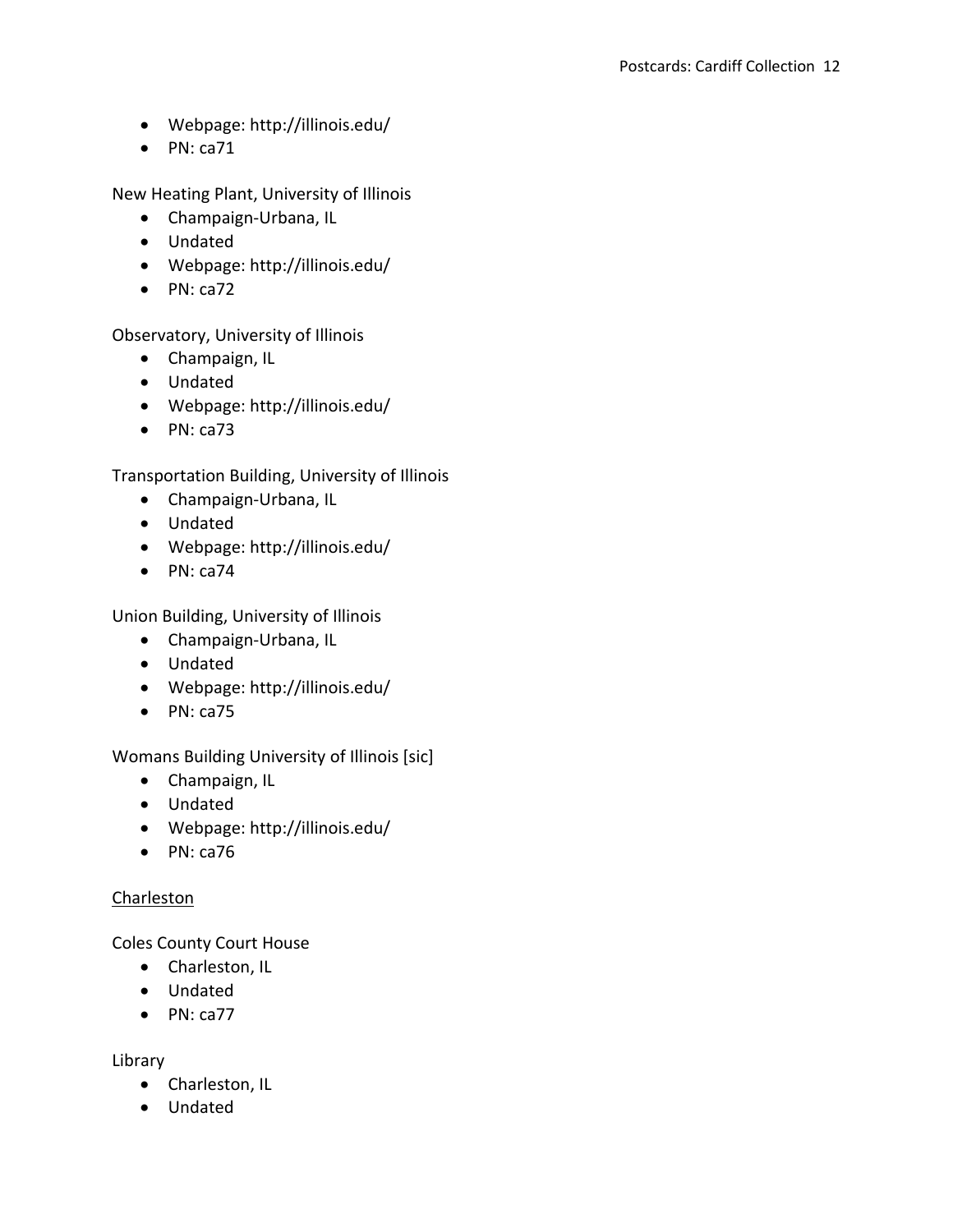Opera House, Sixth, St., Charleston Ill

- Letter on front and back
- Sent to Mrs. Jack Edwards
- August 10, 1907
- $\bullet$  PN: ca79

Eastern Illinois State Normal School

- Charleston, IL
- Undated
- Webpage: http://www.eiu.edu/
- $\bullet$  PN: ca80

Rear State Normal

- Charleston, IL
- Undated
- Webpage: http://www.eiu.edu/
- $\bullet$  PN: ca81

Pemberton Hall, Eastern Illinois State Teachers College.

- Charleston, IL
- Letter on back
- Sent to Mr. and Mrs. Grant Cardiff
- August 29, 1925
- Webpage: http://www.eiu.edu/
- $\bullet$  PN: ca82

### Chicago

For more Chicago postcards, see: http://chicagopc.info/

Art Institute

- Chicago, IL
- Undated
- For more information, see: http://www.artic.edu/aic/
- $\bullet$  PN: ca83

107. Blackstone Hall and Stair Way, Art Institute

- Chicago, IL
- Undated
- For more information, see: http://www.artic.edu/aic/
- PN: ca84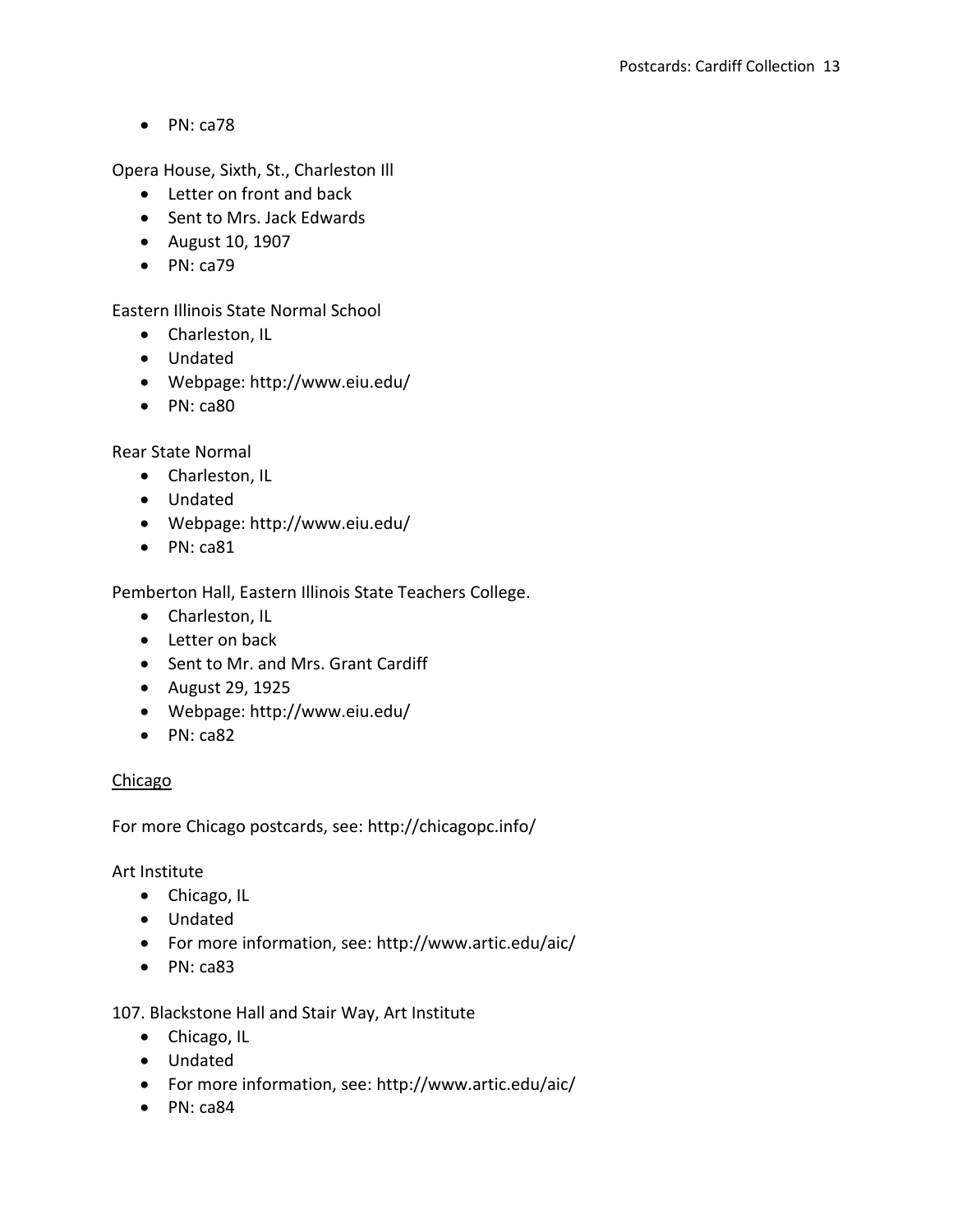Auditorium Hotel

- Chicago, IL
- Letter on back
- Sent to Ida Cardiff
- September, 1911
- For more information, see: http://www.patsabin.com/illinois/auditorium.htm
- $\bullet$  PN: ca85

Board of Trade Bldg.

- Chicago, IL
- Undated
- $\bullet$  PN: ca86

79. Bush Temple

- Chicago, IL
- Undated
- For more information, see: http://www.cityofchicago.org/Landmarks/B/BushTemple.html
- $\bullet$  PN: ca87

Coliseum

- Chicago, IL
- Undated
- For more information, see: http://www.patsabin.com/illinois/vintage11.htm
- $\bullet$  PN: ca88

376. Continental & Commercial Bank Building

- Continental and Commercial Bank Building, Chicago. This building covers the entire block bounded by Adams. South La Salle and Quincy Street and South Fifth Ave., being 323 feet long, 166 feet wide and 260 feet high. It is 21 stories in height of the most modern fire-proof construction. The basement contains the largest safety deposit vault in Chicago, weighing about six hundred tons and having capacity for 20,000 boxes.
- Letter on back
- Sent to Mrs. Grant Cardiff
- $\bullet$  February 25, 1925
- $\bullet$  PN: ca89

Hull House, Chicago

- Front: Conducted by Miss Jane Addams; the main social and settlement institution in the city.
- Undated
- See Hull House's website for more information: <http://www.hullhouse.org/>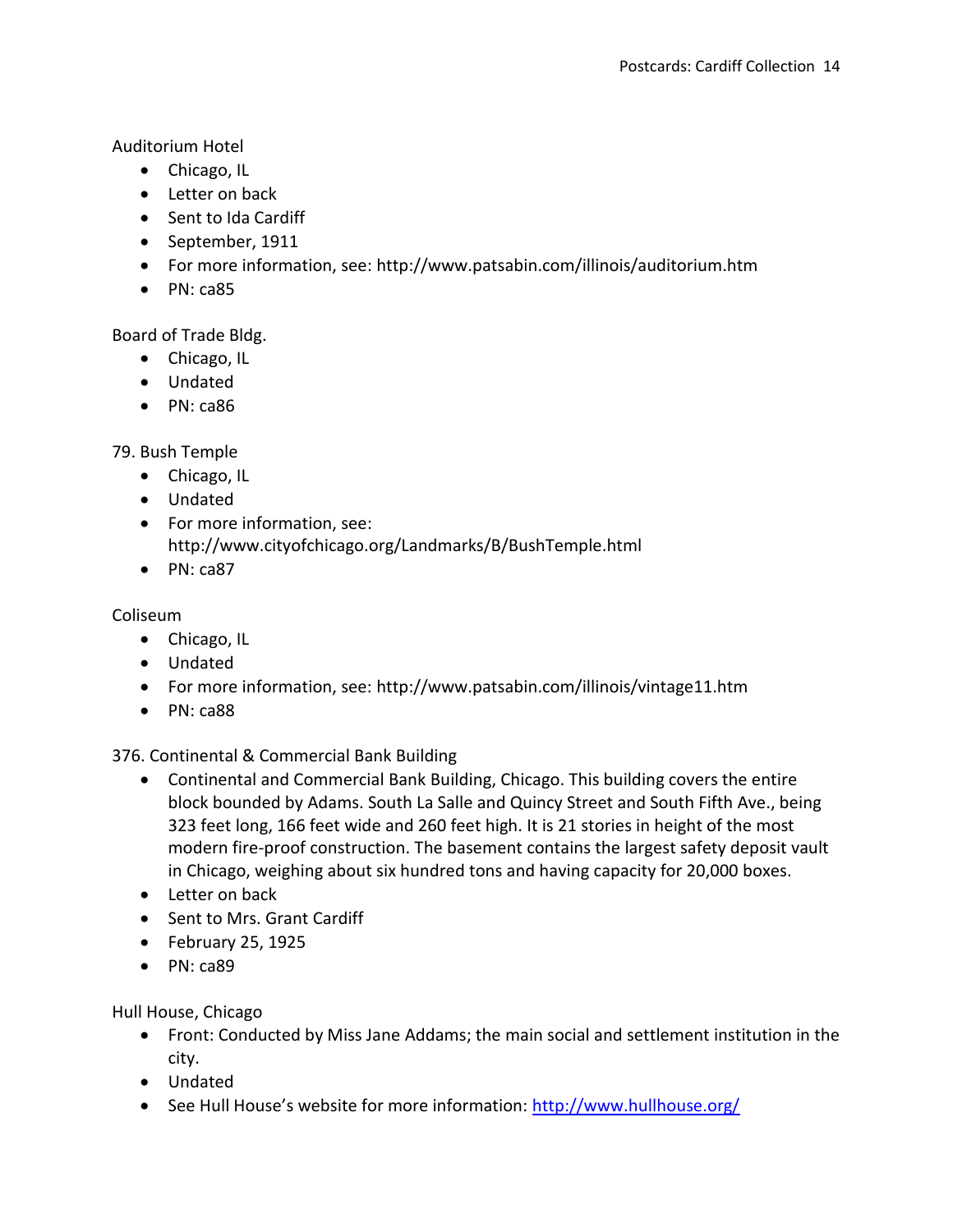Illinois Central Depot

- Chicago, IL
- Undated
- For more information, see: http://www.encyclopedia.chicagohistory.org/pages/2716.html
- $\bullet$  PN: ca91

Illinois Central Depot,  $12^{th}$  St. and Mich. Ave., Chicago

- Undated
- $\bullet$  PN: ca92

Masonic Temple

- Chicago, IL
- Front: 22 stories; total height, 302 feet.
- Undated
- For more information, see: http://www.skyscraper.org/TALLEST\_TOWERS/t\_masonic.htm
- $\bullet$  PN: ca93

The Mineola La Salle Ave & Oak St.

- Chicago, IL
- Letter on back
- Sent to Mrs. Ida M. Cardiff
- $1913$
- PN: ca94

Morrison Hotel, Madison at Clark

- Morrison Hotel. Madison at Clark, Chicago. The Hotel of perfect service. Home of the TERRACE GARDEN, Chicago's Wonder Restaurant. Under personal management of Harry C. Moir. 3400 Rooms, 3400 Baths. \$3.00 per Day and up.
- Undated
- For more information, see:<http://chicago.urban-history.org/sites/hotels/morrison.htm>
- For more information, see:<http://www.historicchicagohotels.com/Morrison.htm>
- For more information, see: http://books.google.com/books?id=pA4NjLaQHcoC
- $\bullet$  PN: ca95

Terrace Garden, Chicago's Wonder Restaurant, Morrison Hotel, Chicago (Public Dancing)

- Morrison Hotel. The Hotel of Perfect Service. Madison at Clark, Chicago. Home of the Terrace Garden, Chicago's Wonder Restaurant. 3400 Rooms with Servidor and Bath, \$3.00 per day and up. Personal Management of Harry C. Moir.
- Undated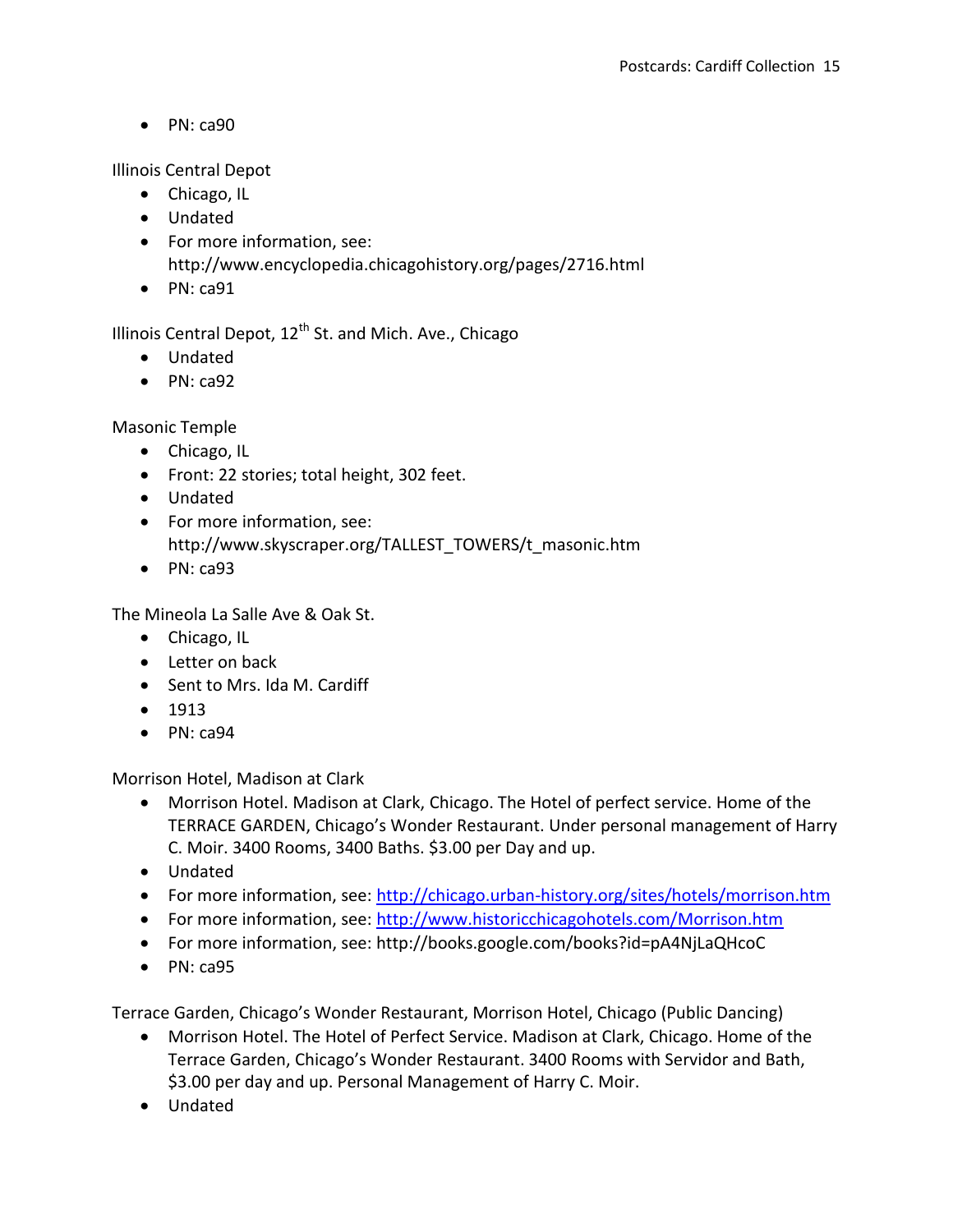Cameo Ball Room, Morrison Hotel, Chicago

- Morrison Hotel. The Hotel of Perfect Service. Madison at Clark, Chicago. Home of the Terrace Garden, Chicago's Wonder Restaurant. 3400 Rooms with Servidor and Bath, \$3.00 per day and up. Personal Management of Harry C. Moir.
- Undated
- For more information, see:<http://chicago.urban-history.org/sites/hotels/morrison.htm>
- For more information, see:<http://www.historicchicagohotels.com/Morrison.htm>
- For more information, see: http://books.google.com/books?id=pA4NjLaQHcoC
- $\bullet$  PN: ca97

New County Building

- Chicago, IL
- Letter on back
- Sent to Mrs. Ida Cardiff
- July, 1910
- $\bullet$  PN: ca98

Potter Palmer Residence, Lake Shore Drive, Chicago

- Undated
- See the Internet Archive for information on the Palmer House: <http://www.archive.org/details/palmerhousechica00palmrich>
- $\bullet$  PN: ca99

White City Amusement Park, 63d St. and So. Park Ave., Chicago, West Walk, Scenic Railway, Boat ride thro Venice

- Undated
- For more information, see: http://chicago.urban-history.org/sites/parks/w\_city.htm
- $\bullet$  PN: ca100

Horticultural Building, World's Columbian Exposition

- Chicago, IL
- F. C. Johnson, Manufacturer of Cider and Pure Cider and Vinegar, Kishwaukee, Illinois. Exhibit in North End or Horticultural Building. Presented by…..
- Undated
- $\bullet$  PN: ca101

Chicago, Ill., The Busiest Street in the World, So. Water.

• In Busiest Chicago: Sixty-five years age Chicago was a hamlet of less than 5000 persons. Today it is the second city of the continent and the fifth in the world in population, while in commerce it has been truly called "the greatest commercial city the world has ever seen." The combined output of its manufactures in 1905, were over \$1,420-80,000,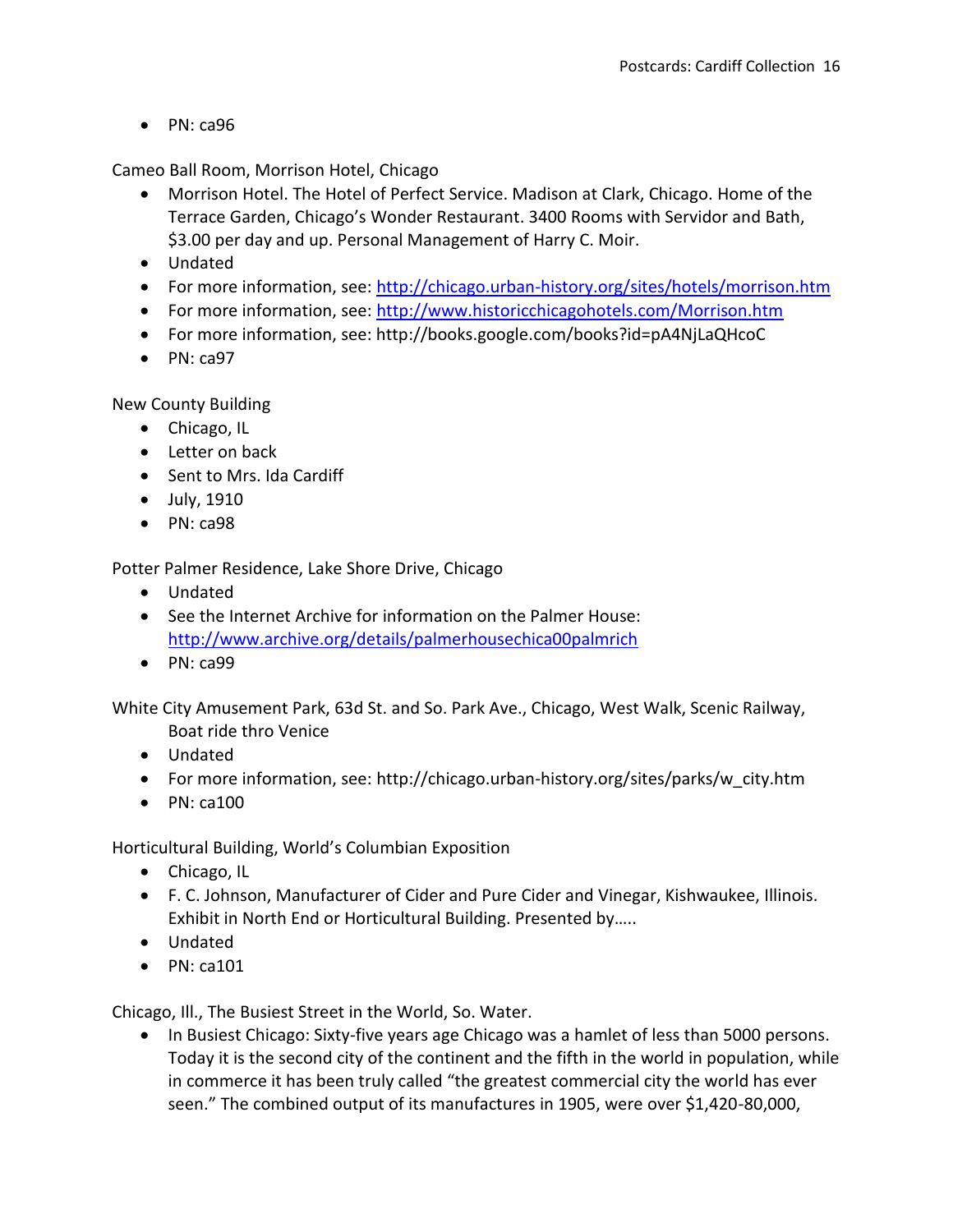while its wholesale trade was \$1,767,304,000. What wonder that this street in the heart of its wholesale district should be called the busiest street in the world. 31.

- Letter on back
- Sent to Mr. E. Grant Cardiff
- October 10, 1910
- $\bullet$  PN: ca102

Visitors Reception Room, Libby, McNeill and Libby

- Chicago, IL
- Undated
- Duplicate: 1 of 2
- $\bullet$  PN: ca103

Visitors Reception Room, Libby, McNeill and Libby

- Chicago, IL
- Undated
- Duplicate: 2 of 2
- $\bullet$  PN: ca104

Second Fort Dearborn, Built in 1816, Abandoned in 1821, Chicago

- Undated
- $\bullet$  PN: ca105

Chicago in 1833

- Undated
- $\bullet$  PN: ca106

Lumber District

- Chicago, IL
- Undated
- $\bullet$  PN: ca107

Mouth of River, Chicago

- Undated
- $\bullet$  PN: ca108

Steamship "Christopher Columbus" (Whaleback,) Entering Harbor at Chicago

- Undated
- $\bullet$  PN: ca109

5413. State Street Bridge. Open. Chicago.

- Sent to Grant Cardiff
- July 24, 1907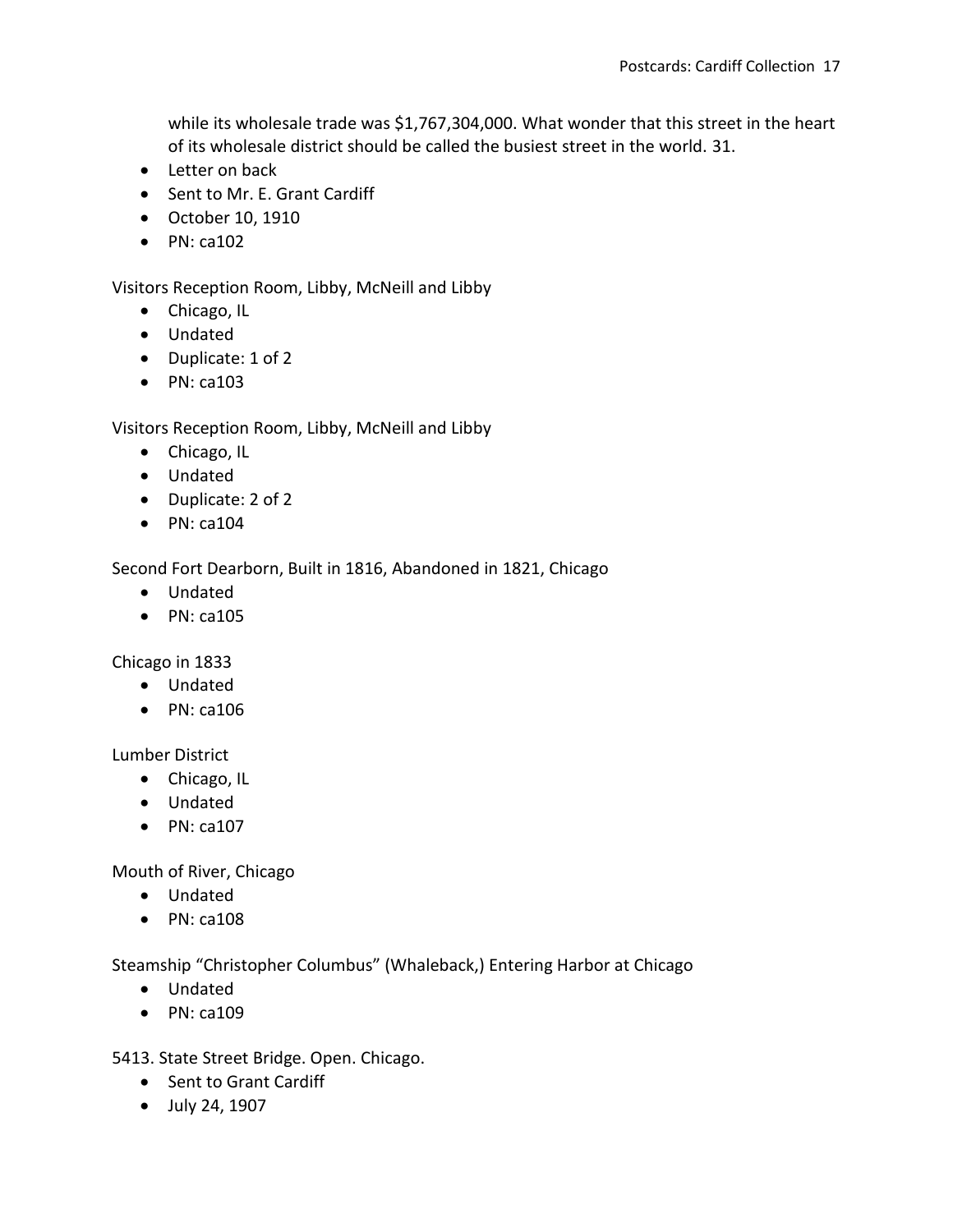Yachting on Lake Michigan

- Chicago, IL
- Undated
- $\bullet$  PN: ca111

Morning on Lake Michigan

- Chicago, IL
- Undated
- $\bullet$  PN: ca112

Lake Front View, Chicago, At Night

- Undated
- $\bullet$  PN: ca113

Polar Bear, Lincoln Park, Chicago

- Copyright 1902
- $\bullet$  PN: ca114

Elephant in Lincoln Park, Chicago

- Undated
- $\bullet$  PN: ca115

Lincoln Park Zoo, (Elephant House), Chicago

- Undated
- $\bullet$  PN: ca116

African Lion, Lincoln Park Zoo, Chicago.

- Undated
- $\bullet$  PN: ca117

Hyena, Lincoln Park Zoo, Chicago

- Undated
- $\bullet$  PN: ca118

Lincoln Park, Sea Lions and Cave, Chicago

- Undated
- $\bullet$  PN: ca119

Lincoln Park, Franklin Monument, Chicago. Largest Park on the North Side; Area 552 Acres.

- Undated
- $\bullet$  PN: ca120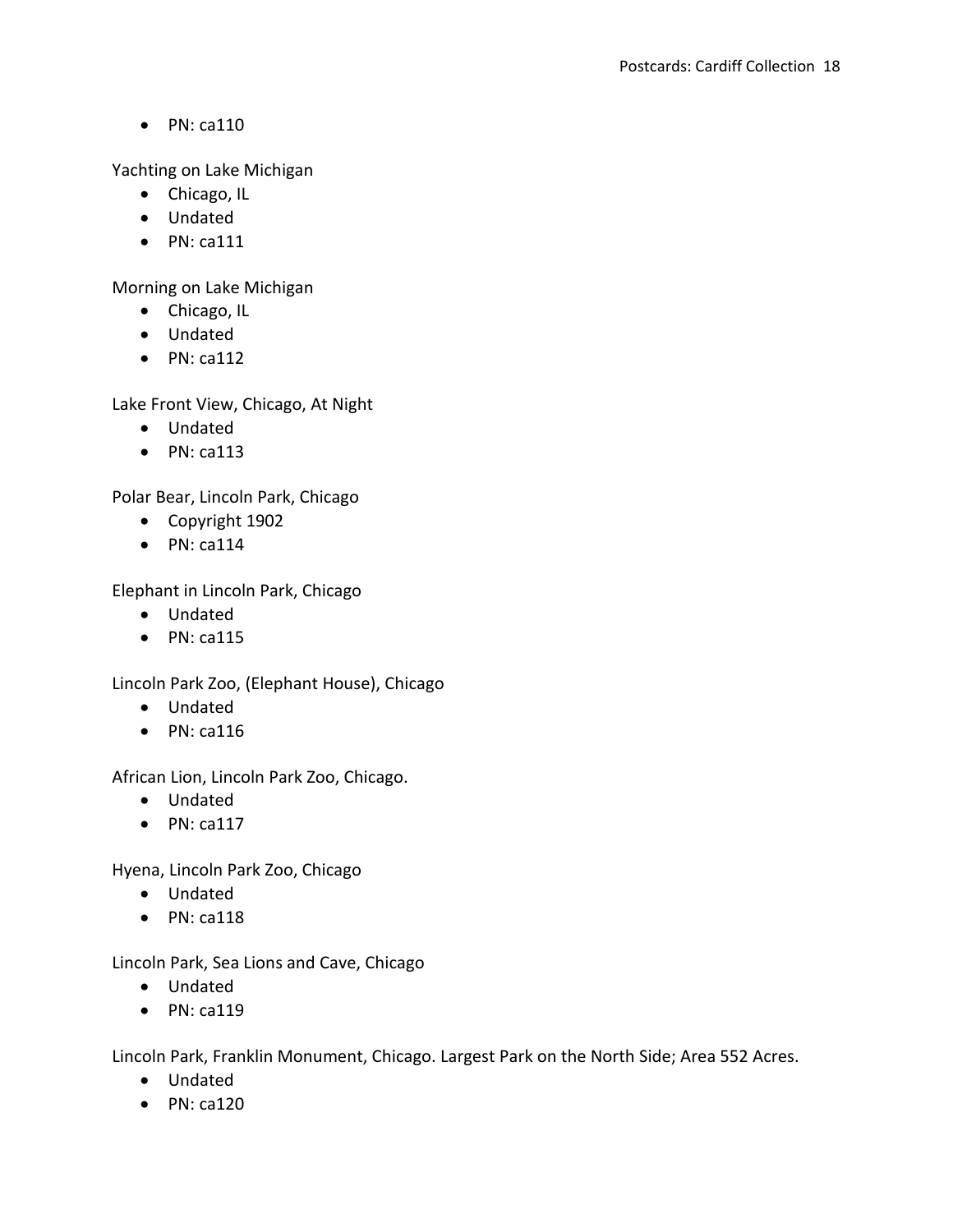Grant Monument, Lincoln Park, Chicago

- Undated
- $\bullet$  PN: ca121

Lincoln Park, Schiller Monument, Chicago, Largest Park on the North Side; Area 552 Acres.

- Undated
- $\bullet$  PN: ca122

Shakespeare Monument, Lincoln Park, Chicago

- Undated
- $\bullet$  PN: ca123

Lagoon in Lincoln Park from High Bridge, Chicago

- Undated
- $\bullet$  PN: ca124

High Bridge and Lagoon, Lincoln Park, Chicago, Ill.

- Undated
- $\bullet$  PN: ca125

Garfield Park, Chicago

- Front: One of the West Side Parks, area 187 acres. Monument of Robert Burns
- Undated
- $\bullet$  PN: ca126

McKinley's Monument, McKinley Park, Chicago. 37<sup>th</sup> St., Archer Ave, and Robey St., Area 75

- Acres.
- Undated
- $\bullet$  PN: ca127

Jackson Park, Chicago.

- Front: Largest South Side Park, area 539 acres. German Building, Erected by German Government for the World's Fair in 1893.
- Undated
- $\bullet$  PN: ca128

Jackson Park, Chicago.

- Front: Japanese Houses on Wooded Island. Largest Park on the South Side; Area 539 Acres.
- Undated
- $\bullet$  PN: ca129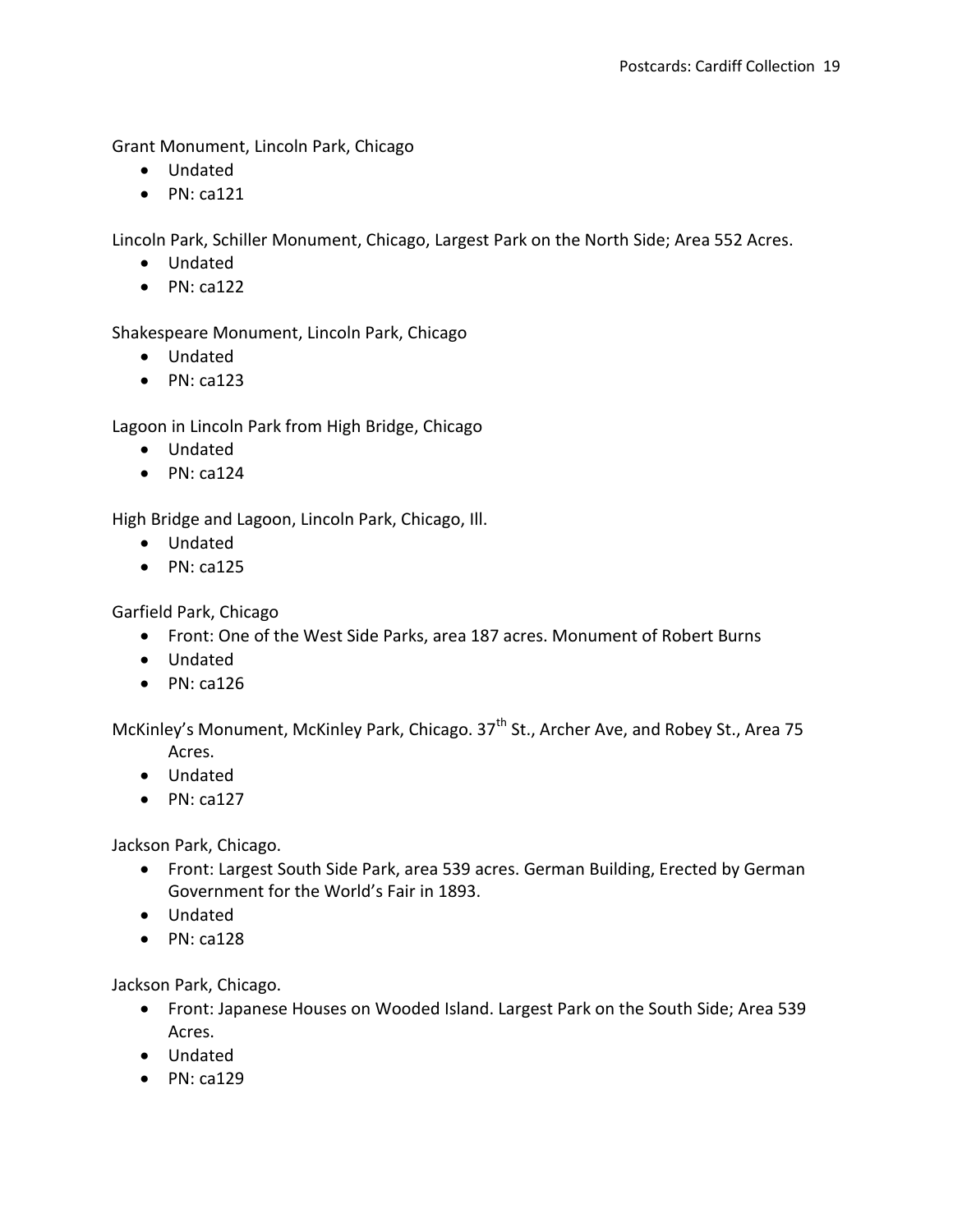Jackson Park, Chicago.

- Front: La Rabida and Spanish Caravels. Largest South Side Park, 539 Acres.
- Undated
- Duplicate: 1 of 2
- $\bullet$  PN: ca130

Jackson Park, Chicago.

- Front: La Rabida and Spanish Caravels. Largest South Side Park, 539 Acres.
- Undated
- Duplicate: 2 of 2
- $\bullet$  PN: ca131

Jackson Park, Chicago

- Front: Bridge to Wooded Island and Lagoon. Largest South side park, area 540 acres.
- Undated
- $\bullet$  PN: ca132

Washington Park, Conservatory and Flower Beds, Chicago

- Front: Oldest South Side Park; Area 371 Acres.
- Undated
- $\bullet$  PN: ca167

Winter Scene, Washington Park, Chicago

- Copyright 1907
- $\bullet$  PN: ca133

Chicago, Ill., Logan Monument, Lake front

- The Logan Monument, Chicago, Illinois: The work of Augustus St. Gaudens, who also designed the Lincoln monument in Lincoln Park. Unlike the latters simple dignity the equestrian statue of General Logan is of unrestrained power. Ornate and beautiful it arouses the enthusiasm of the beholder while its position on the lake-front is admirably suited to its heroic display. 14.
- Undated
- $\bullet$  PN: ca134

University of Chicago

- Letter on back
- Sent to Mrs. Elmyne Edwards
- Undated
- $\bullet$  PN: ca135

University of Chicago, Cobb Hall

Undated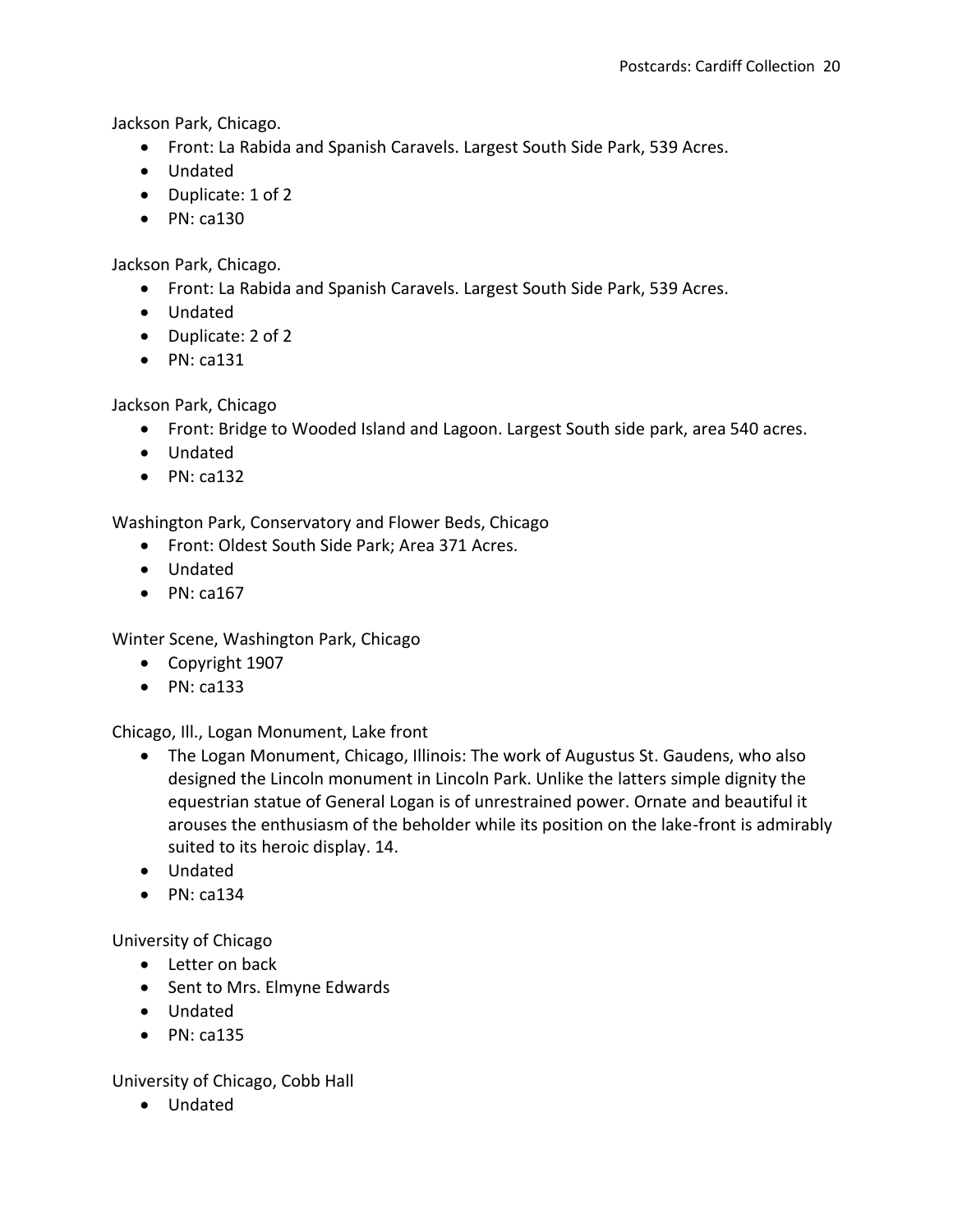Harper Memorial Library, University of Chicago

- Front: From the original sketch by Vernon Howe Bailey. Chicago Series©16
- Letter on back
- Sent to Mrs. Ida Cardiff
- December, 1912
- $\bullet$  PN: ca137

Contented and at Home in Chicago

- Undated
- $\bullet$  PN: ca138

## **Decatur**

Jas. Milliken [sic] University

- Decatur, IL
- Undated
- $\bullet$  PN: ca139

James Milliken [sic] University

- Decatur, IL
- Undated
- $\bullet$  PN: ca140

Entrance Hall and Stairs, Jas. Milliken [sic] University

- Decatur, IL
- Undated
- $\bullet$  PN: ca141

Dormitory, Jas. Milliken [sic] University

- Decatur, IL
- Undated
- $\bullet$  UN: ca142

Photo by Wambley

- Note: Site unknown. Received with Decatur postcards.
- Undated
- $\bullet$  PN: ca143

Millikin National Bank

- Decatur, IL
- Undated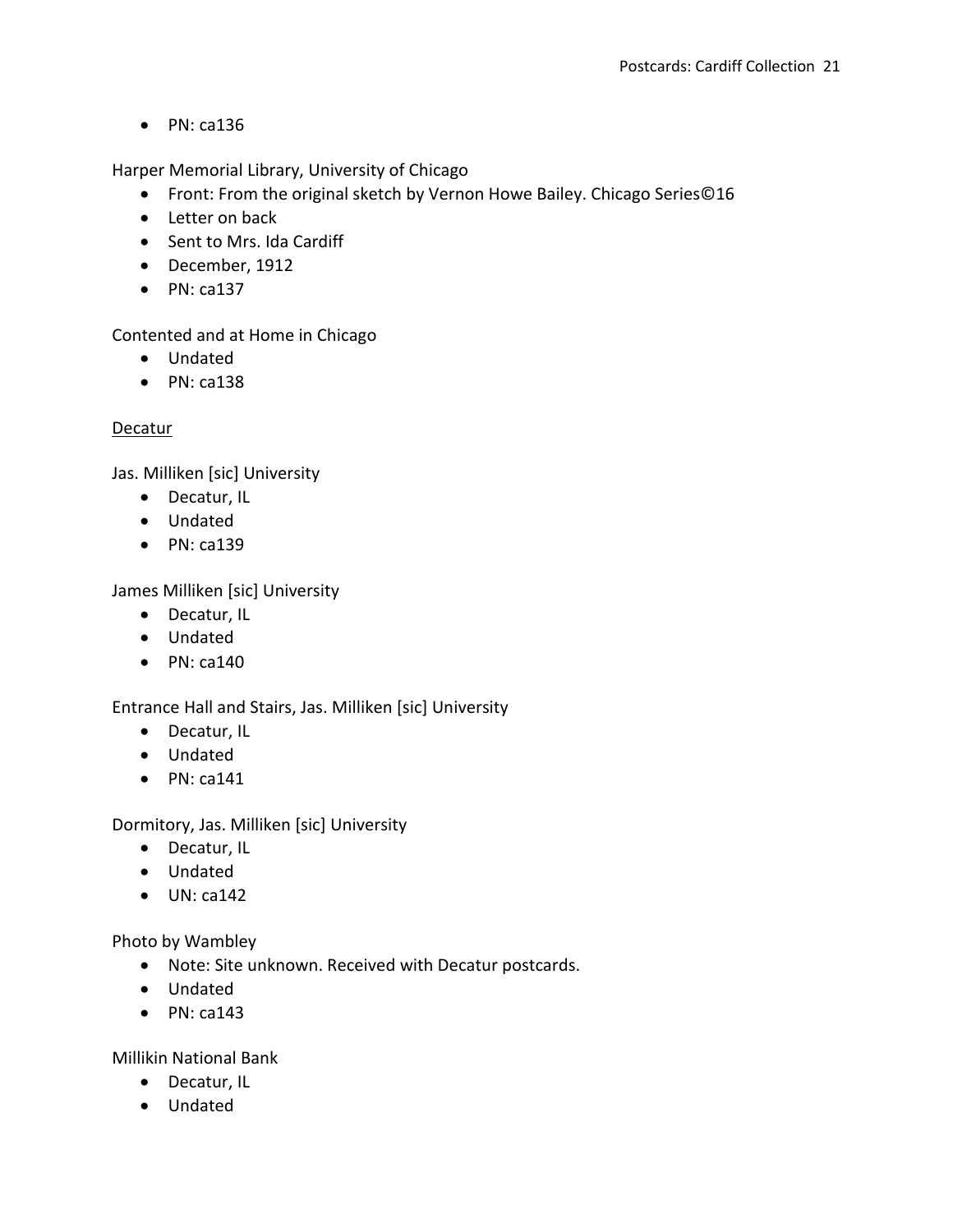Carnegie Public Library

- Decatur, IL
- Undated
- $\bullet$  PN: ca145

Fountain, Central Park

- Decatur, IL
- Letter on back
- Sent to Mrs. Cardiff
- June 3, 1913
- $\bullet$  PN: ca146

Interior Sunday Tabernacle

- Decatur, IL
- Undated
- $\bullet$  PN: ca147

First Presbyterian Church

- Decatur, IL
- Undated
- $\bullet$  PN: ca148

First Court House

- Macon County, Decatur, IL
- Letter on back
- Sent to Mrs. Cardiff
- June 9, 1911
- $\bullet$  PN: ca149

1851 – The Court House in which Abraham Lincoln Tried his First Case, Fairview Park

- Decatur, IL
- Undated
- $\bullet$  PN: ca150

Only Document in Macon County Records written and signed by Abraham Lincoln

- Decatur, IL
- Undated
- $\bullet$  PN: ca151

DeKalb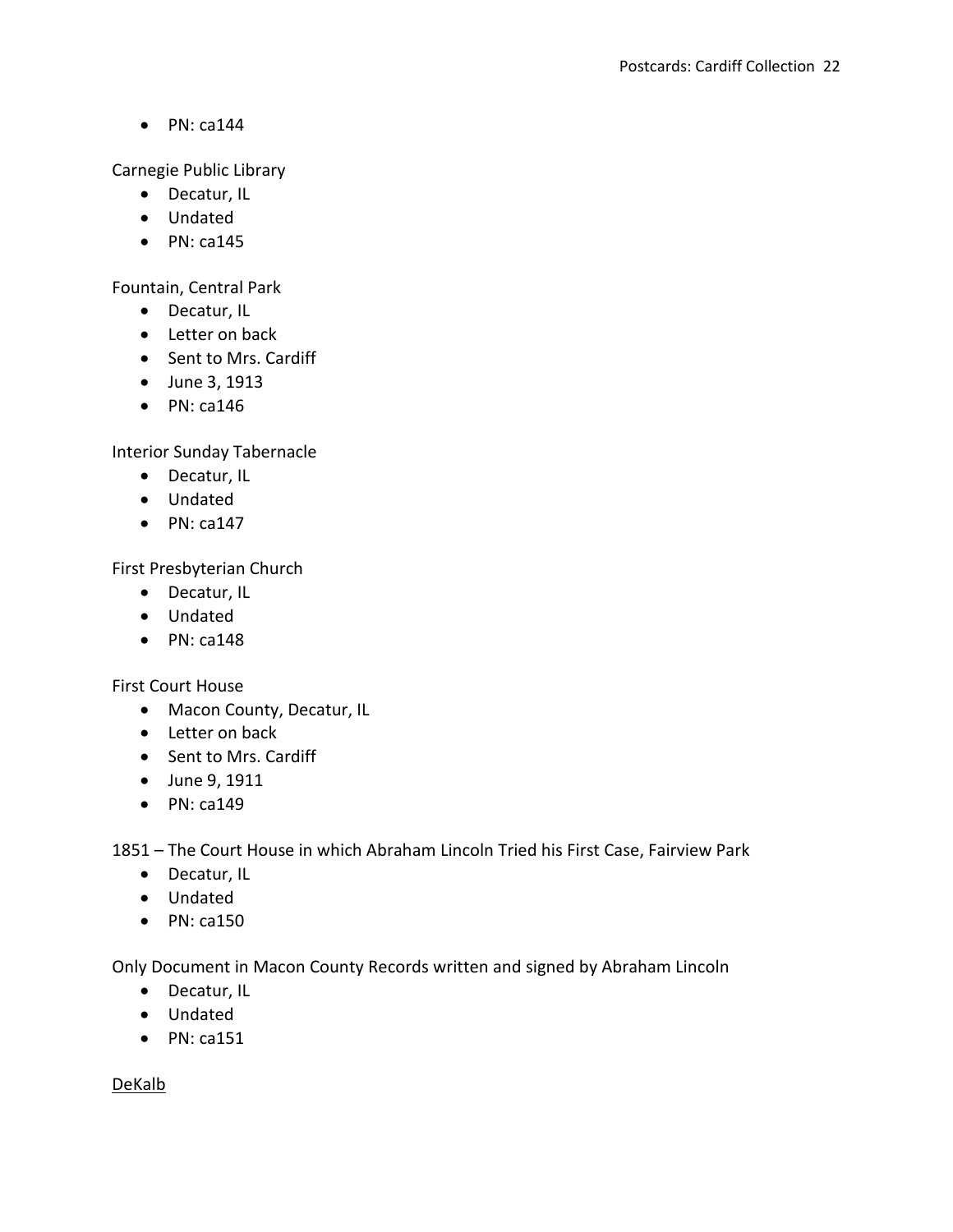Court House, De Kalb County, Ill.

- Undated
- $\bullet$  PN: ca152

Joseph F. Glidden Hospital

- De Kalb, IL
- Undated
- $\bullet$  PN: ca153

6609. Melville Clark Piano Company Factory

- DeKalb, IL
- Undated
- $\bullet$  PN: ca154

Post Office

- De Kalb, IL
- Undated
- $\bullet$  PN: ca155

6611. Christian Science Church

- DeKalb, IL
- Undated
- $\bullet$  PN: ca156

Band Stand. Huntley Park

- De Kalb, IL
- Undated
- $\bullet$  PN: ca157

Northern Illinois State Teachers' College and Training School

- De Kalb, IL
- Letter on back
- Sent to Mr. E. G. Cardiff
- July 27, 1926
- Duplicate: 1 of 3
- Webpage:<http://www.niu.edu/index.shtml>
- $\bullet$  PN: ca158

Northern Illinois State Teachers' College and Training School

- De Kalb, IL
- Undated
- Duplicate: 2 of 3
- Webpage:<http://www.niu.edu/index.shtml>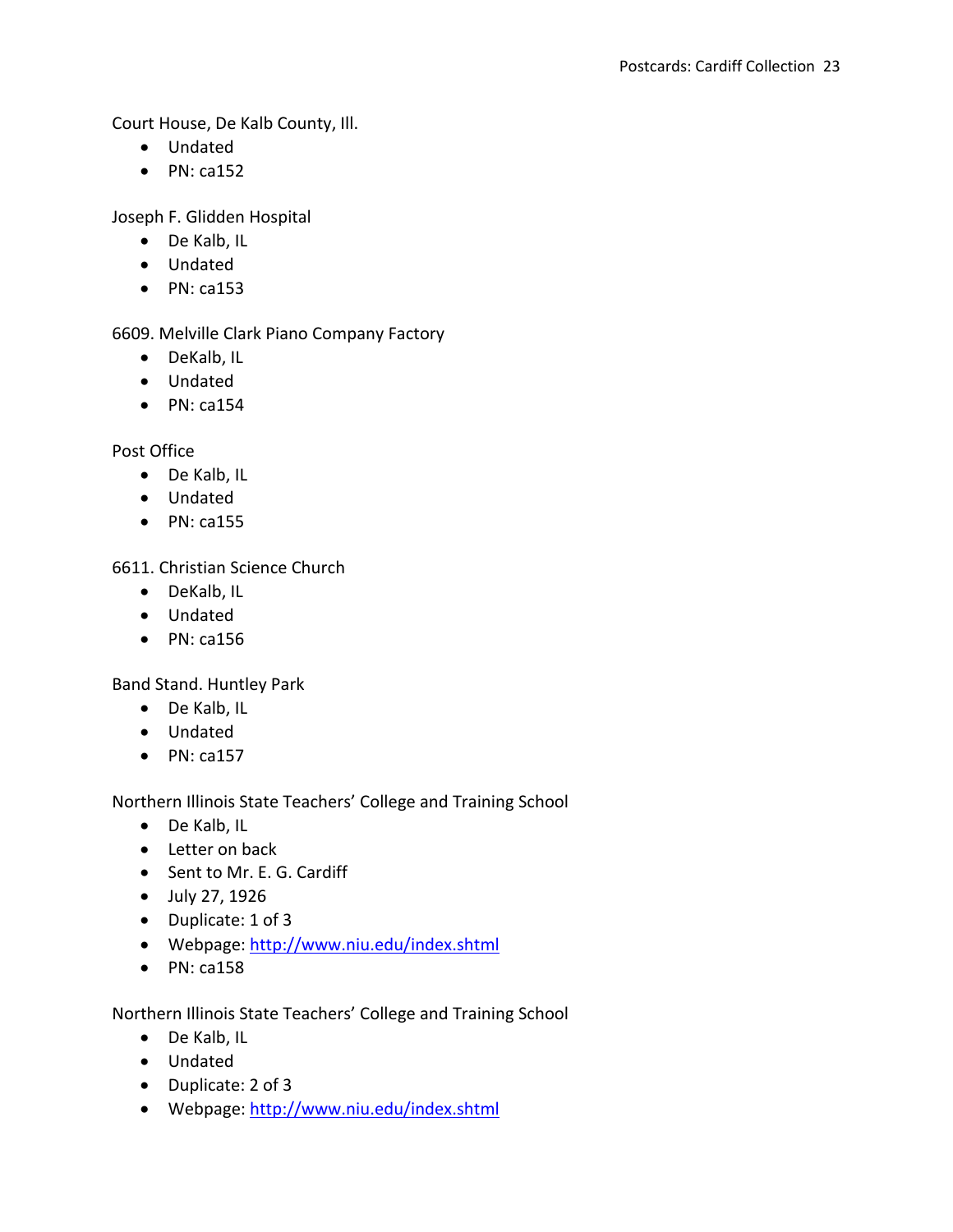Northern Illinois State Teachers' College and Training School

- De Kalb, IL
- Undated
- Duplicate: 3 of 3
- Webpage:<http://www.niu.edu/index.shtml>
- $\bullet$  PN: ca160

Northern Illinois State Normal School [Back]

- DeKalb, IL
- Undated
- Webpage:<http://www.niu.edu/index.shtml>
- $\bullet$  PN: ca161

College Avenue Bridge Entrance, Northern Illinois State Normal School [Back]

- DeKalb, IL
- Undated
- Webpage:<http://www.niu.edu/index.shtml>
- $\bullet$  PN: ca162

Bird's-eye View from Tower of Northern Illinois State Teachers' College, showing Artificial Lake

- on Campus
- DeKalb, IL
- Letter on back
- Sent to Mrs. H. E. Brewington
- August 1, 1927
- Duplicate 1 of 2
- Webpage:<http://www.niu.edu/index.shtml>
- $\bullet$  PN: ca163

Bird's-eye View from Tower of Northern Illinois State Teachers' College, showing Artificial Lake on Campus

- DeKalb, IL
- Undated
- Duplicate 2 of 2
- Webpage:<http://www.niu.edu/index.shtml>
- $\bullet$  PN: ca164

## Edwardsville

Court House

• Edwardsville, IL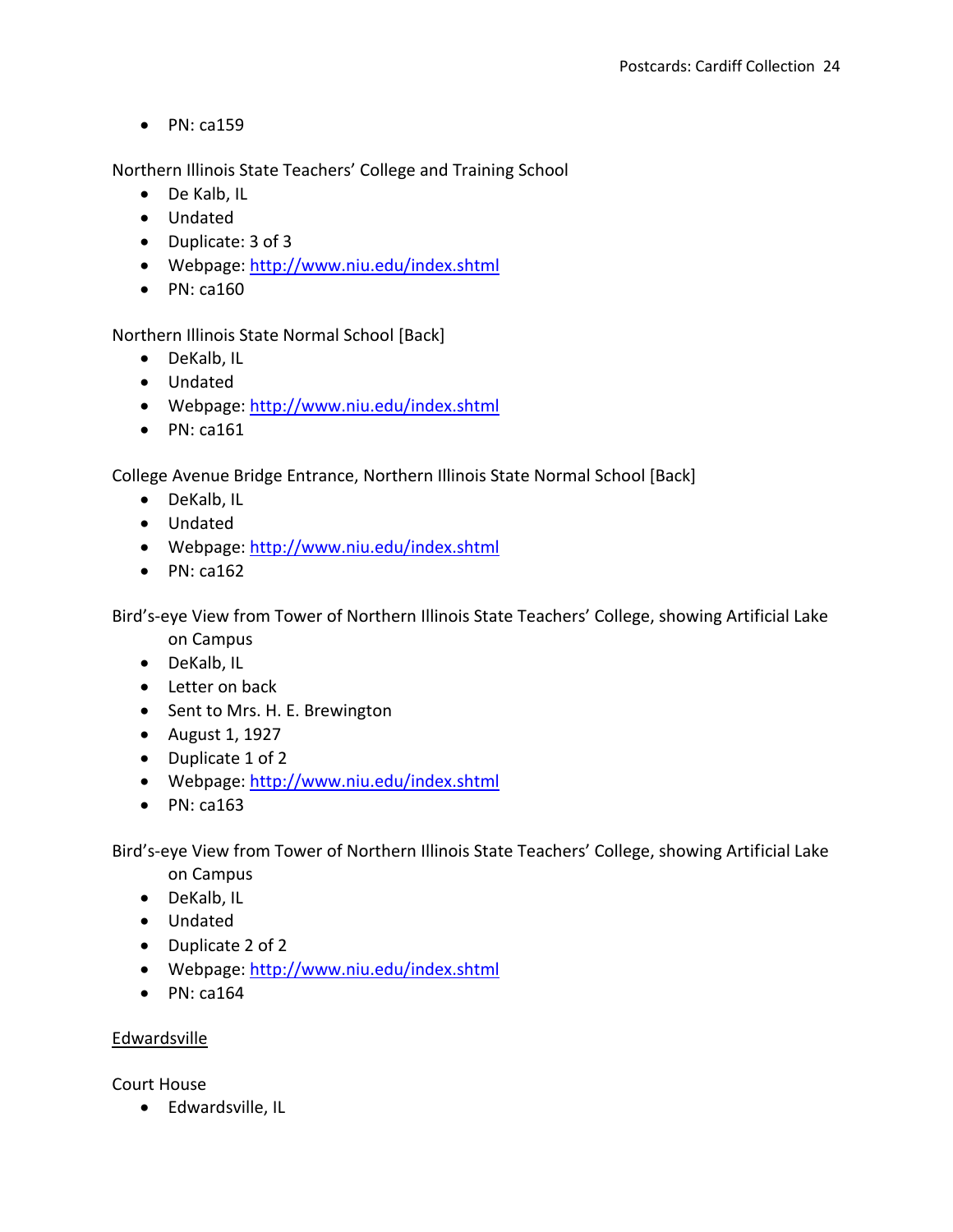- Undated
- $\bullet$  PN: ca165

Chapter House of American Womans [sic] League

- Edwardsville, IL
- Undated
- Duplicate: 1 of 2
- $\bullet$  PN: ca169

Chapter House of American Womans [sic] League

- Edwardsville, IL
- Undated
- Duplicate: 2 of 2
- $\bullet$  PN: ca170

## **Freeport**

Stephenson County Court House

- Freeport, IL
- Sent to Mrs. Elmine M. Edwords [sic]
- Jun 27, 1906
- $\bullet$  PN: ca171

Masonic Temple

- Freeport, IL
- Letter on front
- Sent to Mrs. Ida M. Cardiff, Secy
- March 27, 1908
- $\bullet$  PN: ca172

## **Harvey**

Public Library

- Harvey, IL
- Letter on back
- Sent to Mrs. Grant Cardiff
- July 22, 1912
- $\bullet$  PN: ca173

## Heyworth

High School

• Heyworth, IL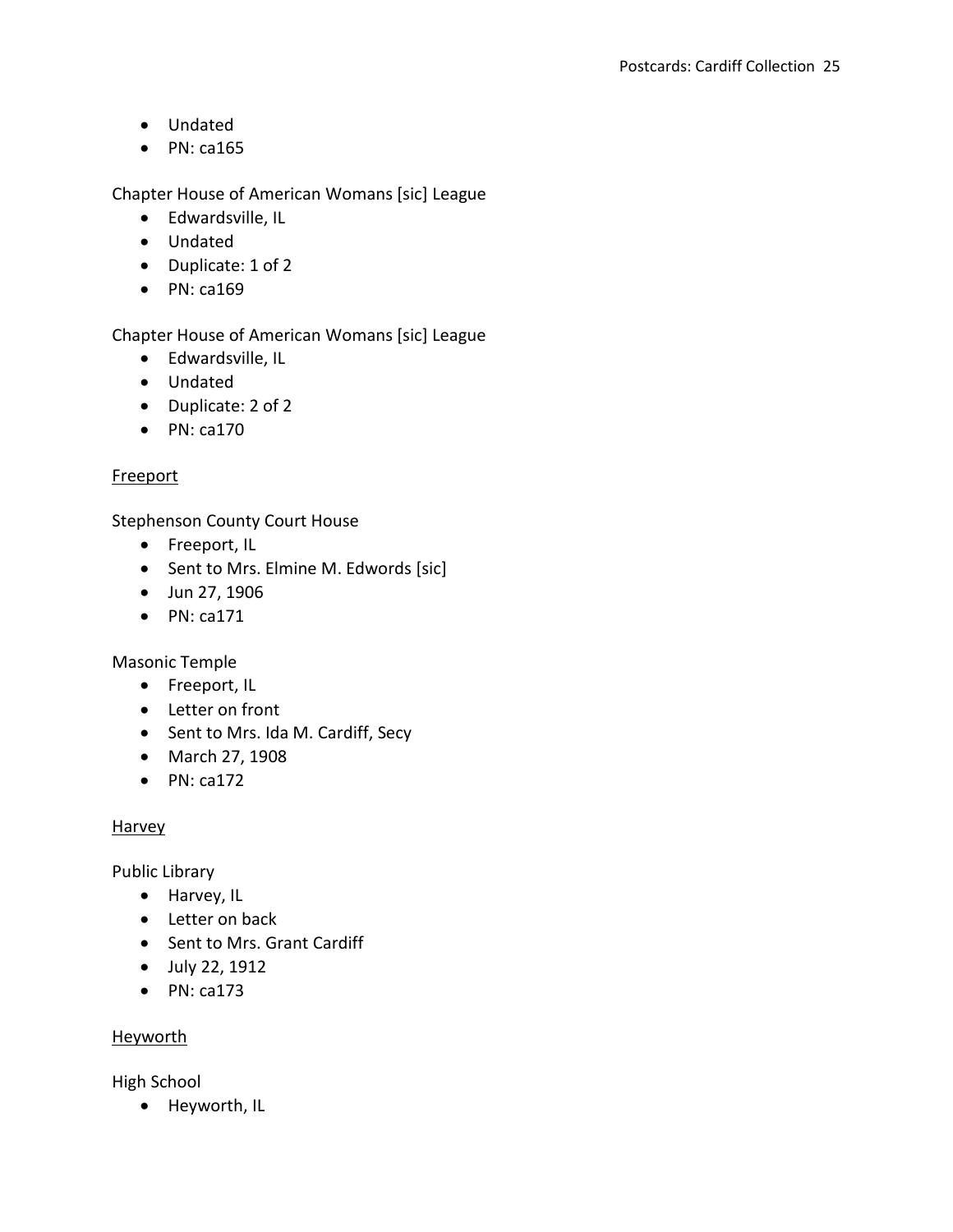- Undated
- $\bullet$  PN: ca174

## LaSalle County

Western Clock Co., "The Home of Big Ben"

- Covers 10 acres of floor space. Employs 2,700 people. Output 16,000 Clocks and 7,000 Watches daily. Largest Alarm Clock Factory in the World.
- LaSalle County, IL
- Undated
- See<http://clockhistory.com/westclox/company/dates/> for information about the clock company.
- $\bullet$  PN: ca175

7051. Illinois River from Starved Rock

- LaSalle County, IL
- Undated
- $\bullet$  PN: ca176

7064. Starved Rock

- LaSalle County, IL
- Undated
- $\bullet$  PN: ca177

Aurora Canyon

- LaSalle County, IL
- Undated
- $\bullet$  PN: ca178

7065. Devil's Pulpit, Starved Rock

- LaSalle County, IL
- Undated
- $\bullet$  PN: ca179

Scene at Starved Rock

- LaSalle County, IL
- Undated
- $\bullet$  PN: ca180

Entrance to French Canyon

- LaSalle County, IL
- Undated
- $\bullet$  PN: ca181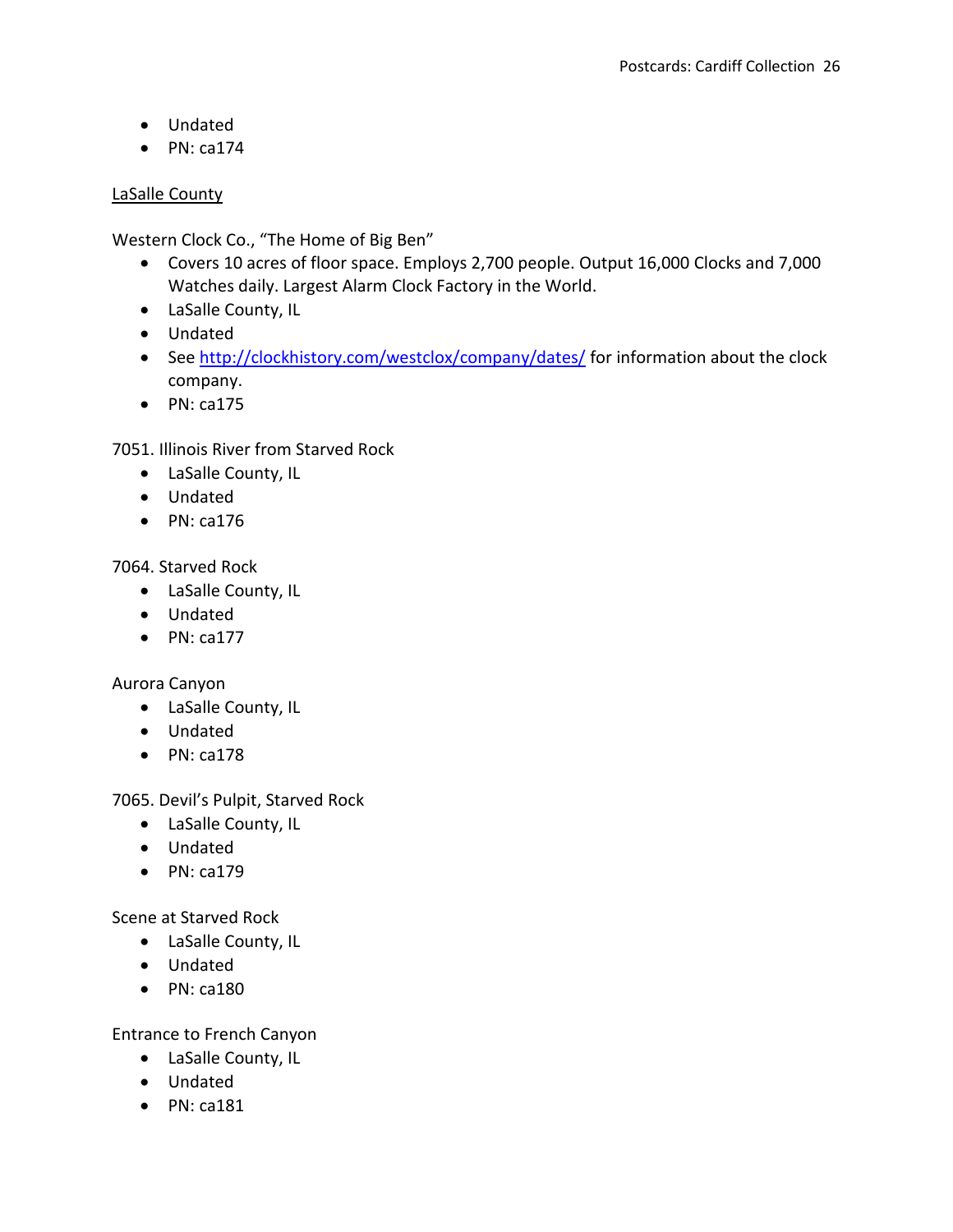Horse Shoe Canyon, Illini Camp

- LaSalle County, IL
- Undated
- $\bullet$  PN: ca182

Kaskaskia Canyon, Starved Rock, Illinois State Park

- Starved Rock. Illinois State Park. Contains about 1,000 acres, located in La Salle County. Peacefully situated in the midst of a dense forest – almost hidden with wild, trailing vines and bushes, is the beautiful Kaskaskia canyon – more charming, if possible, than any other canyon in the Parl. What can be more attractive than the combination here of light and shade! The Music of the rippling cascade, the profusion of wild flowers, and the song of forest birds make the place one of enchanting beauty, never to be forgotten.
- LaSalle, IL
- Undated
- $\bullet$  PN: ca183

Oswego Canyon, Starved Rock

- LaSalle County, IL
- Undated
- $\bullet$  PN: ca184

Wild Cat Canyon

- LaSalle County, IL
- Undated
- $\bullet$  PN: ca185

7050. Scene in Deer Park.

- LaSalle County, IL
- Undated
- $\bullet$  PN: ca186

Scene in Deer Park

- LaSalle County, IL
- Undated
- $\bullet$  PN: ca187

Bailey Falls, near LaSalle, Ill.—2

- Undated
- $\bullet$  PN: ca188

Lovington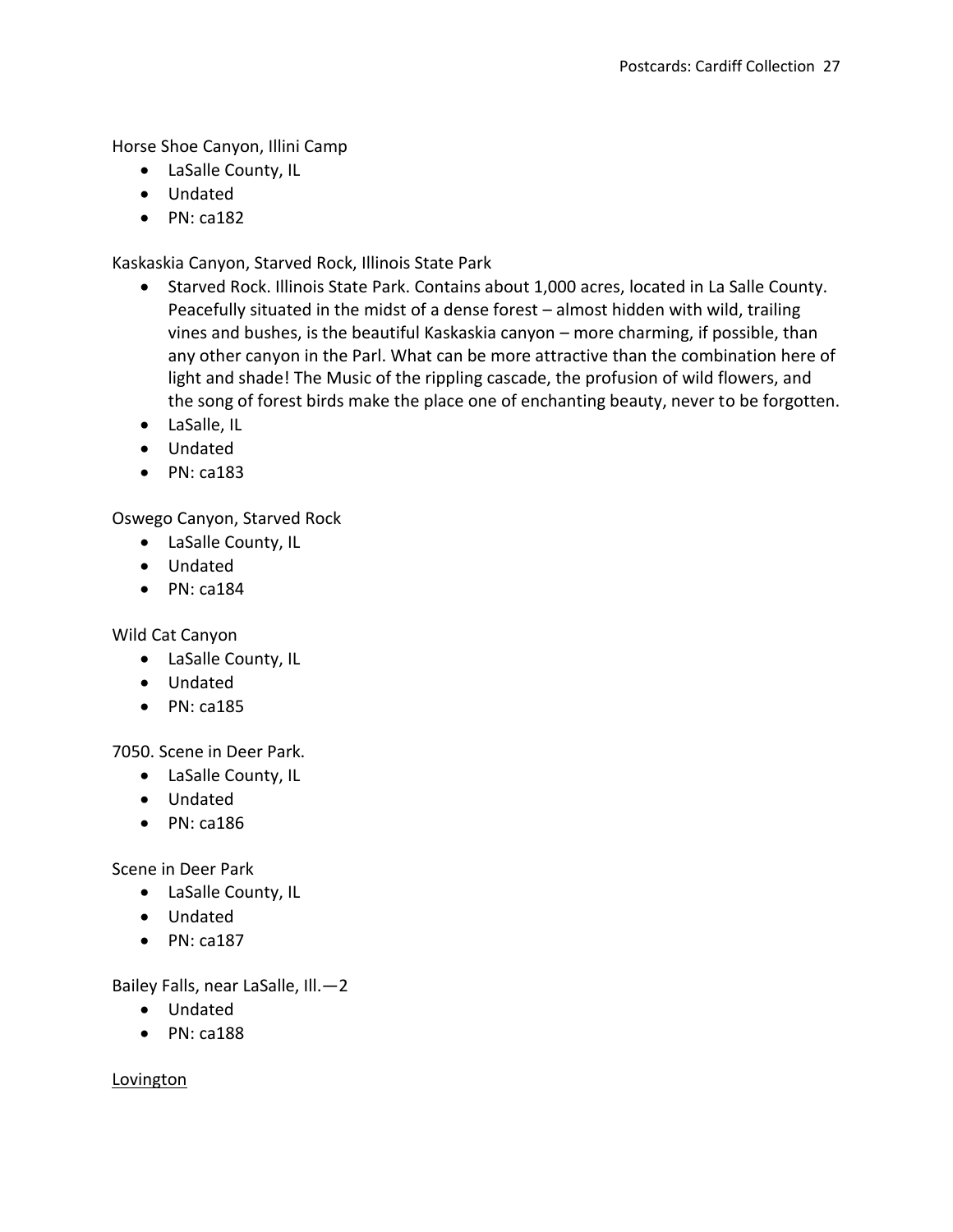Christian Church

- Lovington, IL
- Letter on back
- Sent to Mrs. Ida M. Cardiff
- August 29, 1911
- $\bullet$  PN: ca189

## Mattoon

Loading Corn in Illinois

- Mailed in Mattoon, IL
- Copyright 190u
- Letter on back
- $1909$
- $\bullet$  PN: ca190

# Melvin

Birdseye View Looking, N.E.

- Melvin, IL
- Letter on back
- Sent to Mrs. Grant Cardiff
- March, 191u
- $\bullet$  PN: ca191

# Neoga

Township High School

- Neoga, IL
- Letter on back
- Sent to Mrs. Ida M. Cardiff
- August 29, 1913
- $\bullet$  PN: ca192

# Paxton

Carnegie Library

- Paxton, IL
- Undated
- $\bullet$  PN: ca193

Pekin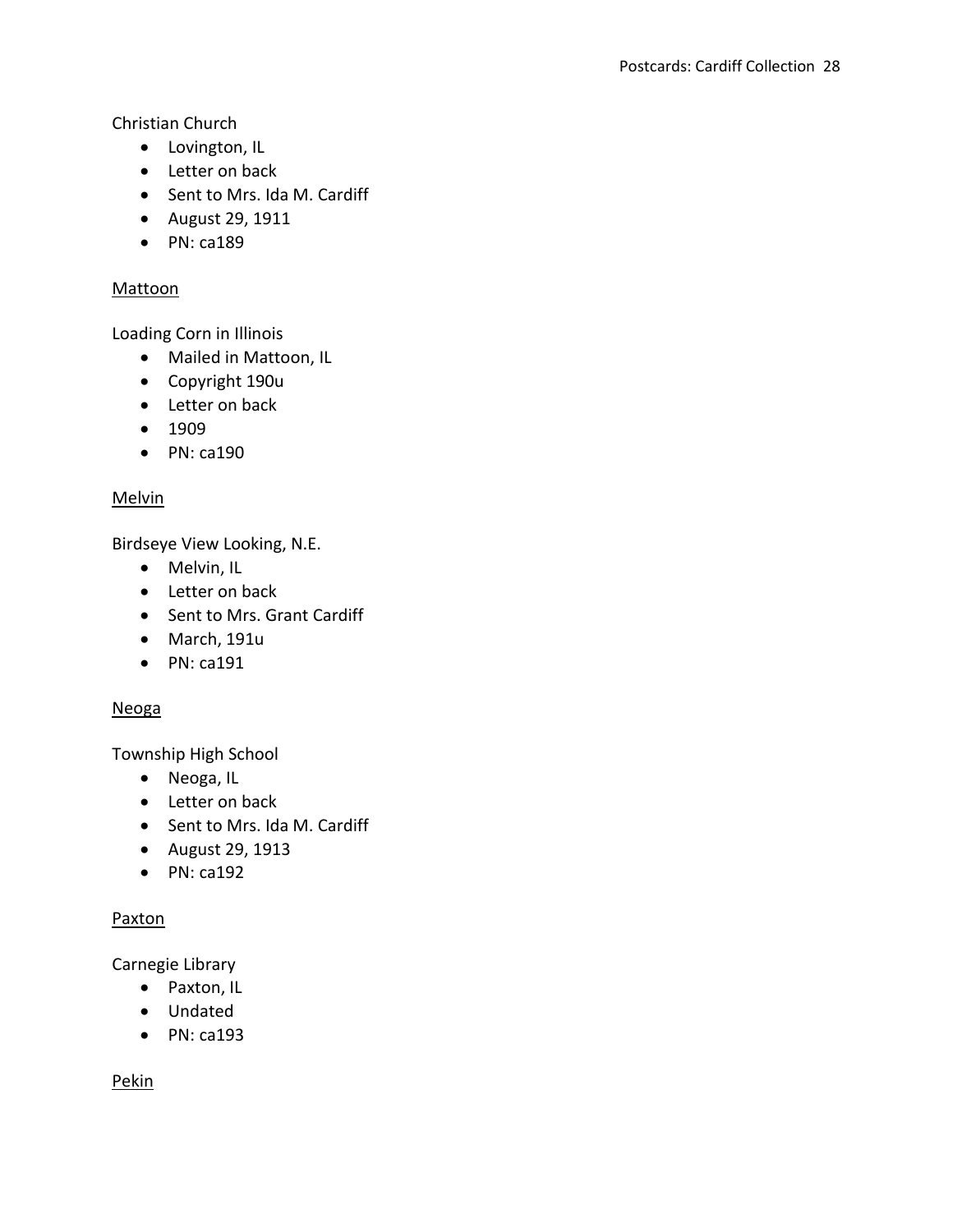Court House

- Pekin, IL
- Letter on back
- Sent to Mrs. Ida Cardiff
- $\bullet$  July 26
- $\bullet$  PN: ca194

### Peoria

4695. Peoria County Court House, Peoria, Ill.

- Peoria, IL
- Undated
- $\bullet$  PN: ca195

Heart of Peoria

- Peoria, IL
- Undated
- $\bullet$  PN: ca196

### Coliseum

- Peoria, IL
- Undated
- $\bullet$  PN: ca197

Greenhut G.A.R. Memorial Building

- Peoria, IL
- Undated
- "Peoria's local post of the Grand Army of the Republic was organized on October 8, 1879 with seventy-four charter members and eventually grew to number in the hundreds. It was not until 1909 that the Colonel John Bryner Post 67 had a permanent home. Joseph Benedict Greenhut, a prominent local citizen, who was also a Civil War veteran, gave generously to the campaign for the construction of the GAR Hall." Source: Prairie Folklore Theatre. G.A.R. HALL History. 3 March 2008. [http://www.garhall.com/History/History.](http://www.garhall.com/History/History) 25 April 2009.
- 416 Hamilton Blvd. Downtown Peoria, Illinois
- $\bullet$  PN: ca198

### Jefferson Hotel

- Peoria, IL
- Undated
- $\bullet$  PN: ca199

### Post Office

• Peoria, IL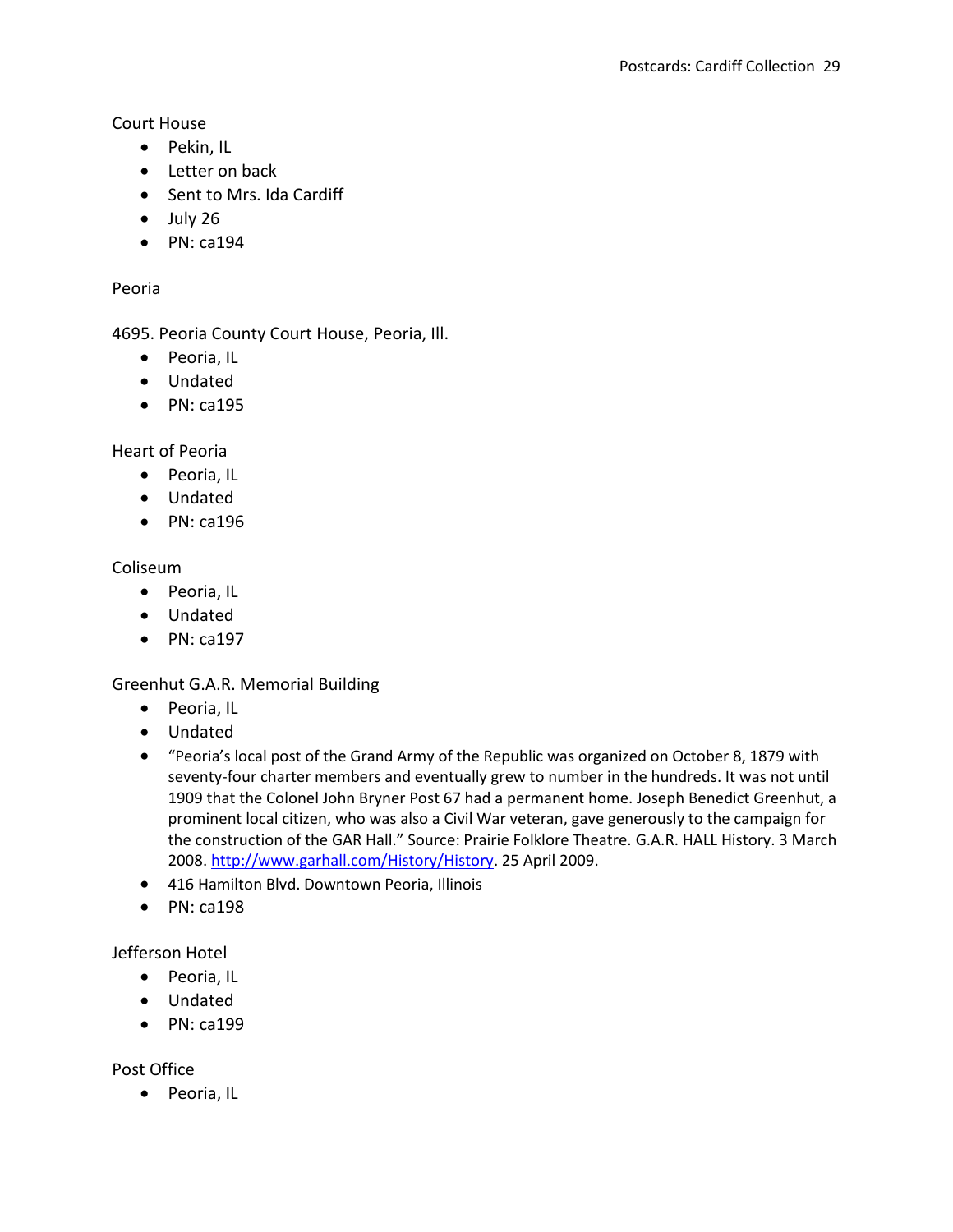- Undated
- $\bullet$  PN: ca200

First Congregational Church

- Peoria, IL
- Undated
- PN: ca201

Mohammed Temple, A. A. O. N. M. S.

- Peoria, IL
- Undated
- $\bullet$  PN: ca202

Soldiers Monument

- Peoria, IL
- Undated
- $\bullet$  PN: ca203

McKinley Bridge

- Peoria, IL
- Undated
- $\bullet$  PN: ca204

Bradley Polytechnic Institute

- Peoria, IL
- Undated
- PN: ca205

Bradley Park

- Peoria, IL
- Undated
- PN: ca206

Fort and Spanish Gun., Glen Oak Park

- Peoria, IL
- Undated
- $\bullet$  PN: ca207

Log Cabin, Glen Oak Park

- Peoria, IL
- Undated
- $\bullet$  PN: ca208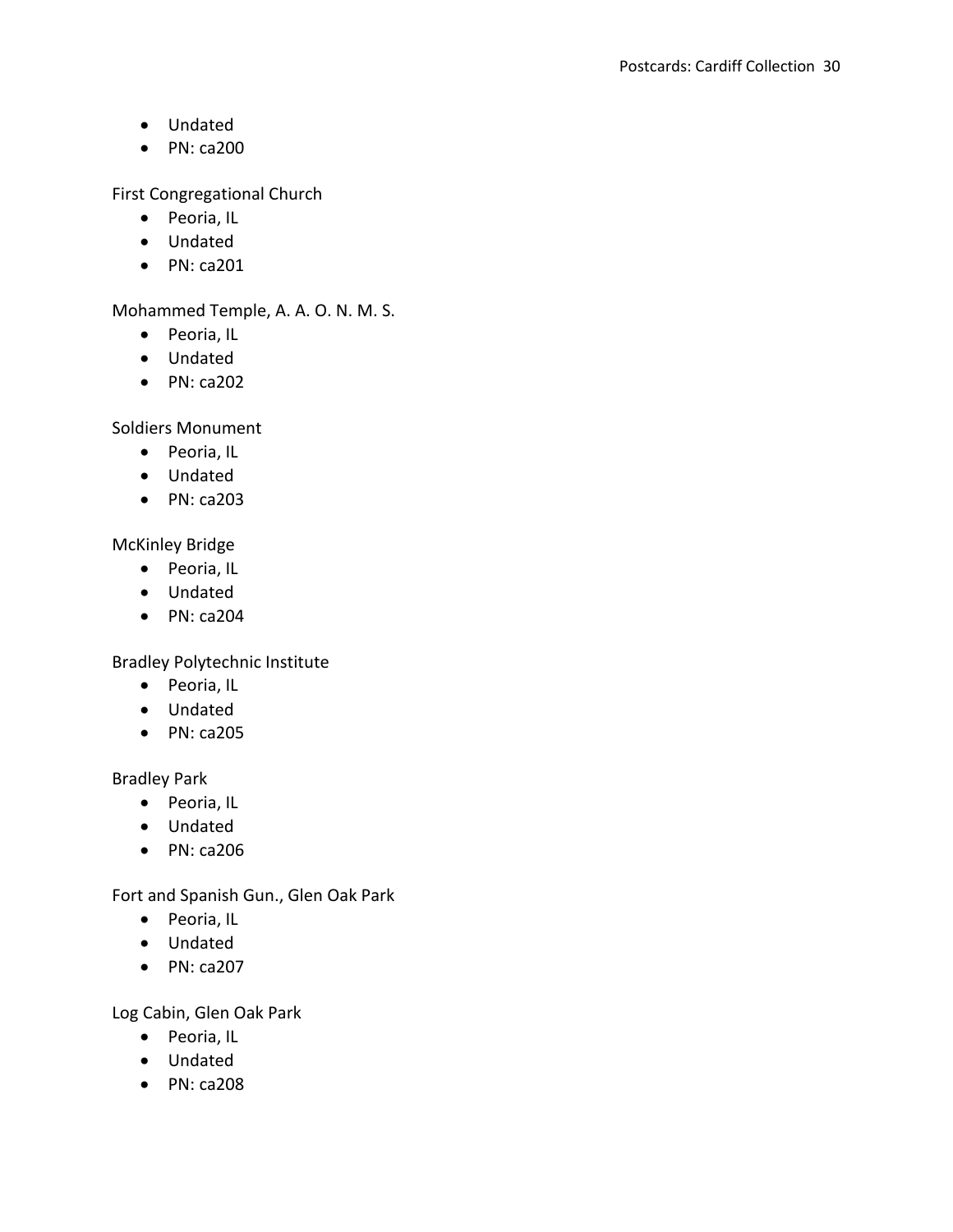Moonlight Scene in Glen Oak Park

- Peoria, IL
- Undated
- PN: ca209

Moonlight Scene on Illinois River

- Peoria, IL
- Undated
- $\bullet$  PN: ca210

Along the Illinois River, looking from the Park Driveway

- Peoria, IL
- Undated
- $\bullet$  PN: ca211

Hamilton Boulevard

- Peoria, IL
- Undated
- $\bullet$  PN: ca212

### **Quincy**

Chaddock College

- Quincy, IL
- Note on front
- Undated
- $\bullet$  PN: ca213

Women's Cottage No. 20, Soldiers' and Sailors' Home

- Quincy, IL
- Undated
- $\bullet$  PN: ca214

Administration Building and Lake, Soldiers' Home

- Quincy, IL
- Undated
- $\bullet$  PN: ca215

Steamer, J. S. ("Quincy, Ill.") Landing, Quincy, Ill.

- Undated
- $\bullet$  PN: ca216

Indian Mounds Park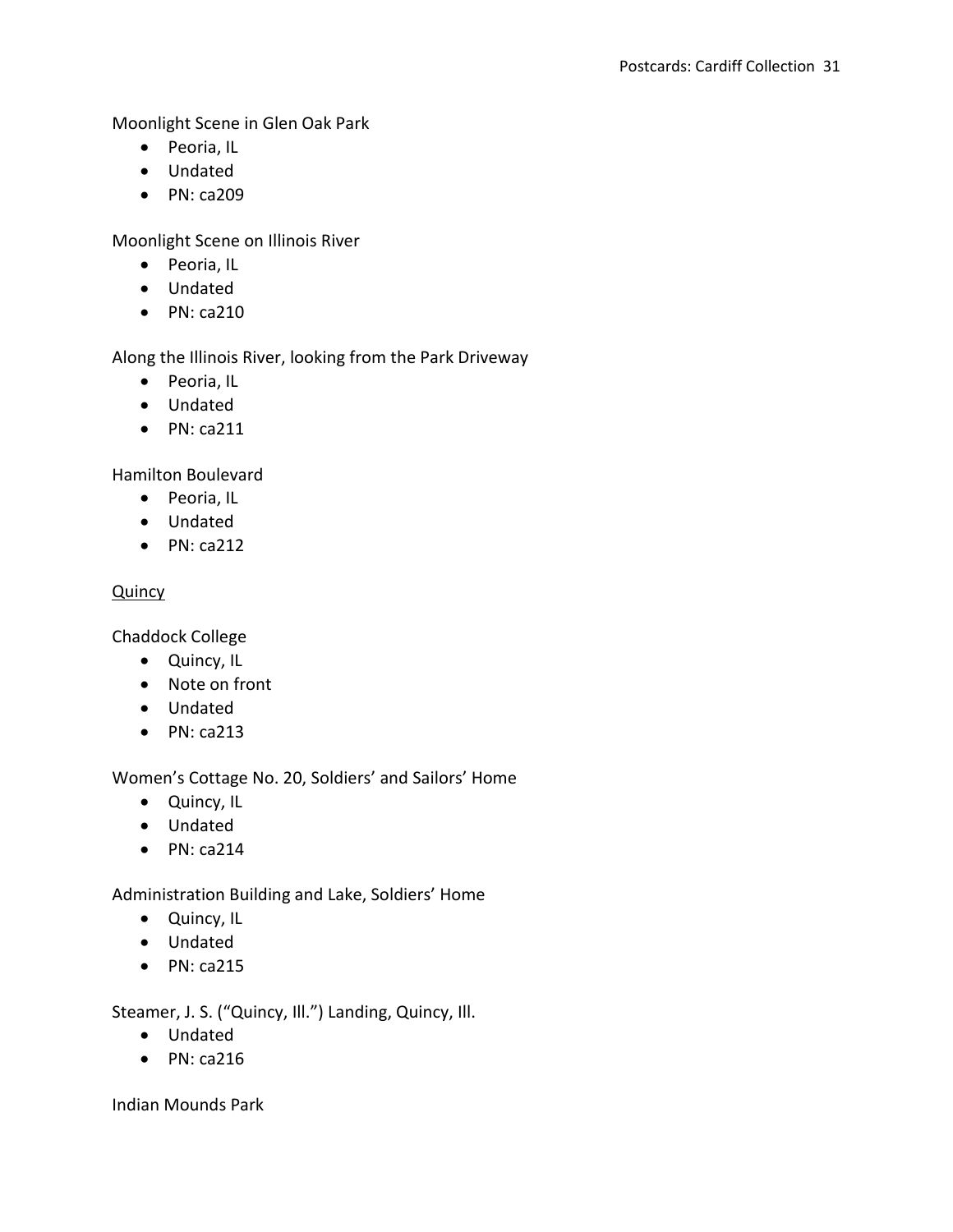- Quincy, IL
- Undated
- $\bullet$  PN: ca217

Moonlight on the Mississippi

- Quincy, IL
- Undated
- $\bullet$  PN: ca218

# Rantoul

Postoffice

- Rantoul, IL
- Undated
- $\bullet$  PN: ca219

Baptist Church and Parsonage

- Rantoul, IL
- Undated
- $\bullet$  PN: ca220

Catholic Church and Priest's Residence

- Rantoul, IL
- Undated
- $\bullet$  PN: ca221

Methodist Church and Parsonage

- Rantoul, IL
- Undated
- $\bullet$  PN: ca222

I. C. Depot

- Rantoul, IL
- Undated
- $\bullet$  PN: ca223

# Rock Island

Fort Armstrong, Rock Island Arsenal, Rock Island, IL

- Letter on back
- Sent to Mrs. Grant Cardiff
- December 7, 1925
- $\bullet$  PN: ca224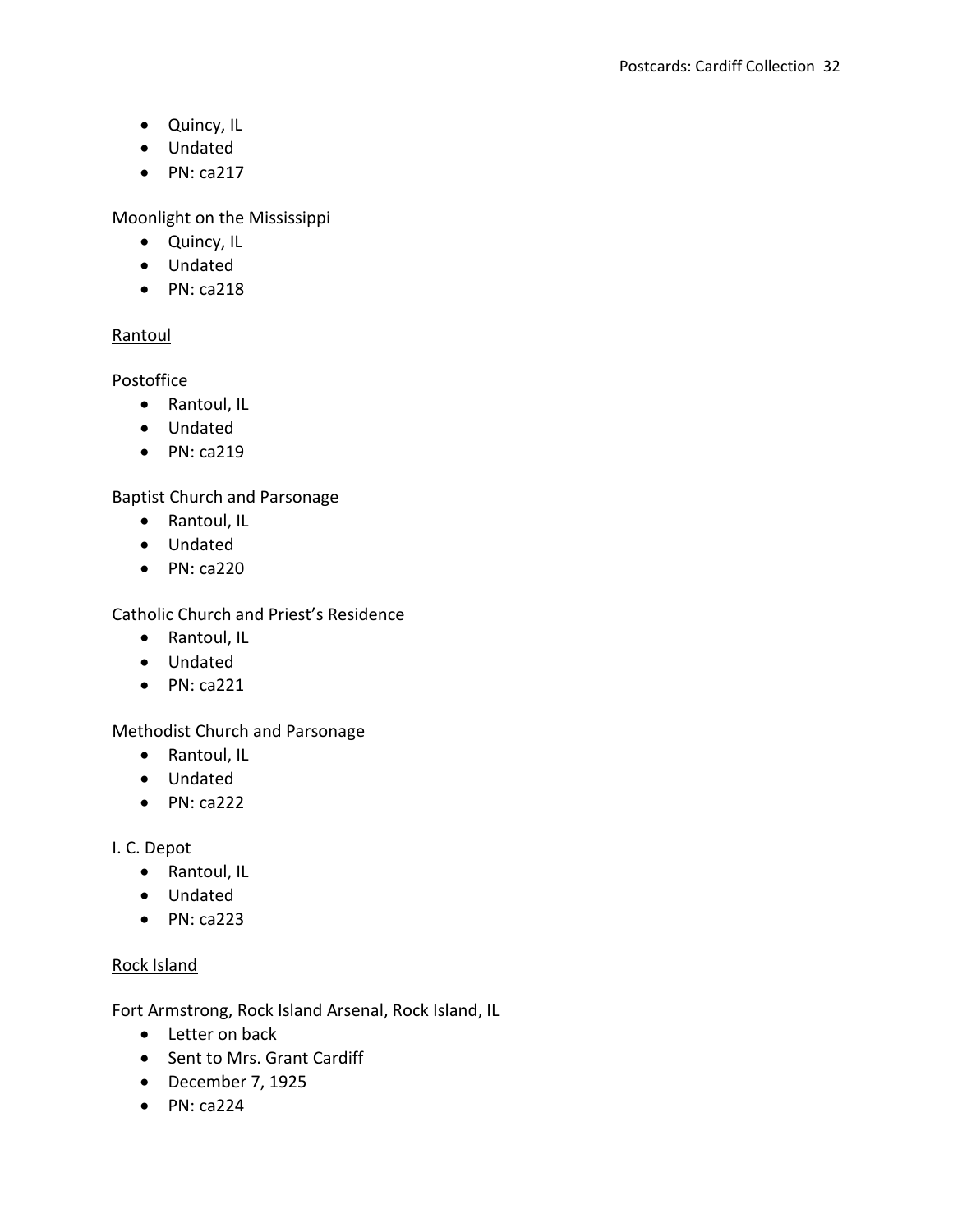## **Rutland**

Main Street Looking South

- Rutland, IL
- Sent to Mrs. Ida Cardiff
- August 26, 1907
- $\bullet$  PN: ca225

# Public School

- Rutland, IL
- Letter on back
- Sent to Mrs. Ida M. Cardiff
- November 13, 1910
- Duplicate: 1 of 2
- $\bullet$  PN: ca226

# Public School

- Rutland, IL
- Letter on back
- Sent to Mrs. Ida Cardiff
- $\bullet$  September 13, 1910
- Duplicate: 2 of 2
- $\bullet$  PN: ca227

# **Salem**

Lincoln's Home

- Salem, IL
- Undated
- $\bullet$  PN: ca228

# **Sullivan**

Administration Building of the Illinois State Masonic Home

- Sullivan, IL
- Undated
- $\bullet$  PN: ca229

# **Taylorville**

Presbyterian Church

• Taylorville, IL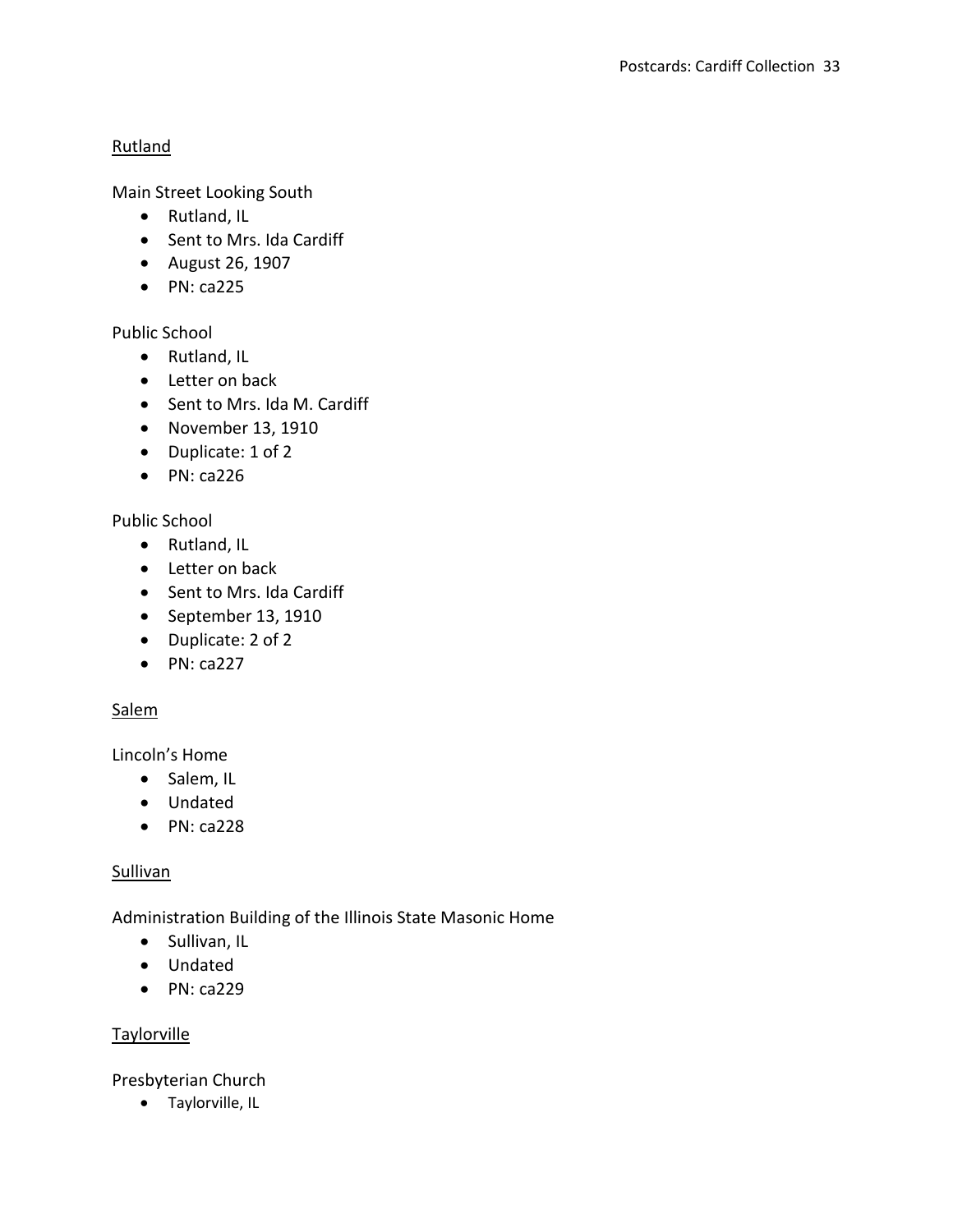- Letter on back
- Sent to Mr. and Mrs. Grant Cardiff
- July 23, 1924
- PN: ca230

#### Tuscola

Scott Street, looking East

- Tuscola, IL
- Letter on back
- Sent to Mr. and Mrs. Grant Cardiff
- May, 19uu
- $\bullet$  PN: ca231

### Vandalia

Second State Capital, erected in 1836.

- Now the Fayette County Court House.
- Vandalia, IL
- Undated
- $\bullet$  PN: ca232

### **Arizona**

Scene in City Park

- Douglas, AZ
- Letter on back
- Sent to Mrs. Ida M. Cardiff
- March 1909
- $\bullet$  PN: ca233

### **Arkansas**

Rock Island Depot

- Eldorado, AR
- Letter on the back
- Sent to Mrs. Grant Cardiff
- Undated
- $\bullet$  PN: ca234

Army & Navy Hospital

- Hot Springs, AR
- Letter on the back
- Sent to Mrs. Grant Cardiff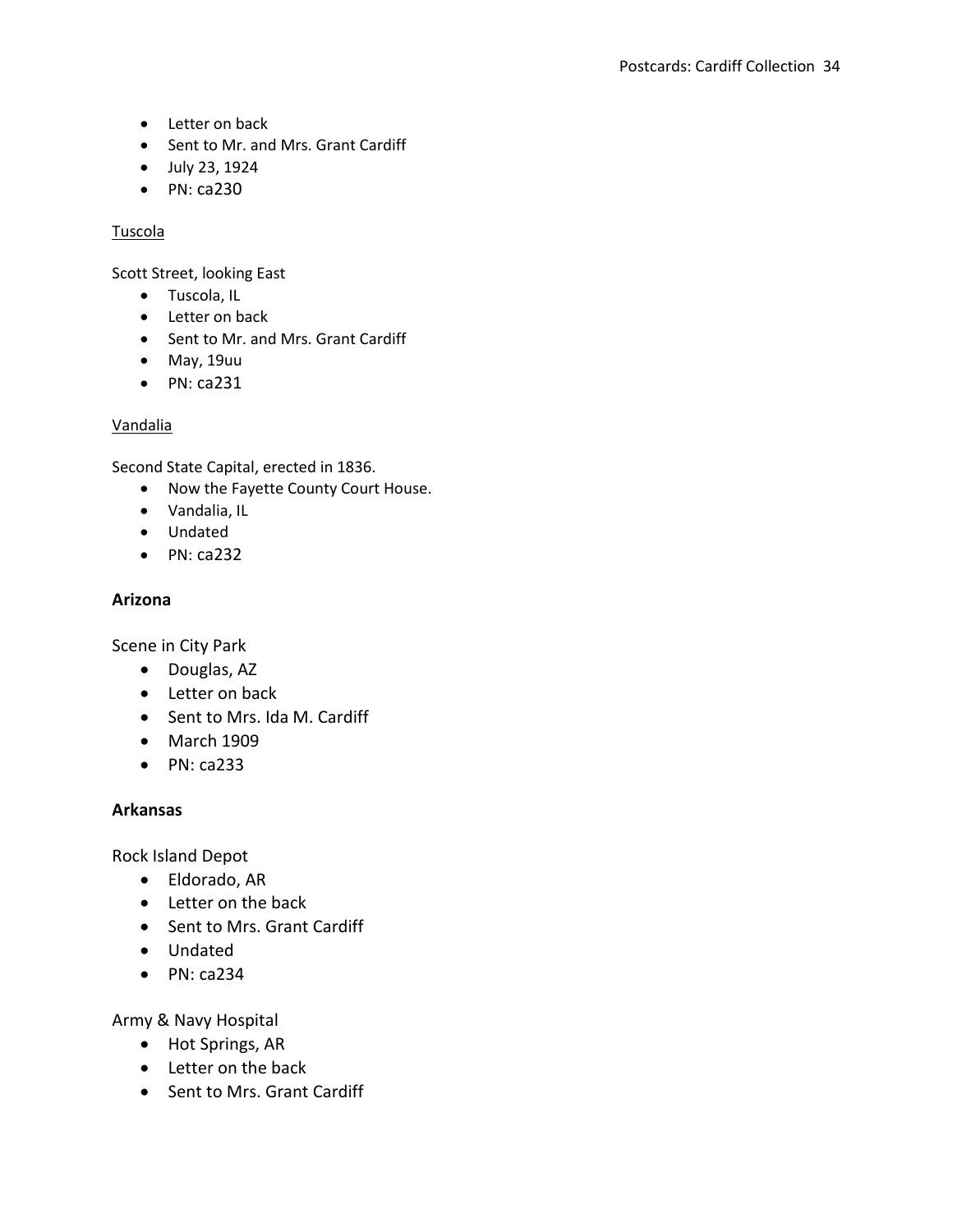- March 7, 1912
- $\bullet$  PN: ca235

U.S. Army & Navy Hospital

- Hot Springs, AR
- Sent to Mrs. Cardiff
- January 18, 1910
- $\bullet$  PN: ca236

Bath House Row

- Hot Springs, AR
- Letter on the back
- Sent to Grant Cardiff
- November 23,19uu
- $\bullet$  PN: ca237

Rockafellow Bath House and Hotel

- Oldest Bath House in Hot Springs Rebuilt 1901. Private Dressing Rooms. Water Direct from Old Egg Spring, famous for boiling Eggs. Needle, Shower and Vapor Baths. Electric Massage Departments and Gymnasium. Hotel under same roof. Marble bathing halls. Avoid catching cold from the baths.
- Hot Springs, AR
- Undated
- Duplicate: 1 of 2
- $\bullet$  PN: ca238

Rockafellow Bath House and Hotel

- Oldest Bath House in Hot Springs Rebuilt 1901. Private Dressing Rooms. Water Direct from Old Egg Spring, famous for boiling Eggs. Needle, Shower and Vapor Baths. Electric Massage Departments and Gymnasium. Hotel under same roof. Marble bathing halls. Avoid catching cold from the baths.
- Hot Springs, AR
- Undated
- Duplicate: 2 of 2
- $\bullet$  PN: ca239

The Eddy. The Handsomest and Best Appointed Small Hotel in Arkansas

- Hot Springs, AR
- Letter on back
- Sent to the Cardiffs
- March 9, 1911
- $\bullet$  PN: ca240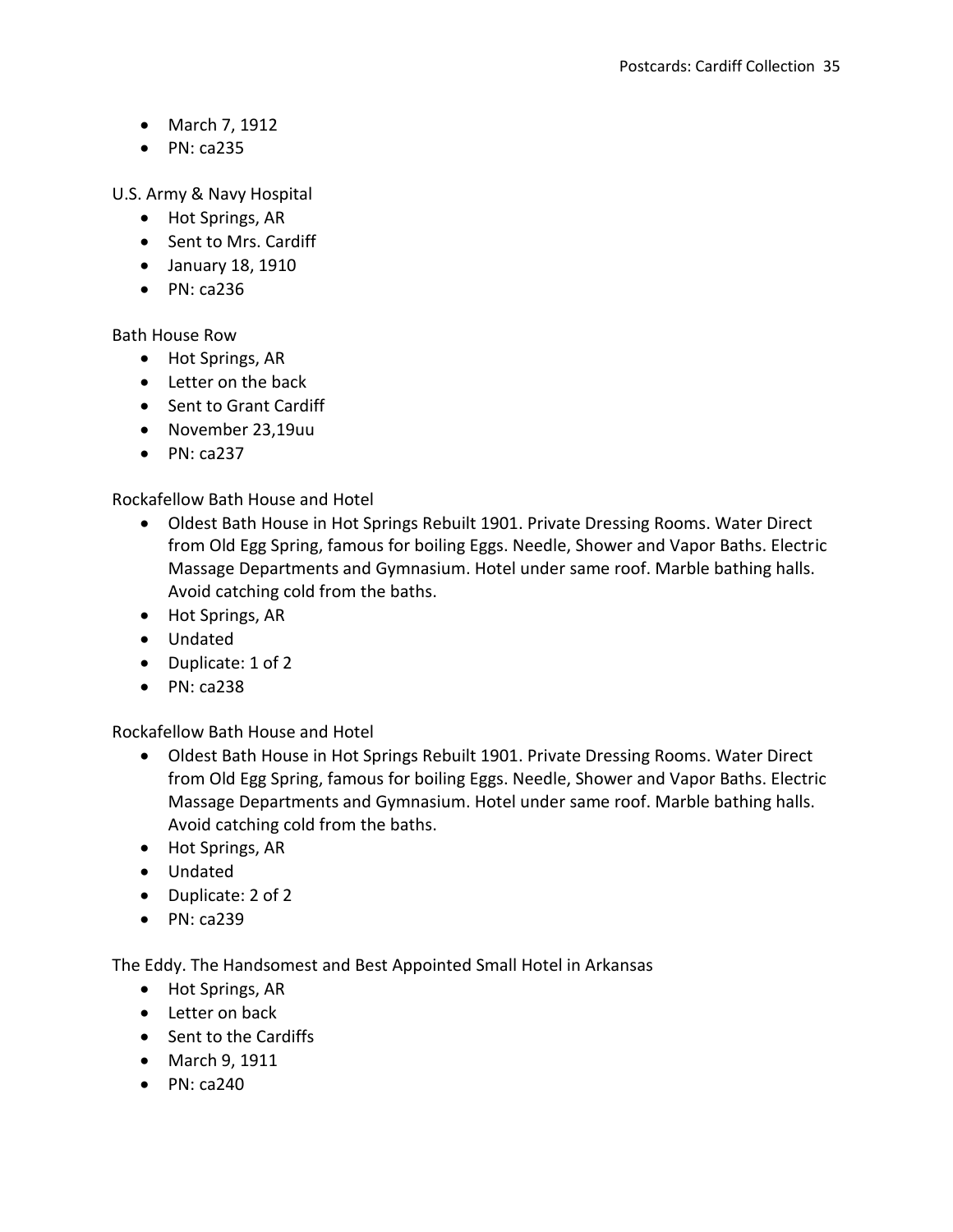View from West Mountain

- Hot Springs, AR
- Undated
- $\bullet$  PN: ca241

Auld Lang Syne (2)

- Back: F. A. Metz, Jobber & Importer, Hot Springs, AR
- Undated
- $\bullet$  PN: ca242

# **California**

Beautiful California. – Mount Shasta (Alt. 14444 ft.) (On the Road of a Thousand Wonders)

- Letter on the back
- Sent to Mrs. Grant Cardiff
- April 18, 1910
- $\bullet$  PN: ca243

Ramona's Marriage Place (After Restoration)

- San Diego, CA
- Sent to Grant Cardiff
- April 3, 1911
- An article on Ramona's marriage place: Showley, Roger M**. "**A novel approach to our lifestyle: Book from the 1880s established much of the Southern California mystique." *San Diego Union-Tribune.* June 26, 2005 http://www.signonsandiego.com/uniontrib/20050626/news\_mz1h26ramona.html
- $\bullet$  PN: ca244
- 2307 Mile Rock Light House, Golden Gate Strait, San Francisco, California, Point Bonita and Mt. Tamalpais in the Distance
	- Sent to Grant Cardiff
	- April 22, 1911
	- $\bullet$  PN: ca245

Sing Fat CO., Inc.

- Front: The famous oriental bazaar. S.W. Corner California St. and Grant Ave. Chinatown.
- San Francisco, CA
- Undated
- $\bullet$  PN: ca246

A Shaded Walk

 The Peninsula. A Hotel in a Garden. Jas. H. Doolittle, Manager. San Mateo, Cal. Winding, shaded roads flanked by great white beds of beautiful marguerites, roses and other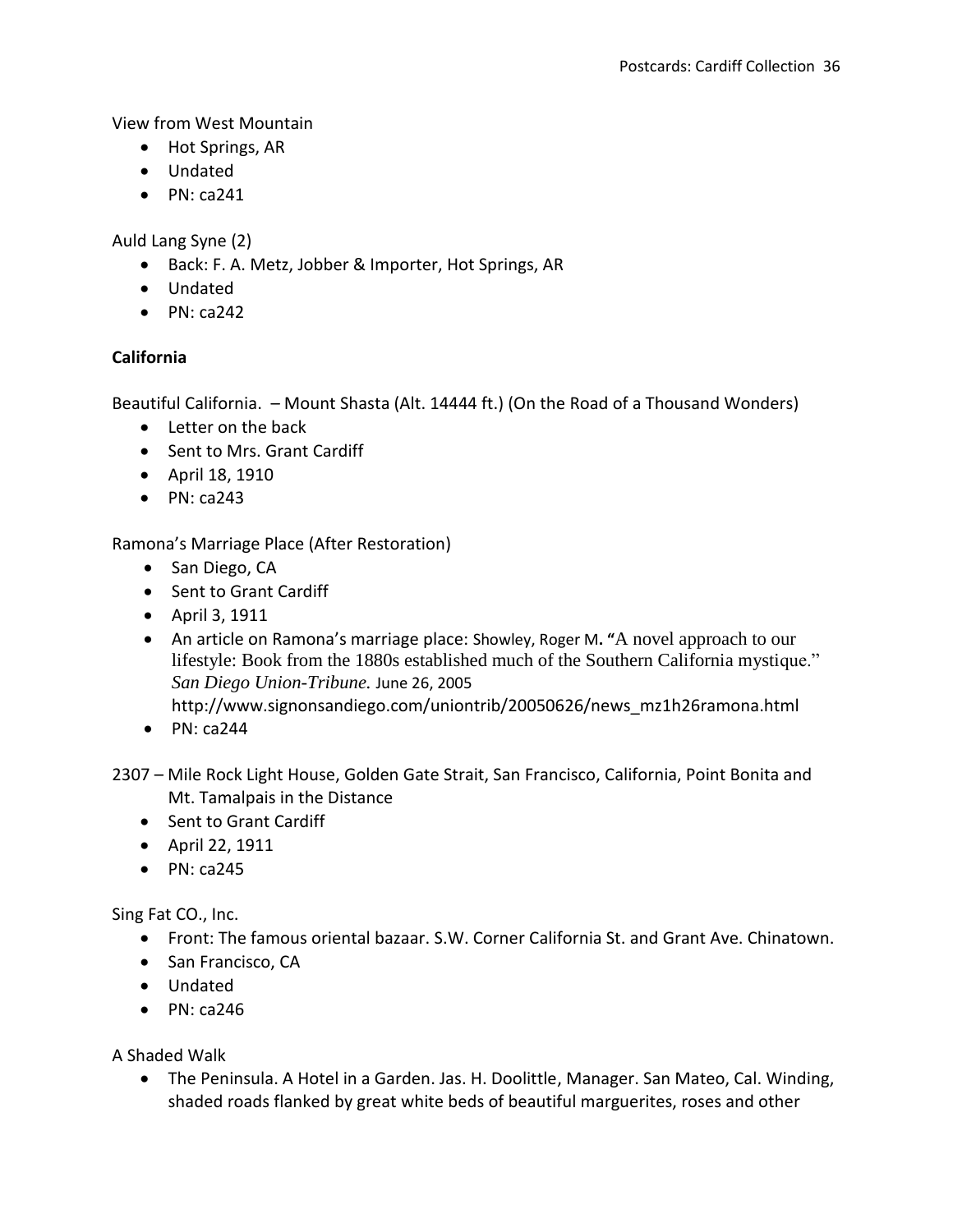flowers are the striking features of the grounds of the Peninsula. You can see just a corner of the hotel in the picture. Just thirty minutes from San Francisco. The Peninsula is one of the most popular California all-the-year resorts.

- Undated
- $\bullet$  PN: ca247

Catalina Avenue, Avalon, Santa Catalina Isl. Cal.

- Santa Catalina Island. The great Summer and Winter Resort of California. 2 ¾ hours ride from Los Angeles. Noted for Climate, Marine Gardens, Fishing, Boating, Bathing -- First class Hotels and tent accommodations.
- Sent to Mr. Grant Cardiff
- April 5, 1911
- $\bullet$  PN: ca248

The Overland Limited on its way to California

- Undated
- $\bullet$  PN: ca249

Largest Railroad Engine in the World.

- Front: Built for the Southern Pacific Co., Now in operation over Sierra Nevada Mountains, California. Length 93 ft. Total Weight 300 Tons. Traction 94,640 lbs.
- Undated
- $\bullet$  PN: ca250

7189. Cape Horn and American River, Calif., Ogden Route, So. Pacific R. R.

- Undated
- $\bullet$  PN: ca251

### **Colorado**

Hotel Cosmopolitan, Denver, Colorado

- Back: Hotel Cosmopolitan, Denver Colorado. 460 Rooms with Bath. Opened June 5, 1926. The largest and finest hotel in the State. One Block from all car lines. One mile from the noise. The leading hotel of Denver. The "Metropolis" is now an annex to the "Cosmopolitan." Charles F. Carroll. General Manager.
- Undated
- $\bullet$  PN: ca252

Post Office and Federal Building

 Back: Post Office and Federal Bldg., Denver, Colo. Denver's New Post Office and Federal Building, which cost \$2,500,000, is built of Colorado White Marble. It occupies an entire block in the business district and is claimed to be the most beautiful Post Office in the United States.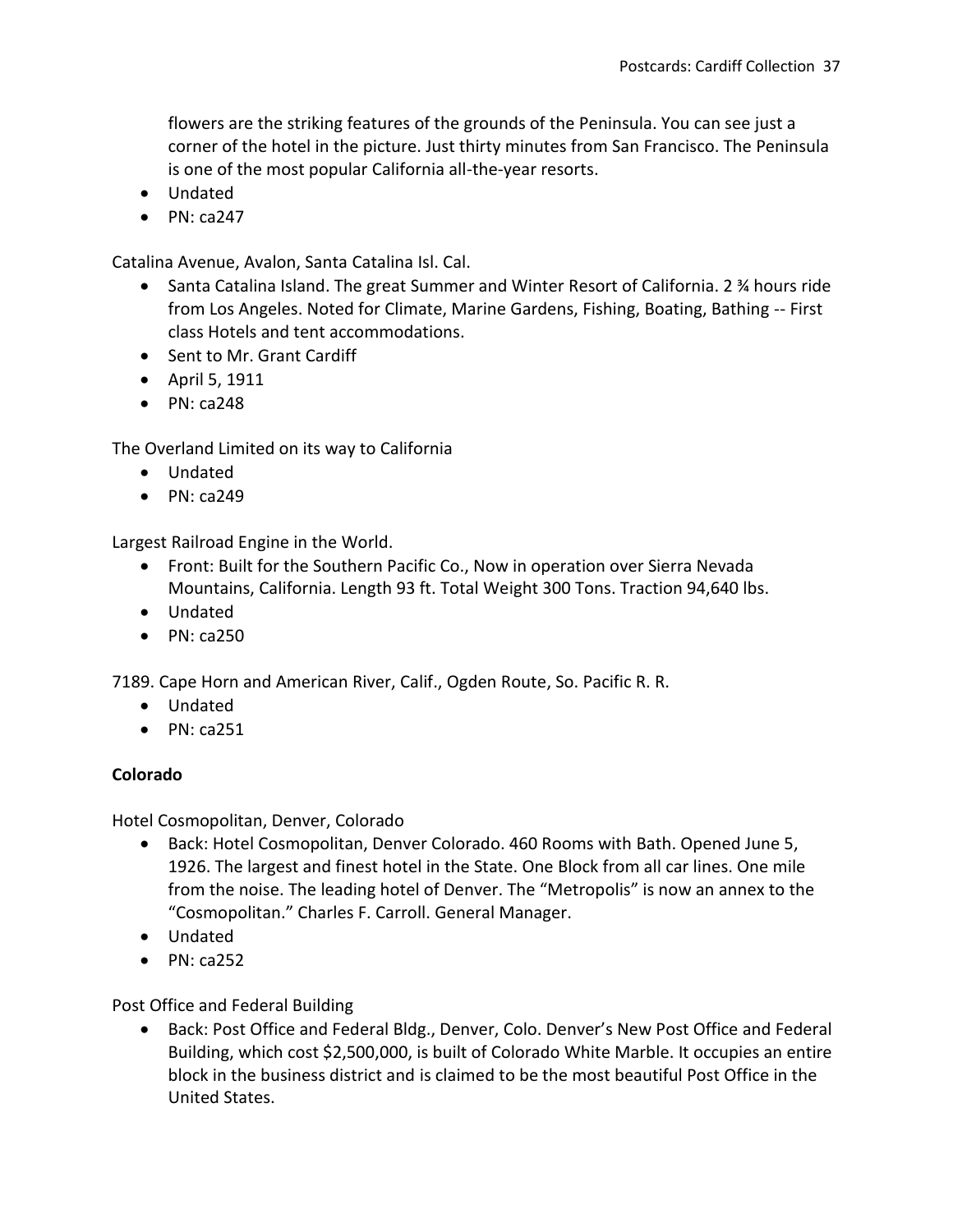- Letter on back
- Sent to Elmyne Brewington
- July 12, 1927
- $\bullet$  PN: ca253

## G. M. Harris Co.

- Front: Denver's Leading Gift Shop Section of INDIAN Dept. 519 Sixteenth Street. Denver, Colo.
- Back: A trip to the Rocky Mountain Region is incomplete without a visit to G. M. Harris Co. – Leading Gift Shop of the West – Visiting our Indian department, featuring Genuine Navajo Indian Blankets, Indian Silver Work, Pottery, Baskets, Bead work and Moccasins – will be a pleasant experience for you. We also specialize in Semi-Precious Stones set in Novelty Jewelry – French Tapestries – Lamps – Italian Marble – Glassware – and a thousand and one Novelties suitable for gifts. Mail orders promptly executed. Memorandum shipments will be forwarded for your inspection.
- Undated
- $\bullet$  PN: ca254

Denver Mountain Parks, Colorado. Bear Creek Entrance to Denver Mountain Parks.

- Back: Bear Creek Entrance to Denver Mountain Parks. The Bear Creek Gateway to the Mountain Parks is situated just out of Morrison. Through it's [sic] portals can be seen part of the famous Red Rocks. The Gateway consists of two large pillars of Natural Rock.
- Letter on back
- Sent to Elmyne Brewington
- June 29, 1927
- $\bullet$  PN: ca255

Soda Springs, Manitou Colorado

- Undated
- $\bullet$  PN: ca256

7052. The Ice Palace on Summit of Mt. McClellan, Colo.

- Undated
- $\bullet$  PN: ca257

8480. Mount of the Holy Cross, Colorado

- Back: Mount of the Holy Cross. From the crest of Fremont Pas, and also from Tennessee Pass, can be seen this snow-white banner of the Christian faith, set high against the brown brow of the Mountain. The cross is formed by two transverse canons of immense depth, riven down and across the mountain; in these canons lies eternal snow. The symbol is perfect, and while gazing with wonder and awe the traveler realizes that he has now reached the height "around whose summit splendid visions rise."
- Undated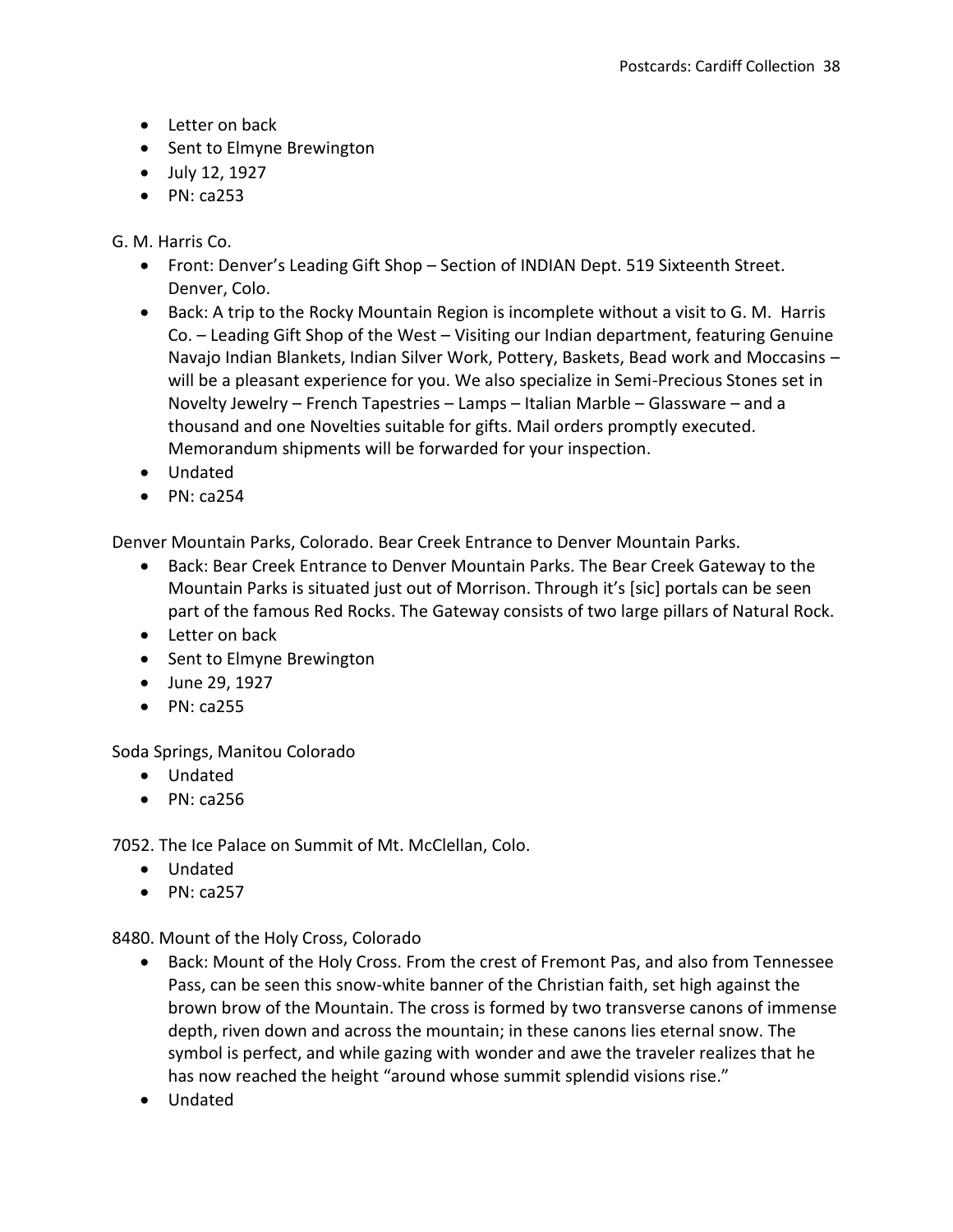8147. Going through the Royal Gorge, Colo.

- Undated
- $\bullet$  PN: ca259

4372. Lower Entrance to Royal Gorge, Colorado, Looking West.

- Back: The Royal Gorge, the mother of the Arkansas River, is a gigantic slit or canal in the [illegible] Mountains, cut from the summits of the lofty peaks to the very foundation stones. At the bottom flows the river and is built the D. & R. G. Railroad, and engineering feat looked upon as well-nigh impossible. A span wide in places, and rising 3,000 feet perpendicular to the clouds, it presents miles of scenery equaled in few places on the globe. The swinging bridge is suspended from immense steel supports buried in the granite walls on either side.
- Letter on back
- Sent to Mrs. Ida M. Cardiff
- $1924$
- $\bullet$  PN: ca260

Forcing Rotary Snow Plow by Seven Engines on C. & S. Ry., Colo.

- Letter on back
- Sent to Mrs. G. Cardiff
- Undated
- $\bullet$  PN: ca261

Entrance to One of the Four 56 Foot Diversion Tunnels, Hoover Dam Project

- Lower Colorado Region
- Letter on back
- Sent to Mrs. H. E. Brewington
- For more information see,<http://www.usbr.gov/lc/hooverdam/>
- $\bullet$  PN: ca262

### **Florida**

Sponge Fishing Boats at Municipal Pier

- St. Petersburg, FL
- Letter on back
- Sent to Mrs. H. E. Brewington
- December 17, 1923
- $\bullet$  PN: ca263

Scene in Beautiful Grounds of Tampa Bay Hotel

Tampa, FL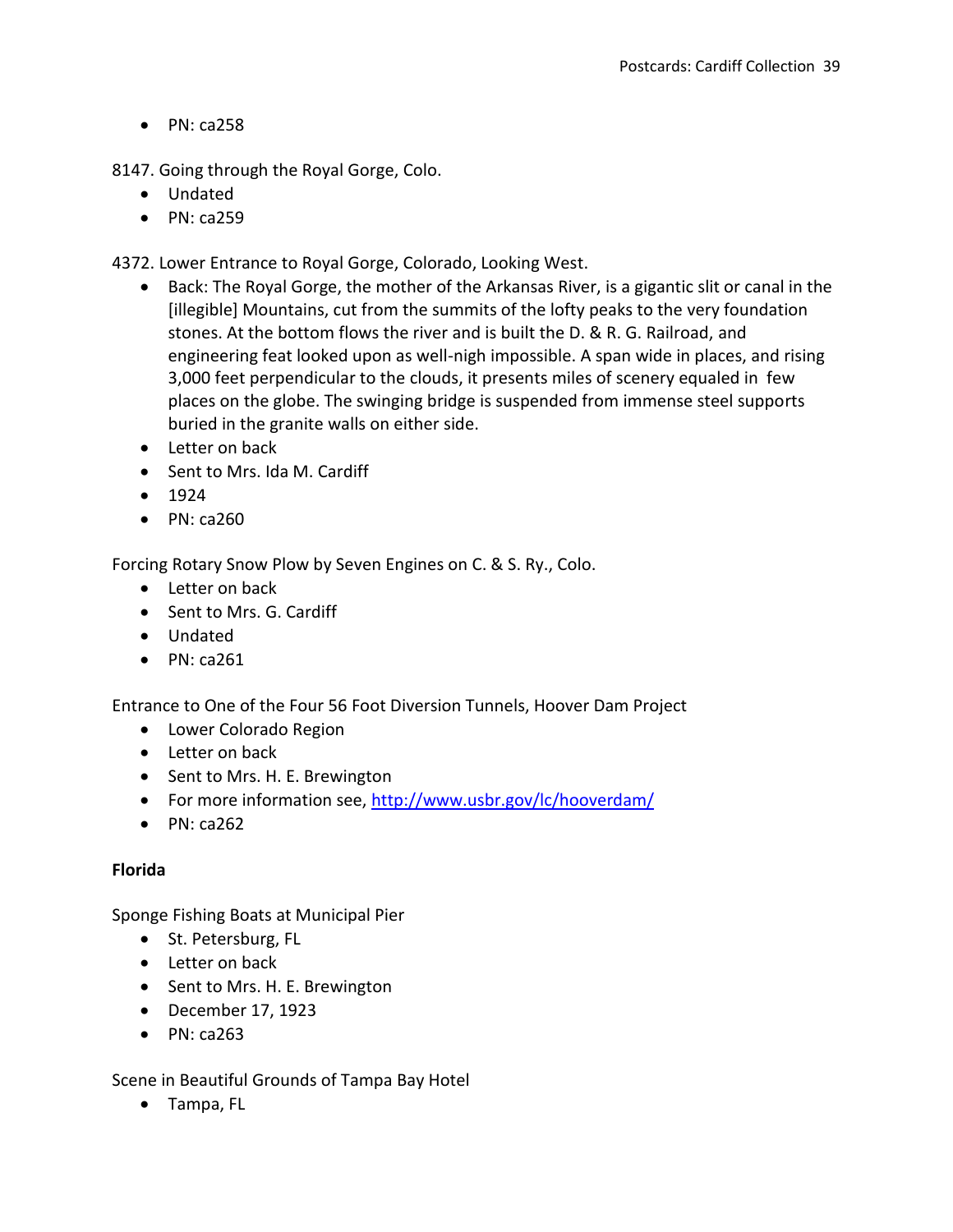- Letter on back
- Sent to Mrs. Grant Cardiff
- $\bullet$  February 19, 1925
- $\bullet$  PN: ca264

10538. A Cocoanut Tree

- Florida
- Undated
- $\bullet$  PN: ca265

#### 8213. Florida Pines

- Florida
- Undated
- Note: Pineapples
- $\bullet$  PN: ca266

### **Georgia**

Naval Stores Docks

- Brunswick, GA
- Undated
- $\bullet$  PN: ca267

Stone Mountain, Where the Confederate Memorial is Being Chiseled in Solid Granite

- Stone Mountain, the eighth wonder of the universe, the largest solid piece of granite in the world. This piece of rock just 1,600 feet high and is seven miles around its base. The Central Group as it will appear when … [illegible] the mountain, on which work is now being rushed. General Lee, the Central Figure, will be as … [illegible] as a sixteen story office building, other figures in proportion. Come and see the "Wonder of the World."
- Atlanta, GA
- Letter on the back
- Sent to Mrs. H. E. Brewington
- July 9, 1925
- $\bullet$  PN: ca268

### **Idaho**

4359. Arrowrock Dam, Idaho. O. S. L. & U. P. System

 Arrowrock Dam, Idaho. Twenty miles from Boise, built by U. S. Government at cost of approximately \$5,000,000. Height 348.5 feet, 90 feet of which is below bed of river, anchored in solid granite. Base 240 feet thick, top 1,100 feet long and 16 feet thick. Driveway around the top. Material in dam weights 1,000,000 (?) tons. Maximum depth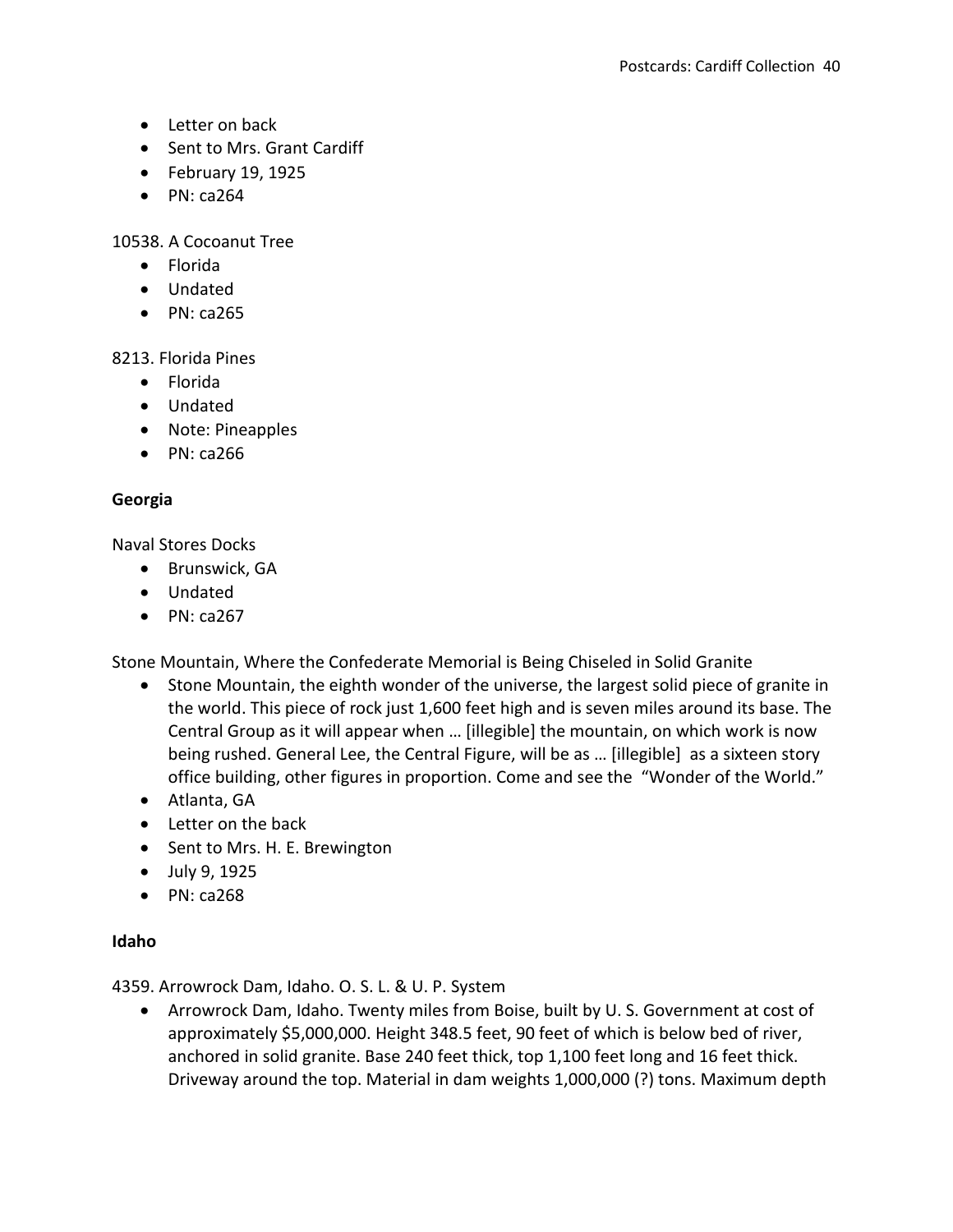of water back of dam 260 feet. Back-water forms lake 18 miles long. Designed to irrigate 240,000 acres of land.

- Letter on back
- Sent to Mr. Grant Cardiff
- Undated
- $\bullet$  PN: ca269

8331. Great Shoshone Falls

- Snake River, ID
- Undated
- $\bullet$  PN: ca270

Lake Scene on Mount Baldy, Idaho

- Undated
- $\bullet$  PN: ca271

A View on Lake Pend O'Reille

- Northern, ID
- Undated
- $\bullet$  PN: ca272

No. R2. Spirit Lake, Idaho

- Undated
- $\bullet$  PN: ca273

Lava Hot Springs, Idaho. U. P. System

- Lava Hot Springs, Idaho. Lava Hot Springs are noted for their medicinal properties, being similar in character to those of Hot Lake, Oregon. The volume of the hot water is immense amounting to one thousand second inches, and the temperature varies from 108 to 142 degrees Fahrenheit. The Altitude at the springs is 5,000 feet and the climate is ideal for summer camping; the bathing facilities are first class, as there are two bathing houses in operation and a \$10,000 sanitarium, with modern pools, recently completed. For further particulars address A. M. Fullmer, Superintendent, Lava Hot Springs, Idaho.
- Undated
- $\bullet$  PN: ca274

Mines and Mountains above Wardner, Coeur d'Alenes

- $\bullet$  Idaho
- Undated
- $\bullet$  PN: ca275

Hotel Bonneville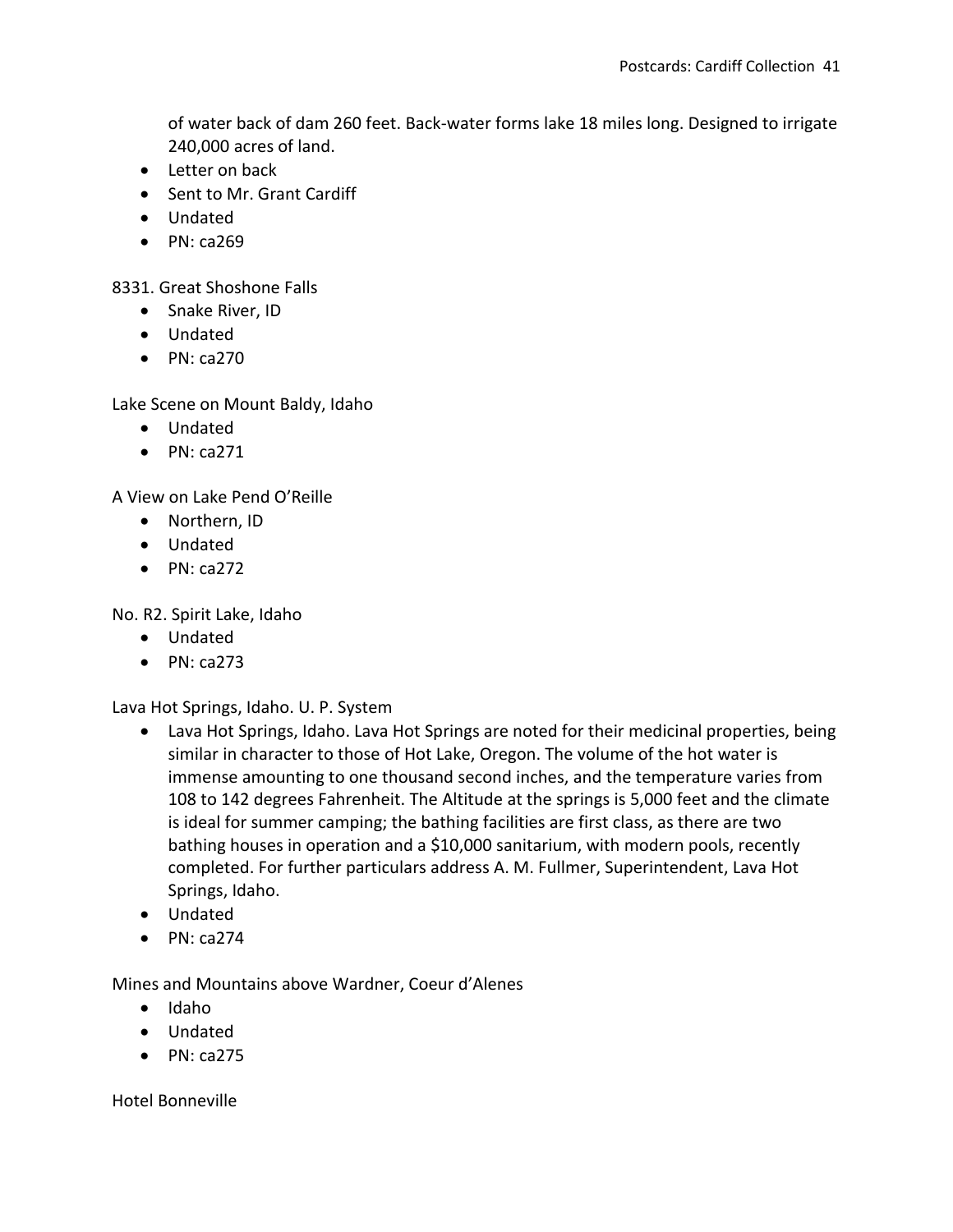- Operated by Relf Hotel Co., W. C. Gill, Resident Manager. A Splendid fireproof hotel built by the citizens of Idaho falls to fill a community need and opened June 1, 1927. Rates \$2.00 to \$4.00 for one person. Rates \$3.00 to \$6.00 for two people. The Hotel Bonneville features a wonderful cafeteria at strictly popular prices.
- $\bullet$  Idaho Falls, ID
- Undated
- $\bullet$  PN: ca276

#### **Indiana**

Christian Church

- Covington, IN
- Letter on back
- Sent to Mrs. Grant Cardiff
- July 15, 1910
- $\bullet$  PN: ca277

James Whitcomb Riley's Old Swimming Hole

- **•** Greenfield, IN
- Undated
- $\bullet$  PN: ca278

"Plain Kids" not many miles from here

- Greenfield, IN ?
- Undated
- $\bullet$  PN: ca279

Over the Hill to the Swimmin Hole

- Greenfield, IN ?
- Undated
- $\bullet$  PN: ca280

James Whitcomb Riley's Residence

- Indianapolis, IN
- Letter on back
- Sent to Mrs. Grant Cardiff
- $\bullet$  August, 1912
- $\bullet$  PN: ca281

Soldiers and Sailors Monument

- Indianapolis, IN
- Sent to Mrs. Ida Cardiff
- July, 1907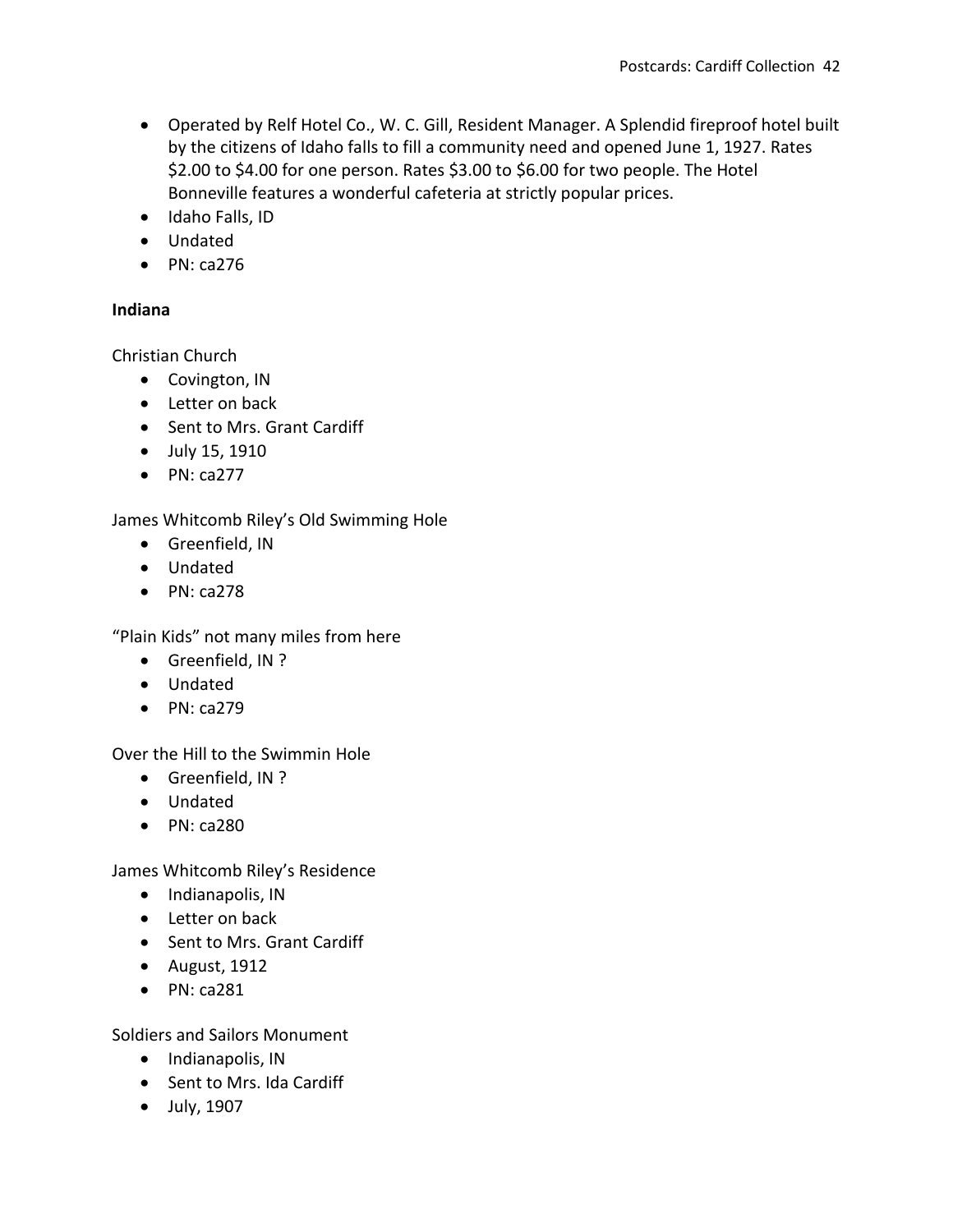Riverside Park

- Indianapolis, IN
- Sent to Mr. Grant Cardiff
- July, 190u
- PN: ca283

Hunter House from Pine Creek

- Kramer, IN
- Letter on back
- Sent To Mrs. Ida M. Cardiff
- Date illegible
- $\bullet$  PN: ca284

A Bit of Purdue Campus

- LaFayette, IN
- Letter on back
- Sent to Mrs. Grant Cardiff
- September 29, 1909
- $\bullet$  PN: ca285

La Porte County Jail

- LA Porte, IN
- Letter on back
- Sent to Mrs. Grant Cardiff
- July 11, 1911
- $\bullet$  PN: ca286

The Largest Gold Fish Hatchery in the World

- Front: Storage House and a few of the 200 Ponds, Grassyfork Fisheries
- Martinsville, IN
- Letter on back
- Sent to Mrs. Ida Cardiff
- August 27
- $\bullet$  PN: ca287

Front View of West Baden Springs Hotel

- West Baden, IN
- Letter on back
- Sent to Mr. and Mrs. Grant Cardiff
- July 5, 1926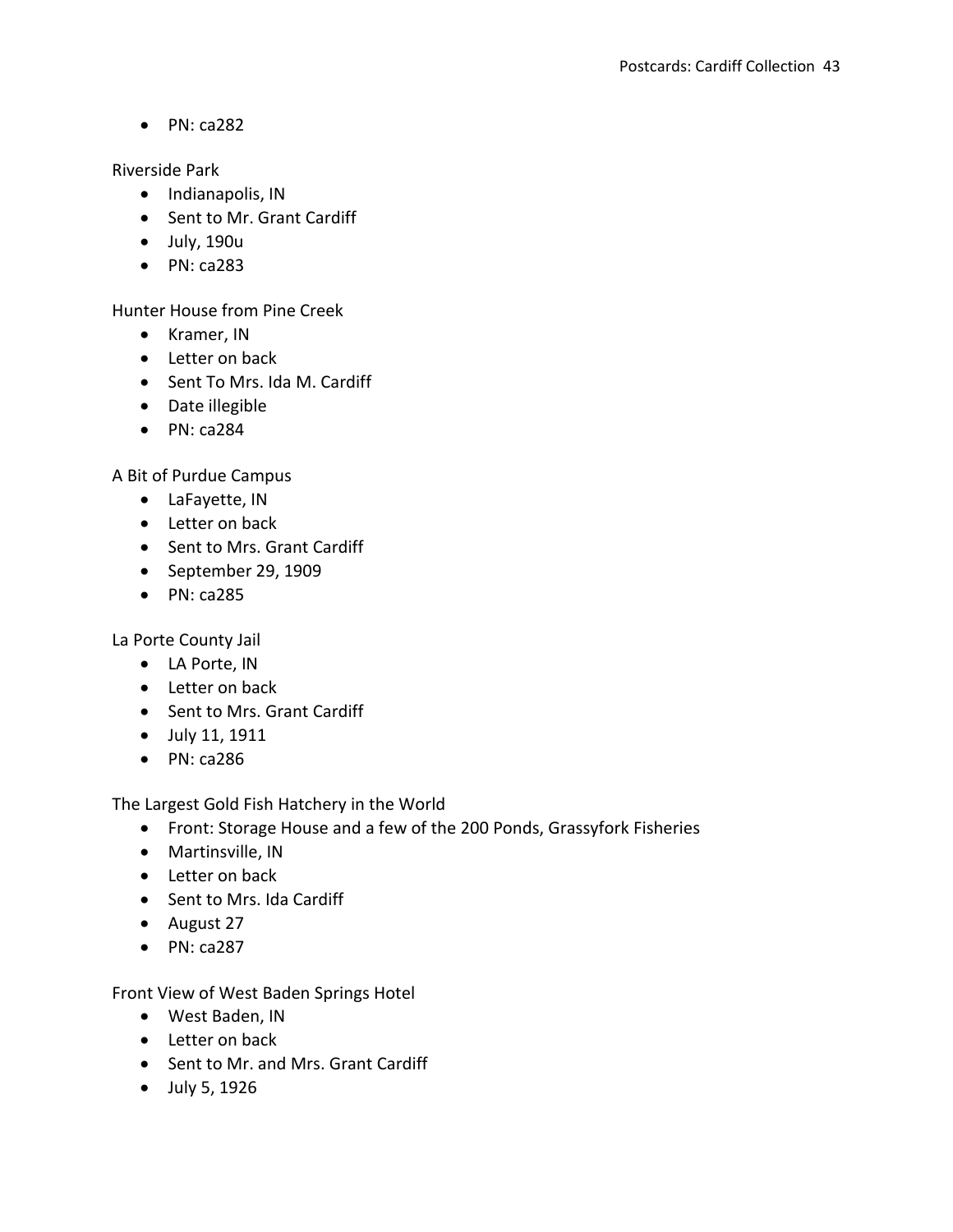West Baden Springs Hotel at Night

- West Baden, IN
- Letter on back
- Sent to Mrs. Grant Cardiff
- August 31, 1926
- PN: ca289

# **Iowa**

# **Clinton County Court House**

- Clinton, IA
- Undated
- $\bullet$  PN: ca290

### Public Library

- Clinton, IA
- Letter on back
- Sent to Mrs. Ida Cardiff
- October 5, 1907
- $\bullet$  PN: ca291

### **Kansas**

Wakarusa River Scene. Deichman's Crossing.

- Lawrence, KS
- Letter on back
- Sent to Mrs. Grant Cardiff
- November
- $\bullet$  PN: ca292

Granby Mining and Smelting Company

- Neodesha, KS
- Letter on back
- Sent to Mrs. Ida Cardiff
- November 20
- $\bullet$  PN: ca293

Bandstand and Roller Coaster…

- Location illegible. Mailed from Kansas
- Letter on back
- Sent to Mrs. Ida Cardiff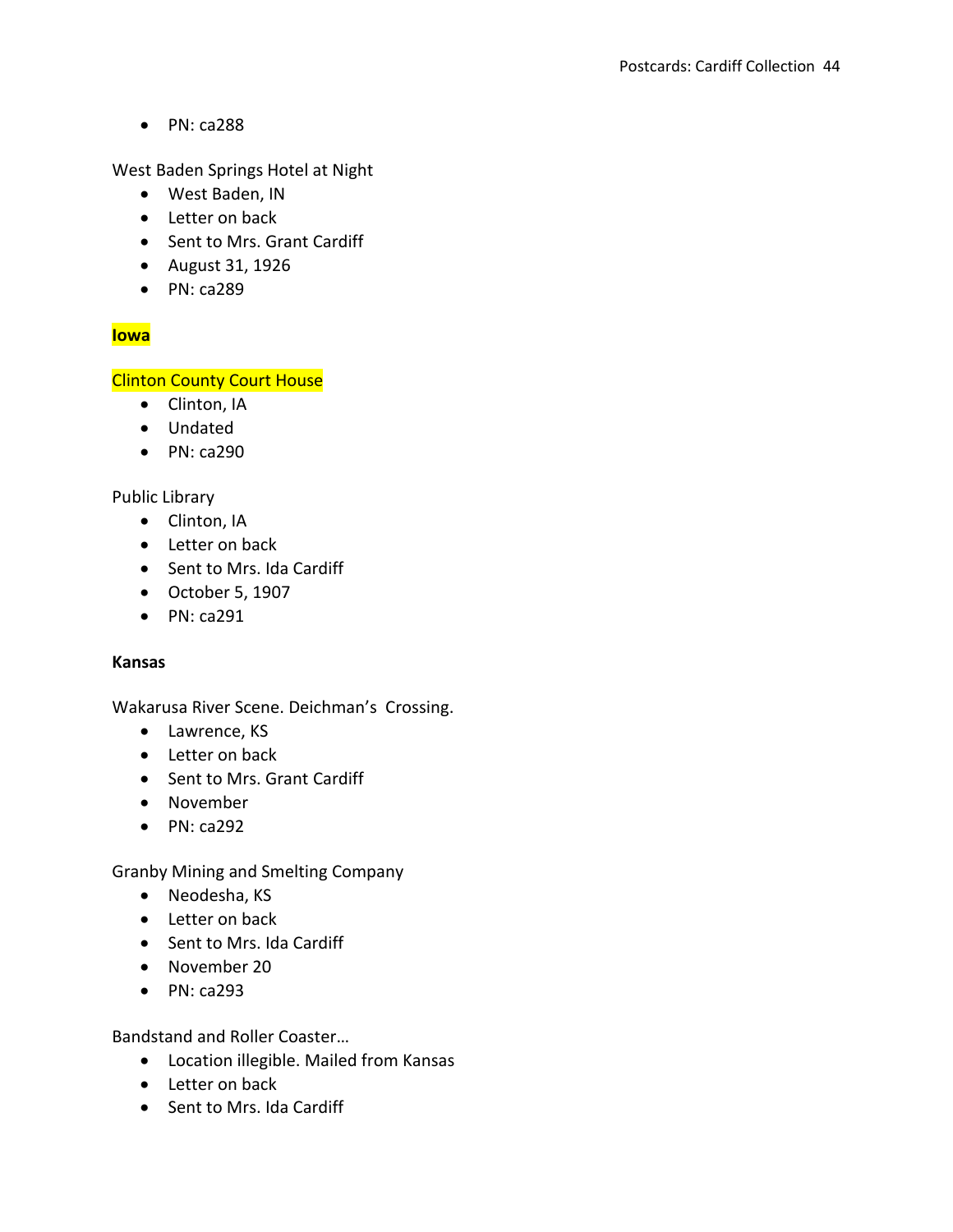- November
- $\bullet$  PN: ca294

#### **Kentucky**

Park Ave.

- Newport, KY
- Letter on back
- Sent to Mrs. Grant Cardiff
- July 1910
- PN: ca295

### **Massachusetts**

Faneuil Hall. Boston, Mass. (The Cradle of Liberty.)

- Front: It was given to the town by Peter Faneuil, built in 1742, was afterwards the center of the Anti-Slavery agitation.
- Undated
- $\bullet$  PN: ca296

Faneuil Hall, Boston, Mass.

- Undated
- $\bullet$  PN: ca297

Home of Paul Revere, Boston, Mass.

- Undated
- $\bullet$  PN: ca298

Old State House, Boston, Mass.

- Note on back: built in 1742 oldest in cy.
- Undated
- $\bullet$  PN: ca299

Public Library, Boston, Mass.

- Undated
- PN: ca300

Old North Church, Salem St., Boston, Mass

- Undated
- $\bullet$  PN: ca301

Old North Church, Boston, Mass.

Undated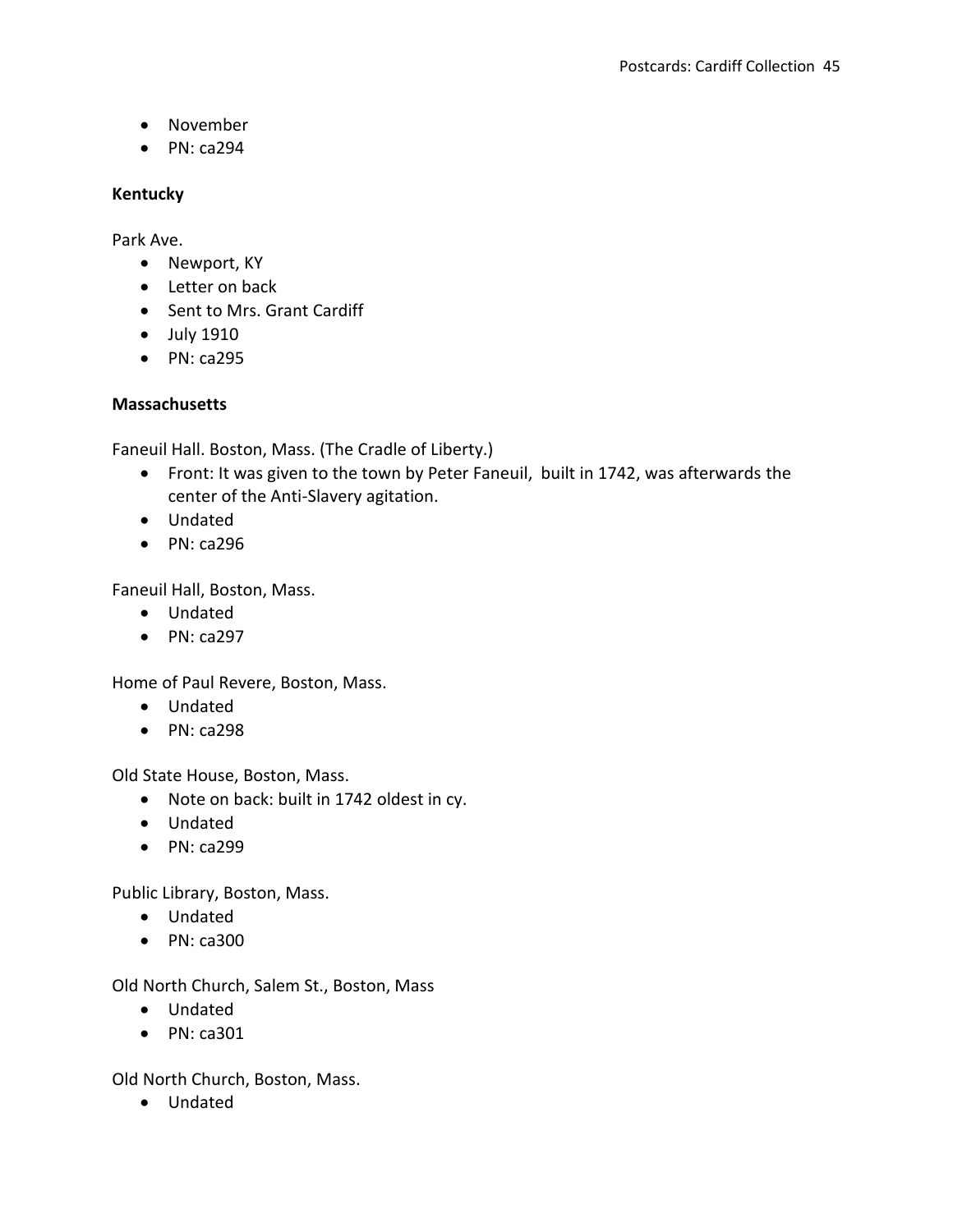Old South Church, Boston, Mass.

- Undated
- $\bullet$  PN: ca303

King's Chapel, Boston, Mass.

- Undated
- $\bullet$  PN: ca304

Boston, Granary Burying Ground with Grave of Franklin.

- Undated
- $\bullet$  PN: ca305

Copps Hill Burying Ground, Hull St., Boston, Mass.

- Back: Copps Hill Burying Ground, Hull St., Boston, Mass. The second oldest place of burial in Boston, Copps Hill is named after William Copp, a cobbler. Here are the graves of Doctors Increase Cotton, and Samuel Mather, of Colonial fame, and many others prominent in the early history of the town. During the siege of Boston by Washington the burying ground was occupied by British troops as a military station.
- Undated
- $\bullet$  PN: ca306

Beacon St. Mall Boston Common.

- Undated
- $\bullet$  PN: ca307

Crispus Attucks Monument, Boston. Common.

- Front: (Erected by the State in 1888, commemorates the Boston Massacre.)
- Undated
- $\bullet$  PN: ca308

Longfellow's Home. Cambridge, Mass.

- Undated
- $\bullet$  PN: ca309

Washington Elm, Cambridge, Mass.

- Undated
- $\bullet$  PN: ca310

Bunker Hill Monument, Charleston, Mass.

 Front: Located on Breeds Hill, marks the spot where the famous battle was faught [sic]. From the winding stone steps, 295 in number, a fine view can be obtained.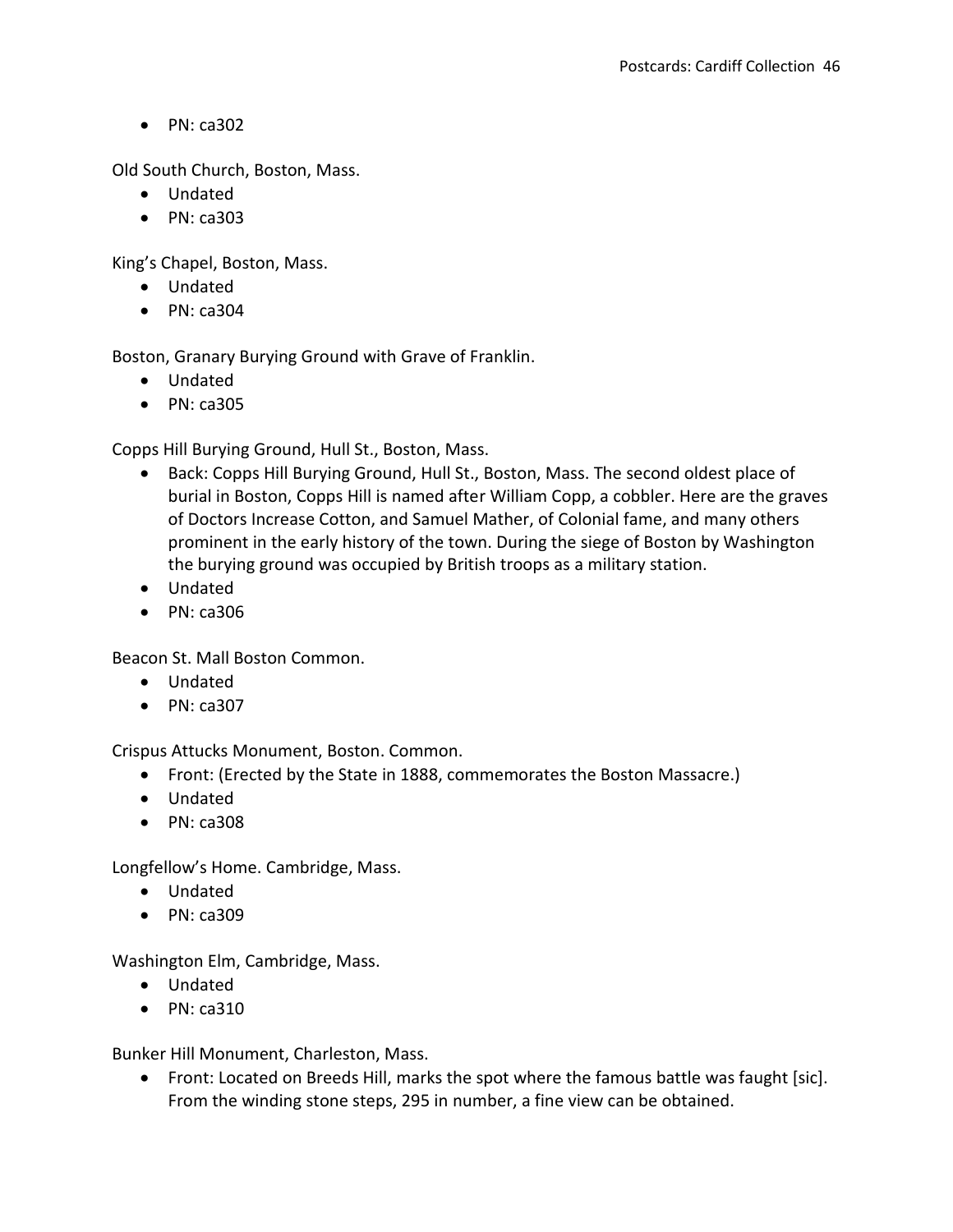- Undated
- $\bullet$  PN: ca311

Bunker Hill Monument, Charleston, Mass.

- Undated
- $\bullet$  PN: ca312

D. A. R. Chapter House, Concord, Mass.

- Undated
- $\bullet$  PN: ca313

Living Room, D. A. R. Chapter House, Concord, Mass.

- Undated
- $\bullet$  PN: ca314

The Minute Men, Concord, Mass.

- Undated
- $\bullet$  PN: ca315

Entrance to the Weldon

- **•** Greenfield, Mass.
- Letter on back
- Sent to Mr. E. G. Cardiff
- $1909$
- Damaged: Top ripped.
- $\bullet$  PN: ca316

[Cottage]

- Massachusetts
- Undated
- $\bullet$  PN: ca317

Clam Digging

- Back: Clam Digging. Clams are found on almost all parts of the American seacoast and great numbers of men are regularly engaged in digging them. The clam is a heavy shelled form living on the muddy bottoms, principally beneath low water mark, where it is taken by means of a rake, at times supplemented by the spade when clams burrow to a considerable depth.
- Massachusetts
- Undated
- $\bullet$  PN: ca318

Moonlight on the Atlantic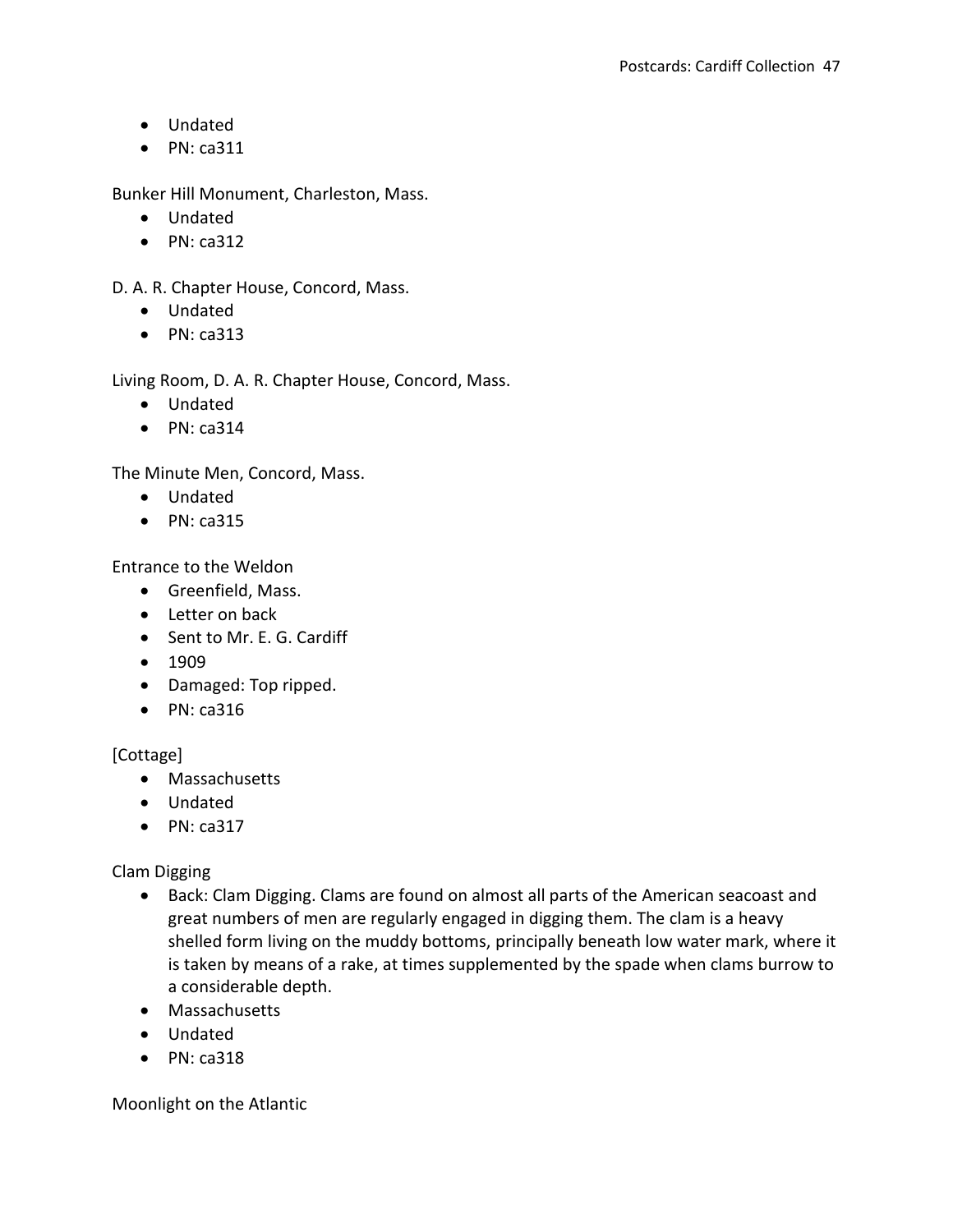- Back: The Atlantic Ocean, so named either from Mount Atlas or from the mythical lost Atlantis, is about 5,000 miles broad at its widest part, and at its narrowest (between Cape St. Roque in Brazil and its nearest point in Africa), is about 1,600 miles. It is supposed to cover an area of 25,000,000 square miles. Its chief currents are the Equatorial and the Gulf Streams.
- Massachusetts
- Undated
- $\bullet$  PN: ca319

The Flight of the Frigate Constitution. (Old Ironsides).

- Massachusetts
- Undated
- $\bullet$  PN: ca320

### **Michigan**

National Bank of Commerce

- Adrian, MI
- Letter on back
- Sent to Mr. Grant Cardiff
- April 22, 1913
- $\bullet$  PN: ca321

Phelps Medical and Surgical Sanatorium

- Battle Creek, MI
- Sent to I. M. Cardiff
- March 30, 1904
- Information about Phelps Sanatorium is available at [http://www.willard.lib.mi.us/historical/bcphotos/bcsanitarium/s04\\_1514.htm](http://www.willard.lib.mi.us/historical/bcphotos/bcsanitarium/s04_1514.htm)
- $\bullet$  PN: ca322

### Postoffice

- Coldwater, MI
- Letter on back
- Sent to Mrs. Ida Cardiff
- September, 1913
- $\bullet$  PN: ca323

St. Charles Church

- Coldwater, MI
- Letter on back
- Sent to Mrs. Grant Cardiff
- August 19, 1912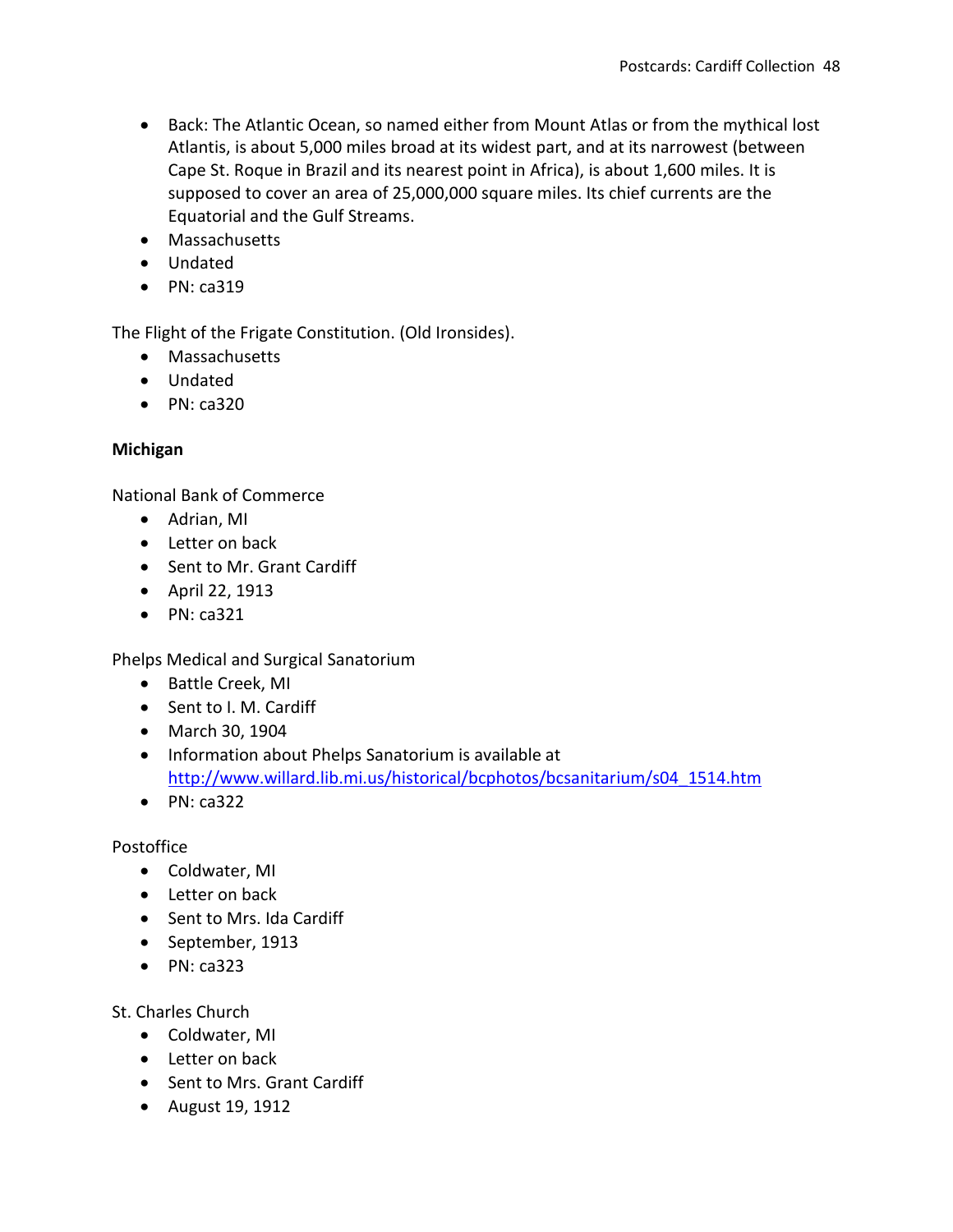High School

- Coldwater Creek, MI
- Letter on back
- Sent to Mrs. Ida M. Cardiff
- July 31, 1911
- $\bullet$  PN: ca325

State School Main Bldg.

- Coldwater Creek, MI
- Letter on back
- Sent to Mr. Grant Cardiff
- September 15, 1909
- $\bullet$  PN: ca326

Temple Beach, Morrison Lake

- Coldwater Creek, MI
- Letter on back.
- Undated
- $\bullet$  PN: ca327

Morrison Lake?

- Coldwater Creek, MI?
- Letter on back
- Undated
- $\bullet$  PN: ca328

Hotel Tuller

- Detroit, MI
- Letter on back
- Sent to Mrs. Ida M. Cardiff
- June 2, 1921
- $\bullet$  PN: ca329

First Presbyterian Church, Woodward Avenue

- Detroit, MI
- Letter on back
- Sent to Mrs. Grant Cardiff
- August 10, 1925
- $\bullet$  PN: ca330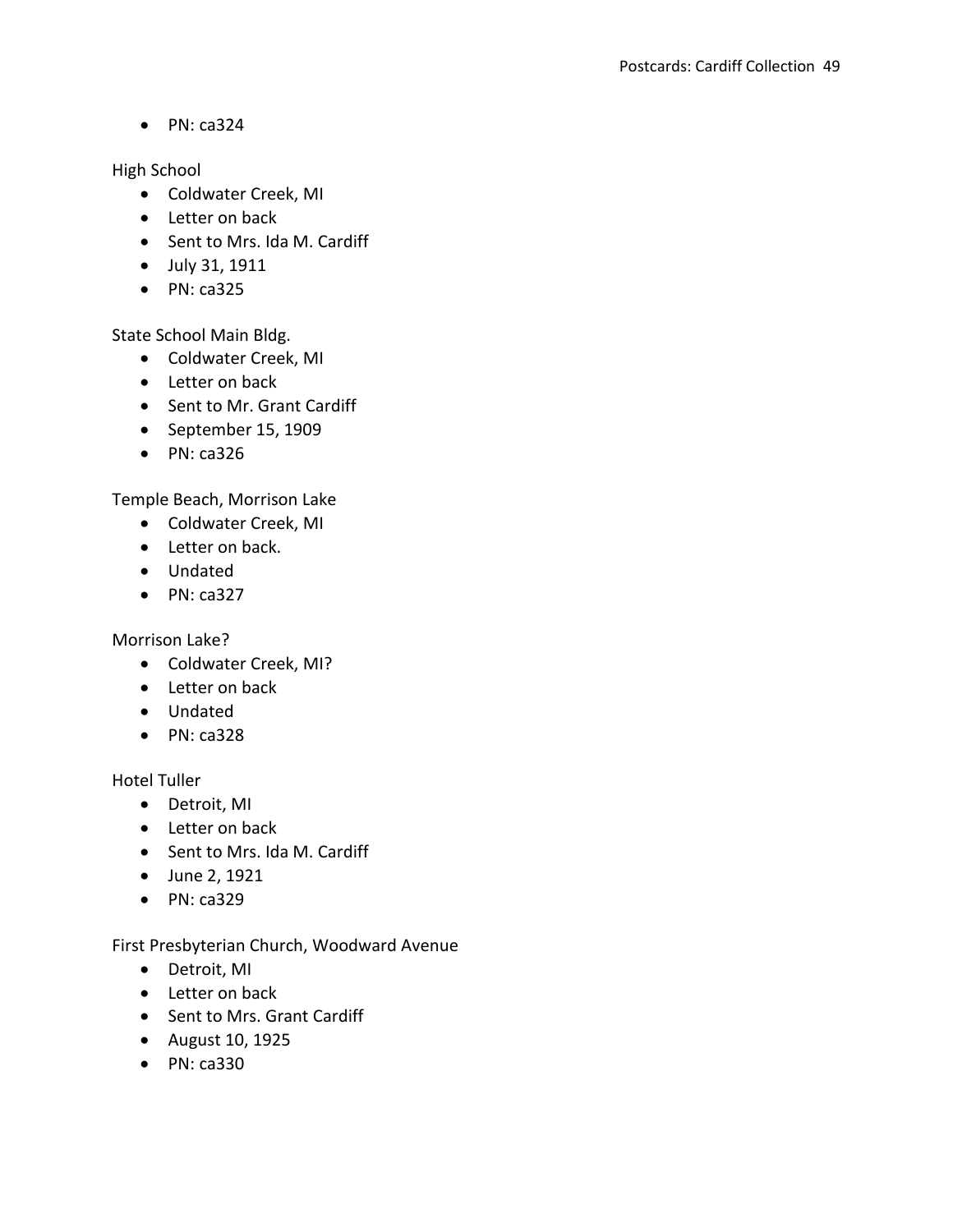Mount Epworth from the South Side of Lincoln Lake

- Ludington, MI
- Undated
- $\bullet$  PN: ca331

Showing Woodward's Pavilion and Paw Paw Lake, Mich.

- Letter on back
- Sent to Mrs. Eddie Brewington
- $\bullet$  July 26
- Information on Paw Paw Lake available at [http://www.swmidirectory.org/History\\_of\\_Paw\\_Paw\\_Lake.html.](http://www.swmidirectory.org/History_of_Paw_Paw_Lake.html)
- $\bullet$  PN: ca332

G. R. & I. Summer House, Petoskey, Michigan

- Letter on back
- Sent to Miss Elmyne Cardiff
- August 8, 19u3
- $\bullet$  PN: ca333

Lake Michigan, South Haven

- Letter on front
- Sent to Mrs. Ida Cardiff
- August 26, 1907
- $\bullet$  PN: ca334

Steamer Eastern States

- Michigan?
- Undated
- $\bullet$  PN: ca335

### **Minnesota**

Steamer St. Paul, Lake Minnetonka, Minneapolis, Minn.

- Letter on back
- Sent to Mrs. Ida M. Cardiff
- July 1908
- PN: ca336

[Falls of Minnehaha]

- Front: Where the Falls of Minnehaha / Flash and Gleam among the oak-trees, / laugh and leap into the valley.
- Minneapolis, MN
- Undated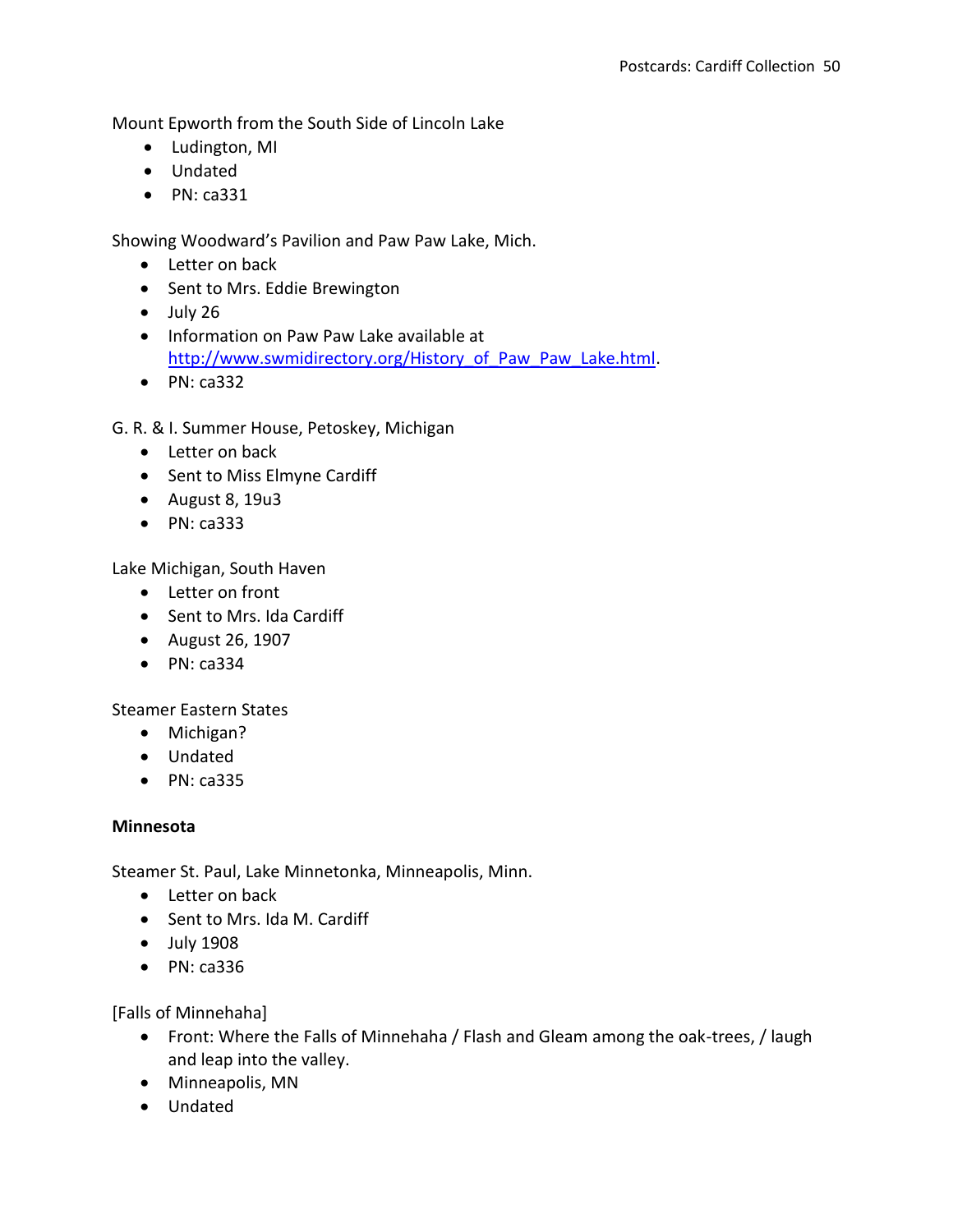Minnehaha Falls

- Minneapolis, MN
- Undated
- Duplicate: 1 of 2
- PN: ca338

Minnehaha Falls

- Minneapolis, MN
- Undated
- Duplicate: 2 of 2
- PN: ca339

Minnehaha Falls

- Minneapolis, MN
- Undated
- $\bullet$  PN: ca340

State Capitol Building

- St. Paul, MN
- Undated
- $\bullet$  PN: ca341

Fort Snelling, St. Paul, Minn.

- St. Paul, MN
- Sent to Mrs. Grant Cardiff
- August 15, 1910
- $\bullet$  PN: ca342

Tonka Bay Hotel, Lake Minnetonka

- Tonka Bay, MN?
- Letter on front
- Sent to Mrs. Grant Cardiff
- Copyright 1904
- $\bullet$  PN: ca343

### **Mississippi**

Old Jefferson Davis "Beauvoir" Homestead

- Gulfport, Miss.
- Letter on the back
- Sent to Mrs. Grant Cardiff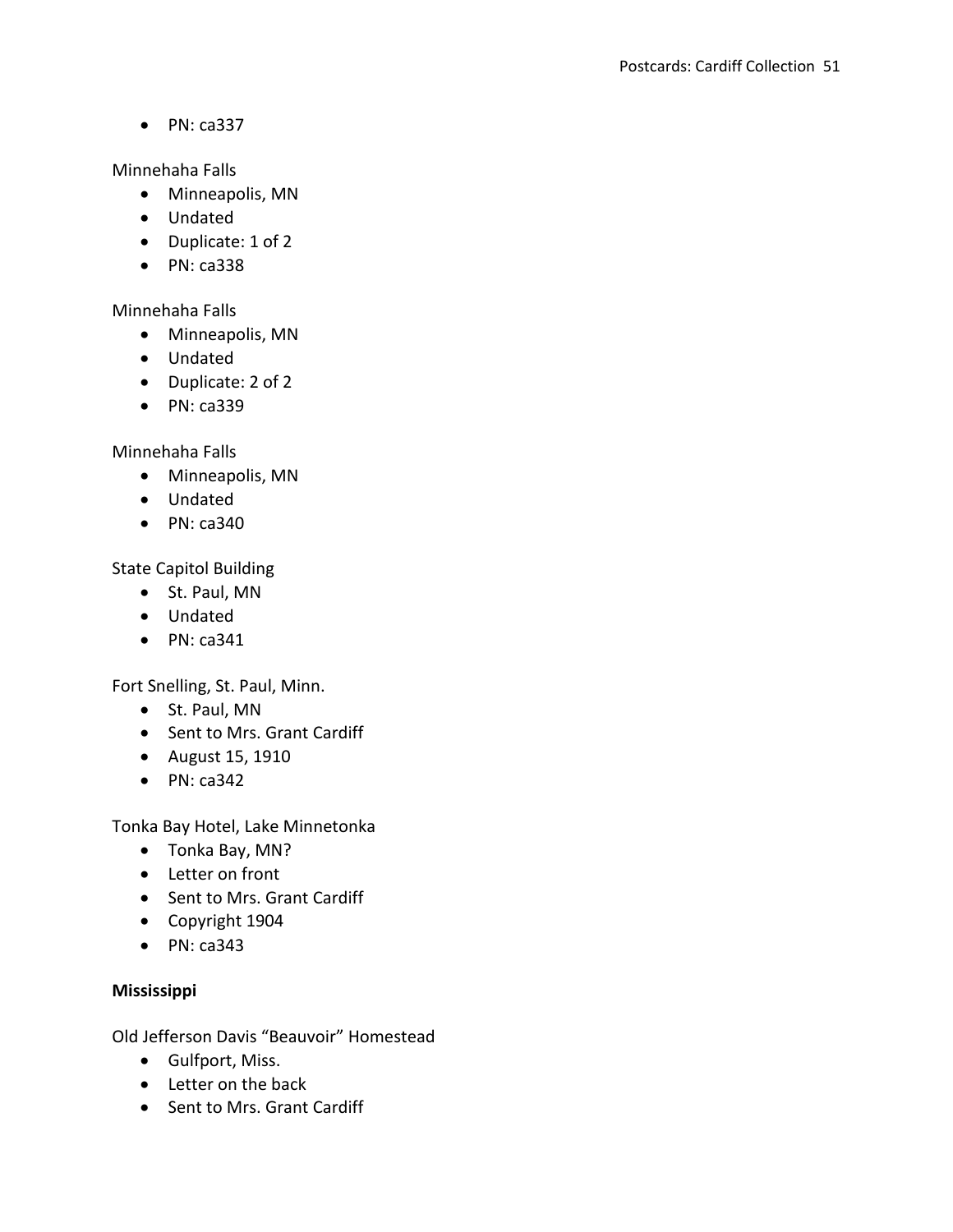- November 22, 1923
- $\bullet$  PN: ca344

A Mornings Catch Spanish Mackerel

- Biloxi, Miss.
- Undated
- $\bullet$  PN: ca345

7083. Ox Team with Cotton Seed

- Mississippi?
- Undated
- $\bullet$  PN: ca346

13303. Cotton Awaiting Shipment

- Mississippi?
- Undated
- $\bullet$  PN: ca347

Transportation of Cotton by Rail.

- Mississippi?
- Undated
- $\bullet$  PN: ca348

Transportation of Cotton by Road.

- Mississippi?
- Undated
- $\bullet$  PN: ca349

#### **Missouri**

[Painted scene with trees and rocks]

- Missouri?
- Letter on back
- Sent to Mr. Grant Cardiff
- June 20, 1911
- PN: ca350

M. K. & T. Depot

- El Dorado Springs, MO
- Undated
- $\bullet$  PN: ca351

Katy Flyer, Missouri, Kansas and Texas Ry.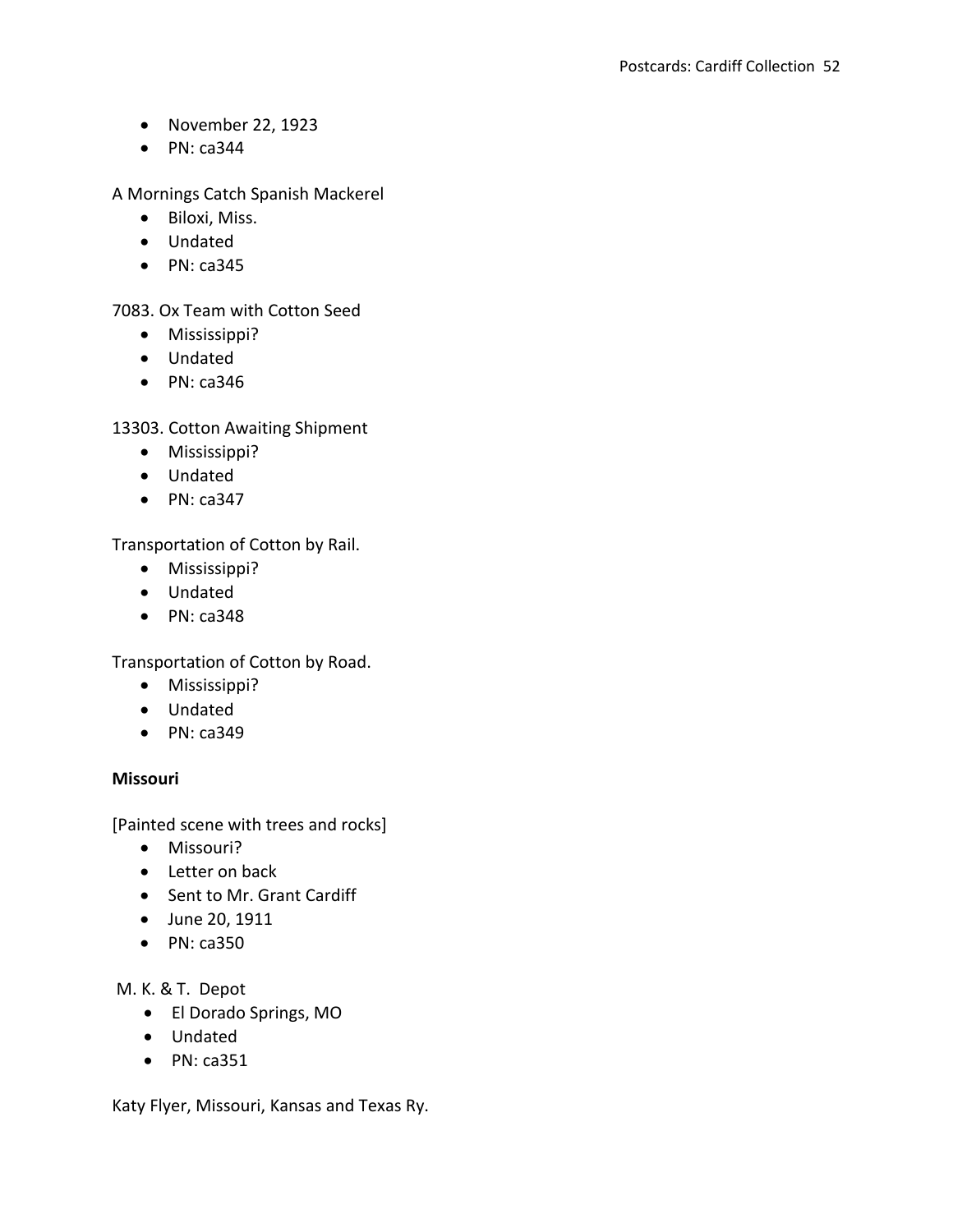- Undated
- $\bullet$  PN: ca352

Main Street, Looking North

- El Dorado Springs, MO
- Undated
- PN: ca353

Main Street, East Side, Looking North from Spring St.

- El Dorado Springs, MO
- Undated
- $\bullet$  PN: ca354

East Spring St.

- El Dorado Springs, MO
- Undated
- $\bullet$  PN: ca355

New Cruce Block

- **El Dorado Springs, MO**
- **•** Undated
- $\bullet$  PN: ca356

267. Post Office Building

- El Dorado Springs, MO
- Undated
- $\bullet$  PN: ca357

Anniversary Day

- El Dorado Springs, MO
- Letter on back
- Sent to Mrs. Ida M. Cardiff
- August 7, 1911
- $\bullet$  PN: ca358

Here is Where We Drink

- El Dorado Springs, MO
- Letter on back
- Sent to Mr. Grant Cardiff
- June 11, 1911
- PN: ca359

Park Springs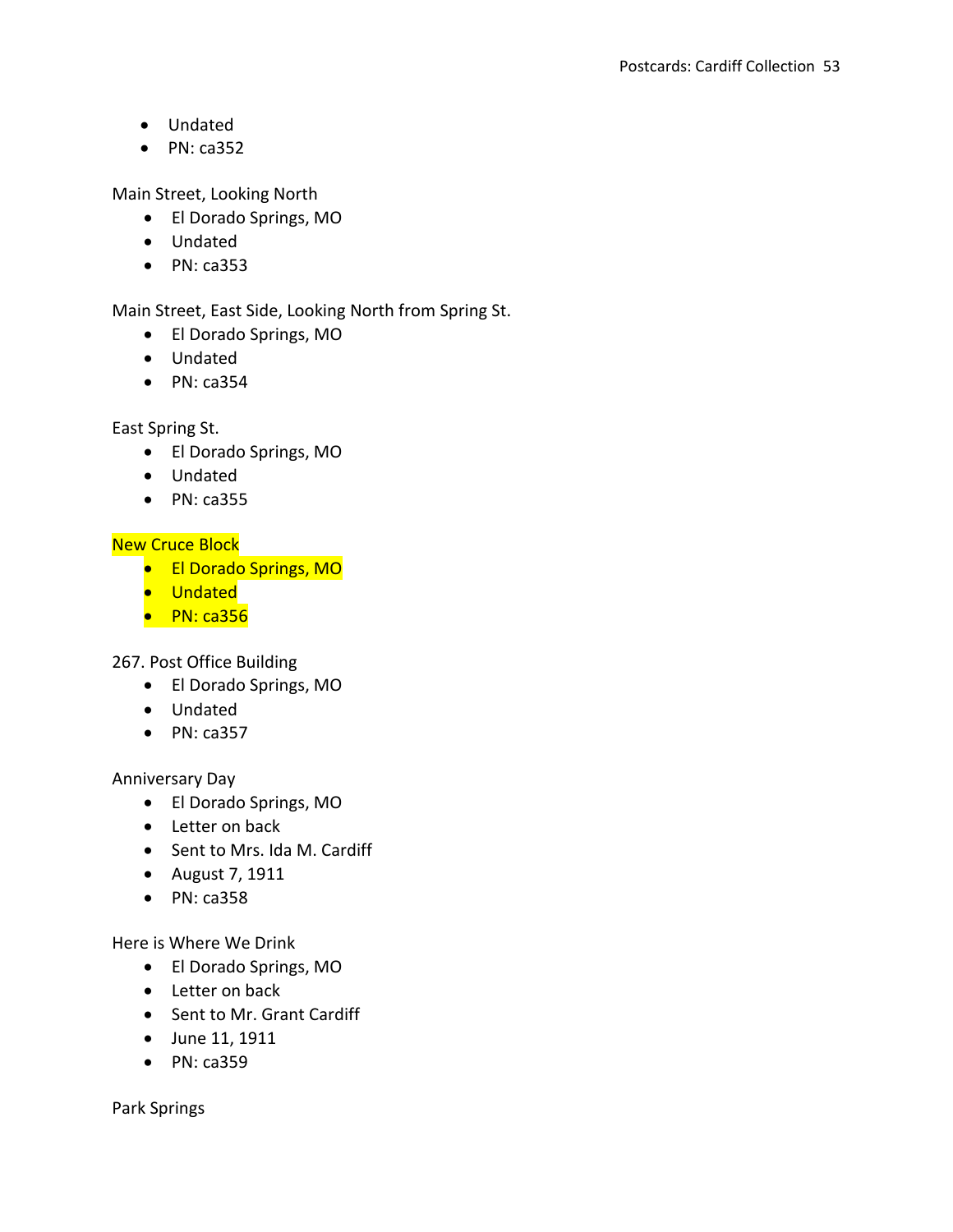- El Dorado Springs, MO
- Undated
- $\bullet$  PN: ca360

View in Park

- El Dorado Springs, MO
- Undated
- PN: ca361

View in Spring Park

- El Dorado Springs, MO
- Undated
- $\bullet$  PN: ca362

Pavilion, Spring Park

- El Dorado Springs, MO
- Undated
- PN: ca363

Rock of Our Friends

- El Dorado Springs, MO
- Undated
- $\bullet$  PN: ca364

Walnut Creek

- El Dorado Springs, MO
- Undated
- $\bullet$  PN: ca365

277. Park

- El Dorado Springs, MO
- Undated
- PN: ca366

East Bath House

- El Dorado Springs, MO
- Undated
- $\bullet$  PN: ca367

West Bath House

- El Dorado Springs, MO
- Undated
- PN: ca368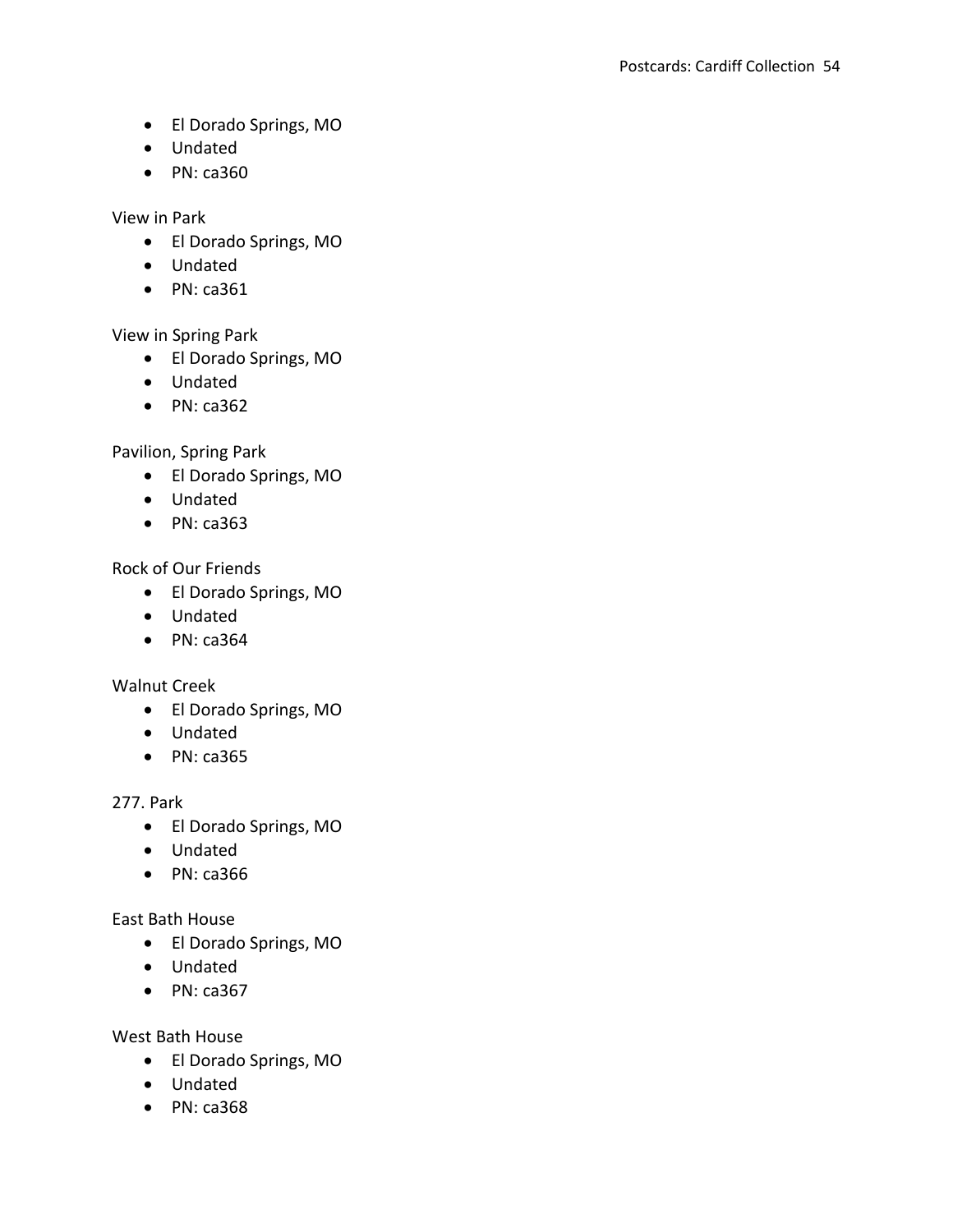Garth Memorial Library

- Hannibal, MO
- Letter on back
- Sent to Mrs. Ida M. Cardiff
- June 4, 1924
- PN: ca369

Main Street Looking North from 12<sup>th</sup> Street

- Kansas City, MO
- Letter on back
- Sent to Mr. and Mrs. Grant Cardiff
- July 22, 1924
- PN: ca370

24 – The Parade,  $15^{th}$  & Paseo

- Kansas City, MO
- Letter on back
- Sent to Mrs. Ida M. Cardiff
- January 28, 1909
- $\bullet$  PN: ca371

Cottie College

- Nevada, MO
- Undated
- $\bullet$  PN: ca372

Weltmer Institute

- Nevada, MO
- Undated
- PN: ca373

Promenade Grounds, Lake Park Springs

- Nevada, MO
- Undated
- $\bullet$  PN: ca374

Franklin Bridge, Forest Park

- St. Louis, MO
- Undated
- $\bullet$  PN: ca375

No. 237. Humboldt Statue, Tower Grove Park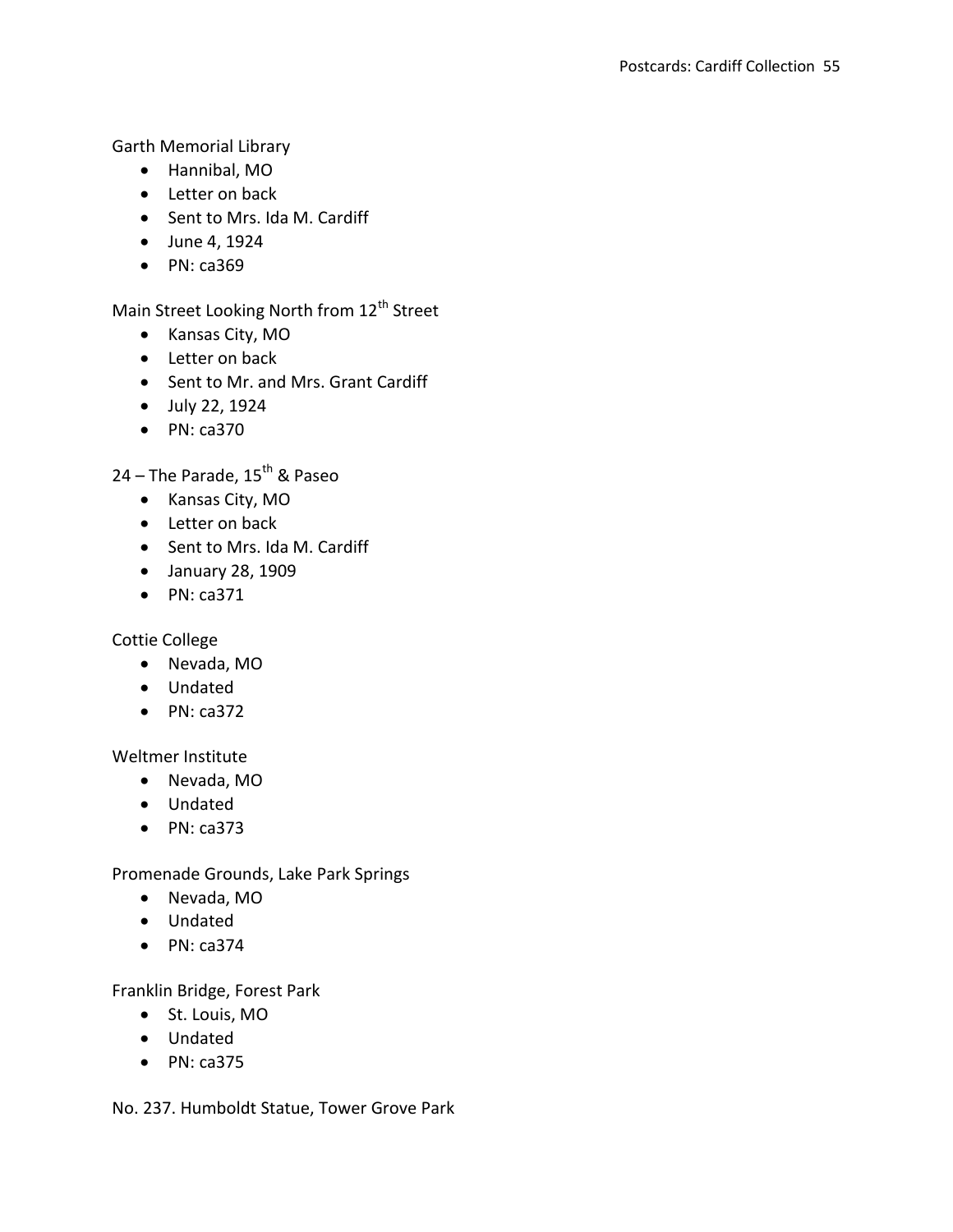- St. Louis, MO
- Undated
- $\bullet$  PN: ca376

Lily Pond in Tower Grove Park

- St. Louis, MO
- Undated
- $\bullet$  PN: ca377

"On Parade, Jefferson Barracks"

- St. Louis, MO
- Undated
- $\bullet$  PN: ca378

5685. Mausoleum, Shaw's Garden

- St. Louis, MO
- Undated
- PN: ca379

Shaw's Garden and Palm House

- St. Louis, MO
- Undated
- PN: ca380

Gen. U. S. Grant's Log Cabin

- Front: Built by him in St. Louis, Mo. In 1854. When a frontiersman and farmer. Taken to St. Louis. During the World's Fair. Now on its original site.
- Undated
- PN: ca381

First Court House in St. Louis, Mo.

- Letter on back
- Sent to Mrs. Grant Cardiff
- June 13, 1910
- $\bullet$  PN: ca382

### 3230. City Hall

- St. Louis, MO
- Undated
- $\bullet$  PN: ca383

City Hospital

St. Louis, MO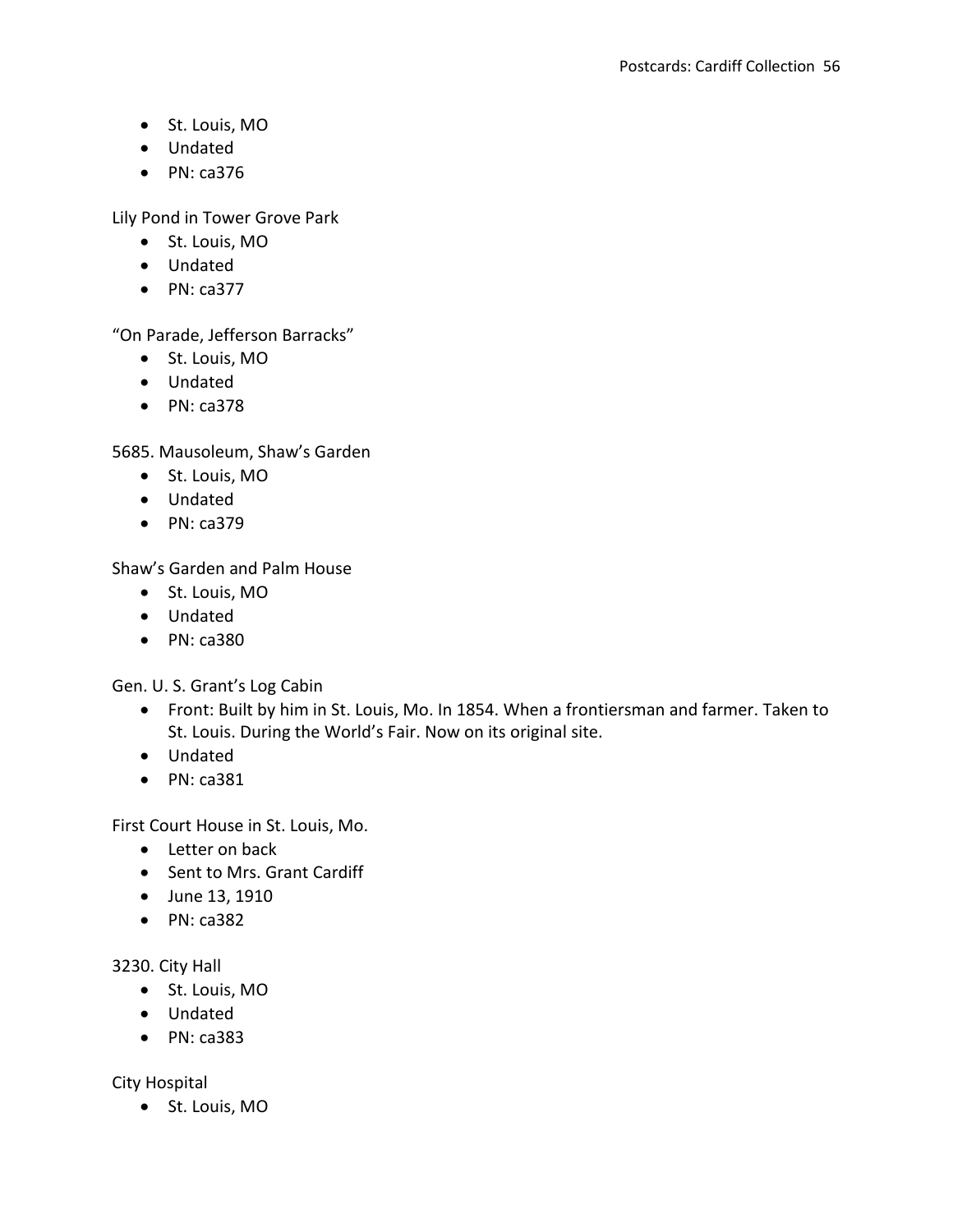- Letter on back
- Sent to Mrs. G. Cardiff
- December 30, 1911
- $\bullet$  PN: ca384

Central Public Library

- St. Louis, MO
- Undated
- $\bullet$  PN: ca385

Lindell Boulevard and Blair Statue

- St. Louis, MO
- Undated
- PN: ca386

Looking up the Mississippi

- St. Louis, MO
- Letter on the back
- Mrs. Grant Cardiff
- October 9, 1912
- $\bullet$  PN: ca387

Women's National Daily Building, University City

- St. Louis, MO.
- Undated
- $\bullet$  PN: ca388

Press Room

- Portion of the Press Room in the publication plant of the Woman's National Daily, published by The Lewis Publishing Company, Founders of the American Woman's League, University City, Saint Louis, Mo. The great press in the center is the largest in the world, and has a capacity of one million copies in four hours.
- Undated
- $\bullet$  PN: ca389

# **Office**

- Private Office of Hon. E. G. Lewis, Mayor of University City, Mo., President of the Lewis Publishing Company and Founder of the American Woman's League.
- Undated
- $\bullet$  PN: ca390

### **Montana**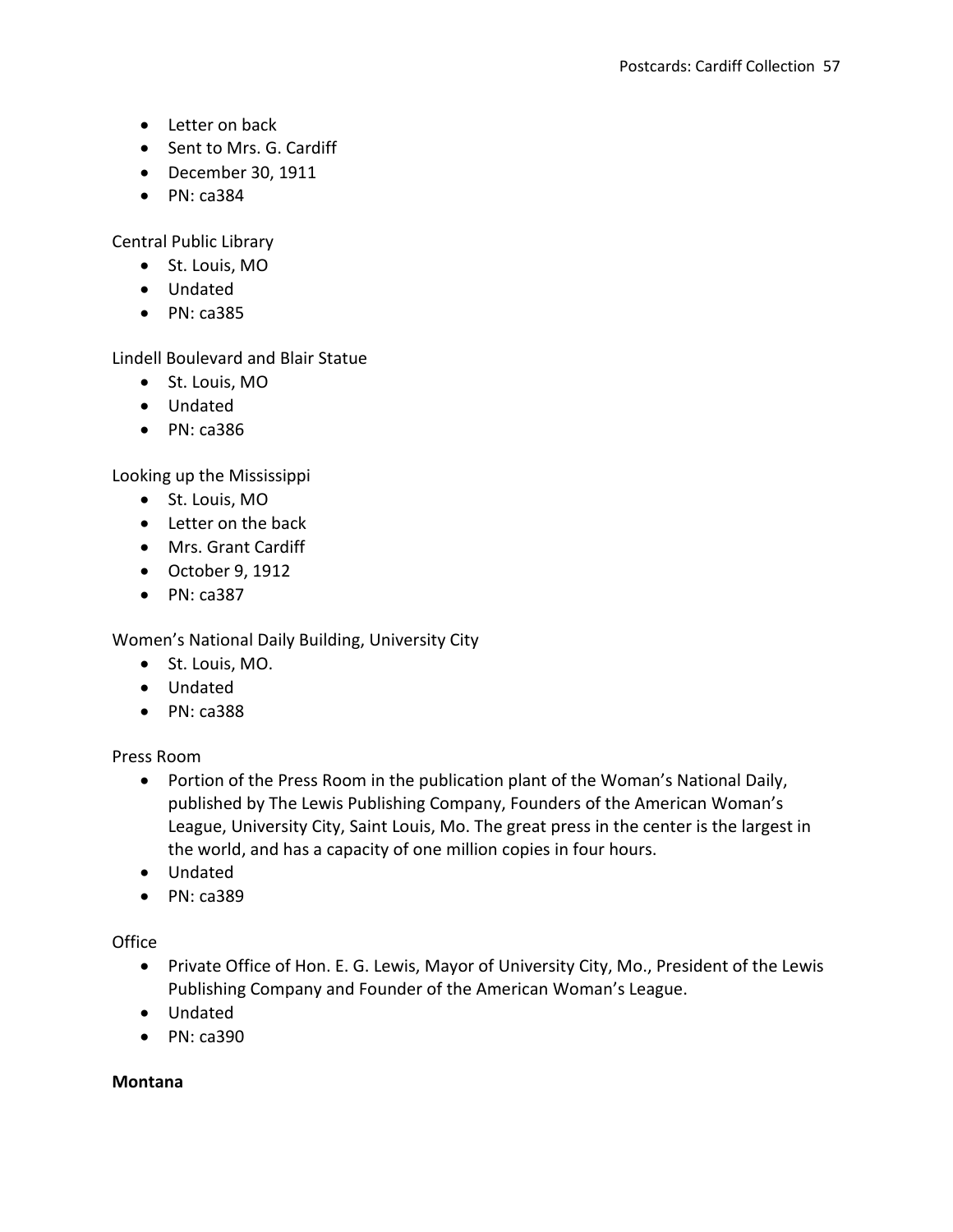484P – Going-to-the-Sun Chalets and Goat Mtn., Glacier Nat'l Park

- West Glacier, Montana
- Letter on back
- Sent to Mrs. Ida Cardiff
- Undated
- For more information see,<http://www.nps.gov/glac/>
- $\bullet$  PN: ca391

#### **Nebraska**

Lancaster County Court House

- Lincoln, NE
- Note: Stamped but not mailed
- Undated
- $\bullet$  PN: ca392

Home of Wm. Jennings Bryan

- Lincoln, NE
- Undated
- PN: ca393

Paxton and Murray Hotel

- Omaha, NE
- Letter on back and part of front
- Sent to Mrs. I. M. Cardiff
- May, 190u
- PN: ca394

Trans-Mississippi and International Exposition: Official Postal Card

- Omaha, Nebraska
- Letter on front
- Sent to Miss Nelle Griffith
- June 3, 1898
- For more information, see<http://www.omahapubliclibrary.org/transmiss/>
- PN: ca395

### **New Jersey**

St. Charles, Atlantic City, N. J.

- Undated
- $\bullet$  PN: ca396

Capt. John L. Young's Home, Atlantic City, N. J.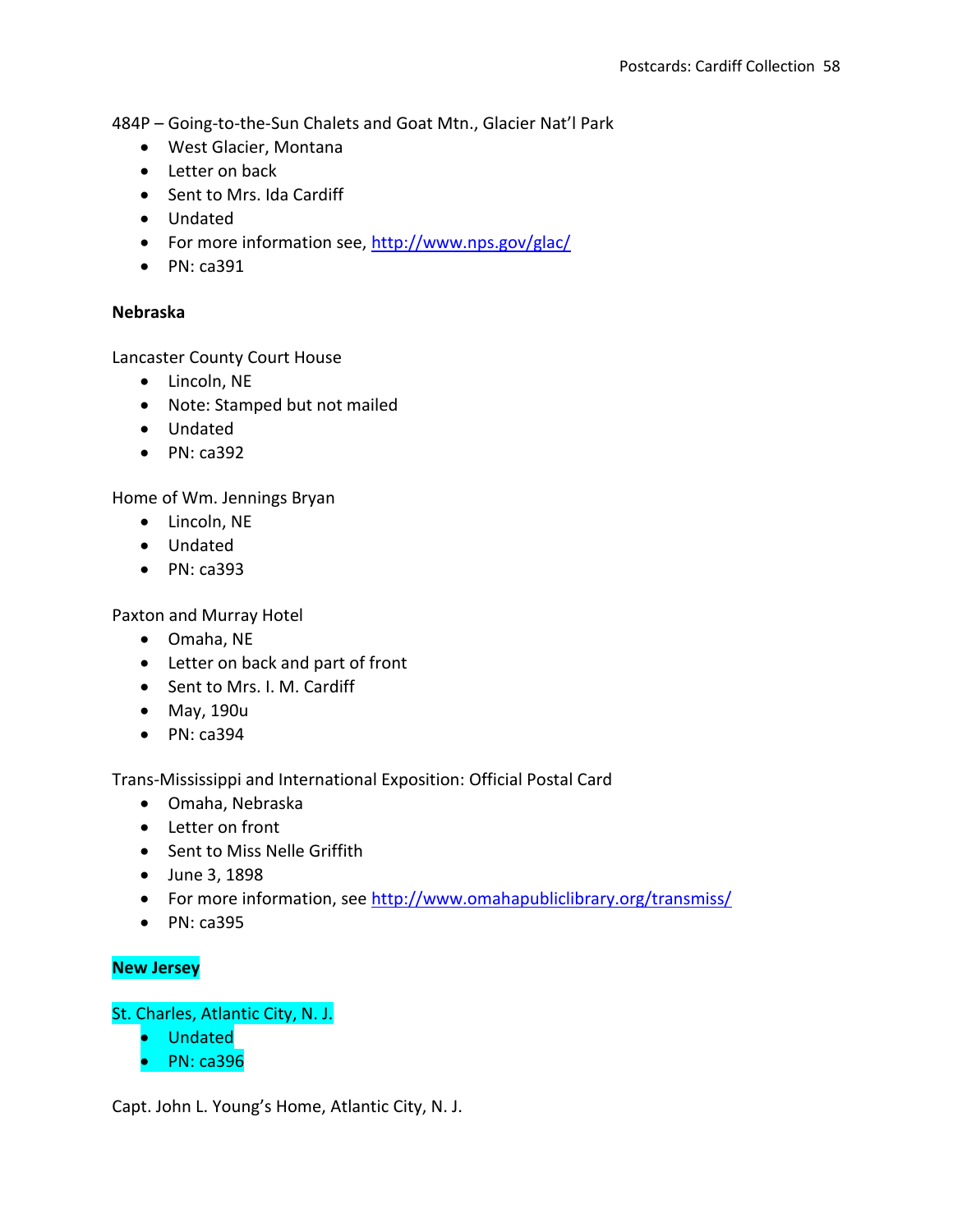- Undated
- $\bullet$  PN: ca397

Young's Cottage, Million dollar Pier, Atlantic City, N.J.

- Undated
- PN: ca398

Boardwalk, Atlantic City, N. J.

- Undated
- PN: ca399

Boardwalk and Steel Pier, Atlantic City, N. J.

- Undated
- $\bullet$  PN: ca400

Heinz Ocean Pier

- Front: Extending 1000 Feet into the ocean. Heinz. Permanent 57 Exhibit. Varieties.
- Atlantic City, NJ
- Undated
- Duplicate: 1 of 2
- $\bullet$  PN: ca401

Heinz Ocean Pier

- Front: Extending 1000 Feet into the ocean. Heinz. Permanent 57 Exhibit. Varieties.
- Atlantic City, NJ
- Undated
- Duplicate: 2 of 2
- $\bullet$  PN: ca402

Million Dollar Pier at Night, Atlantic City, N. J.

- Undated
- $\bullet$  PN: ca403

Steeplechase Pier, Atlantic City, N. J.

- Undated
- $\bullet$  PN: ca404

Vacation Day Crowd, Atlantic City, N. J.

- Undated
- $\bullet$  PN: ca405

The Rolling Chair Parade on the Boardwalk, Atlantic City, N. J.

Undated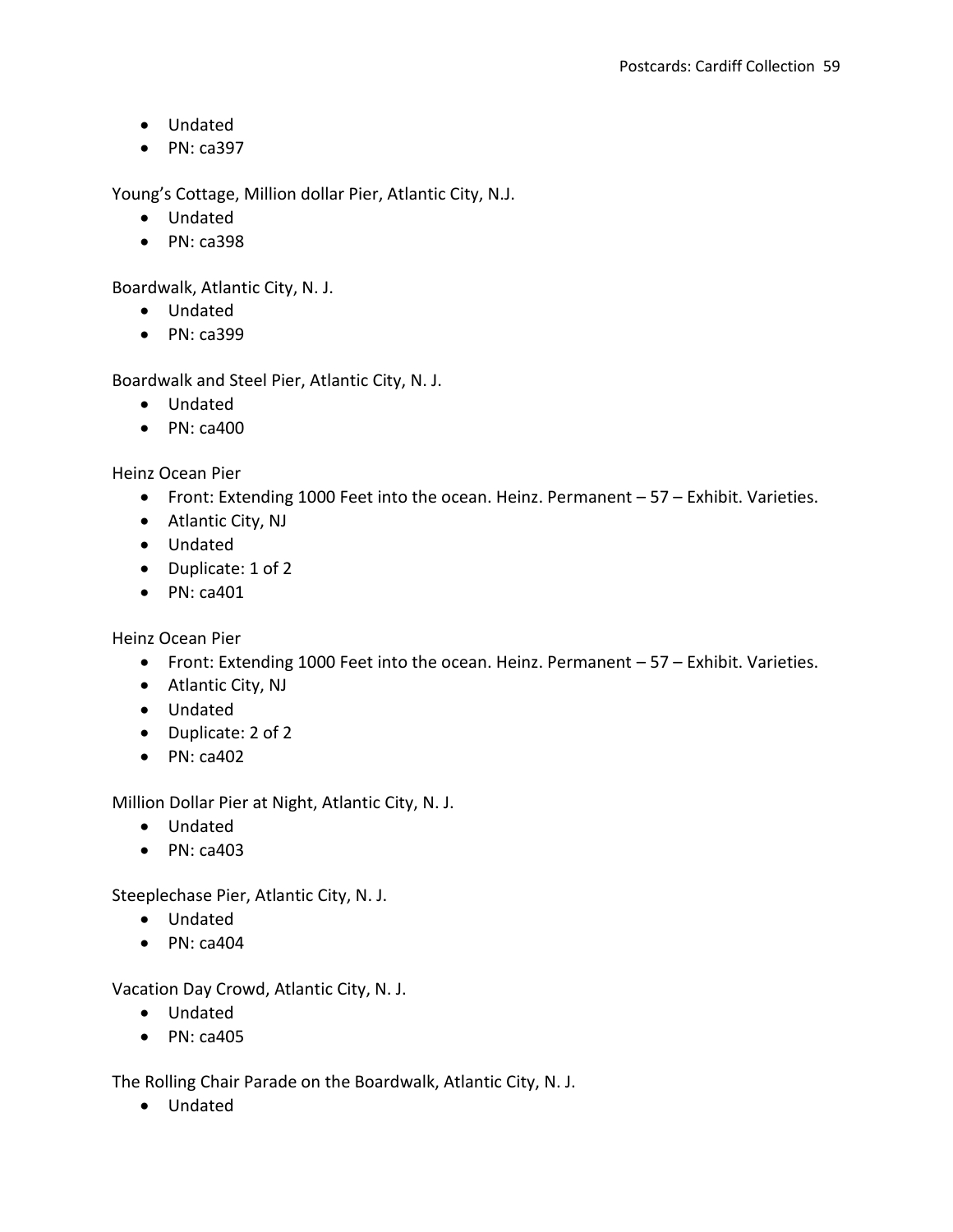Boardwalk Rolling Chair, Atlantic City, N. J.

- Undated
- $\bullet$  PN: ca407

Annual G. A. R. Encampment

- Front: A Famous Old Landmark the Elephant at South Atlantic City. Atlantic City, N. J., September  $19^{th}$  to  $24^{th}$ , 191u
- $\bullet$  PN: ca408

Absecon Light House, Atlantic City, N. J.

- Undated
- $\bullet$  PN: ca409

The Storm, Atlantic City, N. J.

- Undated
- $\bullet$  PN: ca410

### **New Mexico**

Moonlight on North Spring River [back]

- Mailed from New Mexico
- Letter on back
- Sent to Mrs. Ida Cardiff
- March 9, 1909
- $\bullet$  PN: ca411

### **New York**

The Farm Cottage, Q. C. Boldt, Alexandria Bay, 1000 Isles, N. Y.

- Undated
- $\bullet$  PN: ca412

Albright Art Gallery

- Buffalo, NY
- Undated
- $\bullet$  PN: ca413

Buffalo Savings Bank

- Buffalo, NY
- Undated
- $\bullet$  PN: ca414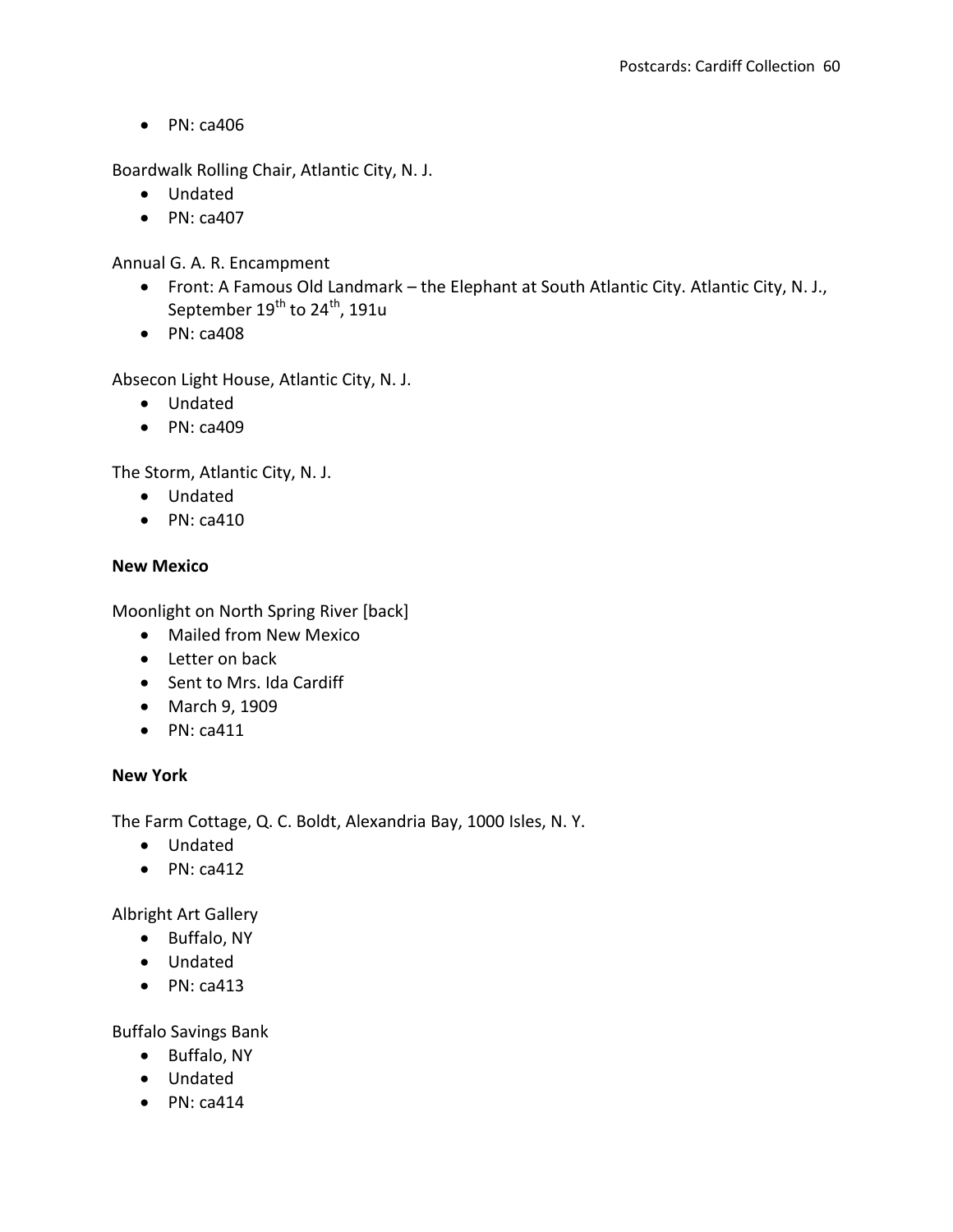"Ellicott Square"

- Buffalo, N. Y.
- Undated
- $\bullet$  PN: ca415

Historical Building, Delaware Park

- Buffalo, NY
- Undated
- $\bullet$  PN: ca416

Buffalo, N.Y., Lafayette Square

- Undated
- $\bullet$  PN: ca417

Gates Circle

- Buffalo, NY
- Undated
- $\bullet$  PN: ca418

View in Cazanovia Park

- Buffalo, NY
- Undated
- $\bullet$  PN: ca419

Tugs in Buffalo Harbor

- Buffalo, NY
- Undated
- $\bullet$  PN: ca420

Buffalo Light House

- Buffalo, NY
- Undated
- $\bullet$  PN: ca421

Buffalo, N.Y., Temple of Music, Pan-American Exposition where President McKinley was shot Sept  $6<sup>th</sup>$ , 1901.

- Undated
- $\bullet$  PN: ca422

McKinley Monument

- Buffalo, NY
- Undated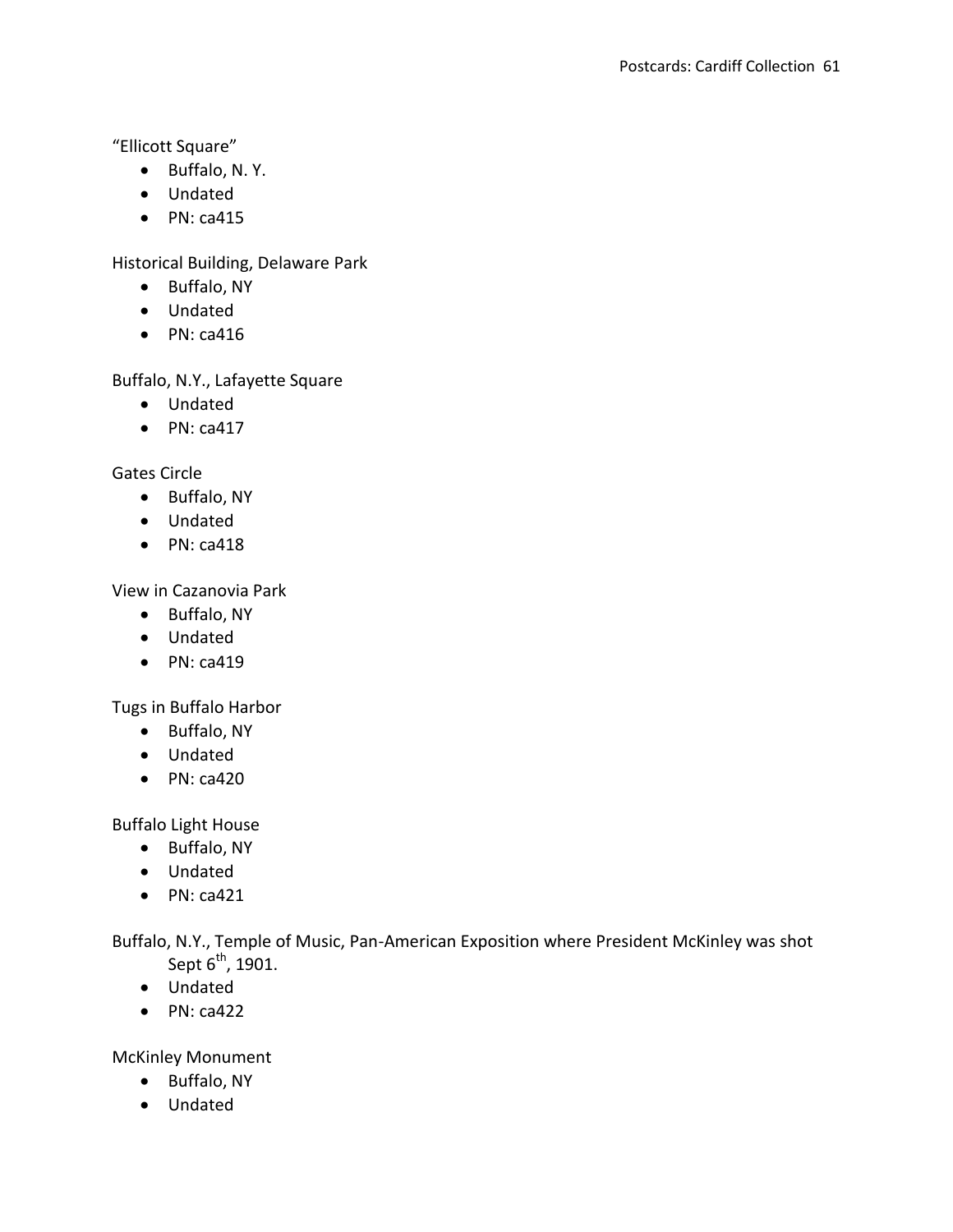Milburn House, where President McKinley died

- Buffalo, NY
- Undated
- For more information see: http://www.buffalohistoryworks.com/panamex/assassination/mckinley.htm
- $\bullet$  PN: ca424

Milburn Residence, Buffalo, N.Y., Where Pres. McKinley Died

- Undated
- $\bullet$  PN: ca425

Wilcox House, Buffalo, N.Y., Where Pres. Roosevelt Took the Oath of Office After McKinley's Death

- Undated
- $\bullet$  PN: ca426

Larkin Factories, Buffalo, N.Y.

- Front: Over Fifty Acres of Floor Space. Visitors Welcome. The Larkin Company are the World's Largest Manufacturers of Soaps and Toilet Preparations and are important Food Specialists. The entire output of the Larkin Factories goes direct from the Factory to Family, thus saving for customers the expenses and profits of wholesalers and retailers.
- Undated
- $\bullet$  PN: ca427

Wrapping Toilet Soap in the Larkin Factories

- Front: Larkin Co. are the World' Largest Manufacturers of Soaps and Toilet Preparations. Handling Orders from Larkin Customers. One of the departments in the Larkin Administration Building, Buffalo, N. Y. More than one thousand clerks are required to handle the orders and correspondence from over two million customers.
- Buffalo, NY
- Undated
- Duplicate: 1 of 2
- $\bullet$  PN: ca428

Wrapping Toilet Soap in the Larkin Factories

- Front: Larkin Co. are the World' Largest Manufacturers of Soaps and Toilet Preparations. Handling Orders from Larkin Customers. One of the departments in the Larkin Administration Building, Buffalo, N. Y. More than one thousand clerks are required to handle the orders and correspondence from over two million customers.
- Buffalo, NY
- Undated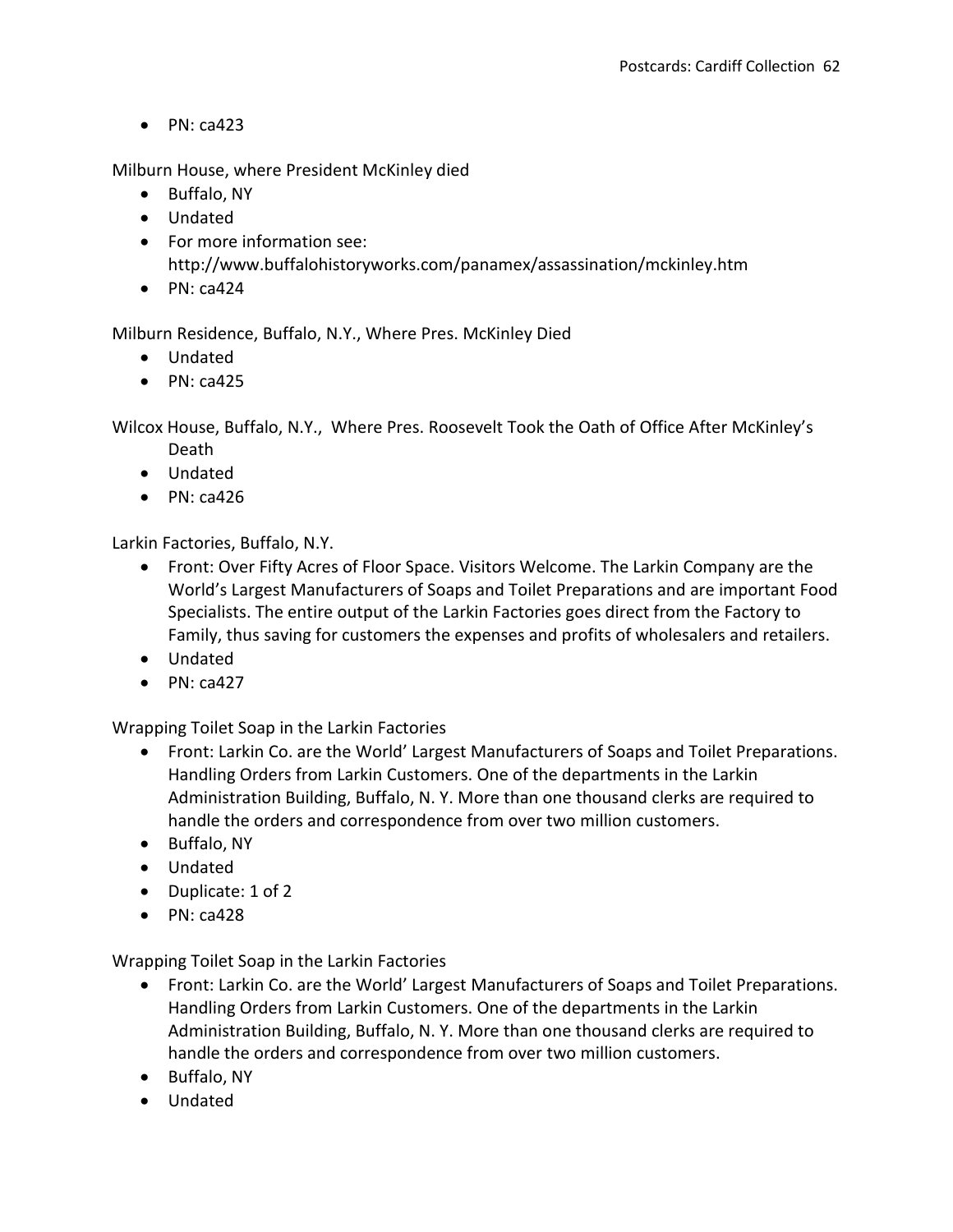- Duplicate: 2 of 2
- $\bullet$  PN: ca429

City Hall, New York City

- Undated
- $\bullet$  PN: ca430

The City Investment Building, New York City

- Undated
- $\bullet$  PN: ca431

The Flat Iron Building, New York City

- Undated
- $\bullet$  PN: ca432

Madison Square Garden, New York City

- Undated
- $\bullet$  PN: ca433

New York Produce Exchange at lower end of Broadway, New York City

- Undated
- $\bullet$  PN: ca434

New Manhattan Bridge over East River, to Brooklyn

- New York City
- Undated
- $\bullet$  PN: ca435

The Buffalo Run; Bronx Park Zoo, New York

- Back: One of the interesting things to see in this town is the special new models we're showing in Hart Schaffner & Marx suits and overcoats; young men's styles especially. Wallach Brothers. 3 Stores. New York City.
- Undated
- $\bullet$  PN: ca436

In the Head of the Statue of Liberty, New York Bay

- Back: You'll be able to see, with the naked eye, a lot of the best clothes made, by coming to this store. They're Hart Schaffner & Marx clothes, of course. The prices are pretty small. Wallach Brothers. 3 Stores. New York City.
- Undated
- $\bullet$  PN: ca437

Tea in the Kitchen in the Old Van Courtlandt [sic] House, Van Courtlandt Park, New York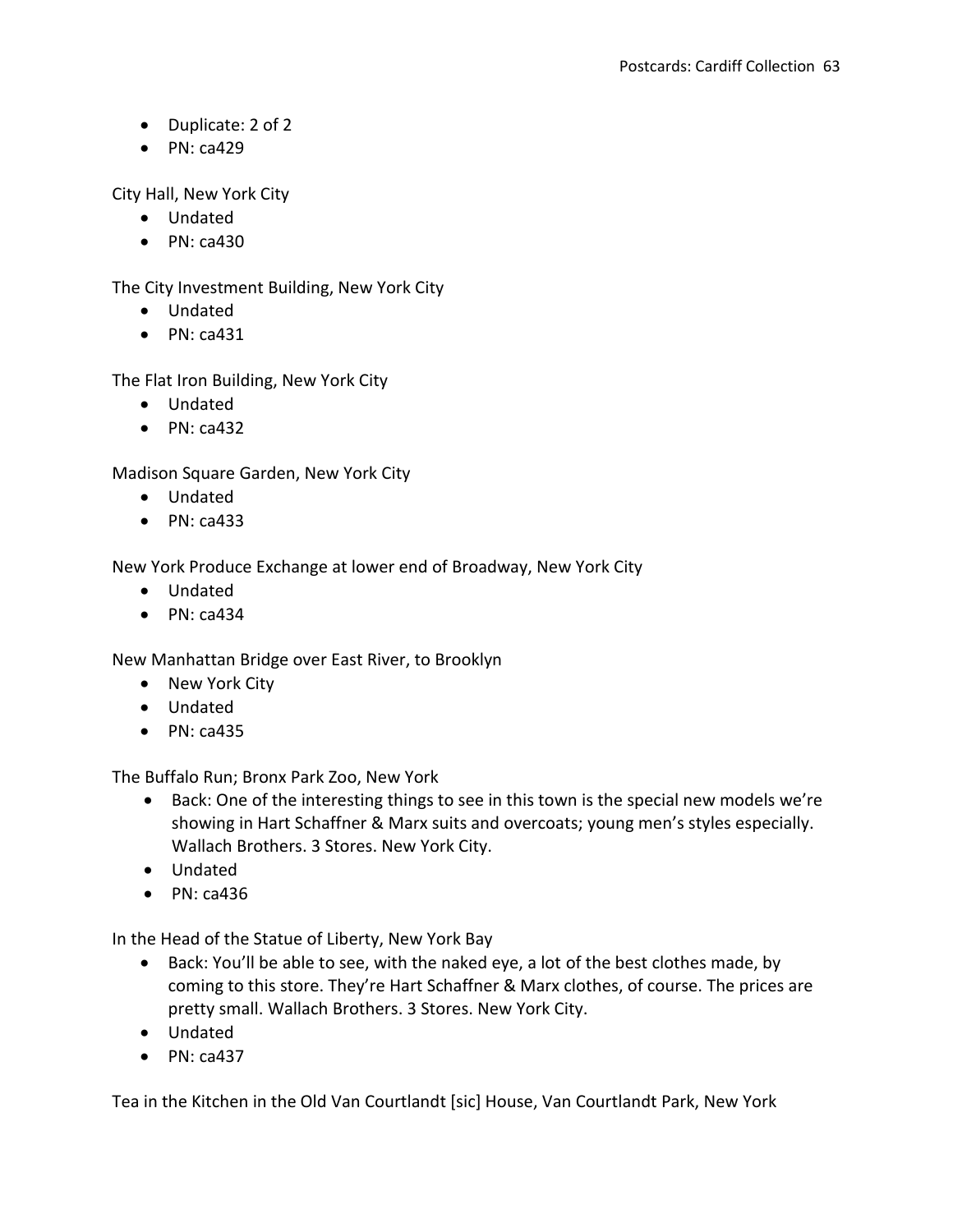- Back: "Good Service" is our motto here; it means giving you high quality Hart Schaffner & Marx clothes; giving it promptly, cheerfully; at low cost to you; and satisfaction guaranteed. Wallach Brothers. 3 Stores. New York City.
- Undated
- For more information on Van Cortlandt House, see: [http://www.historichousetrust.org/item.php?i\\_id=30](http://www.historichousetrust.org/item.php?i_id=30)
- $\bullet$  PN: ca438

The "Sky Line," From a Ferry Boat, New York

- Back: You'll be quite willing to have people look at you if we get you into a suit and an overcoat made by Hart Schaffner & Marx. You'll look right; and feel it. Wallach Brothers. 3 Stores. New York City.
- Undated
- $\bullet$  PN: ca439

Riverside Drive. And Grant's Tomb. New York.

- Back: You'll see no better-dressed men anywhere in the world than the men we clothe here, with our Hart Schaffner & Marx fine suits and overcoats. All-wool, perfect tailoring, correct fit. Wallach Brothers. 3 Stores. New York City.
- Undated
- $\bullet$  PN:440

"The Windy Corner;" Flatiron Building, Madison Square, New York

- Back: You can blow in here any day and "blow yourself' to a suit or overcoat made by Hart Schaffner & Marx for us to sell to you. You'll like the prices; and the clothes. Wallach Brothers. 3 Stores.
- Undated
- $\bullet$  PN: ca441

Grants Tomb [sic]. New York.

- Undated
- $\bullet$  PN: ca442

Grant's Tomb, New York.

- Undated
- $\bullet$  PN: ca443

Looking Into Madison Square, New York

- Undated
- $\bullet$  PN: ca444

Union Square, New York

• Copyright 1910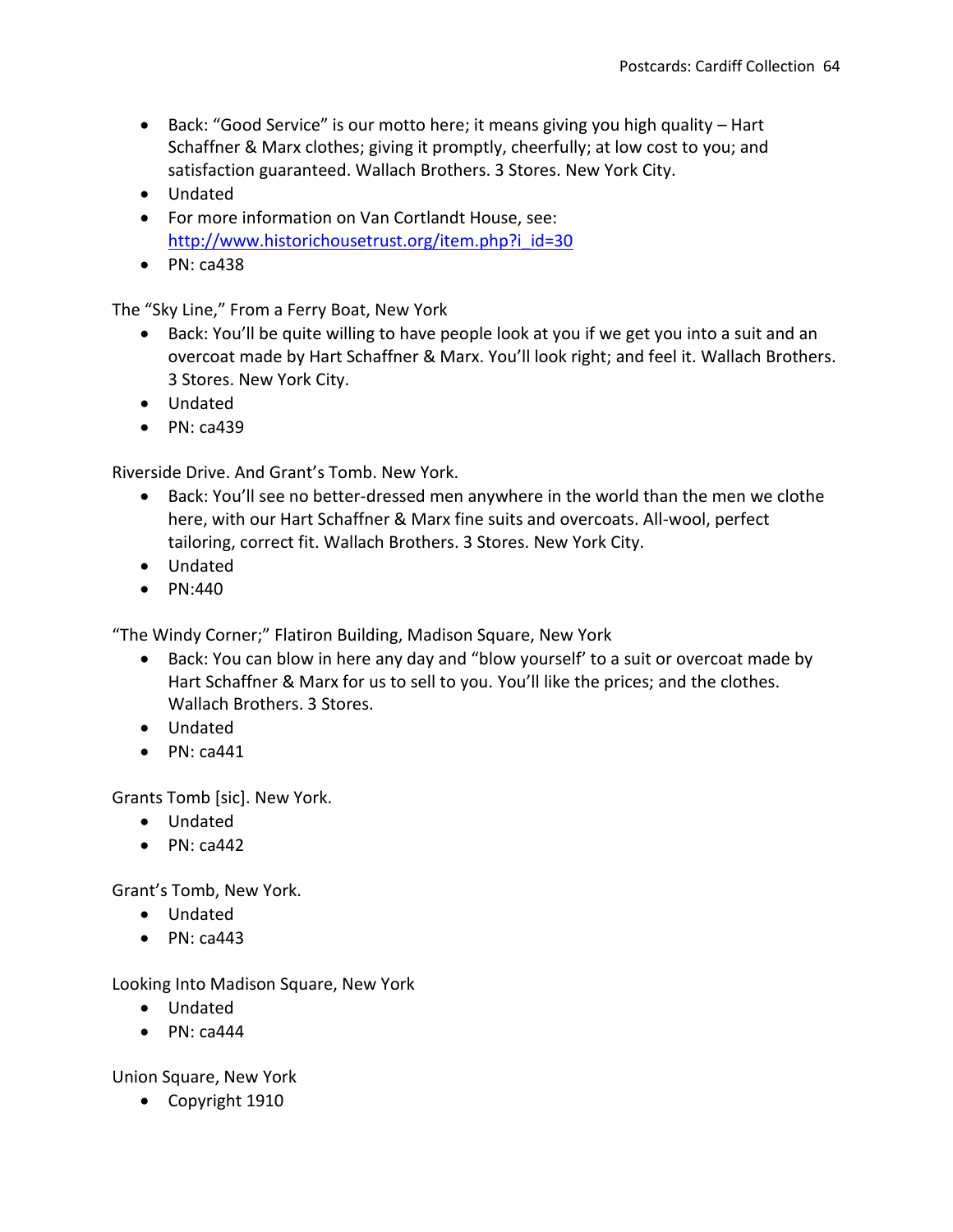Seventh Avenue, French Quarter, New York City.

- Undated
- $\bullet$  PN: ca446

The Ansonia. Broadway and 73<sup>rd</sup> Street. Looking Northward. Most Superbly Equipped House in the World. New York, N. Y.

- Back: The Ansonia: While Convenient to everything in town lies in the finest residential section of New York. With views such as this from every point of the building; Altogether the most magnificently located hotel in New York. 17 stories…….2500 rooms. Housekeeping…Non-Housekeeping. Fireproof in every sense of the word. Kitchen Exceptional. Single Rooms \$2. Room and Bath \$3. Parlor, Bedroom and Bath \$4. And Upwards. Express Subway Station.
- Sent to Mr. Grant Cardiff
- March 9, 1911.
- $\bullet$  PN: ca447

No. 916. Lewiston & Queenston Heights-Bridge Spanning Lower Niagara River

- Letter on back
- Sent to Mrs. Ida Cardiff
- September 25, 1911
- $\bullet$  PN: ca448

Brooklyn Bridge

- New York
- Copyright 1894
- $\bullet$  PN: ca449

Elevated Railway, New York

- Undated
- $\bullet$  PN: ca450

Hudson River Tunnel Curve

- New York
- Undated
- $\bullet$  PN: ca451

South Ferry, New York

- Undated
- $\bullet$  PN: ca452

On the Beach at Coney Island, N. Y.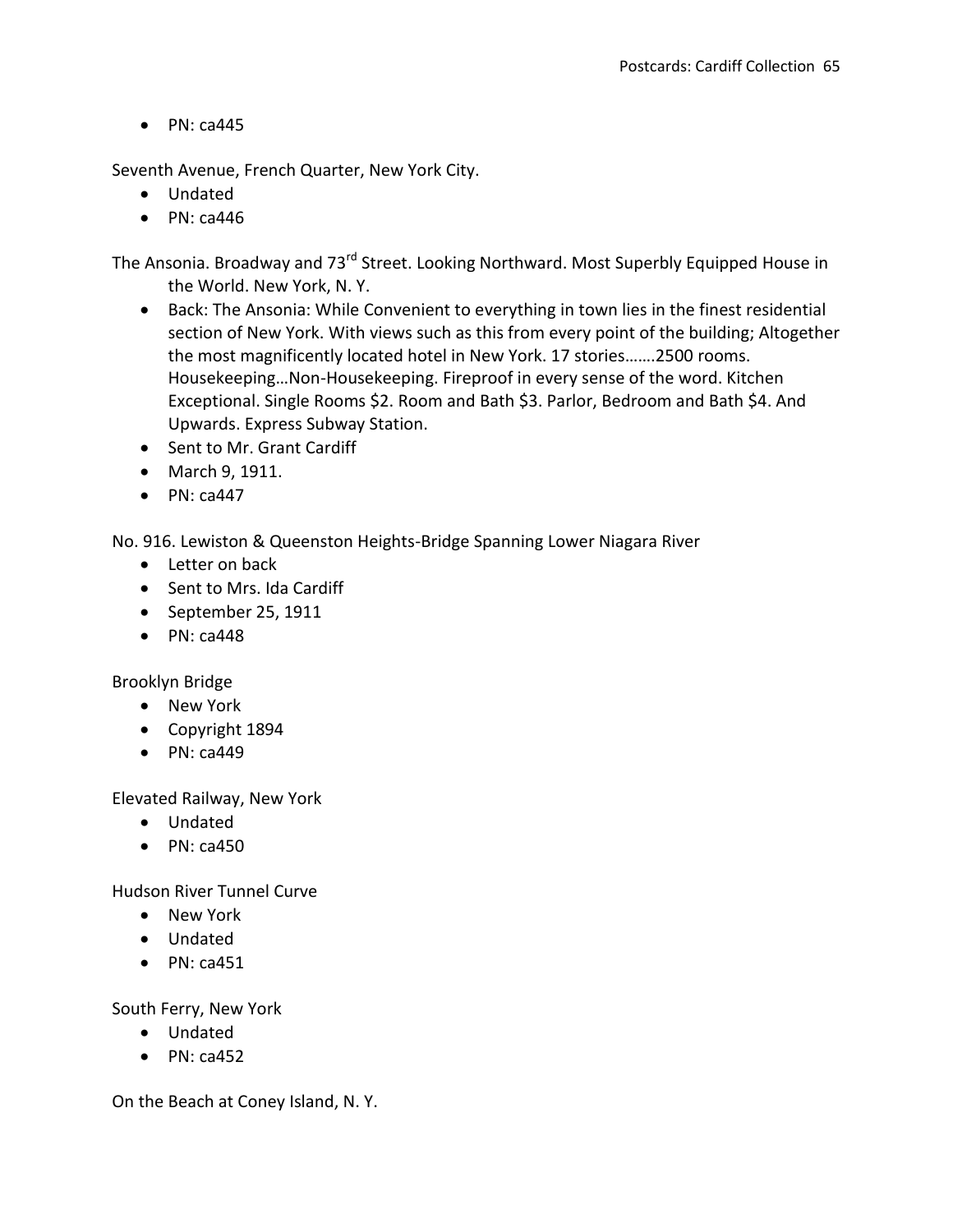- Undated
- $\bullet$  PN: ca453

Scene in Central Park

- New York
- Undated
- $\bullet$  PN: ca454

Terraces in Central Park, New York

- Undated
- $\bullet$  PN: ca455

New York. Statue of Liberty.

- Undated
- $\bullet$  PN: ca456

Statue of Liberty at Night, New York

- Undated
- $\bullet$  PN: ca457

German American Insurance Co. of New York

- Undated
- Appears to be a cut-out and not a postcard
- $\bullet$  PN: ca458

National Cash Register Employes [sic] on Athletic Field

- Front: Main Factory: Dayton, Ohio. Branch factories: London, Eng., Toronto, Can., and Berlin , Germany. Buildings occupy 34 acres of floor space -- \$10,000,000 capital; 5,000 Employes [sic]; 500 American Agents; 550 Foreign Agents; 25,000 Patent claims covered. 310 offices in all parts of the world. 6,000 National Cash Registers produced monthly – 685,000 Registers sold. Executive Offices: Twenty-Eighth Street and Broadway. New York.
- Undated
- $\bullet$  PN: ca459

For McBride, Nast & Co. Publishers. Union Square. New York City.

- Back: McBride, Nast & Co., Union Square, N. Y. City. Please send me Travel from now until January 1913, with your compliments, and enter my subscription for the entire calendar year of 1913. I will pay your bill of \$3.00 when rendered. (Or) I enclose, herewith, \$3.00 Please enter as above and also include a copy of the July number.
- $\bullet$   $c.1913$
- $\bullet$  PN: ca460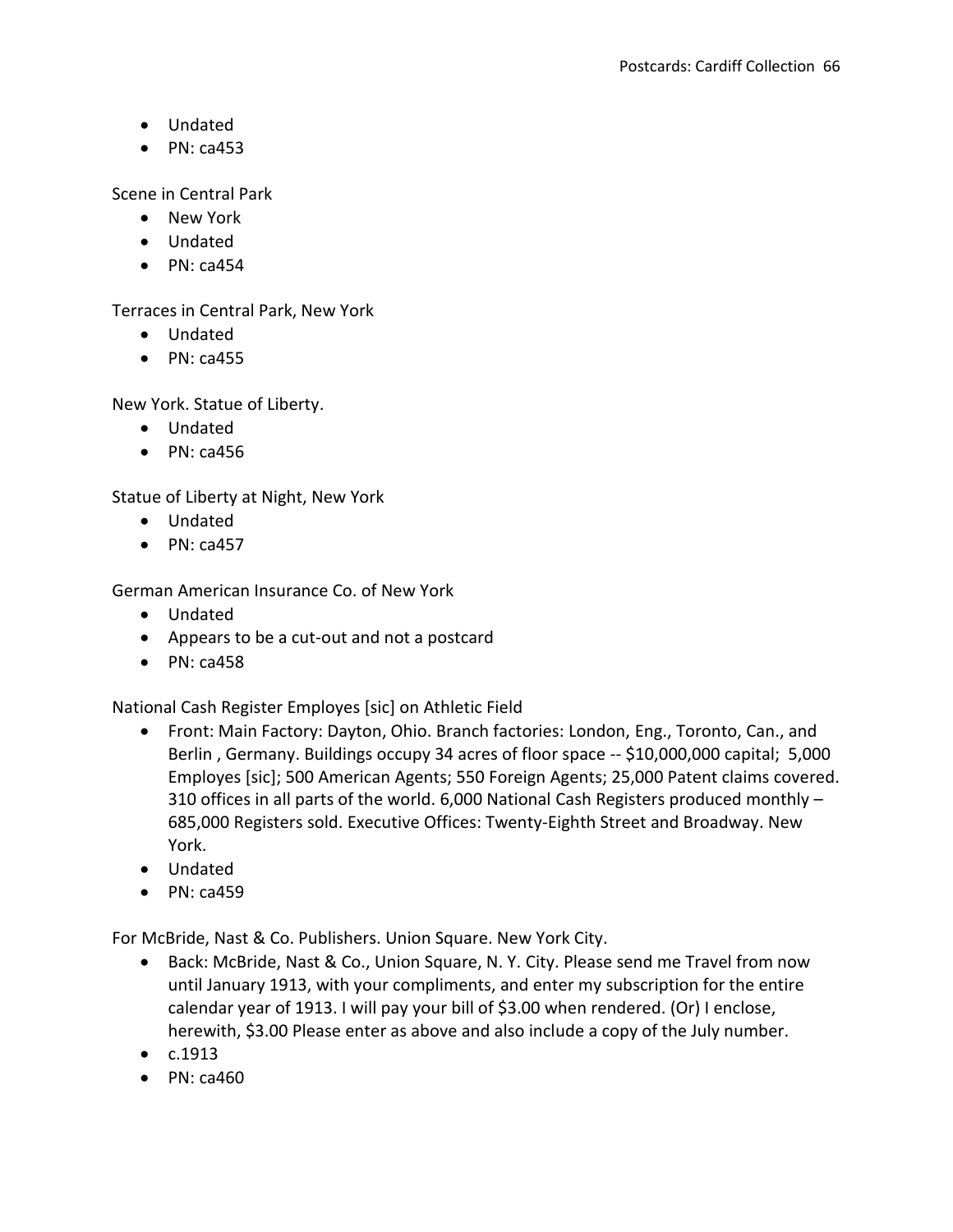No. 902. Terrapin Rock and Horseshow Fall from Goat Island.

- New York
- Undated
- $\bullet$  PN: ca461

Niagara Falls. A Profile of American Fall.

- New York
- Undated
- $\bullet$  PN: ca462

Niagara Falls: American Fall from Prospect Point

- New York
- Undated
- $\bullet$  PN: ca168

Niagara Falls. Ice Formation.

- New York
- Undated
- $\bullet$  PN: ca463

Horseshoe Fall

- Niagara Falls. New York.
- Undated
- $\bullet$  PN: ca464

No. 904. Bridal Veil American Fall from Goat Island.

- Niagara Falls. New York.
- Undated
- $\bullet$  PN: ca465

The Ice Bound Cataract

- Niagara Falls. New York.
- Undated
- $\bullet$  PN: ca466

Niagara Falls. Willow Island Bridge

- New York
- Undated
- $\bullet$  PN: ca467

Luna Island Bridge, Niagara Falls

- New York
- Undated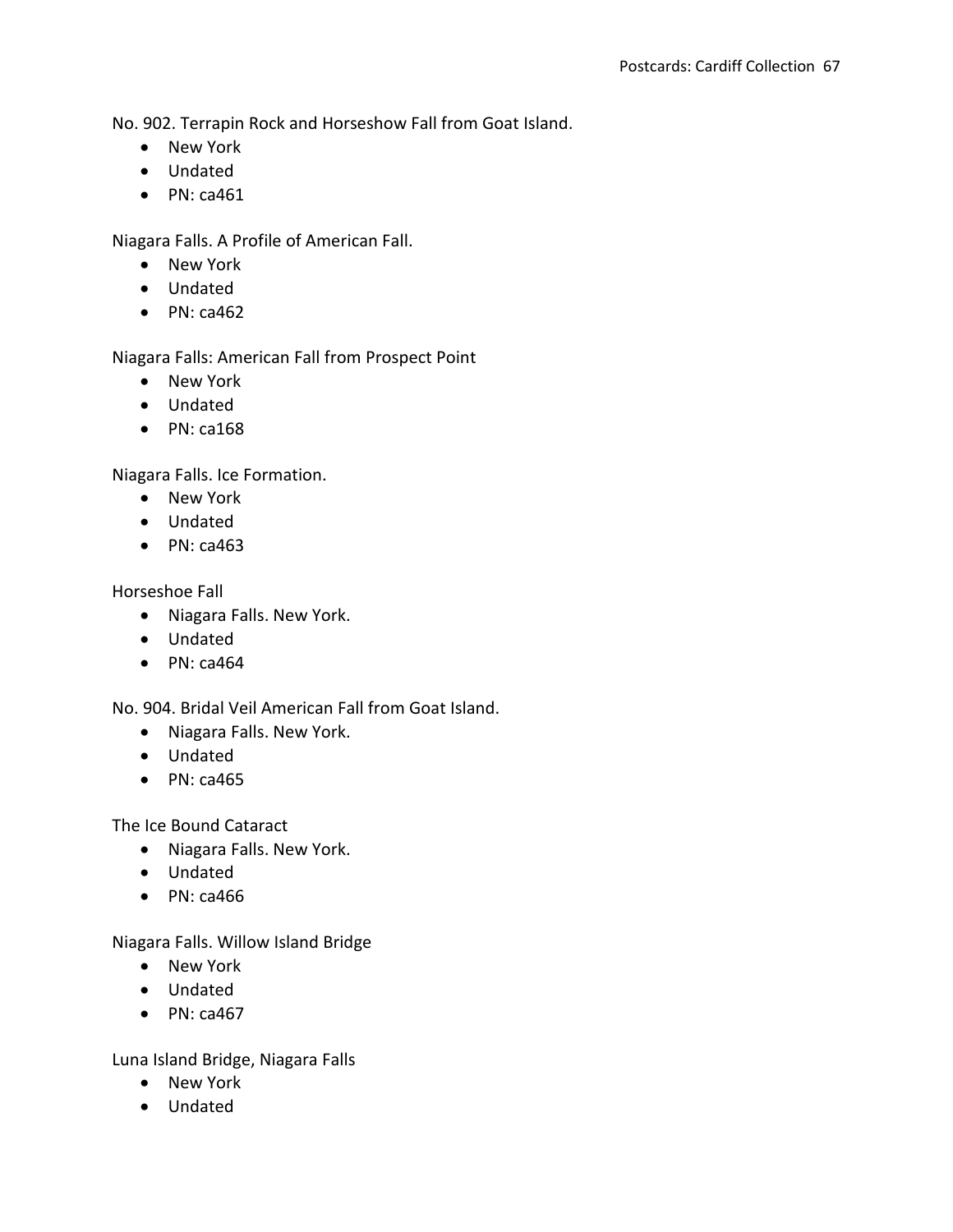Niagara Falls, N.Y. American Falls view from Canadian Side

- New York
- Undated
- $\bullet$  PN: ca469

Niagara Falls, N.Y. Gorge of the Niagara River.

- Undated
- $\bullet$  PN: ca470

# **Ohio**

University Circle, Cleveland, O.

- Undated
- $\bullet$  PN: ca471

Hanna Monument at University Circle, Cleveland, O.

- Undated
- $\bullet$  PN: ca472

Soldier's & Sailor's Monument, Cleveland, O.

- Undated
- $\bullet$  PN: ca473

United States Post Office Custom House & Court House, Cleveland, O.

- Undated
- $\bullet$  PN: ca474

Garfield Memorial Monument Cleveland, O.

- Undated
- $\bullet$  PN: ca475

The Elysium

- Cleveland, OH
- Letter on back
- Sent to Mrs. Grant Cardiff
- July 15, 1911
- $\bullet$  PN: ca476

Boulevard, Rockefeller Park, Cleveland, Ohio

- Cleveland, OH
- Undated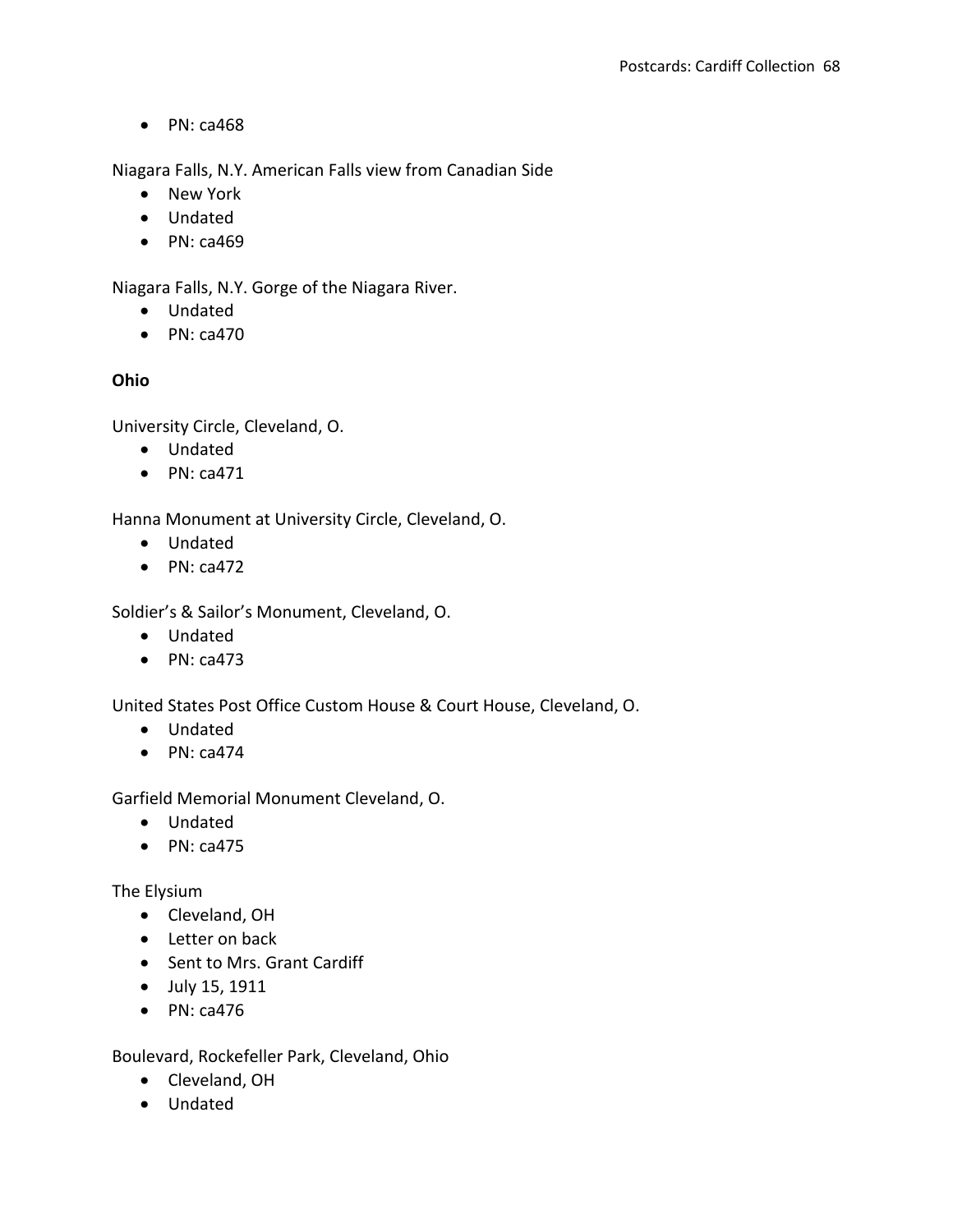Bridge at Rockefeller Park, Cleveland, Ohio

- Undated
- $\bullet$  PN: ca478

Goethe and Schiller Monument, Wade Park, Cleveland, O.

- Undated
- $\bullet$  PN: ca479

G 1863. Perry's Monument, Wade Park, Cleveland, Ohio

- Undated
- $\bullet$  PN: ca480

East 82<sup>nd</sup>, one of Cleveland's Beautiful Streets, Cleveland, Ohio.

- Undated
- $\bullet$  PN: ca481

Olentangy Park – Columbus, Ohio

- Letter on back
- Sent to Ida M. Cardiff
- November 4
- $\bullet$  PN: ca482

Lake and Fountain, Soldier's Home, Dayton, O.

- Letter on back
- Sent to Mrs. Grant Cardiff
- July 18
- PN: ca483

College and Campus

- Front: Church of God (note)
- Findlay, OH
- Letter on back
- Sent to Mrs. Ida M. Cardiff
- Undated
- $\bullet$  PN: ca484

House in which McKinley was born, Niles, Ohio

- Undated
- $\bullet$  PN: ca485

**Oklahoma**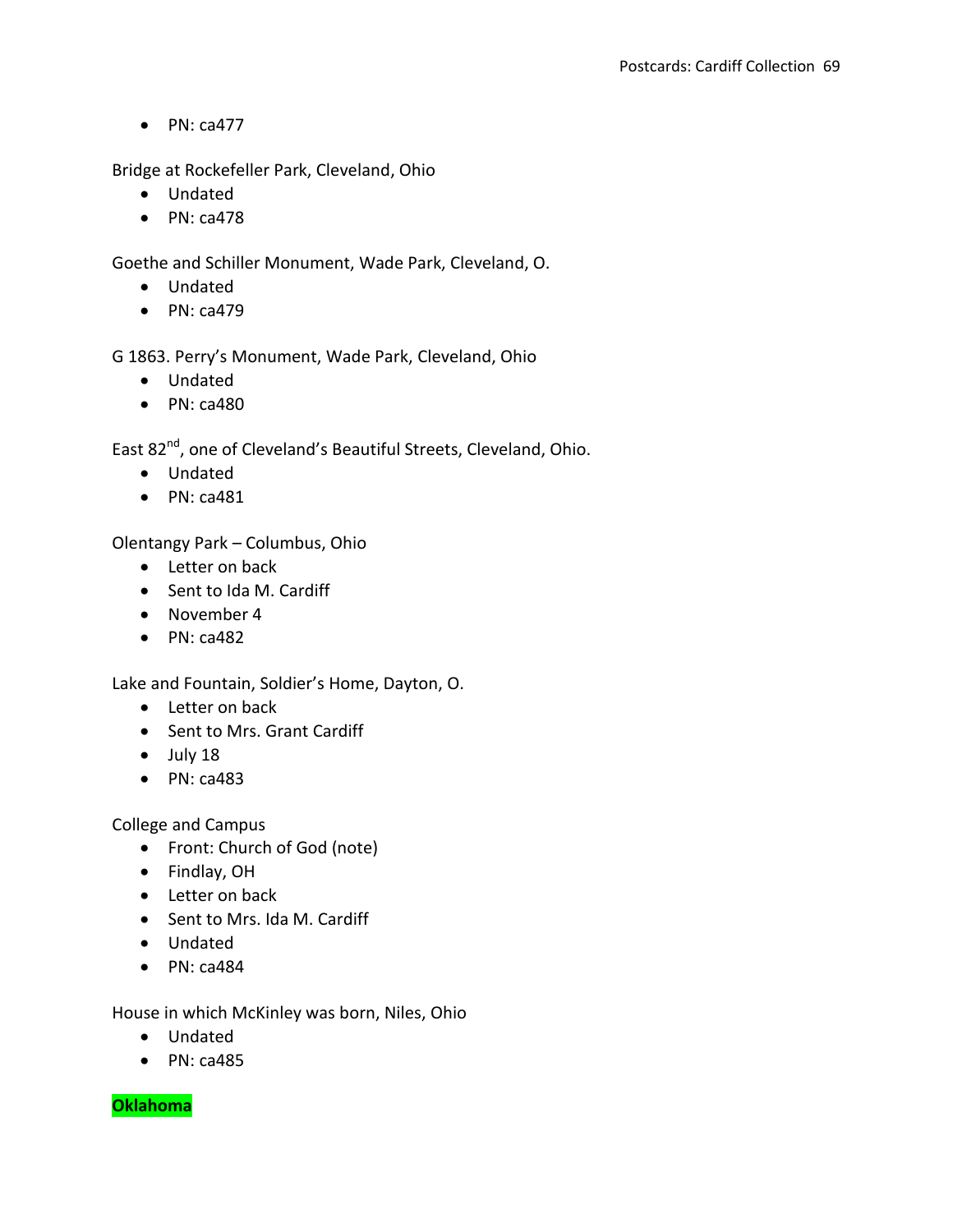Cotton Compress

- 96. Cotton Compress, Oklahoma City, Okla. Oklahoma city is the capital of the recently created state of Oklahoma. It is the principal city in that state. During the cotton season thousands of bales of cotton are brought to the compress to be compressed in bales so they may be shipped over the entire world. A bale of cotton weighs about 500 pounds.
- Oklahoma City, OK
- Letter on back
- Sent to Mrs. Ida Cardiff
- June, 1909
- $\bullet$  PN: ca486

### **Oregon**

1045. Oregon State Building. Lewis and Clark Centennial

- Portland, OR
- Sent to Grant Cardiff
- May 9, 1906
- $\bullet$  PN: ca487

Imperial Hotel

- Portland, OR
- Undated
- $\bullet$  PN: ca488

"The Old Well" Hazelwood Cream Store, # 388 & 390 Washington St.

- Portland, OR
- Undated
- $\bullet$  PN: ca489

State Capitol

- Salem, OR
- Undated
- $\bullet$  PN: ca490

384. Columbia River Gorge, Showing Rooster Rock and Vista House. Columbia River Highway

- Letter on back
- Sent to Mrs. Ida Cardiff
- $\bullet$  February 4, 1926
- $\bullet$  PN: ca491

### **Pennsylvania**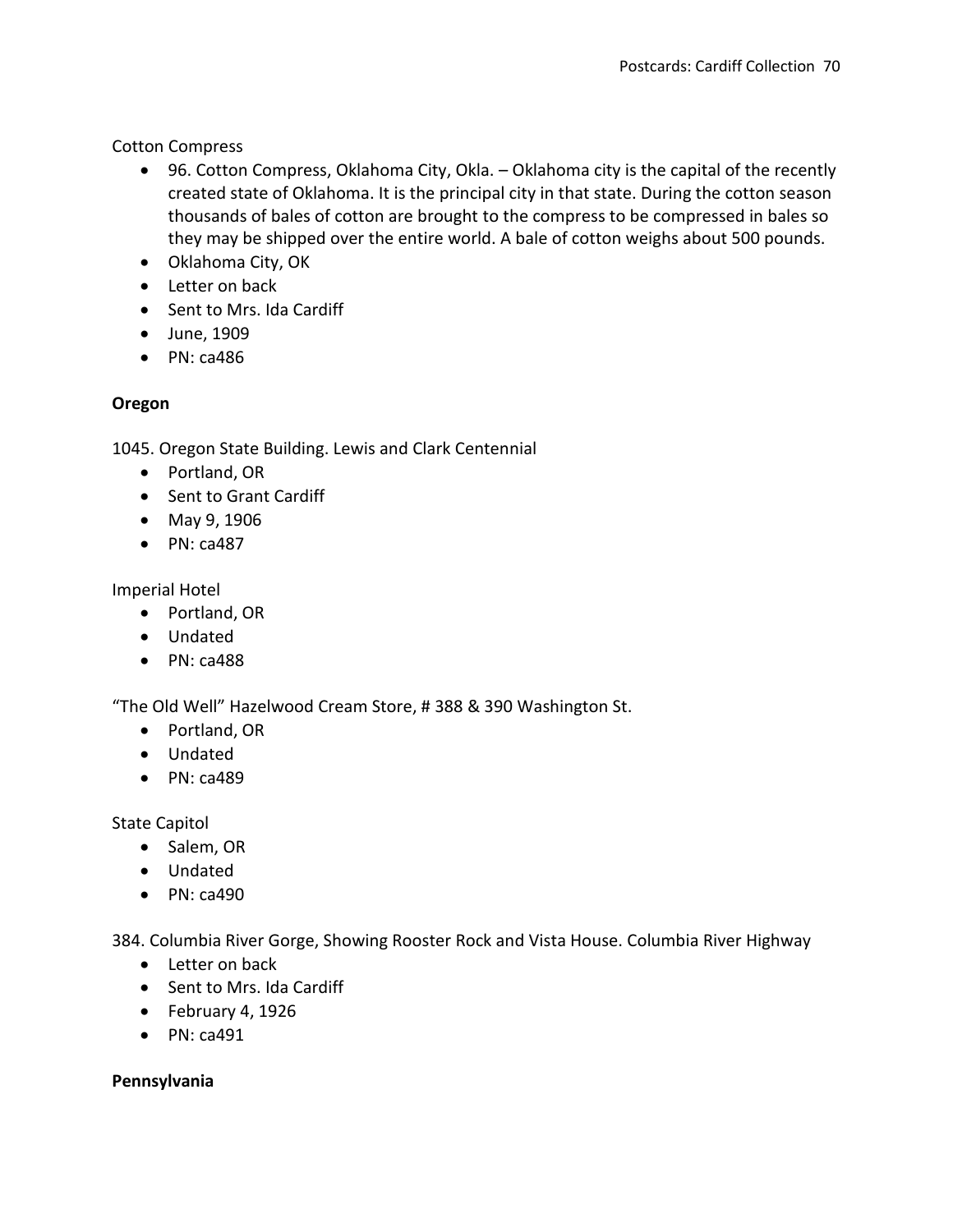Radcliff St.

- Bristol, PA
- Letter on back
- Sent to Mrs. Ida Cardiff
- June 19, 191u
- $\bullet$  PN: ca492

Gettysburg, Pa, View from Little Round Top, looking towards Wheatfield and Peach Orchard

- From Little Round Top. Looking toward the Wheatfield and the peach Orchard the scene embraces the most sanguinary parts of the field of battle. The cleared space before the thick woods, marked by monuments, is the Wheatfield. It was swept across six times by the contending forces until one might walk across it on the bodies of the slain. Beyond is the Peach Orchard, where Union batteries fired shells without fuse a thirty paces. The immediate foreground is "The Valley of Death." 141.
- Undated
- $\bullet$  PN: ca493

Gettysburg, Pa, Little and Big Round Tops

- Big Round Top surmounted by its observatory, Little Round Top to the left with its monuments. The Emmitsburg Road extends in front of the Round Tops. It ran directly and nearly equidistant between the Federal and Confederate lines of battle; the Federals on the heights, the Confederates on the plan. Pickett's charge on the third day crossed this road to the assault. The smiling fields of to-day are no strangers to that awful ceremony, the burial of the dead in trenches. 147.
- Undated
- $\bullet$  PN: ca494

Gettysburg, Pa., On Little Round Top, showing  $44<sup>th</sup>$ , and  $12<sup>th</sup>$  N.Y. Inft. Monument

- The Empire State Monument. New York, in addition to being represented on the field by the largest number of regimental monuments, has erected in the National Cemetery, near the National Monument itself, a magnificent tribute to her dead, eight hundred and sixty-seven of whom lie in the New York section at the base of the National Monument. Besides New York, the states of Vermont and Minnesota have individual State Monuments on the field where their troops particularly distinguished themselves. 146.
- Undated
- $\bullet$  PN: ca495

Gettysburg, Pa., Wright Avenue

 Wright Avenue. The importance of Gettysburg as the decisive battle of the war has been recognized by the United States Government, and with unatinted [sic] hand has the field been preserved and embellished. Much of the land about is owned by the United States Government. Where monuments are set amid private surrounds the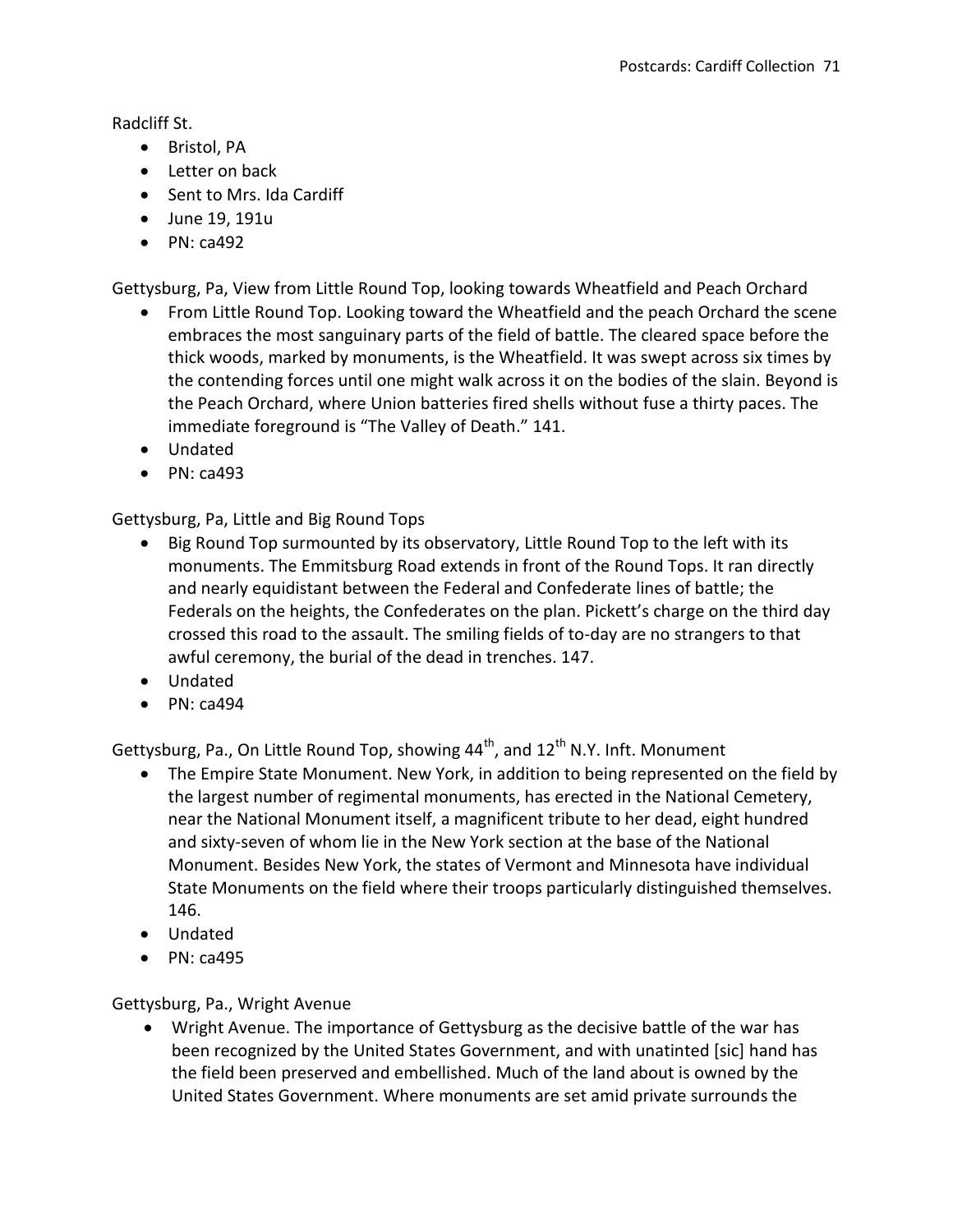Government has purchased a plot of ground twenty feet square about each one. Many beautiful avenues have been cut by the government through the battlefield, each of which bears the name of a Union general prominent upon the field. 155.

- Undated
- $\bullet$  PN: ca496

Gettysburg, Pa., Culp's Hill from E. Cemetery Hill

- Culps Hill. This formed the Federal right. It was here that the Confederates made their only success of the second day's flight, driving the Federals from their position and occupying their breastworks only to be themselves driven out on the morning of the third day. Upon the left (Little Round Top), the center (Cemetery Hill) and the Right (Culps Hill), from three in the afternoon until nine at night, the assaulting columns of the Gray were thrown again and again and as heroically met by the Blue. 159.
- Undated
- $\bullet$  PN: ca497

Gettysburg, Pa., On Culp's Hill looking West

- West from Culps Hill. Culps Hill formed the Federal right. It was farthest from the Round Tops, but bore its part in the defense of the Federal position on the second day of battle. The battle was fought on the  $1<sup>st</sup>$ , 2d and 3d of July, 1863. Twenty-nine States had troops in the contending armies, Maryland having commands in both: the Federals, 84,000 men with 327 pieces of artillery; the Confederates, 69,000 men and 250 heavy guns. Total casualties 46,078; Federal losses 23,049, Confederate losses 23,029. 157.
- Undated
- $\bullet$  PN: ca498

Gettysburg, Pa., High Water-Mark of the Rebellion

- Highwater Mark of the Rebellion. This small copse of trees was the center and focal point of Pickett's charge. It was pointed out by Pickett, who led the charge, to his men as their objective point. Just to the right is the "bloody Angle," where the remnant of 15,000 men met and penetrated the Union lines, but to no purpose. The charge was made at one P. M. on the third day of battle. From its repulse the Confederate arms began to waver; it proved their Waterloo. 140.
- Undated
- $\bullet$  PN: ca499

Gettysburg, Pa., The Devil's Den

 The Devil's Den is five hundred yards due west from Little Round Top and one hundred feet lower. This was fine rifle range for Confederate sharpshooters, who occupied the national fortress formed by its boulders and wrought havoc among the Federals upon little Round Top. Eight companies of Berdan's sharpshooters were brought to the summit of Little Round Top and finally dislodge them. After the battle the dead bodies of sixty-eight Confederates were taken from crevices of these boulders. 165.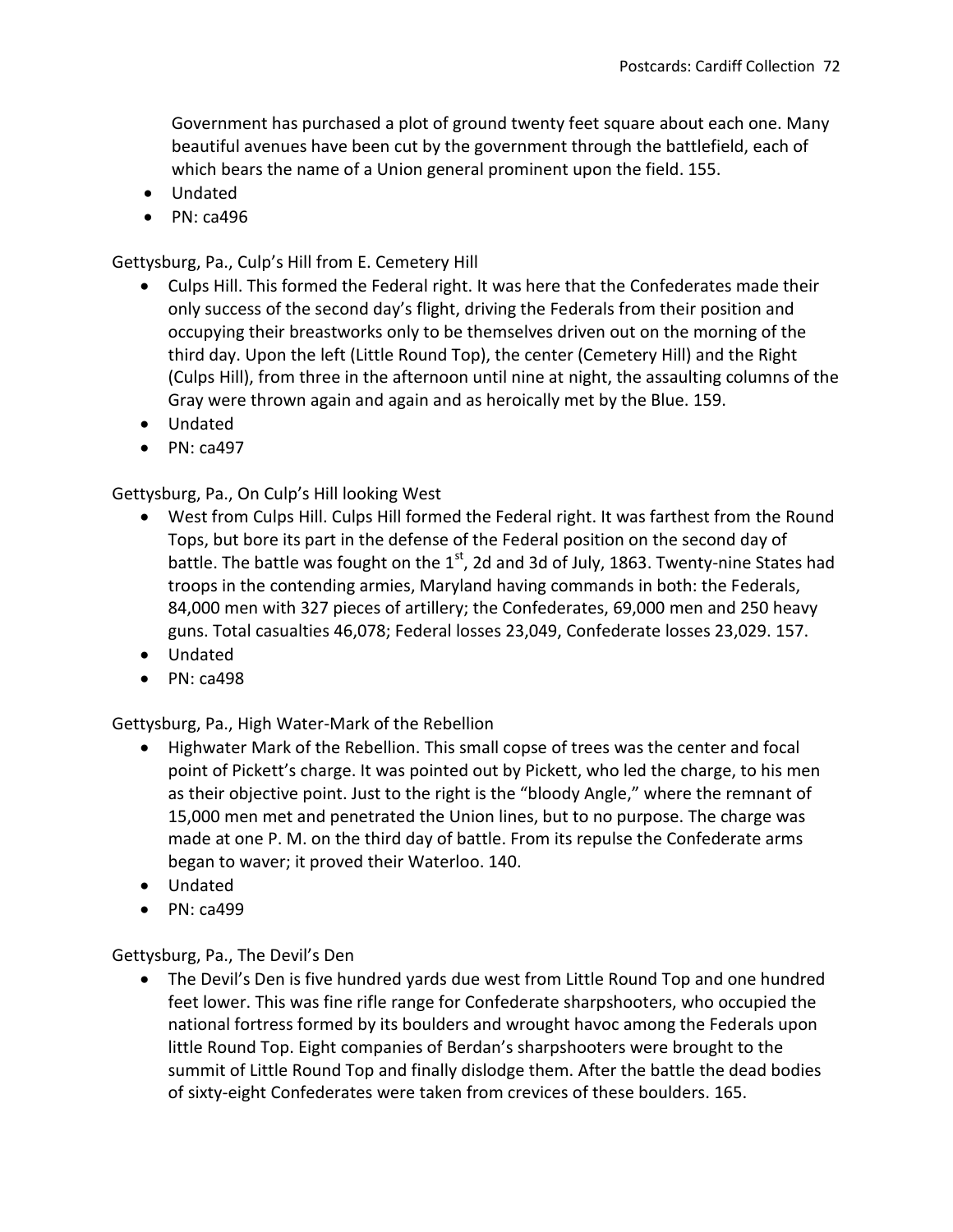- Undated
- PN: ca500

Gettysburg, Pa., Spanglers Spring.

- Spangler's Spring. This spring, at the foot of Culps Hill, furnished water for the wounded of both armies, when, at the close of hostilities on the night of the second day's battle, both the Blue and the Gray sought here together, a draught for their disabled comrades. A neat structure of granite now incloses [sic] the spring, and all visitors to the field stop to drink from its historic waters. 138.
- Undated
- $\bullet$  PN: ca501

Gettysburg, Pa., Rostrum, Soldiers National Cemetery

- Rostrum, Nation Cemetery. These grounds embrace seventeen acres of the highest point of Cemetery Hill, given by eh state of Pennsylvania to the care of the united States Government. The burial ground, in twenty-two sections, is arranged in a semicircle. The soldiers rest with their feet toward the center of the semicircle, where the National Monument is located. The dead from each state lie together, a total of 3,590, of whom 979 are unknown. The majority of the unknown fell in the first day's fight, when the enemy stripped the dead. From the rostrum is delivered the annual Memorial Day address. 139.
- Undated
- Damaged: bottom-right corner missing.
- $\bullet$  PN: ca502

State Capitol Building, Harrisburg, Pa.

- Undated
- $\bullet$  PN: ca503

U. S. Post Office. Harrisburg, Pa.

- Undated
- $\bullet$  PN: ca504

Pennsylvania Railroad Station, Harrisburg, Pa.

- Undated
- $\bullet$  PN: ca505

Interior St. Patricks [sic] Cathedral, Harrisburg, Pa. [back]

- Undated
- PN: ca506

Detweiler Memorial Monument, Harrisburg, Pa.

Undated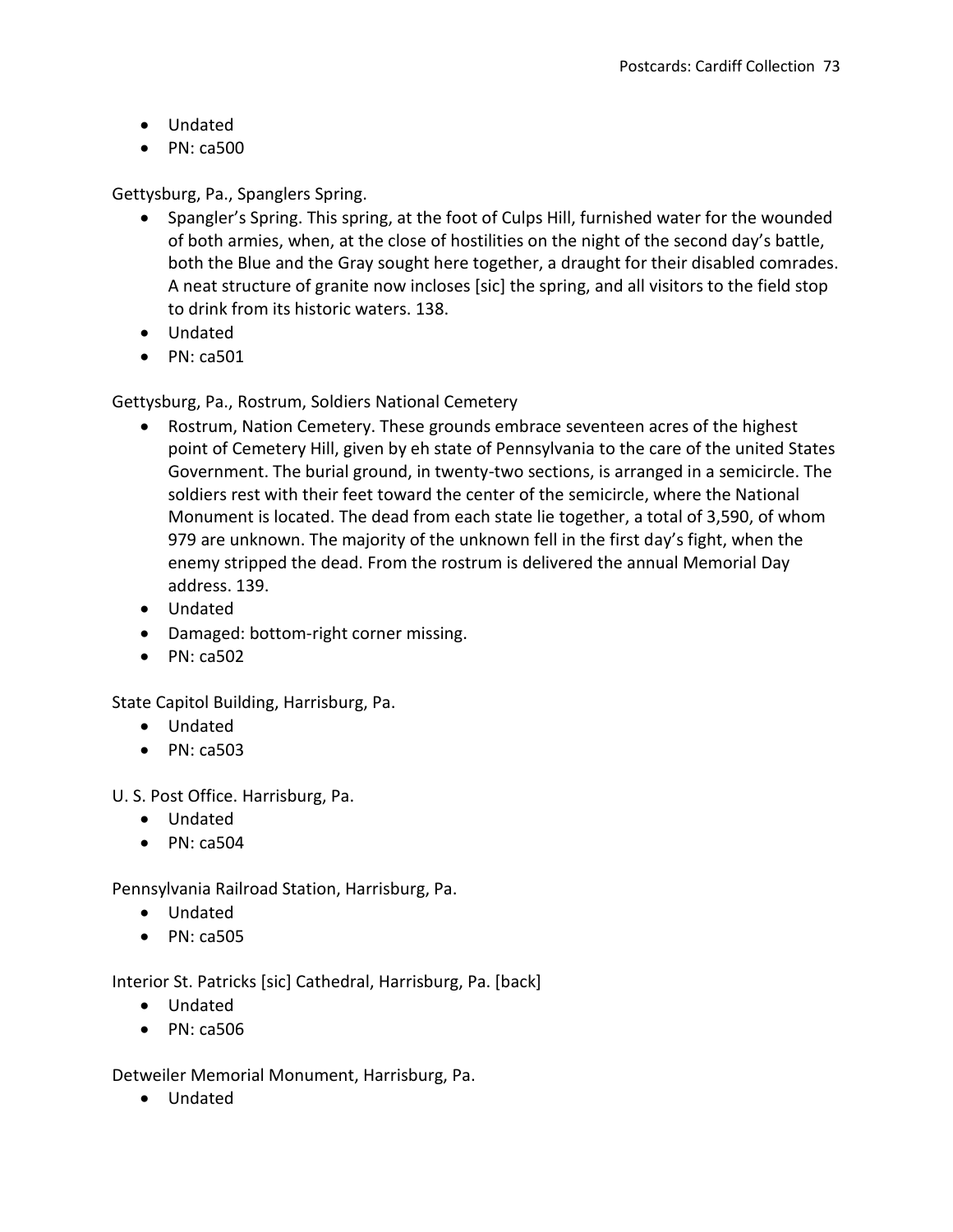$\bullet$  PN: ca507

Old Harris Residence, Erected 1775, Harrisburg, Pa.

- Undated
- $\bullet$  PN: ca508

Methods of Traveling to and From Harrisburg, in Days Gone By

- Harrisburg, PA
- Undated
- Note: Train
- PN: ca509

Traveling to Harrisburg in Days Gone By

- Harrisburg, PA
- Undated
- Note: Boat
- $\bullet$  PN: ca510

Birds-Eye-View of Susquehanna River and City of Harrisburg, PA

- Undated
- $\bullet$  PN: ca511

168. Broad St. Station

- Philadelphia, PA
- Sent to Mrs. Louise Spidle
- Undated
- $\bullet$  PN: ca512

Carpenter's Hall

- Philadelphia, PA
- Undated
- $\bullet$  PN: ca513

Christ Church, 2<sup>nd</sup> and Market Sts., Philadelphia, Pa.

- Front: Geo. Washington had a pew in this church when living in Philadelphia.
- Undated
- $\bullet$  PN: ca514

125. City Hall

- Philadelphia, PA
- Undated
- $\bullet$  PN: ca515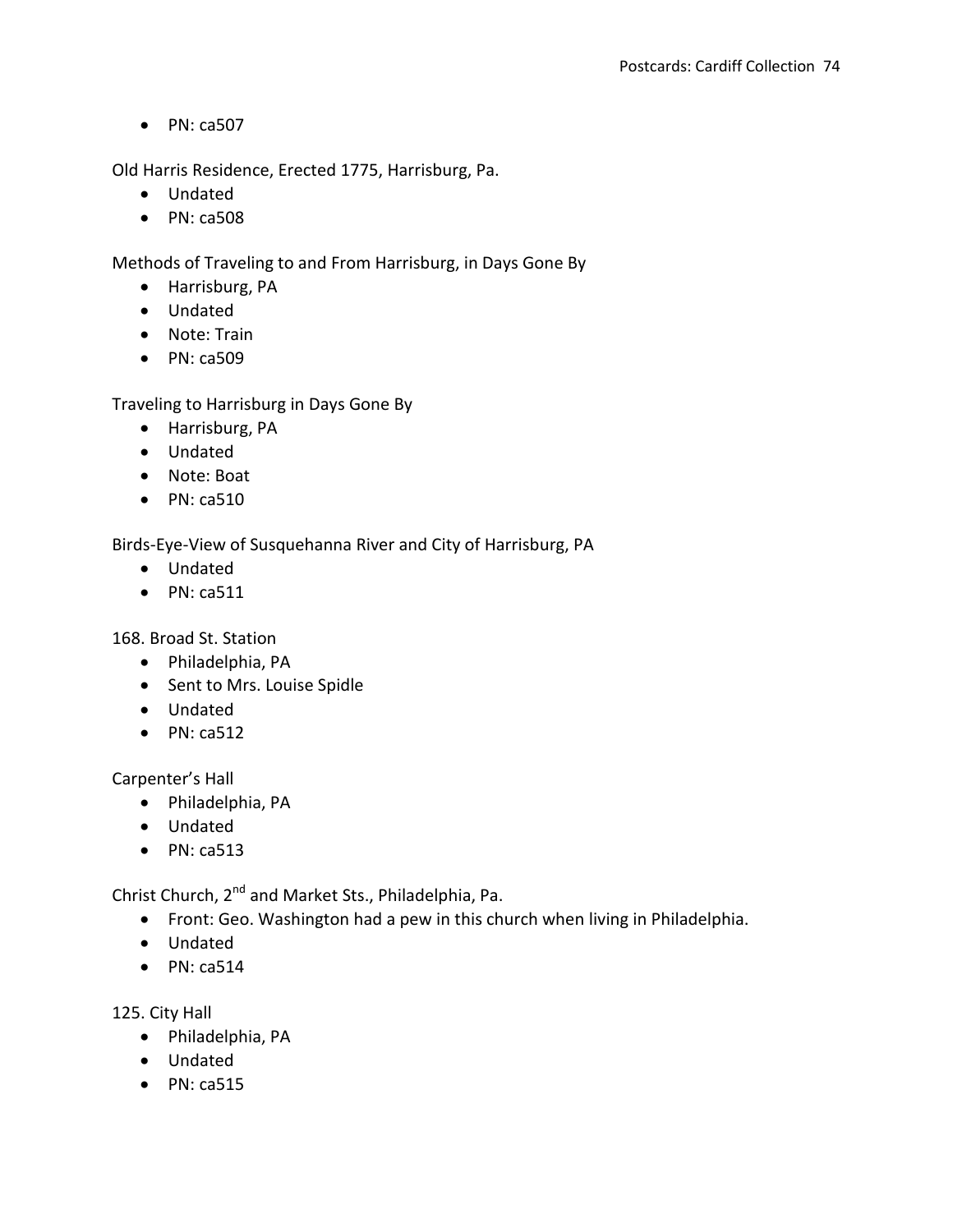Drexel Institute

- Philadelphia, PA
- Undated
- $\bullet$  PN: ca516

172. Girard College

- Philadelphia, PA
- Undated
- $\bullet$  PN: ca517

113. Independence Hall

- Philadelphia, PA
- Undated
- $\bullet$  PN: ca518

Rear of Independence Hall

- Philadelphia, PA
- Undated
- $\bullet$  PN: ca519

8. Interior of Independence Hall, Philadelphia

- Letter on back
- Sent to Mrs. Ida Cardiff
- Copyright 1907; September 1907.
- $\bullet$  PN: ca520

171. United States Mint House

- Philadelphia, PA
- Undated
- $\bullet$  PN: ca521

Betsy Ross House, Philadelphia, Pa. (where the first American Flag was made)

- Undated
- $\bullet$  PN: ca522

Wm. Penn's Mansion, Fairmount Park

- Philadelphia, PA
- Undated
- $\bullet$  PN: ca523

109 – Old Tun Tavern, Philadelphia (from Concise History) where the first Lodge of Freemasons in America was organized.

Undated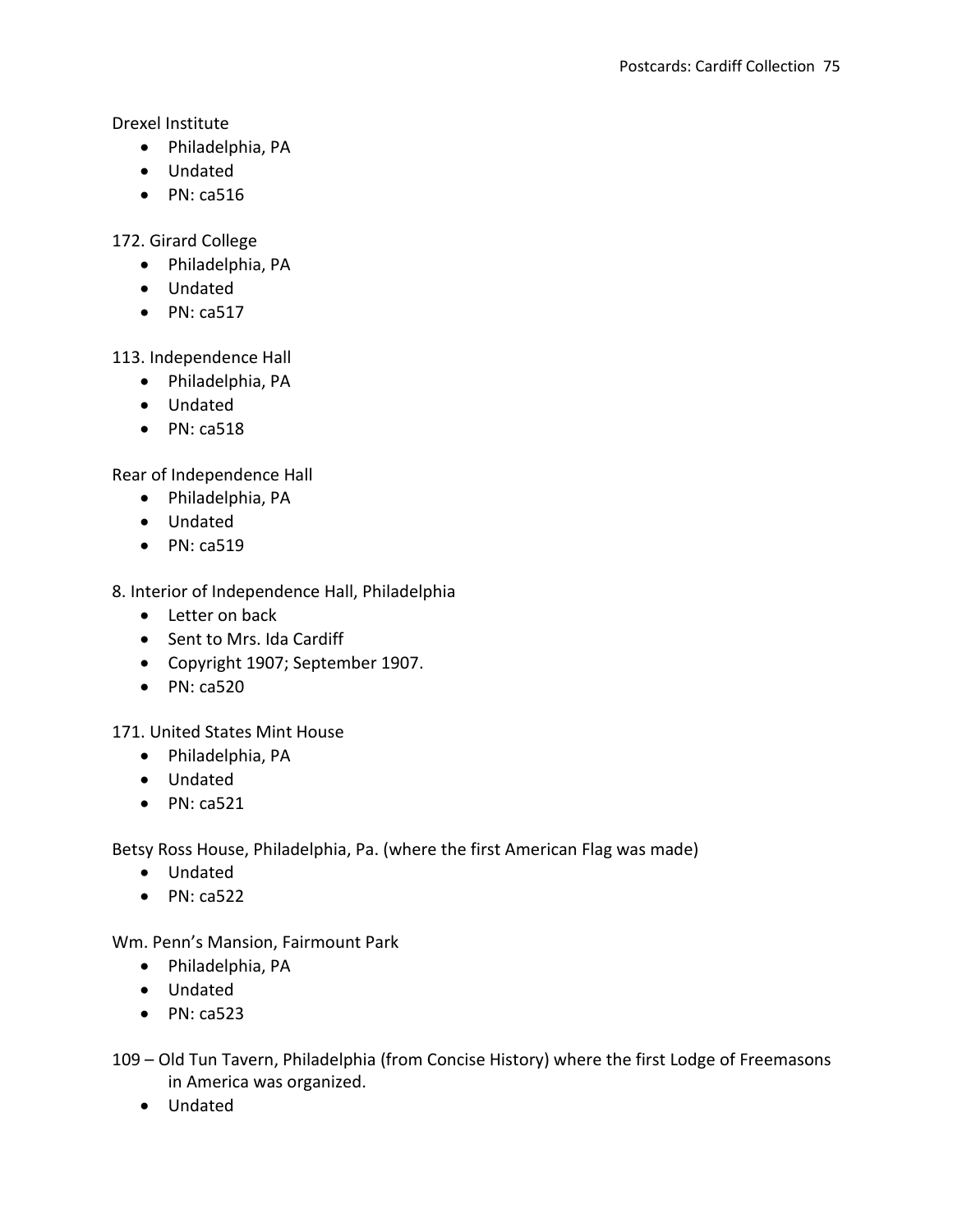$\bullet$  PN: ca524

Washington Monument, Fairmount Park

- Philadelphia, PA
- Undated
- $\bullet$  PN: ca525

The Birthplace of Our Flag. "Standing for the old Flag, Standing firm for God"

- Front: The Betsy Ross House, Philadelphia
- Undated
- $\bullet$  PN: ca526

Spirit of '76

- Philadelphia, PA
- Undated
- $\bullet$  PN: ca527

Old Liberty Bell

- Philadelphia, PA
- Undated
- $\bullet$  PN: ca528

Independence Series No. 1: Independence Hall

- Front: "The Birthplace of Liberty." The most famous building in America. Erected in 1732 as the State Capitol and so used until 1800. Also used by the Continental Congress from 1775 till 1781.
- Undated
- $\bullet$  PN: ca529

Independence Series No. 2: Independence Square

- Front: Showing rear view of Independence Hall. In this park the Declaration of Independence was first publicly read by Colonel John Nixon, on July  $8<sup>th</sup>$ , 1776. Since that time maintained by the city of Philadelphia as a public garden.
- Undated
- $\bullet$  PN: ca530

Independence Series No. 3: Independence Chamber

- Front: Showing the portraits of the signers of the Declaration, and original furnishings used by the Continental Congress. In this room the Declaration of Independence was signed in 1776, and the Constitution of the United States in 1787.
- Undated
- $\bullet$  PN: ca531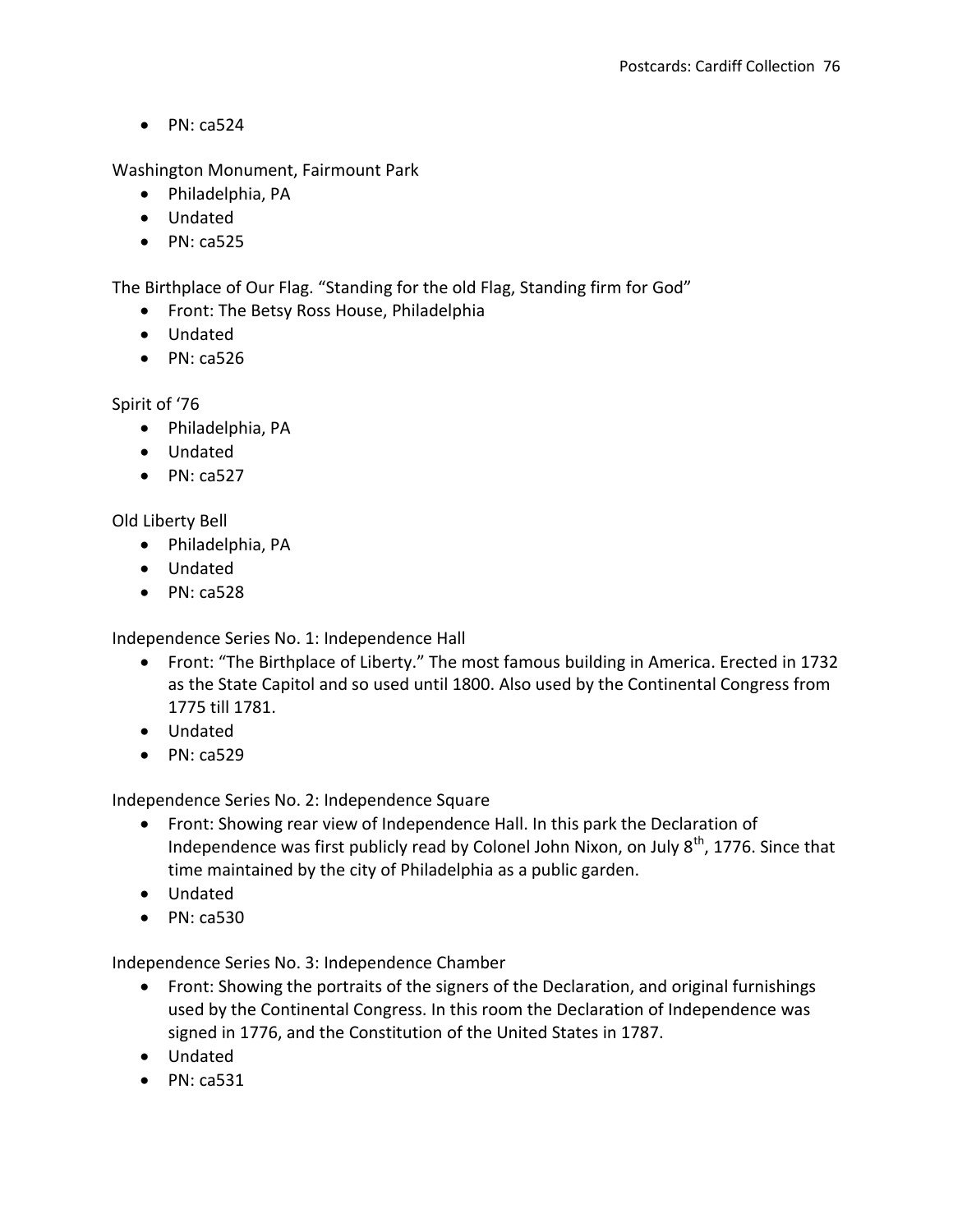Independence Series No. 4: The Liberty Bell

- Front: "The Shrine of Liberty." Originally cast in England. Damaged while being brought to this county. Recast in 1753 by Pass & Stowe. Weight, 2080 lbs. Bears the inscriptions: "Proclaim liberty throughout all the land unto all the inhabitants thereof." Rang out for freedom on July  $8^{th}$ , 1776. Cracked July  $8^{th}$  1835, while being tolled in memory of Chief Justice John Marshall.
- Undated
- $\bullet$  PN: ca532

Independence Series No. 5: Independence Chamber

- Front: Showing the table on which the Declaration of Independence and the Constitution of the United States were signed, also the chair used by Hancock and Washington as presiding officers on those occasions.
- Undated
- $\bullet$  PN: ca533

Independence Series No. 6: The former State Supreme Court Room

- Front: Showing portraits of the Chief Justices, and a statue of General Washington, carved in wood from a life pose, by Colonel William Rush, one of his staff officers. The only statue of Washington made from life.
- Undated
- $\bullet$  PN: ca534

Independence Series No. 7: Banquet Hall

- Front: Showing chairs belonging to William Penn, a group of portraits of famous men of the Revolution, and the table on which the Virginia Bill of Rights was written by George Mason.
- Undated
- $\bullet$  PN: ca535

Independence Series No. 8: Banquet Hall

- Front: Showing Washington's pew from Christ Church, the sofa used by him while president, the chair used by Chief Justice John Jay, and a group of portraits of celebrated men of the Revolutionary period.
- Undated
- $\bullet$  PN: ca536

Independence Series No. 9: The Silver Inkstand

- Front: Used at the signing of the Declaration of Independence and the Constitution of the United States. Originally used by the State Assembly of the Province of Pennsylvania. Made in 1753 and cost £25 16/.
- Undated
- $\bullet$  PN: ca537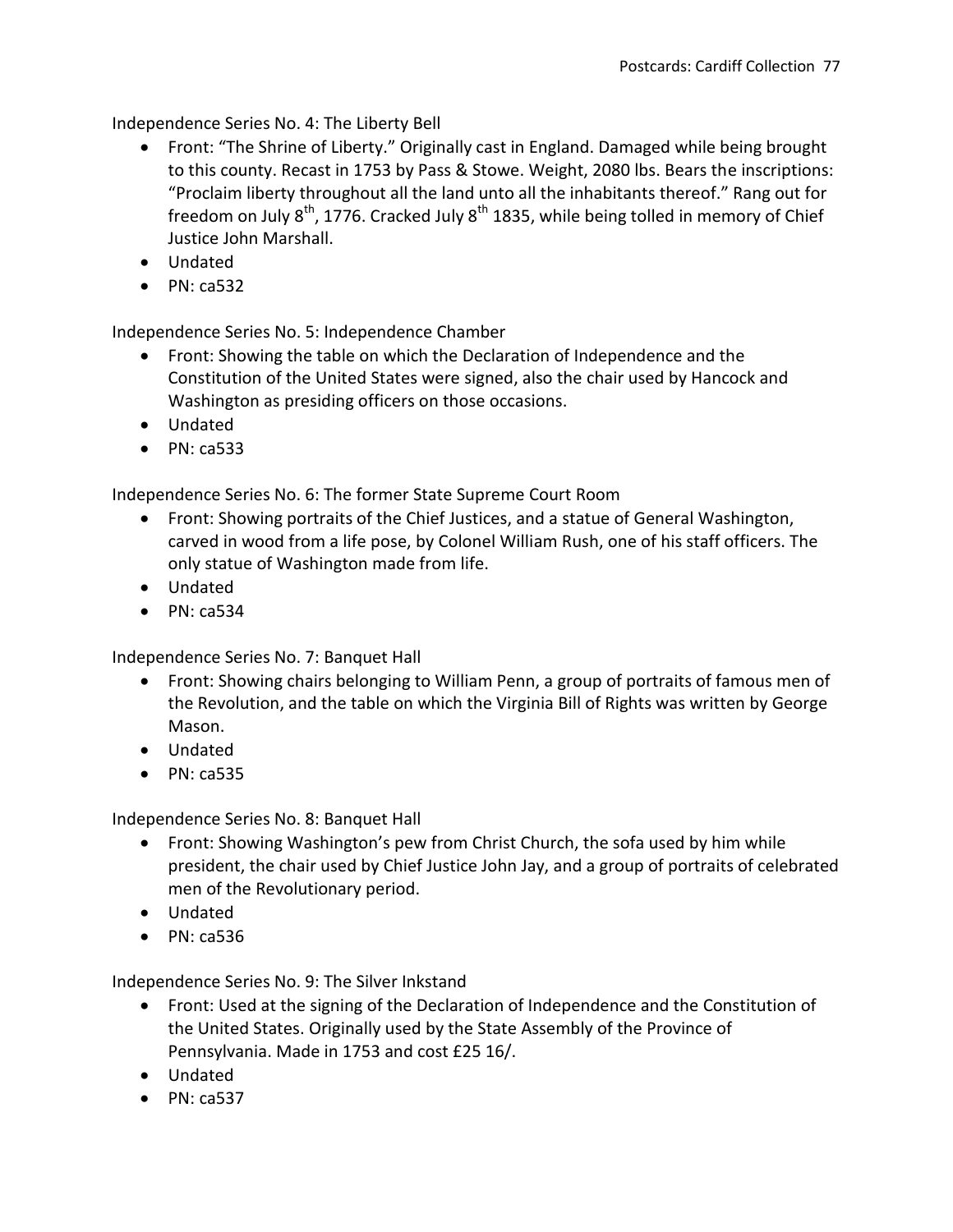Independence Series No. 10: Benjamin West's Famous Painting of William Penn's Treaty with the Indians.

- Front: "A Treaty never sworn to and never broken."
- Undated
- $\bullet$  PN: ca538

Block House

- Pittsburg, PA
- Undated
- $\bullet$  PN: ca539

Post Office, North Side, Pittsburgh, Pa.

- Undated
- $\bullet$  PN: ca540

The McCreery Foyer, Pittsburgh Exposition, 1910

- Undated
- Duplicate: 1 of 2
- $\bullet$  PN: ca541

The McCreery Foyer, Pittsburgh Exposition, 1910

- Undated
- Duplicate: 2 of 2
- $\bullet$  PN: ca542

Washington Monument, Allegheny, City, Pa.

- Undated
- $\bullet$  PN: ca543

Armstrong Monument, Allegheny Park

- Pittsburgh, Pa.
- Undated
- $\bullet$  PN: ca544

View of Pittsburgh, Pa. in 1849

- Undated
- $\bullet$  PN: ca545

Pittsburgh, Pa., Up the Allegheny River from Highland Park

• Back: The Allegheny River. There are beautiful views about Pittsburg, notwithstanding its very numerous industries have won for it the sobriquet of "The Smoky City." Up the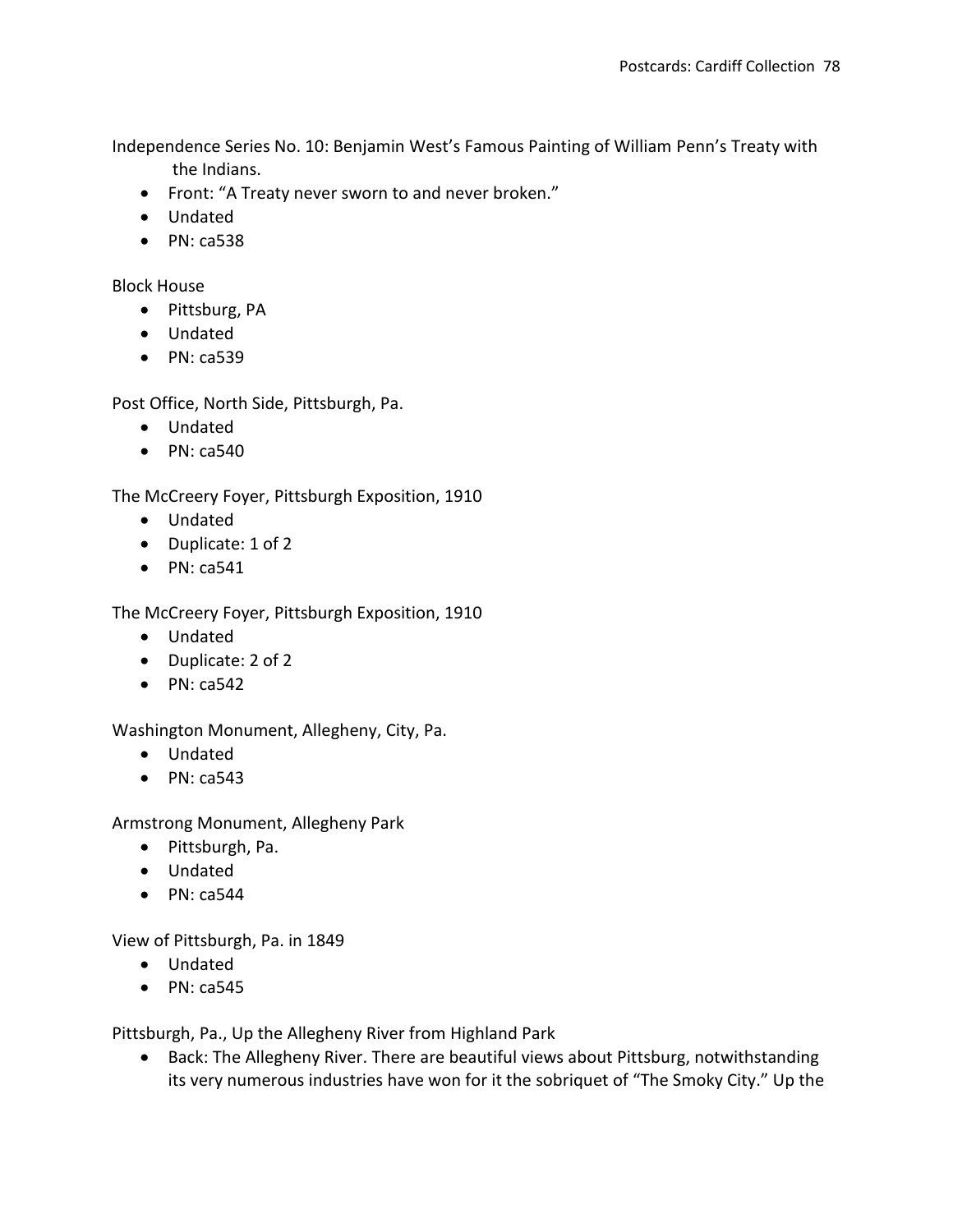Alleghany are smiling fields, clear skies and the simple life. Highland Park borders the river for a long distance. 207.

- Undated
- $\bullet$  PN: ca546

Incline to Blast Fournace [sic]

- Pittsburgh, PA
- Undated
- $\bullet$  PN: ca547

Pouring Steel (in Mills)

- Pittsburgh, PA
- Undated
- $\bullet$  PN: ca548

Compressed Air Locomotive, Used in Pittsburgh Coal Mine

- Undated
- $\bullet$  PN: ca549

Horse Shoe Curve on the Pennsylvania Railroad

- Undated
- $\bullet$  PN: ca550

# **South Dakota**

Phillips Ave., looking North

- Sioux Falls, SD
- Letter on back
- Sent to Mrs. Grant Cardiff
- $\bullet$  February 23, 1911
- $\bullet$  PN: ca551

State Institution for Deaf Mutes

- Sioux Falls, SD
- Letter on back
- Sent to Mrs. Ida Cardiff
- November 28, 1910
- $\bullet$  PN: ca552

# **Tennessee**

Oak Street, Looking West

Chattanooga, Tenn.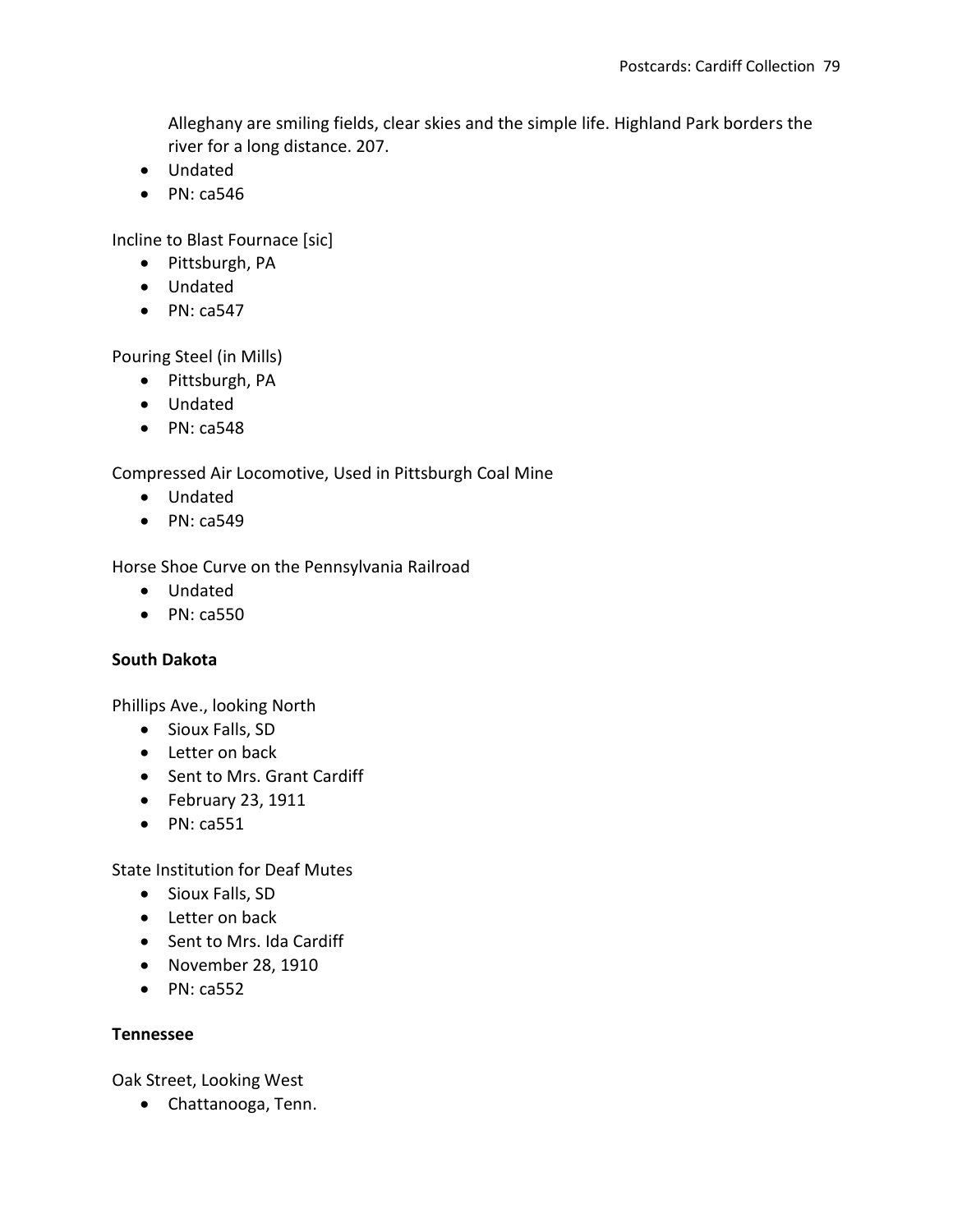- Letter on back
- Sent to Mrs. Grant Cardiff
- September 26, 1911
- PN: ca553

# **Texas**

Drainage Ditches

- Angleton, TX
- Letter on back and front
- Sent to Mrs. Elmyne Edwards
- Date illegible
- $\bullet$  PN: ca554

San Antonio. Bexar County Court House

- San Antonio, TX
- Undated
- $\bullet$  PN: ca555

Fort Sam Houston, Officers' Quarters

- San Antonio, TX
- Letter on front
- Sent to Mrs. Ida Cardiff
- December 24, 1907
- $\bullet$  PN: ca556

A 17675. The Alamo, built 1718

- San Antonio, TX
- Sent to Mrs. Ida Cardiff
- $\bullet$  February 23, 1908
- $\bullet$  PN: ca557

The Alamo, founded 1718, Cradle of Texas Liberty. Texas Under Six Flags.

- Showing the six different Flags under which rule Texas has been at different times.
- San Antonio, TX
- Design copyright 1907.
- $\bullet$  PN: ca558

Infantry Machine Guns on March

- Carte Postale. Each regiment is supplied with at least two automatic machine guns, or Batteries transported on mules.
- Letter on back
- Sent to Mr. Grant Cardiff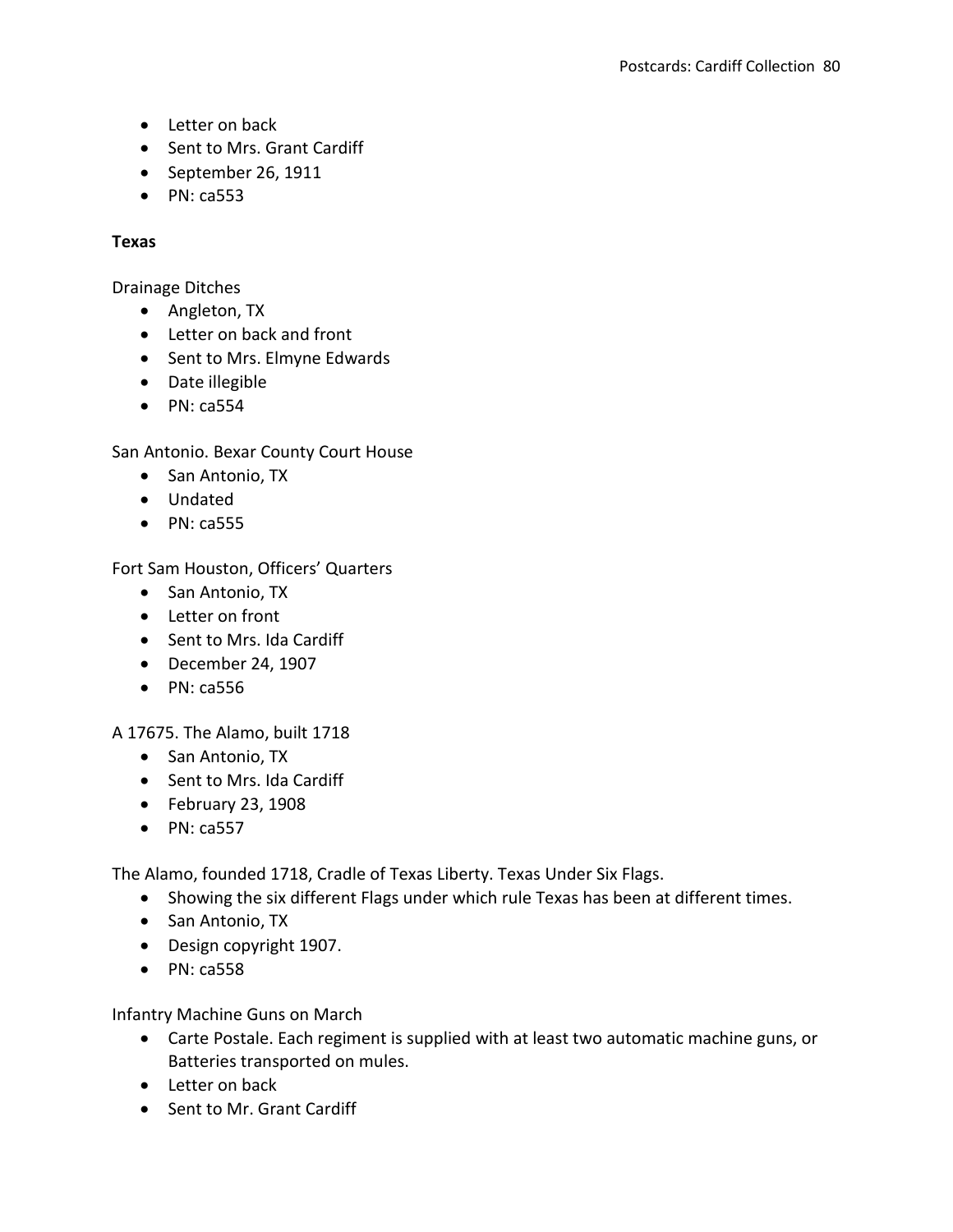- January 9, 1909
- $\bullet$  PN: ca559

First Mission

- San Antonio, TX
- Letter on back
- Sent to Mrs. Ida Cardiff
- $\bullet$  February 4, 1910
- $\bullet$  PN: ca560

Spanish Mission

- San Antonio, TX
- Letter on back
- Sent to Mrs. Ida M. Cardiff
- March 17, 1911
- $\bullet$  PN: ca561

San Pedro Springs

- San Antonio, TX
- Letter on back
- Sent to Mr. & Mrs. Grant Cardiff
- April 10, 1913
- $\bullet$  PN: ca562

# **Utah**

Beet Sugar Factory, Logan, Utah

- Undated
- $\bullet$  PN: ca563

The County Court House, Logan, Utah

- Undated
- $\bullet$  PN: ca564

Utah – Idaho Hospital, Logan, Utah

- Undated
- PN: ca565

U. S. Post Office, Logan, Utah.

- Undated
- PN: ca566

Benson District School, Logan, Utah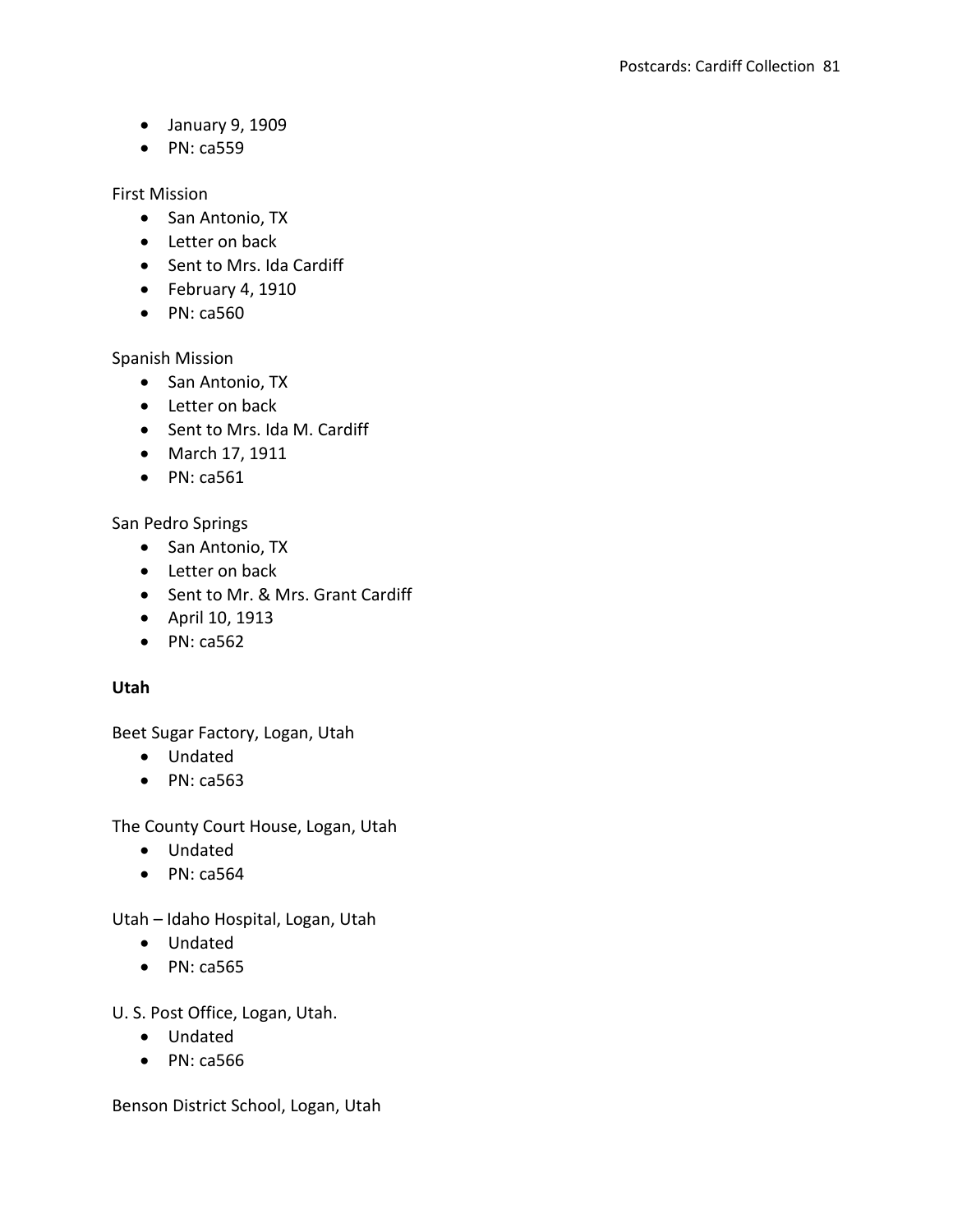- Undated
- $\bullet$  PN: ca567

New Jersey Academy, Logan, Utah.

- Undated
- PN: ca568

Brigham Young College, Logan, Utah.

- Undated
- PN: ca569

Utah Agricultural College, Logan, Utah

- Undated
- $\bullet$  PN: ca570

Holy Mormon Temple, Logan, Utah

- Undated
- $\bullet$  PN: ca571

No. 13 Sixth War L.D.S., Church, Logan, Utah

- Undated
- $\bullet$  PN: ca572

Tabernacle, Logan, Utah

- Undated
- $\bullet$  PN: ca573

Bird's Eye View of Logan, Utah

- Undated
- $\bullet$  PN: ca574

View in Logan Canyon, Logan, Utah

- Letter on back
- Sent to Mrs. Grant Cardiff
- August 23, 1924
- $\bullet$  PN: ca575

Main St. Looking Down Park City Utah

- Undated
- $\bullet$  PN: ca576

Main St. Looking Up, Park City Utah

Undated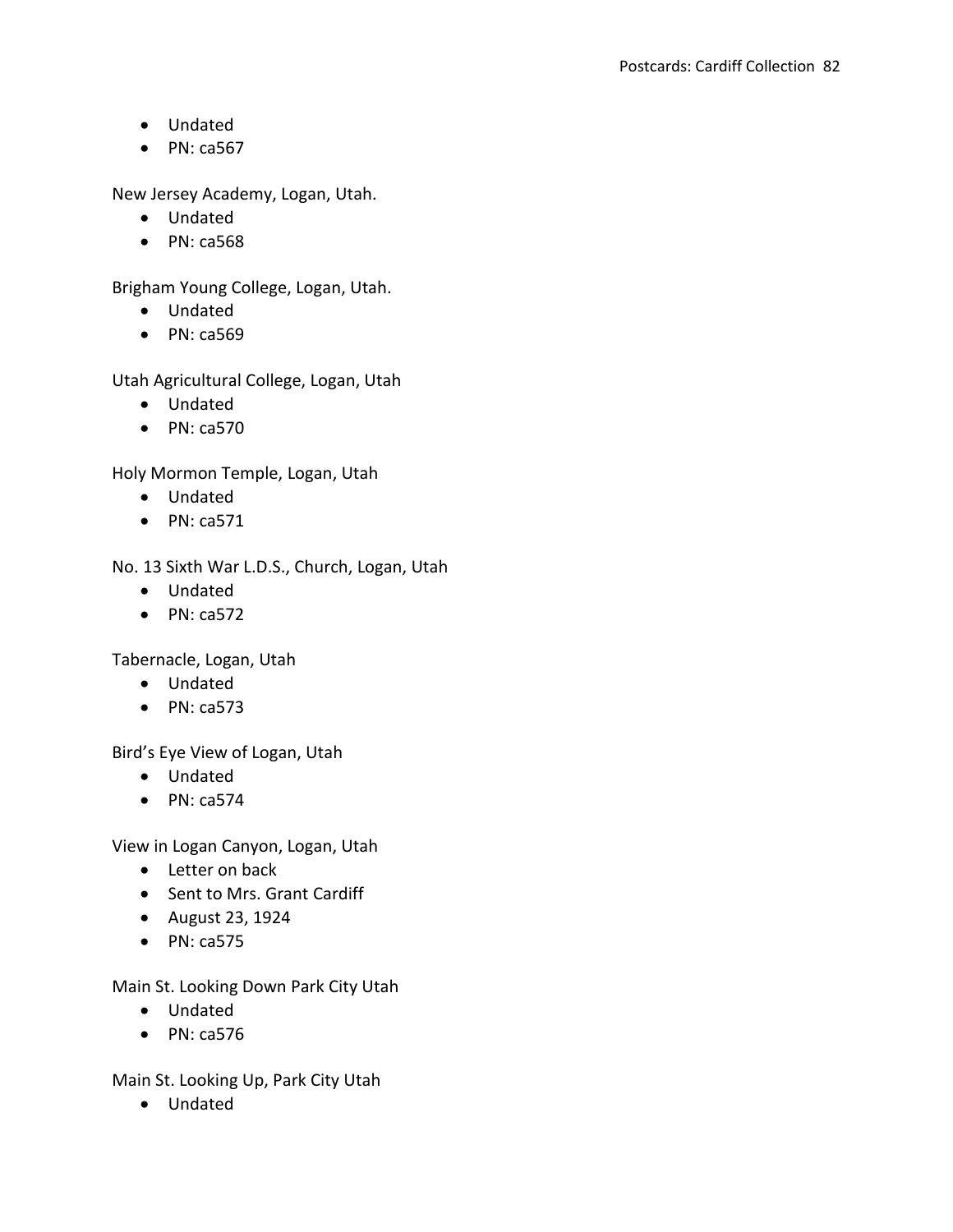$\bullet$  PN: ca577

Daly Judge Mine, Park City, Utah

- Undated
- $\bullet$  PN: ca578

Daly West-Mills and Mine, Park City, Utah

- Undated
- $\bullet$  PN: ca579

Birds Eye, Park City Utah

- Undated
- PN: ca580

Ontario Lake, Park City, Utah

- Undated
- $\bullet$  PN: ca581

The Buckingham, Salt Lake City, Utah

- Back: The Buckingham Apartments, corner South Temple and A Streets, Salt Lake City, Utah. Contain 48 four, five and six-room modern apartments. Sleeping porches and front porches. Only two blocks from Main Street. Steam heated, fire-proof garage in connection. Owned and operated by Covey Investment Company.
- Undated
- $\bullet$  PN: ca582

7022. Emigration Canyon Inn

- Salt Lake City, UT
- Undated
- PN: ca583

Hotel Utah and Capitol

- Salt Lake City, UT
- Undated
- $\bullet$  PN: ca584

5035. Hotel Utah at Night

- Back: This magnificent structure presents a view at night that is not likely to be soon forgotten by the observer. The lighting effect is well carried out, and the large bee hive on top of the dome, when lighted with thousands of electric lights, is one of the sights of the city and can be seen for miles distant.
- Salt Lake City, UT
- Undated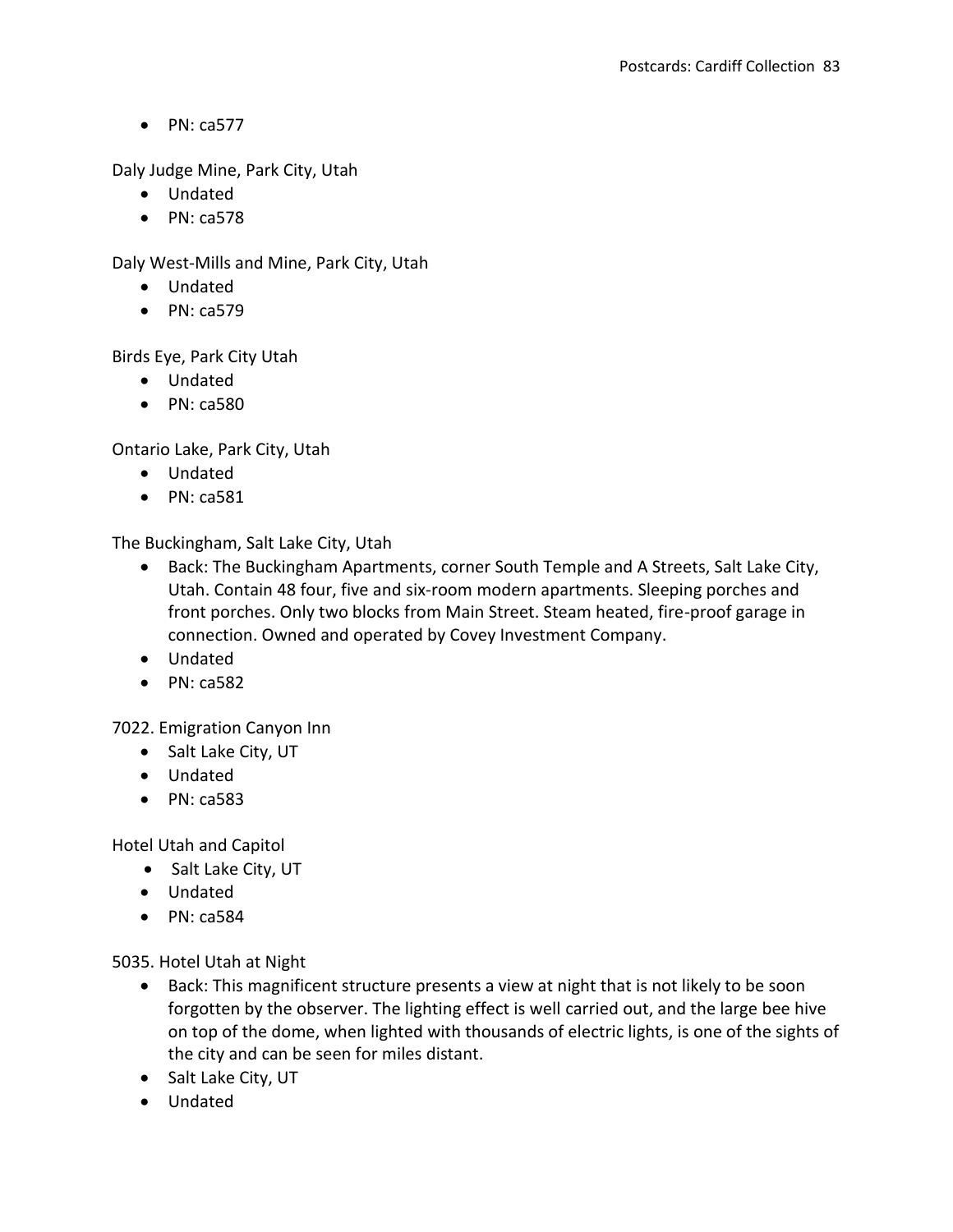• PN: ca585

Dome of Hotel Utah by Night

- Salt Lake City, UT
- Undated
- PN: ca586

505. The Temple Tower From Roof Garden, Hotel Utah

- Salt Lake City, UT
- Letter on back
- Sent to Mrs. Grant Cardiff
- March 25, 1926
- Duplicate: 1 of 2
- $\bullet$  PN: ca587

# 505. The Temple Tower From Roof Garden, Hotel Utah

- Salt Lake City, UT
- Undated
- Duplicate: 2 of 2
- PN: ca588

The Lobby, Hotel Utah

- Salt Lake City, UT
- Undated
- $\bullet$  PN: ca589

608. The Newhouse Hotel

- Front: 400 Rooms, 400 Baths
- Salt Lake City, UT
- Letter on back
- Sent to Mrs. H. E. Brewington
- July 15, 1926
- PN: ca590

State Capitol Building

- Salt Lake City, UT
- Undated
- PN: ca591

16209. Building the First House in Salt Lake City. Mural Decoration, Utah State Capitol

- Undated
- $\bullet$  PN: ca592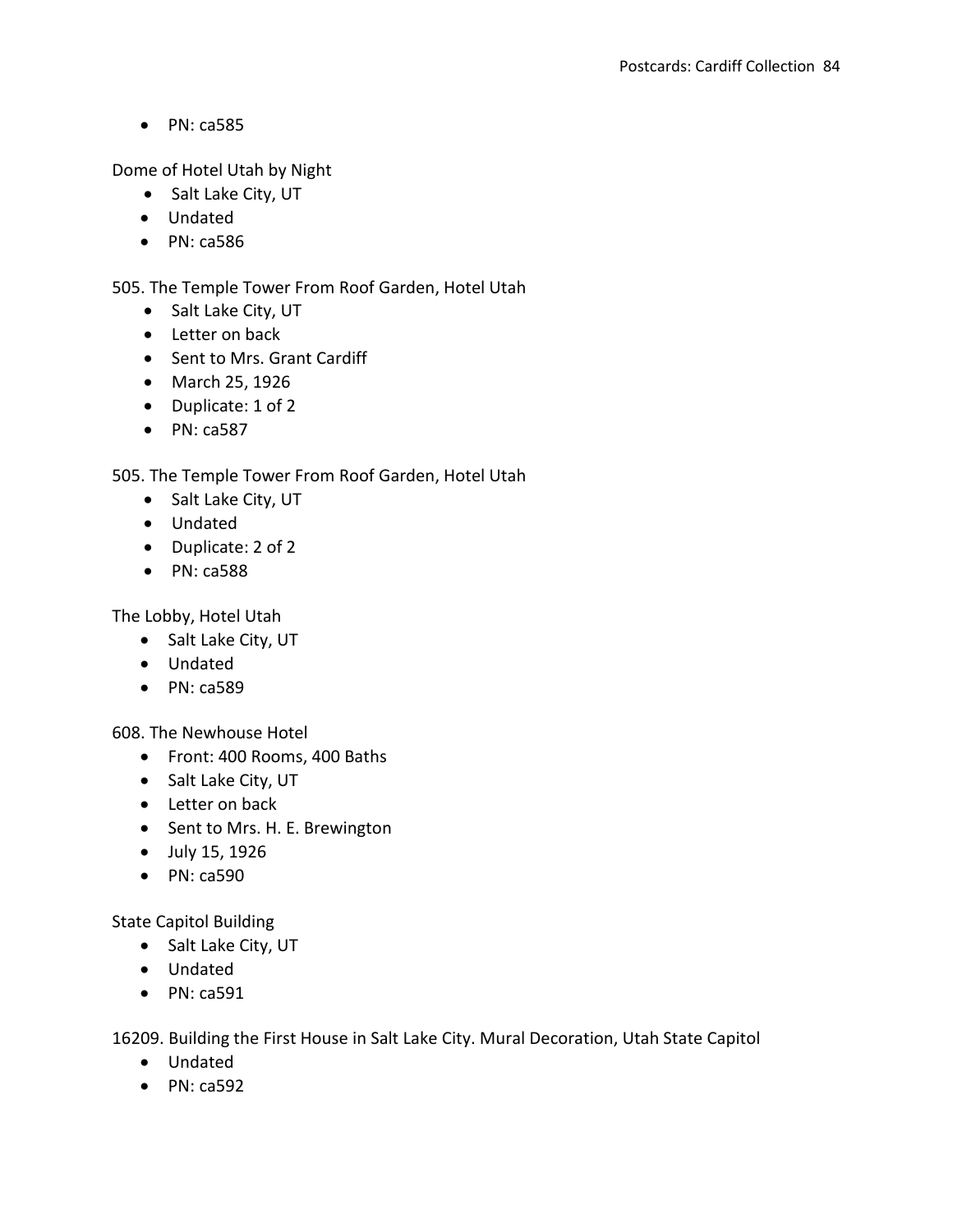Walker Bank Building, Salt Lake City, Utah

- Front: Tallest Bldg. between Missouri River and Pacific Coast
- Undated
- PN: ca593

7231. Zion's Co-operative Mercantile Institution

- Salt Lake City, UT
- Undated
- $\bullet$  PN: ca594

5041. Salt Lake High School

- Front: Now Building Will Cost \$600,000; Eldredge & Chessbro. Architects.
- Salt Lake City, Utah
- Undated
- $\bullet$  PN: ca595

Mormon Temple and Tabernacle, Salt Lake City, Utah

- Front: Reached Via Union Pacific System
- Letter on back
- Sent to Mrs. Grant Cardiff
- $1925$
- PN: ca596

8173. Mormon Tabernacle, Salt Lake City, Utah

- Back: Mormon Tabernacle. The Tabernacle is one of the largest structures for religious worship in the world. It is 150 feet by 250 feet, and 80 feet high. The building was begun April 5, 1865, and completed in 1870.
- Undated
- $\bullet$  PN: ca597

8174. Mormon Temple, Salt Lake City, Utah.

- Undated
- $\bullet$  PN: ca598

The Mormon Temple, Salt Lake City, Utah

- Undated
- PN: ca599

Temple Grounds, Showing Monuments of Joseph and Hyrum Smith

- Salt Lake City, Utah
- Undated
- PN: ca600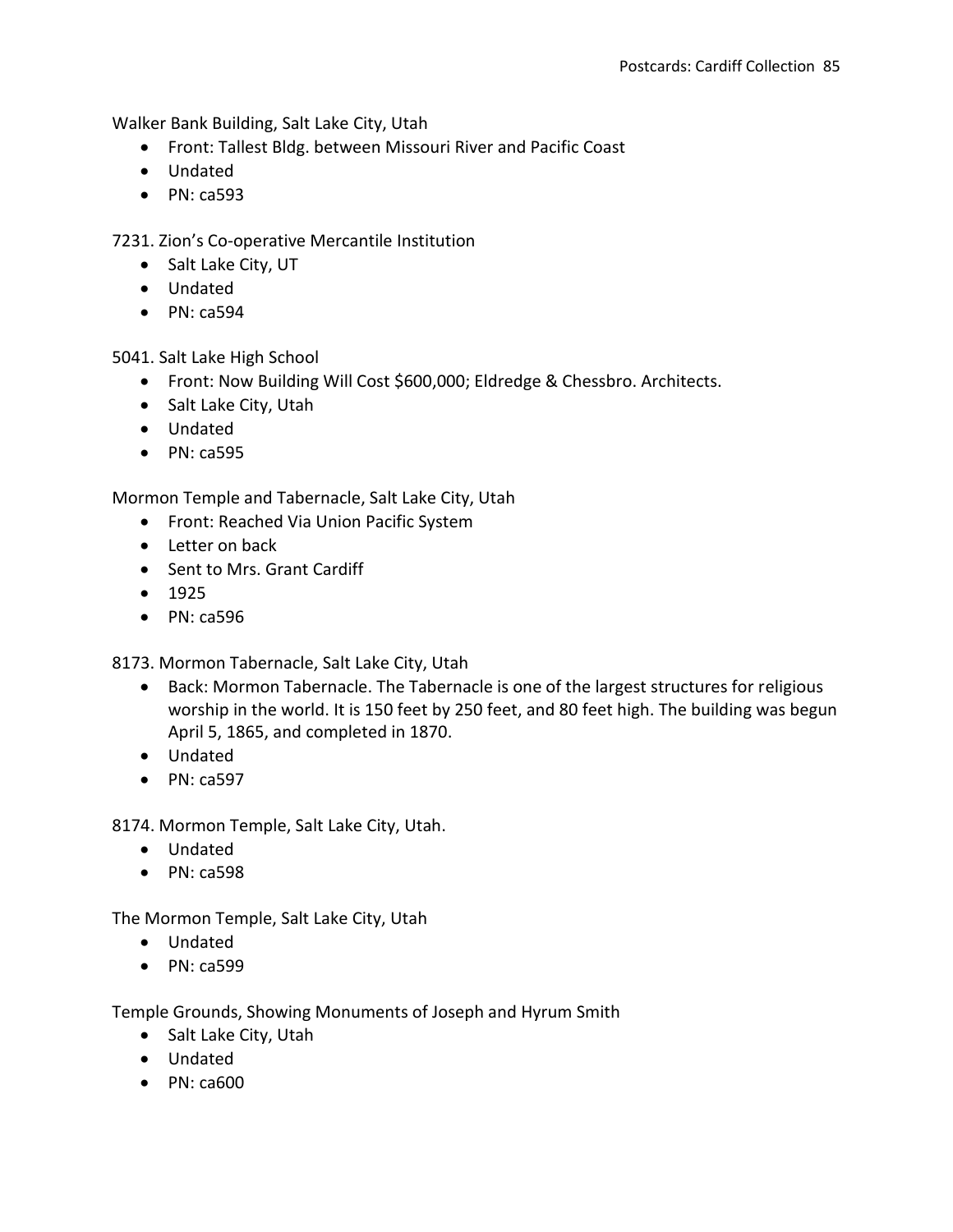Interior of Mormon Tabernacle, Salt Lake City, Utah

- Undated
- PN: ca601

4054. The Famous Organ and Choir in the Great Mormon Tabernacle

- Salt Lake City, UT
- Undated
- $\bullet$  PN: ca602

Council Room of the First Presidency and the Twelve, Looking East, Mormon Temple

- Back: The Council Room is situated on the third floor and is 40 x 28 feet. In the center is a prayer Altar of white wood upholstered in crimson velvet. Twelve large upholstered chairs are arranged in three quadrants of a circle around the Altar. The other quadrant is occupied by a table behind which are three chairs of a kind, for the three presiding High Priests who constitute the First Presidency of the Church, and another chair for the presiding Patriarch.
- Salt Lake City, UT
- Undated
- $\bullet$  PN: ca603

Council Room of the First Presidency and the Twelve Looking South, Mormon Temple

- Back: The Council Room is situated on the third floor and is 40x28 feet. In the center is a prayer Altar of white wood upholstered in crimson velvet. Twelve large upholstered chairs are arranged in three quadrants of a circle around the Altar. The other quadrant is occupied by a table behind which are three chairs of a kind, for the three presiding High Priests who constitute the First Presidency of the Church, and another chair for the presiding Patriarch.
- Salt Lake City, UT
- Undated
- $\bullet$  PN: ca604

Council Room of the Twelve Apostles, Mormon Temple

- Back: The Apostles Room is on the third floor of the Temple. It is 28 feet square and elaborately furnished, among other things, with twelve large leather upholstered chairs, a chair for a recorder, a desk, table, and an altar. On the walls are off portraits of Church Authorities, living and dead.
- Undated
- $\bullet$  PN: ca605

The Baptismal Font, Mormon Temple

• Back: The Baptismal Font, situated on the first or basement floors, rests upon twelve life sized, cast iron, oxen with gilded bodies and silvered horns. It is reached by a flight of seven steps at each end and being four feet deep has five steps provided for descent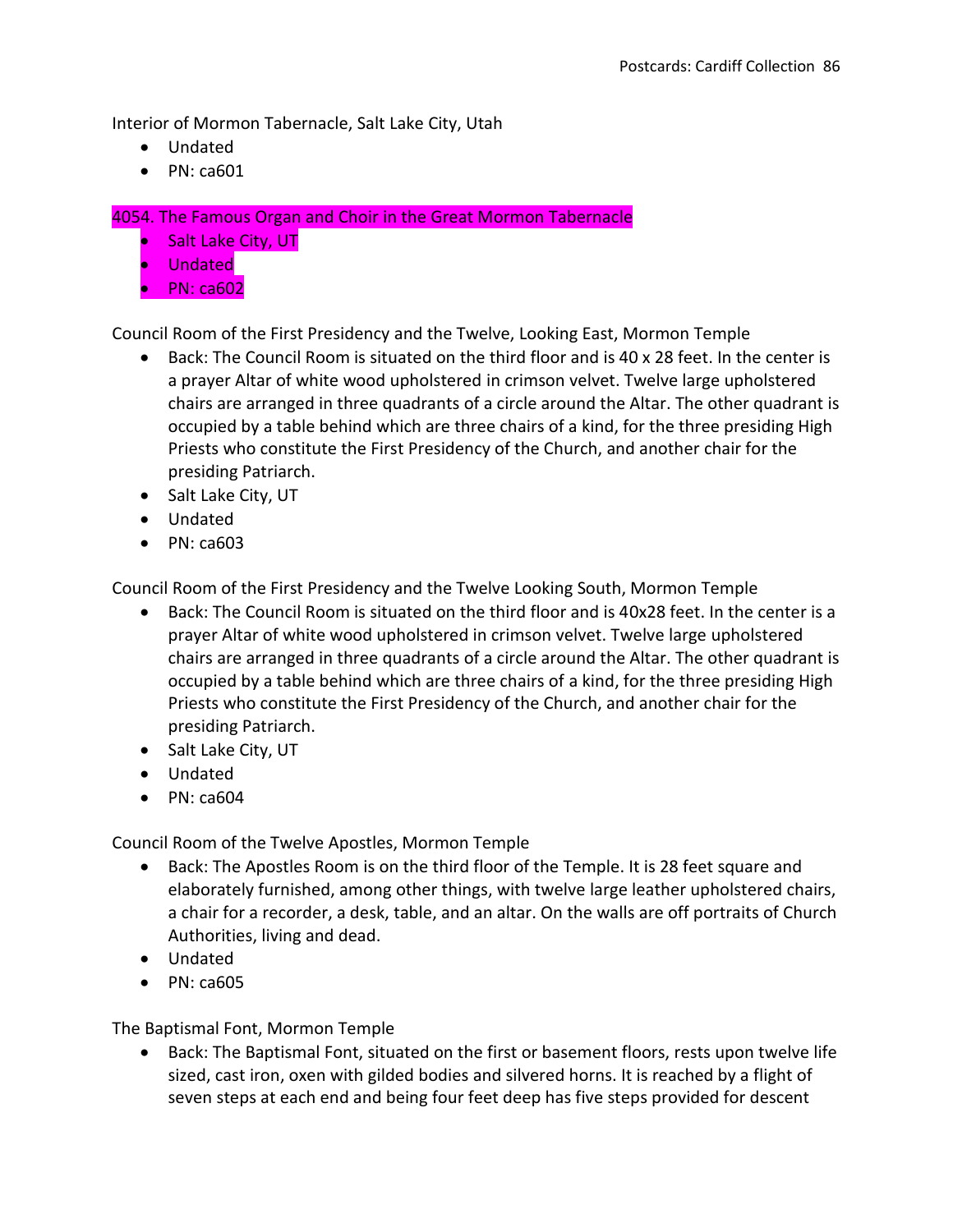into the font. Chairs and a table are provided on either side for the necessary recorder and witnesses.

- Salt Lake City, UT
- Undated
- $\bullet$  PN: ca606

Pulpit for Melchisedec Priesthood, East End of General Assembly Room, Mormon Temple

- Back: The Assembly Room with its vestries, anterooms and corridors, occupies the entire space on the fourth floor. It is 100 x 80 feet and 36 feet high, containing a commodious gallery extending along both sides. At either end is a large terraced platform stand. The one in the east end reserved for the presiding officers of the Melchisedec, or higher Priesthood: that in the west end for the authorities of the Aaronic or lesser Priesthood.
- Salt Lake City, UT
- Undated
- PN: ca607

Pulpit for Aaronic Priesthood, West End of General Assembly Room, Mormon Temple

- Back: The Assembly Room with its various, anterooms and corridors, occupies the entire space on the fourth floor. It is 100 x 80 feet and 36 feet high, containing a commodious gallery extending along both sides. At either end is a large terraced platform stand. The one in the east end reserved for the presiding officers of the Melchisedec, or higher Priesthood: that in the west end for the authorities of the Aaronic or lesser Priesthood.
- Salt Lake City, UT
- Undated
- $\bullet$  PN: ca608

Ceremonial Altar in South Room, Mormon Temple

- Back: The Ceremonial Room with its walls and ceiling embellished with wonderful oil paintings of rare beauty represents the earth before the fall of Adam. It is situated on the first floor and on either side of its beautiful Altar are doors opening into a conservatory of living plants.
- Salt Lake City, UT
- Undated
- $\bullet$  PN: ca609

One of the Spiral Staircases in the Corners of General Assembly Room, Leading to Galleries, Mormon Temple

- Back: A Staircase of this kind occupies each of the four corners of the large assembly room extending from the main floor to the gallery. These are of interest as showing that all parts of the great Temple are finished with equal care.
- Salt Lake City, UT
- Undated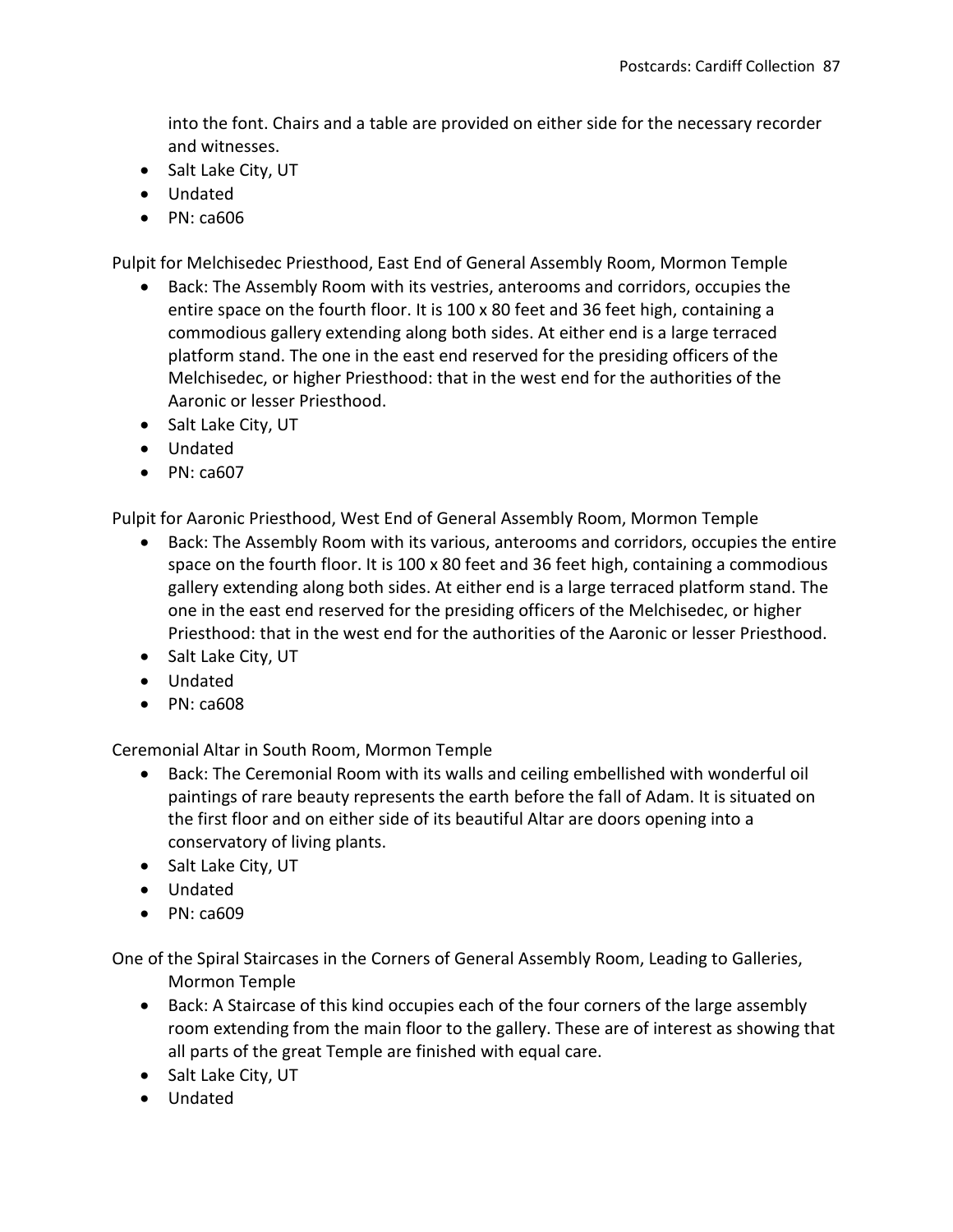$\bullet$  PN: ca610

Group of the Statuary in the Mormon Temple

- Back: This group of Statuary was presented to the Temple and is situated in one of the large rooms of the Temple. The central figures represent the Prophet Joseph Smith and his brother Hyrum Smith.
- Salt Lake City, UT
- Undated
- $\bullet$  PN: ca611

1002. Temple Walk

- Salt Lake City, UT
- Undated
- $\bullet$  PN: ca612

First House Built in Utah. Now Under Pergola on Temple Block

- Back: The First House built in Utah was erected in 1847, under the direction of Brigham Young, by the Pioneers who reached Salt lake Valley July 34<sup>th</sup> of that year. The material used was rough logs, and slabs cut from same for the roof. The crevices between logs were filled with mud.
- Salt Lake City, UT
- Undated
- $\bullet$  PN: ca613

1581 – Oldest House in Salt Lake City, Utah

- Undated
- $\bullet$  PN: ca614

8305. The Lion House

- Salt Lake City, UT
- Undated
- $\bullet$  PN: ca615

8206. Maud Adams and House Where She Was Born

- Salt Lake City, UT
- Undated
- $\bullet$  PN: ca616

Salt Palace at Night

- Salt Lake City, Utah
- Undated
- $\bullet$  PN: ca617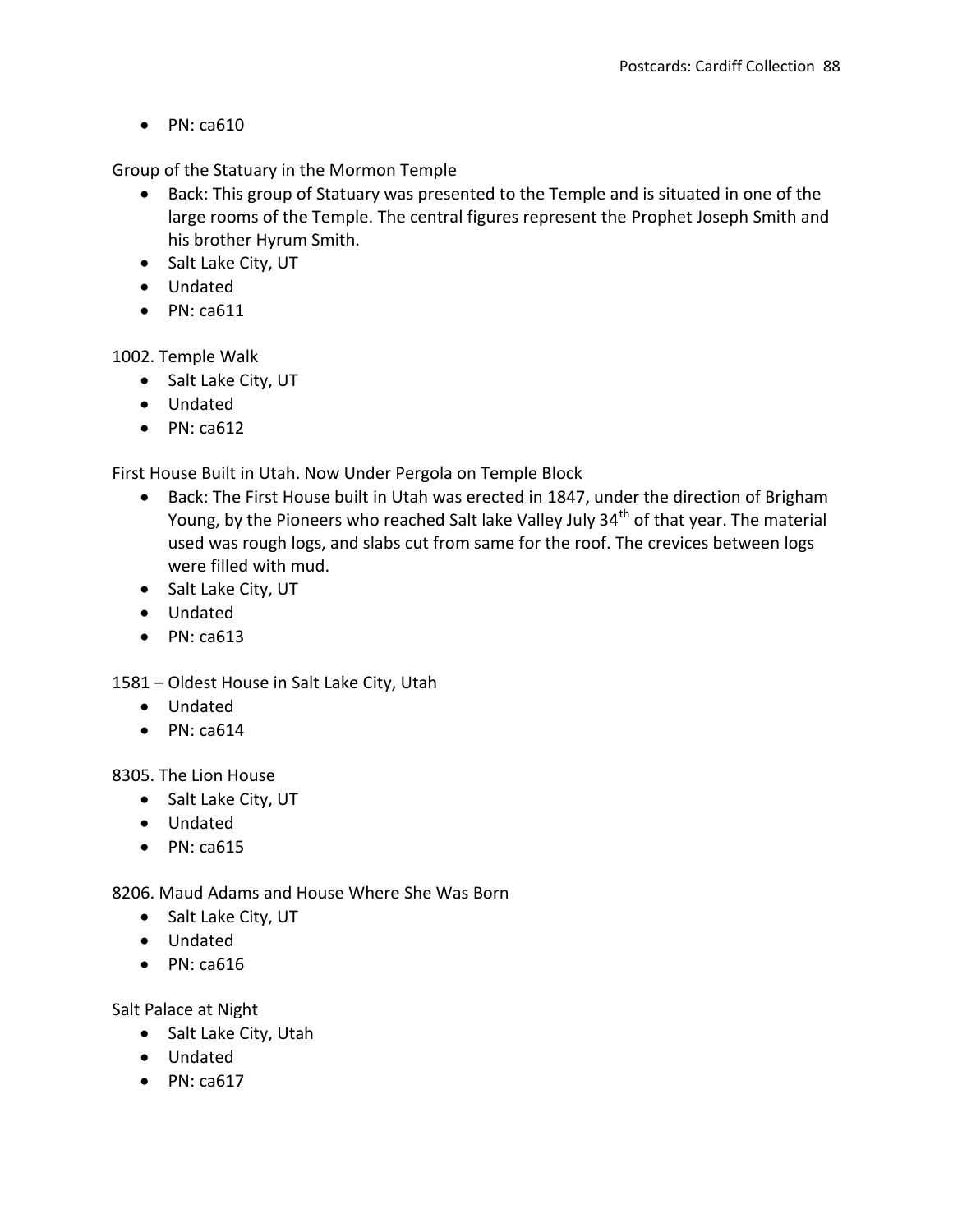Saltair Pavilion at Night

- Back: Saltair Pavilion is the playground for Salt Lake City. It is annually visited by thousands of tourists who greatly enjoy the salt water bathing. It has the largest and finest dancing floor in the world. At night it is very beautifully and artistically lighted.
- Undated
- $\bullet$  PN: ca618

7006. Boating at Lagoon Resort, Utah

- Undated
- $\bullet$  PN: ca619

7168. Lake Front, Saltair Pavilion, Showing Ship Restaurant

- Back: Another magnificent scene of Saltair, America's resort upon her Great Inland Salt Sea. Launches of all kinds are to be had for pleasure purposes and all should avail themselves of the opportunity to ride over this wonderful body of water and visit the many islands.
- Great Salt Lake, UT
- Letter on back
- Sent to Mrs. H. E. Brewington
- April 30, 1925
- PN: ca620

Saltair Beach Bathing, Salt Lake City, Utah

- Undated
- $\bullet$  PN: ca621

7166. Interior of Great Coliseum, Saltair Beach.

- Front: Seating capacity, 50,000 People
- Great Salt Lake, UT
- Undated
- $\bullet$  PN: ca622

8306. The Bathers

- Great Salt Lake, UT
- Undated
- $\bullet$  PN: ca623

Floating on the Brine, Saltair, Great Salt Lake, Utah

 Back: This Great Dead Sea, the largest in the world, is located 18 miles west of Salt Lake City. It Covers and approximate areas of 2,140 square miles, being 50 miles wide and 75 miles long with an average depth of 13 feet. Like the Dead Sea in Palestine. It is fed by the Jordan River, but has no known outlet other than evaporation. The Salt Shrimp is the only living insect known to exist therein. The water is 21 per cent salt and millions of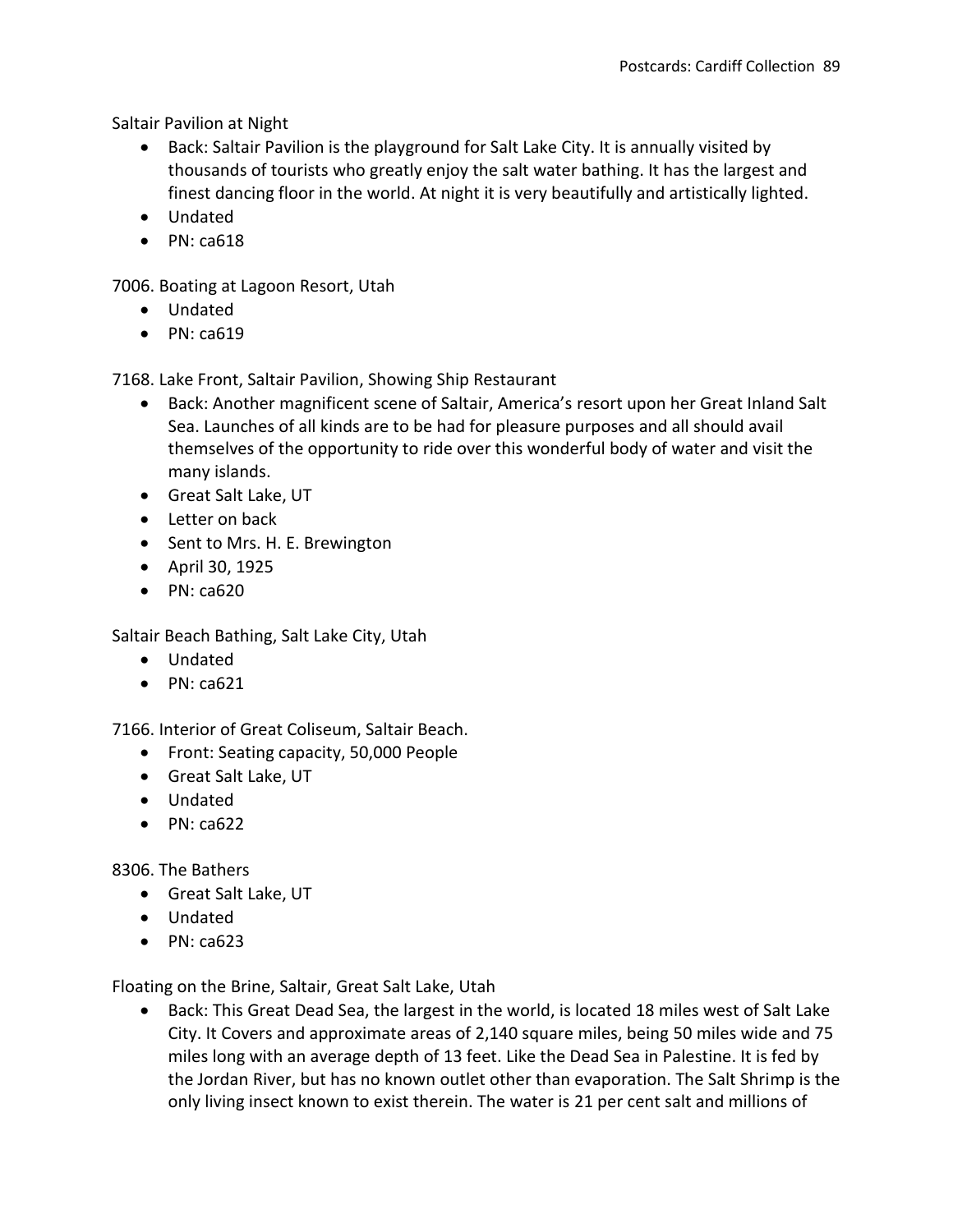tons or salt are shipped annually from this source. The water of the lake is so heavy one cannot sink, affording the most delightful bathing in the world, which is enjoyed by thousands each season.

- Undated
- $\bullet$  PN: ca624

8176. Eagle Gate

- Salt Lake City, UT
- Undated
- $\bullet$  PN: ca625

A Drive at Fort Douglas, Salt Lake City, Utah

- Undated
- $\bullet$  PN: ca626

I helped to Welcome Lindbergh at Salt Lake

- Salt Lake City, UT
- $\bullet$  Sept. 3-4, 1927
- $\bullet$  PN: ca627

City Creek Canyon

- Salt Lake City, UT
- Undated
- $\bullet$  PN: ca628

Twin Falls, City Creek Canyon, Near Salt Lake City, Utah

- Back: Twin Falls. City Creek is the first supply of water used by the city of Salt Lake. The stream as well as its water-shed belongs to the city. A fine driveway extends the full length of the canyon, and it is parked part of the way.
- Undated
- $\bullet$  PN: ca629

Fruit Farm, Salt Lake Valley, Utah

- Undated
- $\bullet$  PN: ca630

1025. Black Rock, Great Salt Lake, Utah

- Undated
- $\bullet$  PN: ca631

7179. Birds on Hat Island

- Great Salt Lake, UT
- Undated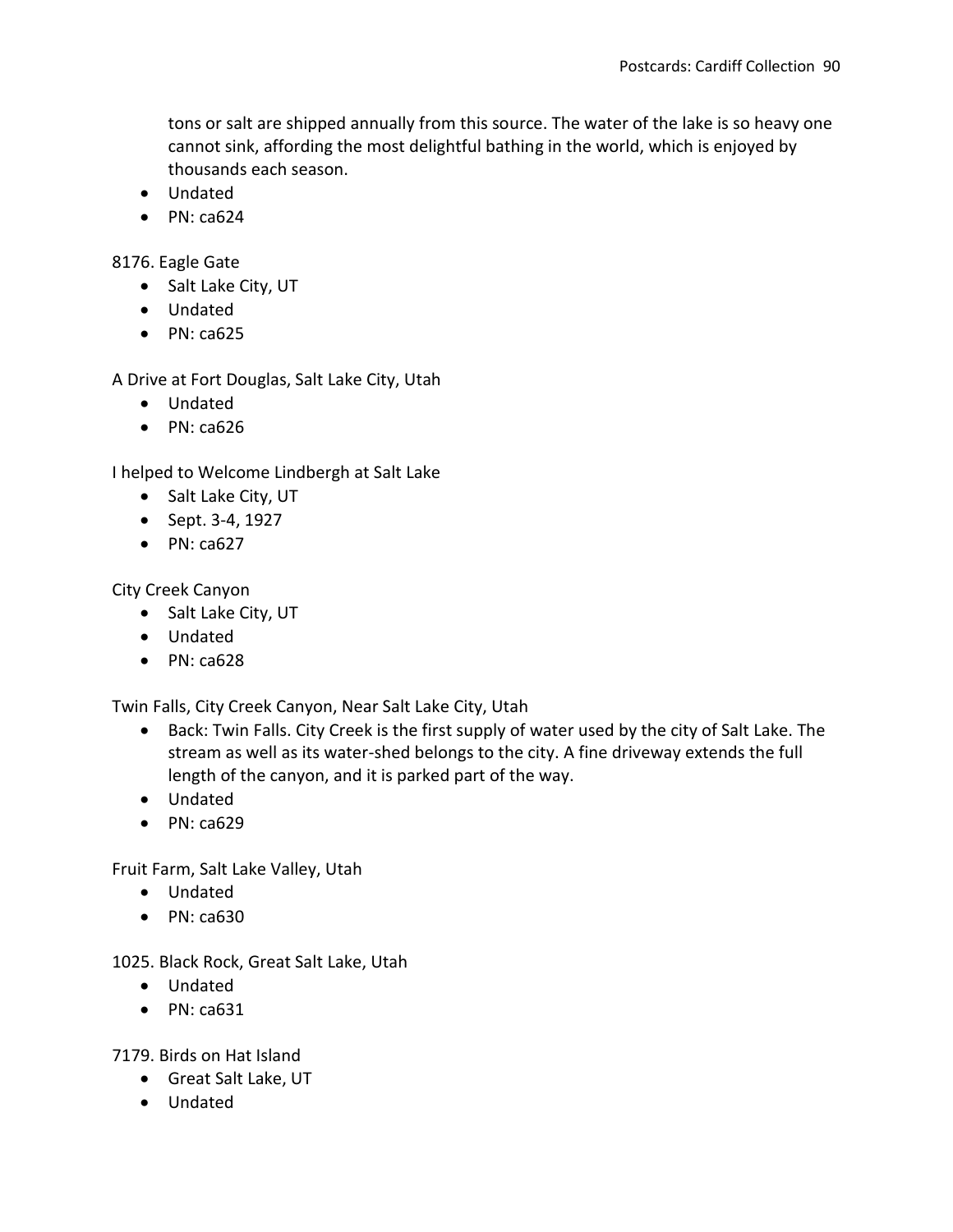$\bullet$  PN: ca632

8546. Herd of Buffalo on Antelope Island

- Great Salt Lake, UT
- Undated
- PN: ca633

5822. Salt Beds, Great Salt Lake, Utah

- Back: Salt Beds, Great Salt Lake, Utah. The Great Salt Sea is the largest of its character is the world. The water is about 22 per cent solids, and persons can float upon its surface without effort. The salt industry around the shores of the lake is carried on by several companies and many thousands of tons are shipped annually, obtained by solar evaporation.
- Undated
- $\bullet$  PN: ca634

963 – Beehive House, Residence of Brigham Young

- Salt Lake City, UT
- Undated
- $\bullet$  PN: ca635

962 – Gardo House of Amelia Palace, Brigham Young's Last Residence

- Salt Lake City, UT
- Undated
- PN: ca636

Brigham Young's Grave, Salt Lake City, Utah

- Undated
- $\bullet$  PN: ca637

Brigham Young Statue Stands at head of Main St.

- Front: Designed by C. E. Dallin, Cost \$30,000
- Salt Lake City, UT
- Undated
- $\bullet$  PN: ca638

15215. Brigham Young, Born 1801, Died 1877.

- **Back: Brigham Young was born June 1st, 1801 in Whittingham, Windsor County,** Vermont; ordained an Apostle February 14, 1835; sustained as President of the Church December 27, 1847; and died in Salt Lake City, August 29, 1877.
- Undated
- PN: ca639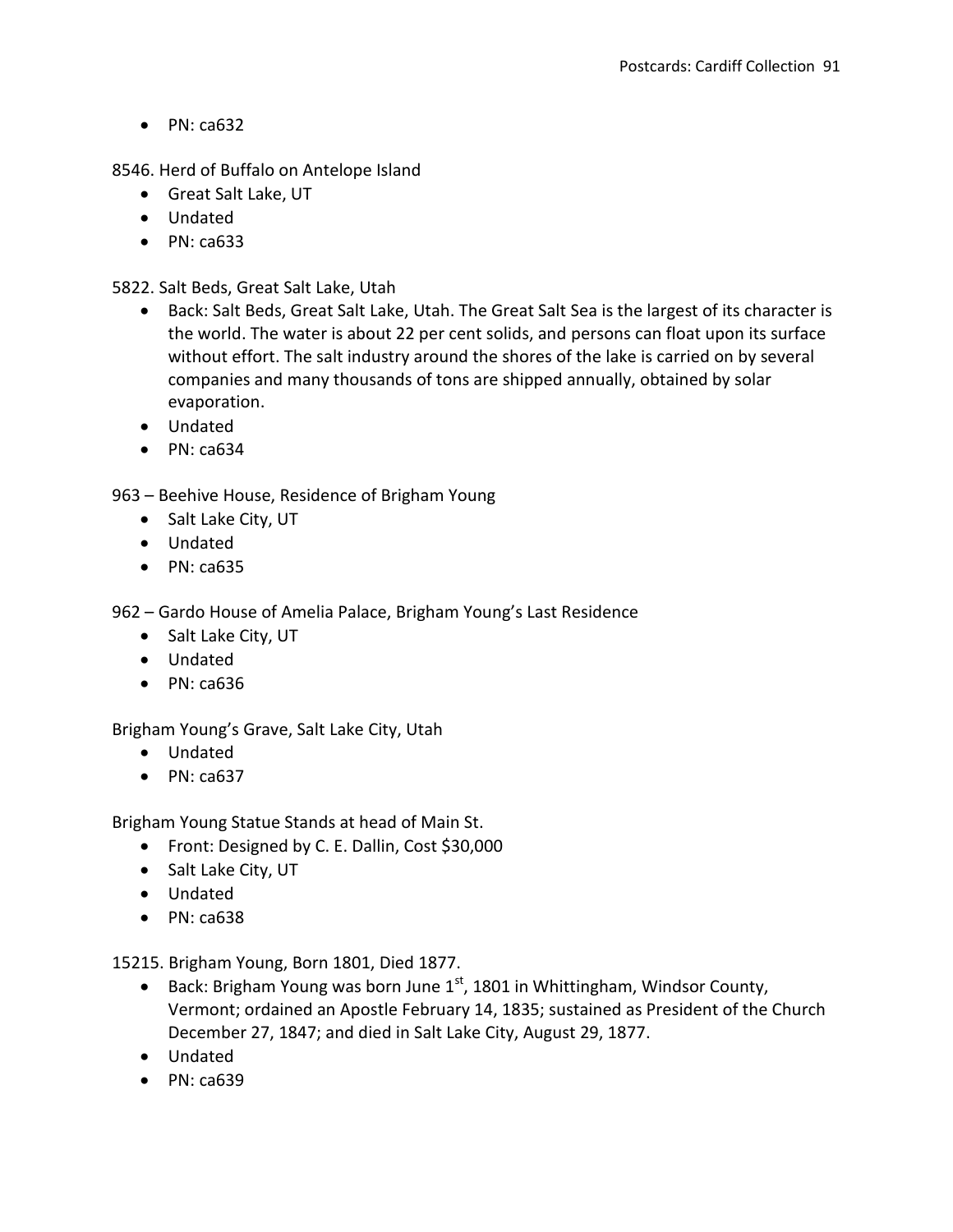Wives of Brigham Young and Himself

- Salt Lake City, UT
- Copyrighted 1903
- $\bullet$  PN: ca640

Utah's Best Crop

- Front: "Just babies, babies, healthful, fair / From where the Wasatch lion leaps, / From sunless snows, from desert deeps, / Just babies, babies, everywhere; / Just Babies I arms, at mother's breast, / And robust boys with girls at play, / With pounding fists, too full to rest, / As chubby, fat, as fair as they." Joaquin Miller in the San Francisco "Bulletin"
- Undated
- $\bullet$  PN: ca641

Bear River Canyon, Utah, O. S. L. & U. P. System

- Back: Bear River Canyon, Utah. Between Collinston and Cache Junction, Utah on the Salt Lake—Butte main line of the Oregon Short Line Railroad. The Canyon is about three miles in length and particularly interesting because of its ruggedness and the beautiful coloring of the rocks.
- Undated
- $\bullet$  PN: ca642

Twin Lakes, Big Cottonwood Canyon, Wasatch Mountains, Utah

- Undated
- $\bullet$  PN: ca643

The Devils Gate, Utah

- Undated
- $\bullet$  PN: ca644

The Devils Gate, Utah

- Undated
- $\bullet$  PN: ca645

Pine Crest Inn. Emigration Canyon, Utah.

- Undated
- $\bullet$  PN: ca646

5332. The Great Augusta Natural Bridge, Utah.

- Front: One of the Scenic Wonders of the World
- Back: In the southeast county of Utah, San Juan, are to be found in White Canon the great natural bridges, which are considered among the natural wonders of the world.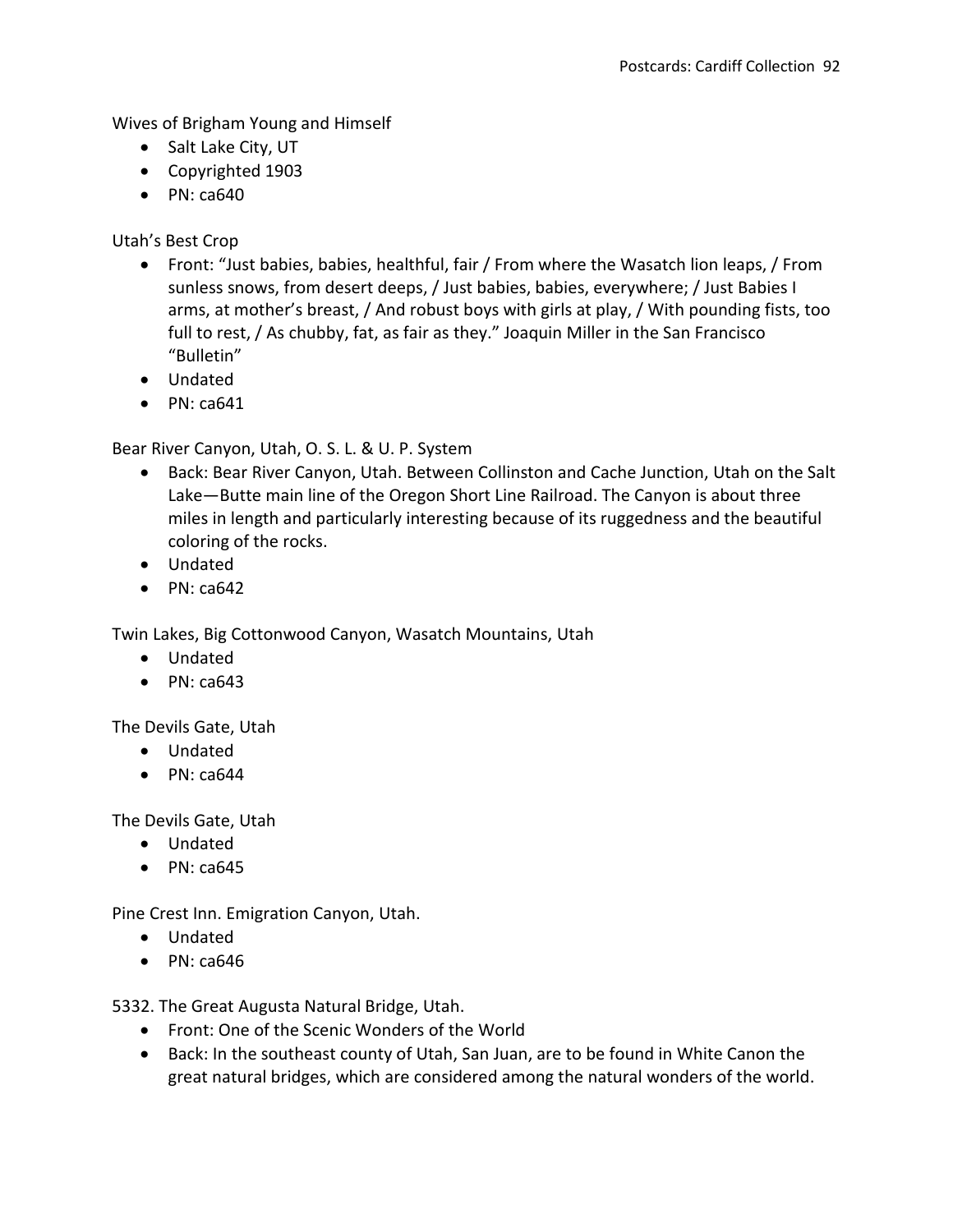The great Augusta Bridge, the best known of these, spans a distance of 320 feet. Its height is 265 feet, and width on top 35 feet.

- Undated
- $\bullet$  PN: ca647

Hog Back Spur, Old Mormon Trail, ON Line Emigration Canyon Ry.

- Back: Summer Time Table, Effective June 15, 1914
- $\bullet$  PN: ca648

Snow Covered Wasatch Range, Utah. As Seen from Car Windows. U. P. System

- Back: Snow covered Wasatch Range Utah, as seen from car windows. While not as high or rugged as the Rockies, the Wasatch Range is one of the most beautiful in western America, due principally to its graceful formation. But few peaks rise above the mountain range and the whole is model of symmetry. The Weber River here shown, in one of its peaceful attitudes, is a little further on cascades over boulders and rocks in a canyon which it has carved for itself from that sold granite barrier, the Wasatch Range.
- Undated
- $\bullet$  PN: ca649

The Devil's Slide, Weber Canyon, Utah

- Undated
- $\bullet$  PN: ca650

Witches' Rock, Weber Canyon, Utah

- Undated
- $\bullet$  PN: ca651

"El Gobenor," Zion Canyon, Utah

- Copyright 1917
- $\bullet$  PN: ca652

5948. D. & R. G. Train Crossing Soldiers Summit, 90 Miles East of Salt Lake City, Utah

- Back: Soldier's Summit is the highest railroad point on the Wasatch Range, and at this point General A. S. Johnston crossed the range on his march to Utah, and here are buried some of his soldiers, hence the name of the station.
- Undated
- $\bullet$  PN: ca653

5947. Denver & Rio Grande Trains Ascending Soldiers Summit, Utah, over the New Double-track Line.

• Back: This is the highest railroad point on the Wasatch Range. Good pasturage covers the mountain tops, and great herds of cattle, horses and sheep graze here among the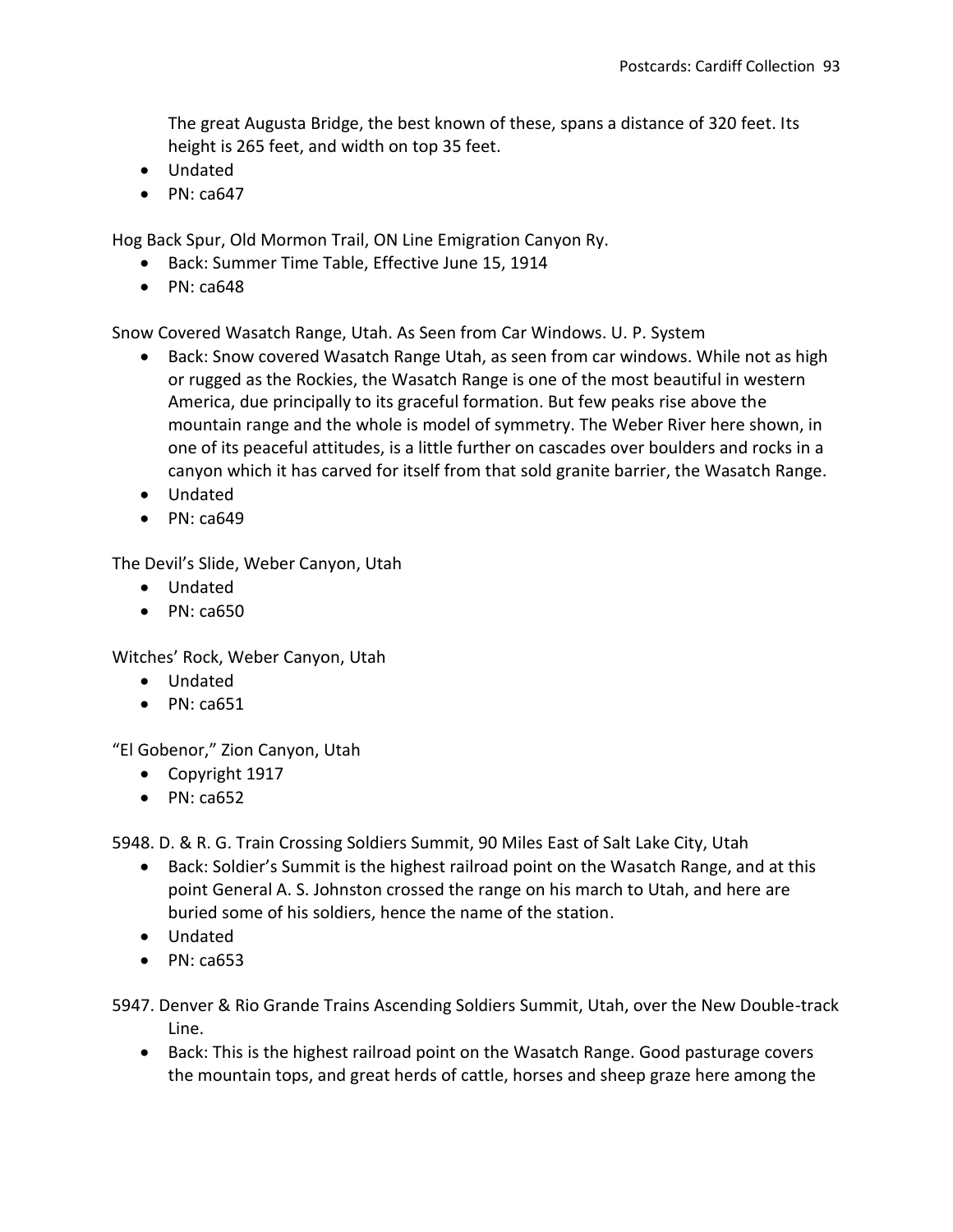sagebrush. The scenery here is wild and picturesque, and the view is wide, embracing a great sweep of serrated mountain summits. Its elevation is 7,454 feet.

- Undated
- $\bullet$  PN: ca654

Steamboat Rocks, Echo Canyon, Utah

- Undated
- $\bullet$  PN: ca655

Union Pacific Train Passing Through Mountains, Near Echo, Utah

- Undated
- $\bullet$  PN: ca656

Lincoln Highway and Double Track, Weber Canyon, Utah. U. P. System

- Back: Lincoln Highway and Double Track Weber Canyon, Utah. The Lincoln Highway parallels closely the line of the Union Pacific practically the entire distance from Omaha to Ogden. Here is shown one of the narrowest points in Weber Canyon, where automobile highway, river and double tracks are confined between two precipitous walls, Just west of this point the canyon opens into a broad, fertile valley intervening between the canyon and the city of Ogden.
- Undated
- $\bullet$  PN: ca657

Rail and Auto Highway, Near Weber Junction, Utah, U. P. System

- Back: Rail and Auto Highway, near Weber Junction, Utah. For years civil engineers were puzzled with the problem of laying a double track through Weber Canyon, Utah, and here is shown the solution of their difficulty in providing a second track, which is the one to the left of this picture. The canyon floor afforded barely space for the original track so the road bed for the second track was blasted from the Canyon wall and is in many points as high as sixty feet above the westbound track, which is the lower of the two.
- Undated
- $\bullet$  PN: ca658

8324. Tunnel No. 3, Weber Canyon, Utah.

- Undated
- $\bullet$  PN: ca659

# **Virginia**

The Carlyle House

- Alexandria, VA
- Undated
- PN: ca660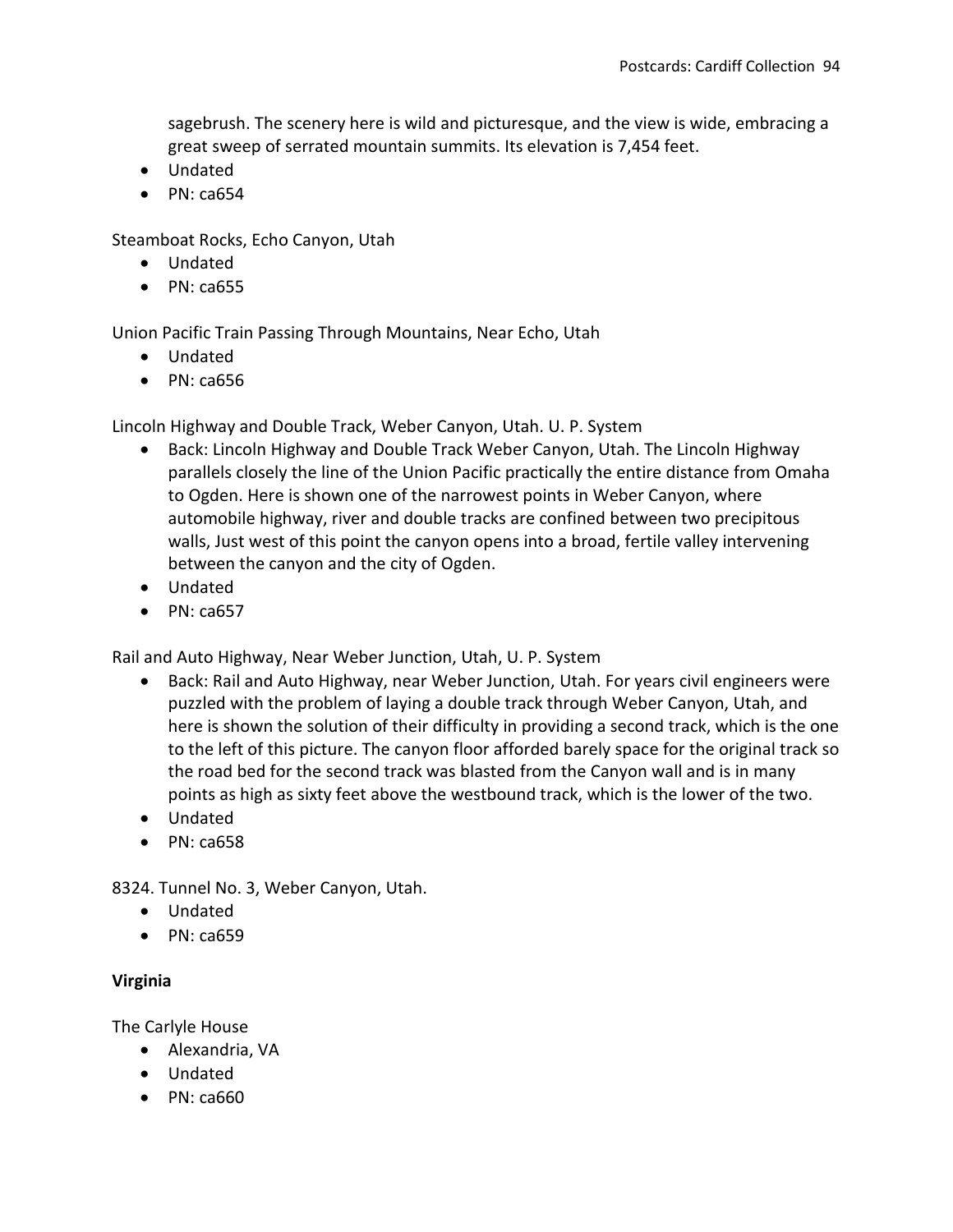Marshall House

- Alexandria, VA
- Undated
- $\bullet$  PN: ca661

Christ Church

- Alexandria, VA
- Undated
- $\bullet$  PN: ca662

Christ Church

- Alexandria, VA
- Undated
- PN: ca663

Alexandria – Washington's Lodge Room

- Alexandria, VA
- Undated
- $\bullet$  PN: ca664

The Williams Picture of Washington [Back]

- Back: This rare picture of General Washington in Masonic regalia , was painted from life by Williams of Philadelphia. IN 1794 for Alexandria Lodge, No. 22, A. F. & A. M. of Alexandria, Va, of which Washington was then a Past Master. It is probably the only authentic work showing him in advanced age. The apron and sash worn in the picture were inherited by "Lawrence Lewis," Washington's nephew who presented them to the Lodge in 1812, where they are still preserved.
- Undated
- PN: ca665

Prince St., Alexandria, Va., looking west

- Undated
- PN: ca666

Monument to Confederate Dead

- Alexandria, VA
- Undated
- $\bullet$  PN: ca667

The "Dyke," a favorite resort for fishermen and hunters on the line of the Mt. Vernon Railroad, near Alexandria, Va.

Undated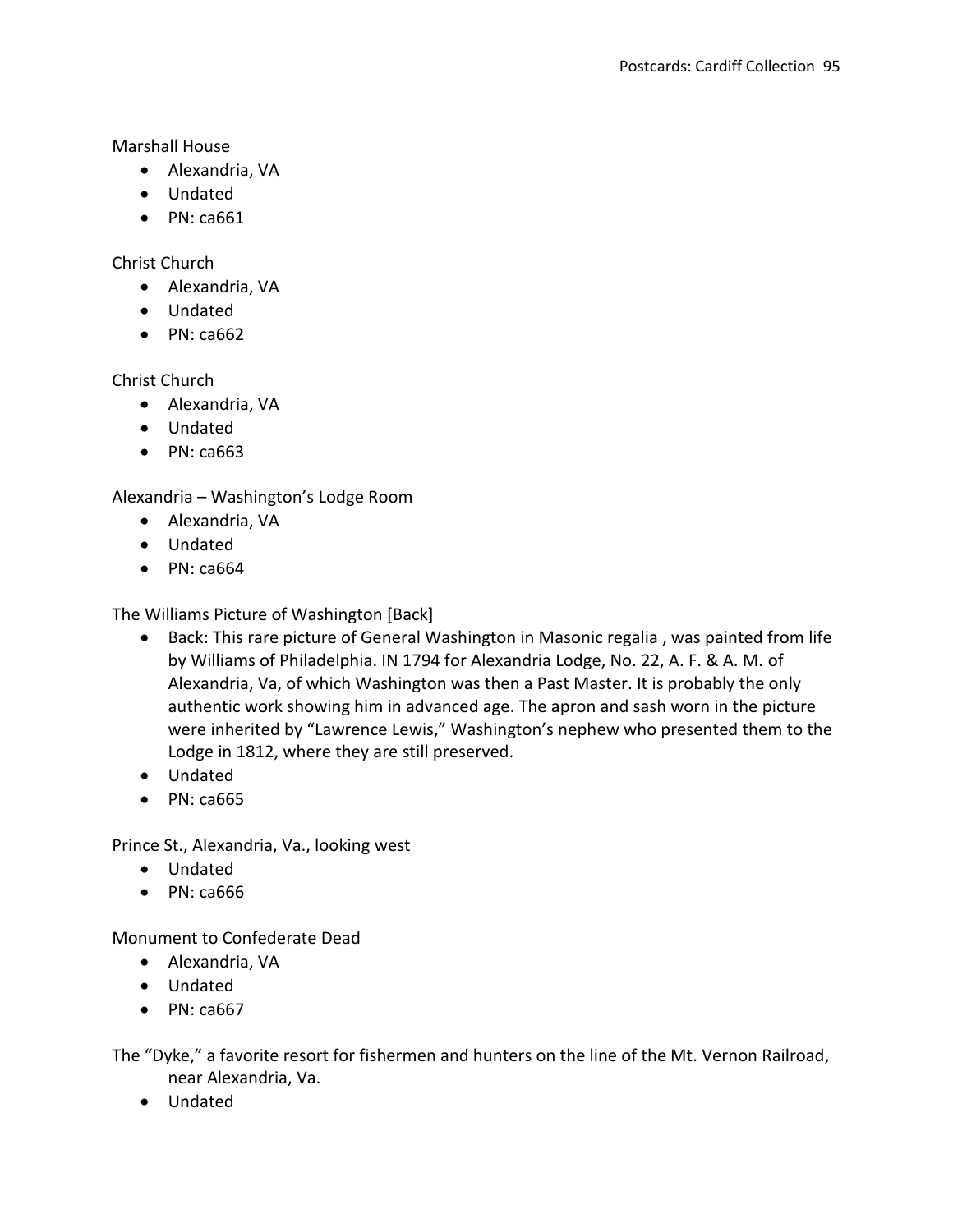• PN: ca668

Z 107. Custis Lee Mansion, Arlington, Va.

- Back: The Custis-Lee Mansion at Arlington was the home of George Washington Parke Custis, adopted son of Washington. It was afterward the home of Colonel Robert E. Lee, whose wife was Mary Custis. During the Civil War the Arlington estate became a military cemetery. The mansion is preserved as it was in the days of Custis and of Lee.
- Undated
- PN: ca669

Arlington National Cemetery

- Back: Temple of Fame. A graceful tribute to famous warriors is the Temple of Fame at Arlington…an open colonnade with low domed roof. The eight pillars bear the names of the Generals Thomas, Garfield, Meade, McPherson, Sedgwick, Reynolds, Humphreys and Mansfield, while on the entablature are inscribed the names of Washington, Lincoln, Grant and Farragut.
- Arlington, VA
- Letter on Front
- Sent to Mrs. Grant Cardiff
- December 23, 1906
- PN: ca670

Sheridan Monument and Arlington Mansion; Sheridan Gate, Arlington Cemetery

- Washington, D. C.
- Undated
- $\bullet$  PN: ca671

Graves of Dead of the Spanish-American War; Tomb of the Unknown Dead, at Arlington

- Washington, D. C.
- Undated
- $\bullet$  PN: ca672

The Memorial at Arlington Cemetery, Washington, D. C.

- Undated
- PN: ca673

Ruins of Ambler House, rear Jamestown Island, Va.

- Back: Ruins of Ambler House, rear Jamestown Island. After the surrender of Cornwallis, only two houses are supposed to have remained on Jamestown Island, one of which was the Ambler House, which is now but a ruin. The old Ambler or Jacquelin Mausion was erected on the site of the House of Burgesses, which was built 1640. Several fires, in 1776, 1862, and 1895, have left nothing but the ragged, massive brick walls.
- Undated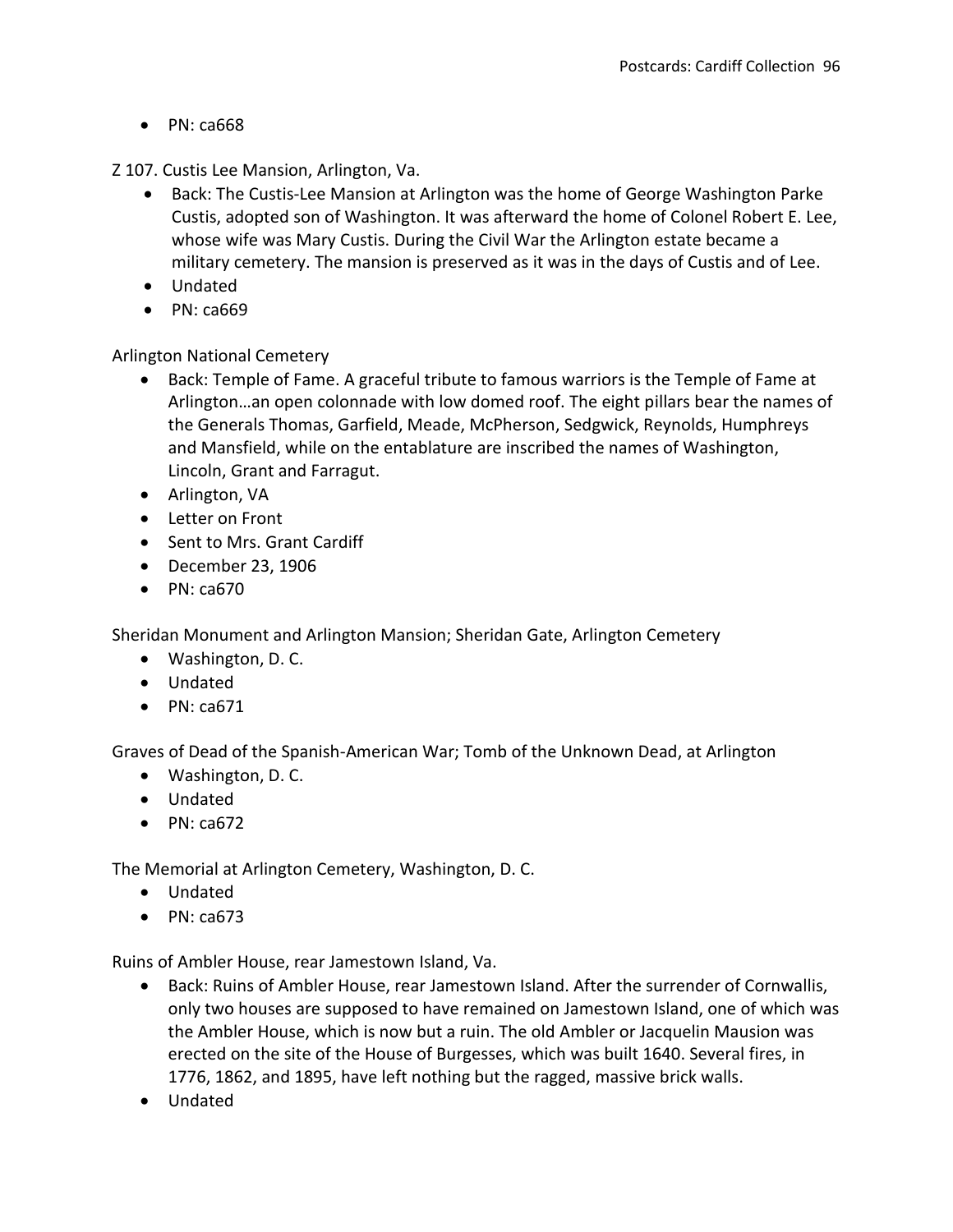$\bullet$  PN: ca674

Rear view of Jamestown Church Tower, Va. (Showing Original Foundation).

- Back: Rear View Jamestown Church Tower. Just above the wharf at Jamestown, in the midst of sycamore trees and a dense growth of vines, is all that remains of "the first church in America", -- an interesting, old, English-made brick tower, bearing evidence of having been used at one time as a watch-tower.
- Copyright 1906.
- $\bullet$  PN: ca675

Old St. Paul's Church, Norfolk, Va.

- Undated
- PN: ca676

Street View, Park Place, Norfolk, Va.

- Undated
- $\bullet$  PN: ca677

New Lighthouse, Cape Henry, near Norfolk, Va.

- Undated
- $\bullet$  PN: ca678

Old Lighthouse, Cape Henry, near Norfolk Va.

- Undated
- $\bullet$  PN: ca679

Sherwood Inn, Old Point Comfort, VA.

- Undated
- PN: ca680

Statue of "Stonewall" Jackson, Richmond, Va.

- Back: Statue of "Stonewall" Jackson, Richmond. To show their esteem and admiration for Thomas J., better known as "Stonewall" Jackson, several English gentlemen, including the Right Honorable A. J. Beresford-Hope, gave to Virginia the heroic bronze statue located in Capitol Square. It stands upon a pedestal of Virginia granite, and was unveiled Oct.  $26^{th}$ , 1875.
- Undated
- PN: ca681

Statue of Henry Clay, Richmond, Va.

 Back: Statue of Henry Clay, Richmond. Under a canopy in Capitol Square, between the Capitol and Belt House, stands the marble statue of Henry Clay. It was presented to the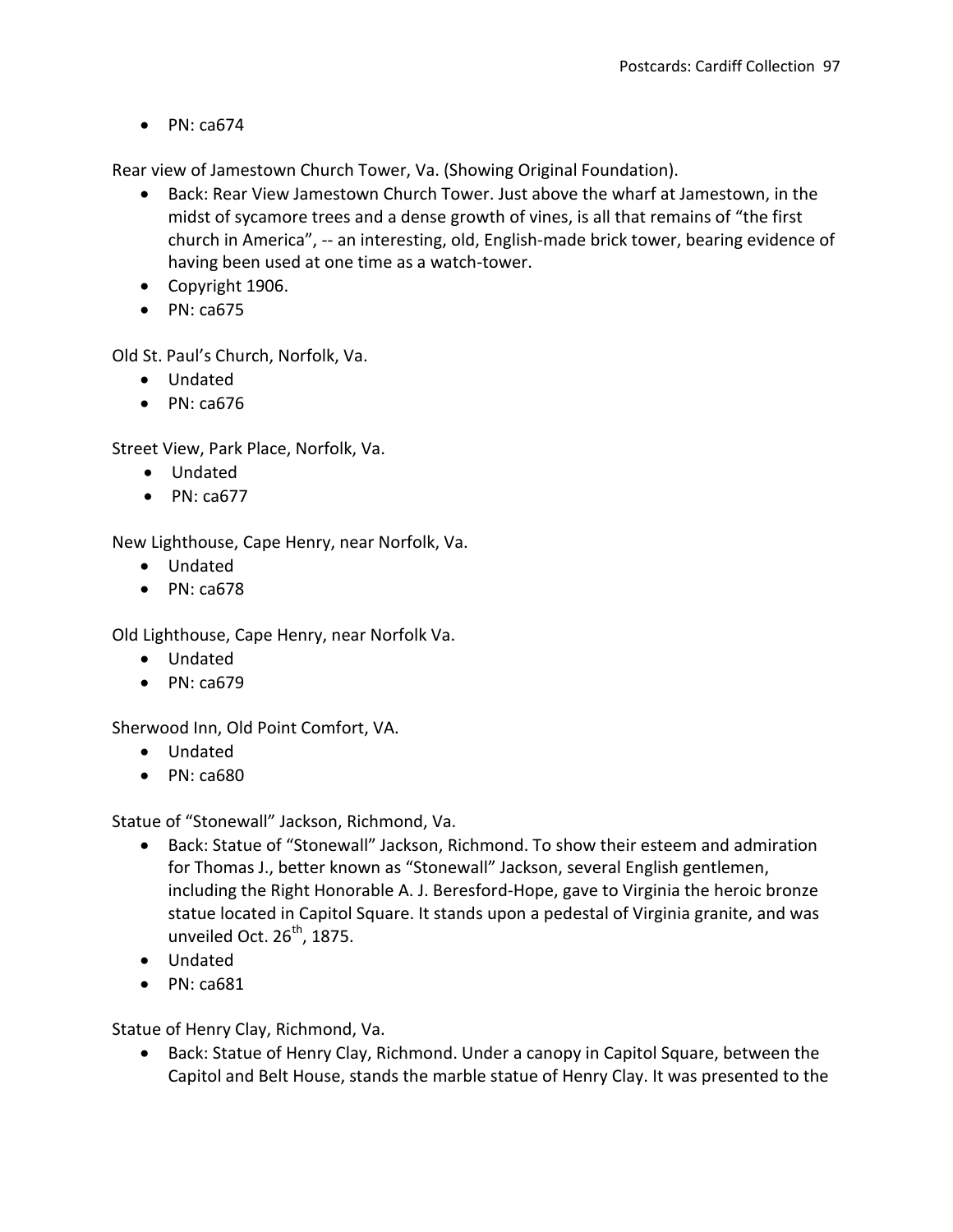state by the Ladies of Virginia, and was unveiled with imposing ceremonies on April  $12^{\text{th}}$ , 1860.

- Undated
- $\bullet$  PN: ca682

Houdon's Statue of Washington in Capitol Building, Richmond, Va.

- Back: Houdon's Statue of Washington in Capitol Building, Richmond. This beautiful marble status was presented to the nation by the state of Virginia. The sculptor, Jean Antoine Houdon, visited Mount Vernon, and was permitted to take casts and measurements which enabled him to make his statue the most correct portrayal of Washington extant.
- Copyright, 1906
- $\bullet$  PN: ca683

6693. First Custom House in America, Yorktown, VA.

- Undated
- $\bullet$  PN: ca684

Washington's Mansion, Mount Vernon

- Back: 817. The Home of Washington is on the Virginia shore of the Potomac, 16 miles south of the Capital. The second story end window is of the room in which Washington died. The window above is of the attic room occupied by Mrs. Washington after her husband's death and chosen because this window overlooked his tomb.
- Undated
- PN: ca685

Washington's Mansion, West Front, Mount Vernon

- Back: 3010. Washington's Mansion, West Front, Mount Vernon, the home of Washington, is on the Virginia shore of the Potomac, 16 miles south of the Capital. The sun dial was erected by citizens of Rhode Island to replace the one which stood here in Washington's time. Its motto reads: *Horas non numero nisi serenas* – "I record none but sunny hours."
- Undated
- $\bullet$  PN: ca686

Washington's Home, Mt. Vernon

- Undated
- $\bullet$  PN: ca687

Central Hall, Mount Vernon

 Back: 2001. Main Hall, Mount Vernon, Va. This is the central hall of Washington's Mansion at Mount Vernon. The swords shown in the case on the wall belonged to Washington.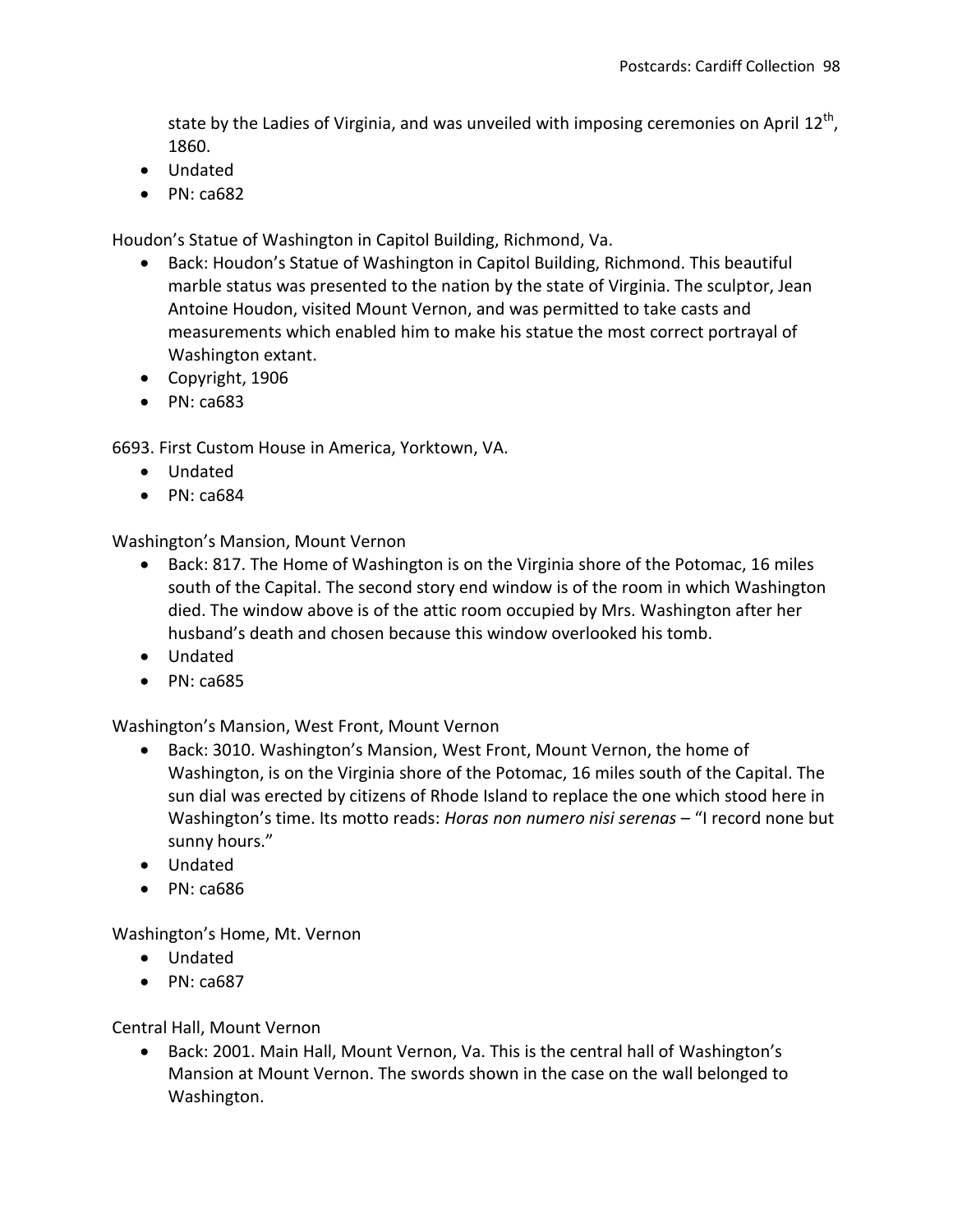- Undated
- $\bullet$  PN: ca688

Washington's Library, Mount Vernon, Va. [Back]

- Back: The volumes in the book-cases are for the most part duplicates of the books which Washington owned. Nearly all of the original library is now in the Boston Athenaeum.
- Undated
- $\bullet$  PN: ca689

Kitchen, Mount Vernon

- Back: 2003. Kitchen, Mount Vernon, Va. Note the crane in the great fire-place and the capacious brick oven.
- Undated
- Duplicates: 1 of 2
- $\bullet$  PN: ca690

Kitchen, Mount Vernon

- Back: 2003. Kitchen, Mount Vernon, Va. Note the crane in the great fire-place and the capacious brick oven.
- Undated
- Duplicates: 2 of 2
- PN: ca691

Spinning Room, Mount Vernon

- Back: 2002. The Spinning Room, Mount Vernon, Va., contains a valuable and interesting collection of spinning wheels and other paraphernalia of the industrious housewife of Martha Washington's day.
- Undated
- $\bullet$  PN: ca692

Washington's Bed Room, Mt. Vernon, Va.

- Back: Martha Washington's Bedroom. This is the attic room which Mrs. Washington occupied after her husband's death. The window overlooks Washington's tomb. It was in this room that she died.
- Undated
- PN: ca693

River Room, Mt. Vernon, Va.

- Back: River Room, Mount Vernon, Va. The bedstead was used by Washington in Pennsylvania in 1777. One of the chairs was brought to America in the Mayflower.
- Undated
- $\bullet$  PN: ca694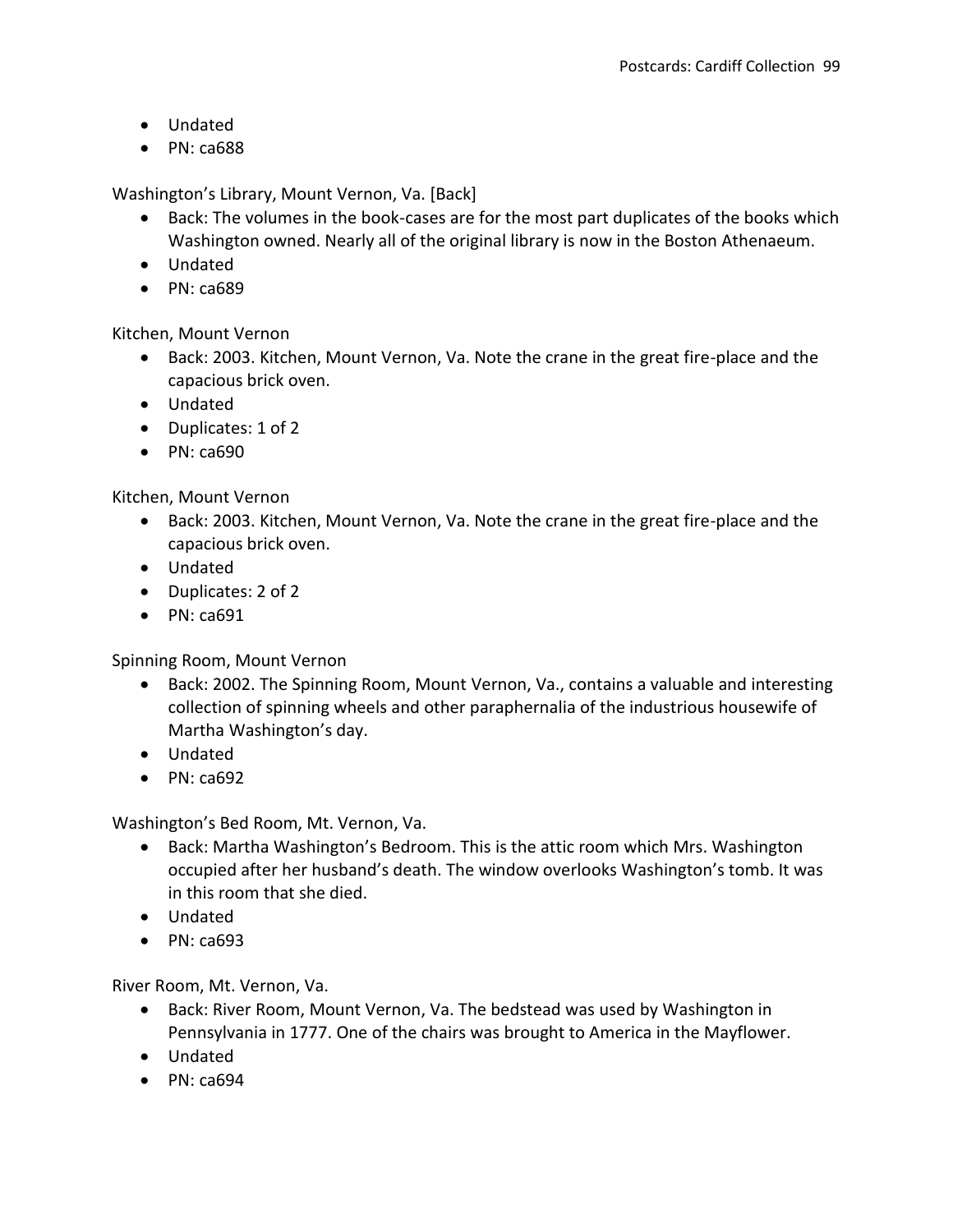Nellie Custis's Room, Mount Vernon

- Back: Nellie Custis's Room, Mount Vernon, Va., was occupied by Eleanor Parke Custis. The quaint high bed was reached by carped steps.
- Undated
- $\bullet$  PN: ca695

The Old Tomb, Mount Vernon

- Back: 2012. The Old Tomb, Mount Vernon, Va. This was the original tomb in which Washington rested until the new tomb was constructed in 1837.
- Undated
- PN: ca696

Washington's Tomb, Mount Vernon

- Undated
- PN: ca697

Washington's Tomb, Mount Vernon

- Back: 830. Washington's Tomb at Mount Vernon, Va., is a plain, brick structure, the severity of whose lines have been softened by festoons of vines. The marble sarcophagus of Washington is seen within on the right; that of Martha, his wife, is by its side. The table above reads: "Within this enclosure rest the remains of Genl. George Washington."
- Undated
- $\bullet$  PN: ca698

# **Washington**

Apple Orchard in Bloom

- Pateros, WA
- Undated
- PN: ca699

The Methow Valley with Mt. Billy Goat in Background

- Near Pateros, WA
- Undated
- $\bullet$  PN: ca700

Olympic Hotel

- Seattle, WA
- Letter on back
- Sent to Mr. Grant Cardiff
- September 12, 1925
- $\bullet$  PN: ca701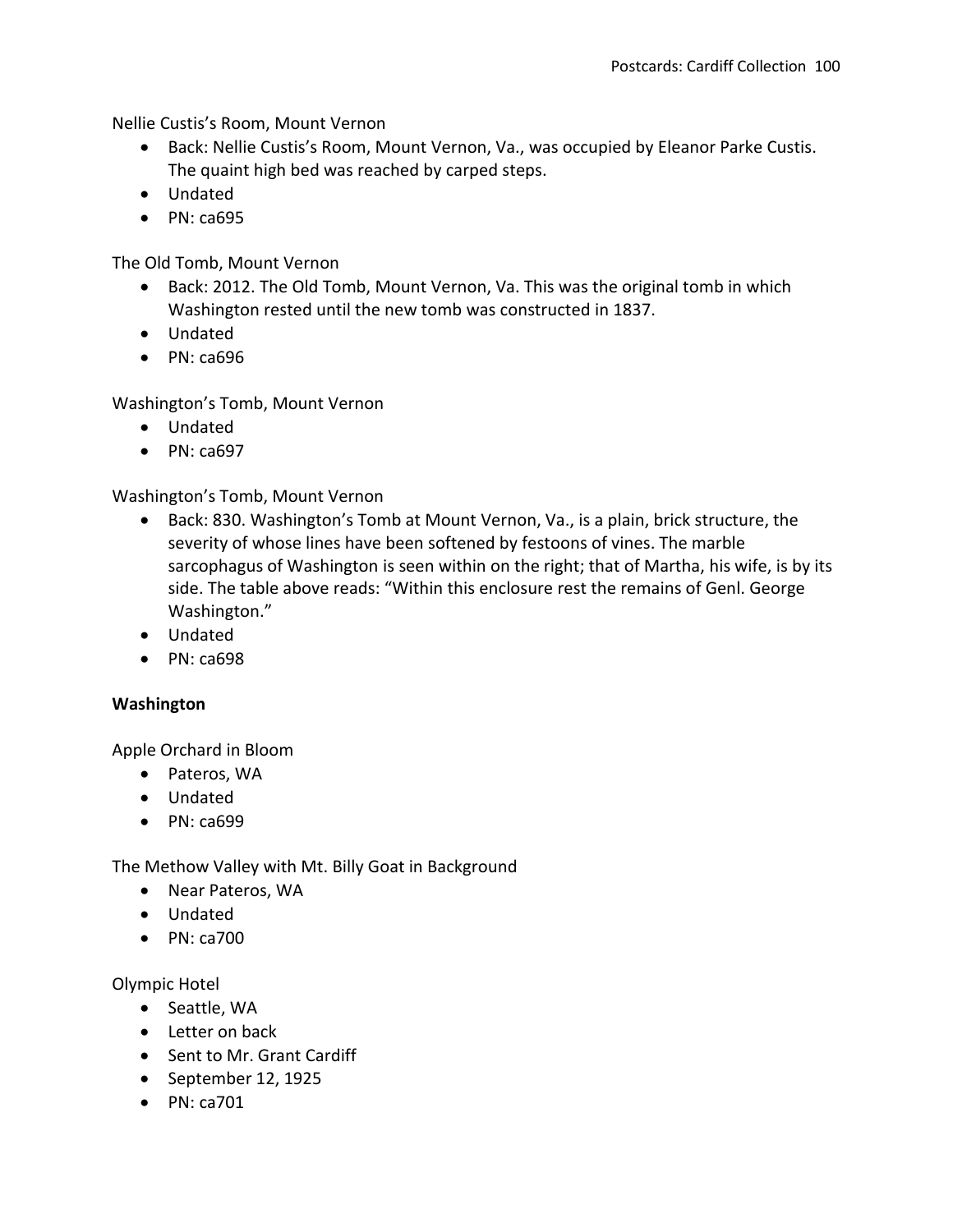Sacred Heart Hospital

- Spokane, WA
- Letter on back
- Undated
- $\bullet$  PN: ca702

## Residence

- Spokane, WA
- Undated
- PN: ca703

## Upper or Twin Falls

- Spokane, WA
- Undated
- $\bullet$  PN: ca704

## Lower Falls

- Spokane, WA
- Undated
- PN: ca705

Pyramid Rocks and Rapids of the Spokane River, near Spokane, Wash.

- Letter on back
- Sent to Mrs. Grant Cardiff
- December 1, 1910
- PN: ca706

Bull Elk, Manito Park

- Spokane, WA
- Undated
- PN: ca707

Grounds of F. Lewis Clark

- Spokane, WA
- Undated
- PN: ca708

Lake Chelan, near Lakeside WA

- Letter on back
- Sent to Mrs. & Mr. Grant Cardiff
- January 23, 1911
- PN: ca709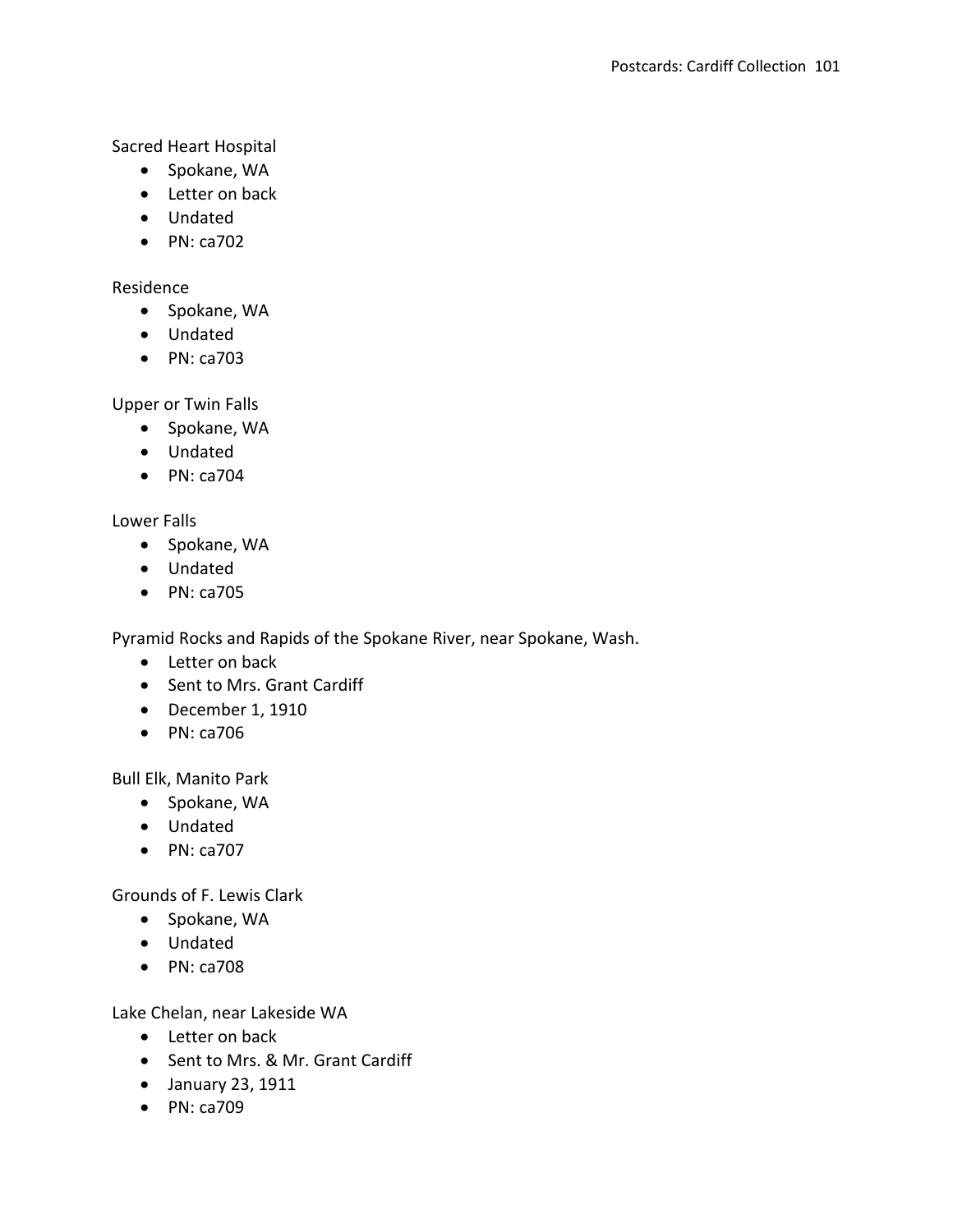Lake Wenatchee

- Note: "Lake Wenatchee is located in the Lake Wenatchee Forest on the eastern slopes of the Cascades." Source: <http://www.lakewenatcheeinfo.com/location/>
- Undated
- $\bullet$  PN: ca710

1159. Shipping Grain on the Columbia River, Washington [Back]

- Undated
- $\bullet$  PN: ca711

# **Washington, D. C.**

White House

- Washington, D. C.
- Undated
- $\bullet$  PN: ca712

Z 103. White House

- Back: The White House has been the home of Presidents from the time of John Adams to the present. Washington selected the site, laid the cornerstone in 1792 and with his wife inspected the finished building in 1799. The building is of Virginian freestone. After the house had been fired by British troops in 1814, and only the walls were left standing, the restored exterior was painted white to obliterate the marks of the fire.
- Washington, D. C.
- Undated
- $\bullet$  PN: ca713

White House from the South

- Back: 836. The South Façade of the White House is here seen from the President's grounds. The graceful colonnaded balcony with the setting of foliage and the reflections in the lily pond make this a much admired picture.
- Washington, D. C.
- Undated
- $\bullet$  PN: ca714

East Room of the White House

- Back: 826. The East Room of the White House is the state Parlor, used for official receptions and other public functions. Decorations are in white and gold.
- Washington, D. C.
- Undated
- $\bullet$  PN: ca715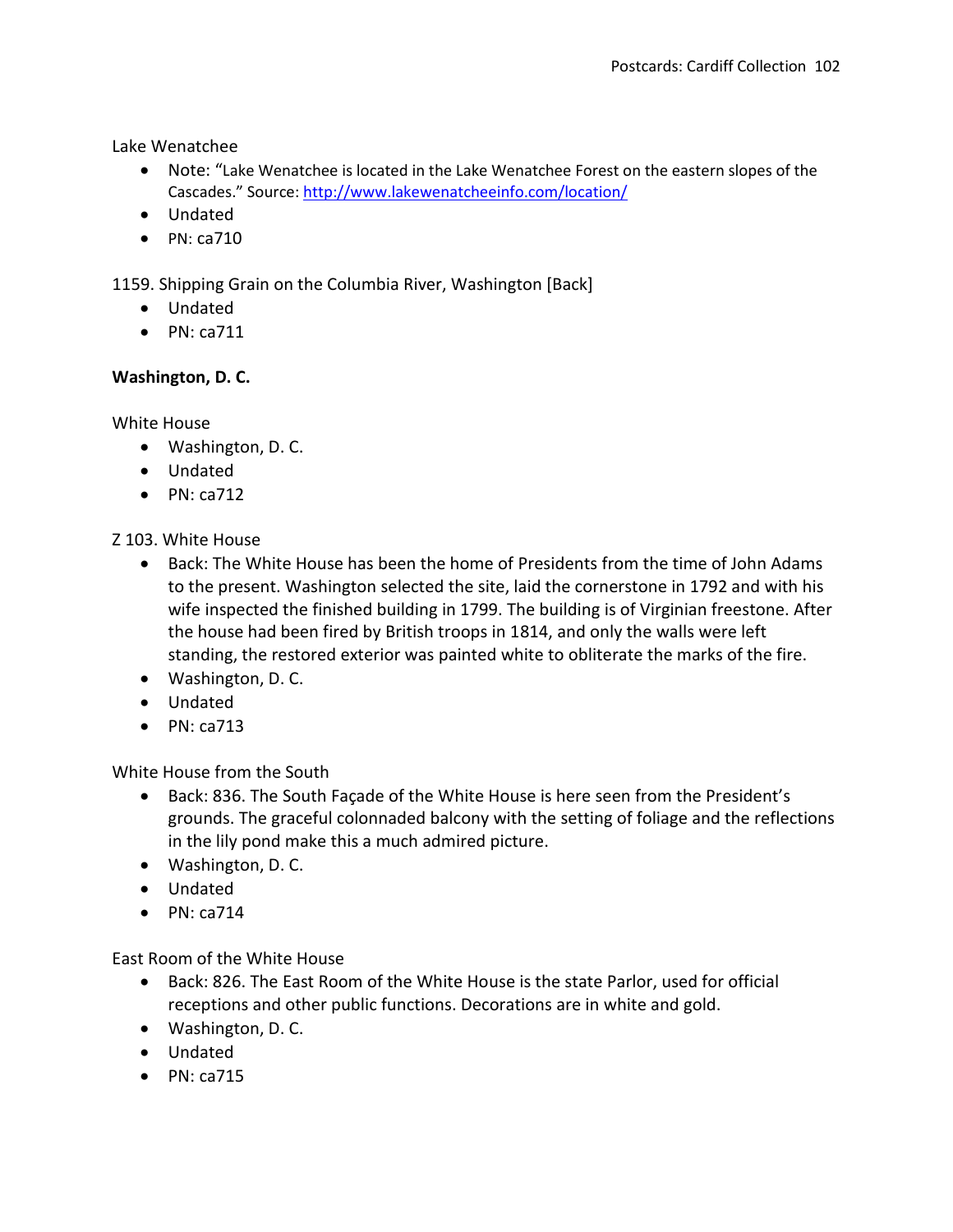Green Room. White House

- Back: 3019. Green Room White House, Washington. The Green Room has on the wall green velvet. The screen of Gobelin tapestry, in front of the mantel, was presented to Mrs. Grant by the Emperor of Austria.
- Washington, D. C.
- Undated
- $\bullet$  PN: ca716

East Room, White House, Washington

- Back: The East Room or State Parlor of the White House is used for receptions. It is a magnificent apartment. The decorations of walls and ceiling are in white and gold, with moldings and tablet ornamentation in relief, and window draperies of old gold.
- Washington, D. C.
- Undated
- $\bullet$  PN: ca717

Capitol from Library

- Back: 319. The United States Capitol is one of the largest and stateliest buildings in the world. It is 751 feet in length and 350 feet in width, covering three and a half acres. The statue of Freedom on the dome towers 307 feet above the esplanade. The cornerstone was laid by President Washington in 1793; the central building was finished in 1797; and the extensions were first occupied by Congress in 1857 and 1859.
- Washington, D. C.
- Undated
- $\bullet$  PN: ca718

U. S. Capitol

- Washington, D. C.
- Undated
- $\bullet$  PN: ca719

Statuary Hall, Capitol, Washington, D. C.

- Undated
- $\bullet$  PN: ca720

Supreme Court Room

- Back: 829. U. S. Supreme Court, in the Capitol, Washington. In front of the loggia of Potomac marble columns is the bench of the Supreme Court the chair of the Chief Justice is in the center, and those of the eight associates on either side. I the wall niches are busts of former Chief Justices.
- Washington, D. C.
- Undated
- $\bullet$  PN: ca721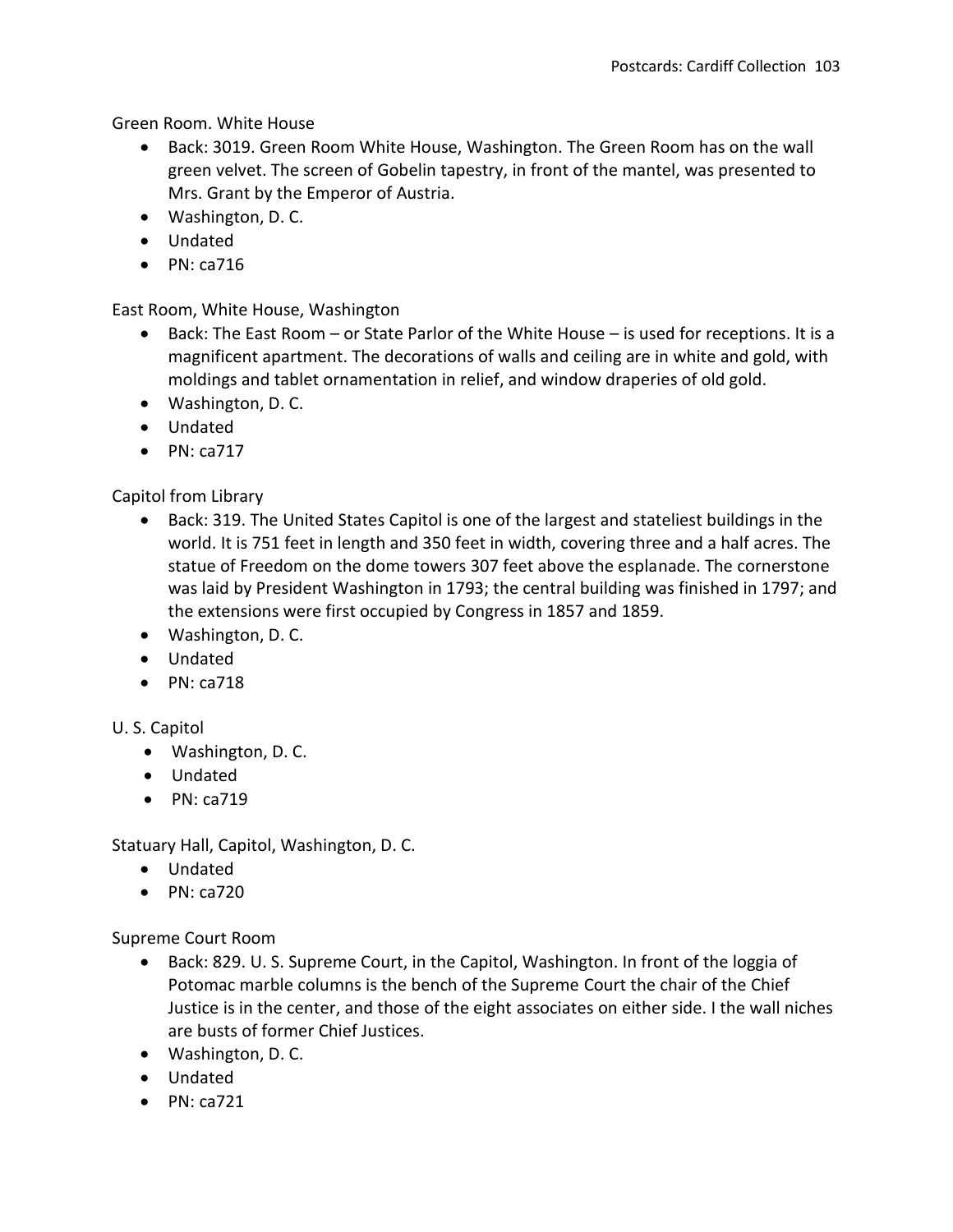Library of Congress

- Washington, D. C.
- Undated
- $\bullet$  PN: ca722

Z 102. Library of Congress, Washington, D. C.

- Back: The Library of Congress justly celebrated as the culmination of architectural achievement of the day, was completed in 1897 at a cost of over \$6,000,000. The Library is here seen from the Capitol. The dome and lantern are finished in black copper, with panels gilded with a thick coating of gold leaf; and the cresting of the dome terminates in gilded finial representing the torch of Science ever burning.
- Washington, D. C.
- Undated
- $\bullet$  PN: ca723

Court of Neptune

- Back: 3022. Court of Neptune. The bronze fountain by Hinton Perry in front of the Library of Congress, Washington, represents the Court of Neptune, with conch-blowing tritons, sea nymphs, sea horses, serpents, frogs and turtles.
- Washington, D. C.
- Undated
- $\bullet$  PN: ca724

Library of Congress. Main Entrance Hall, Washington, D. C.

- Undated
- $\bullet$  PN: ca725

Main Stairway, Congressional Library, Washington, D. C.

- Undated
- $\bullet$  PN: ca726

Staircase, Library of Congress, Washington [Back]

- Back: One of the two marble staircases in the Central Stair Hall. The rich carvings are by Martiny, who designed also the bronze lamp bearers of the newel posts.
- Washington, D. C.
- Undated
- $\bullet$  PN: ca727

Corridor in Congressional Library, Washington, D. C.

- Letter on front
- Sent to Mrs. Grant Cardiff
- September 28-29, 1906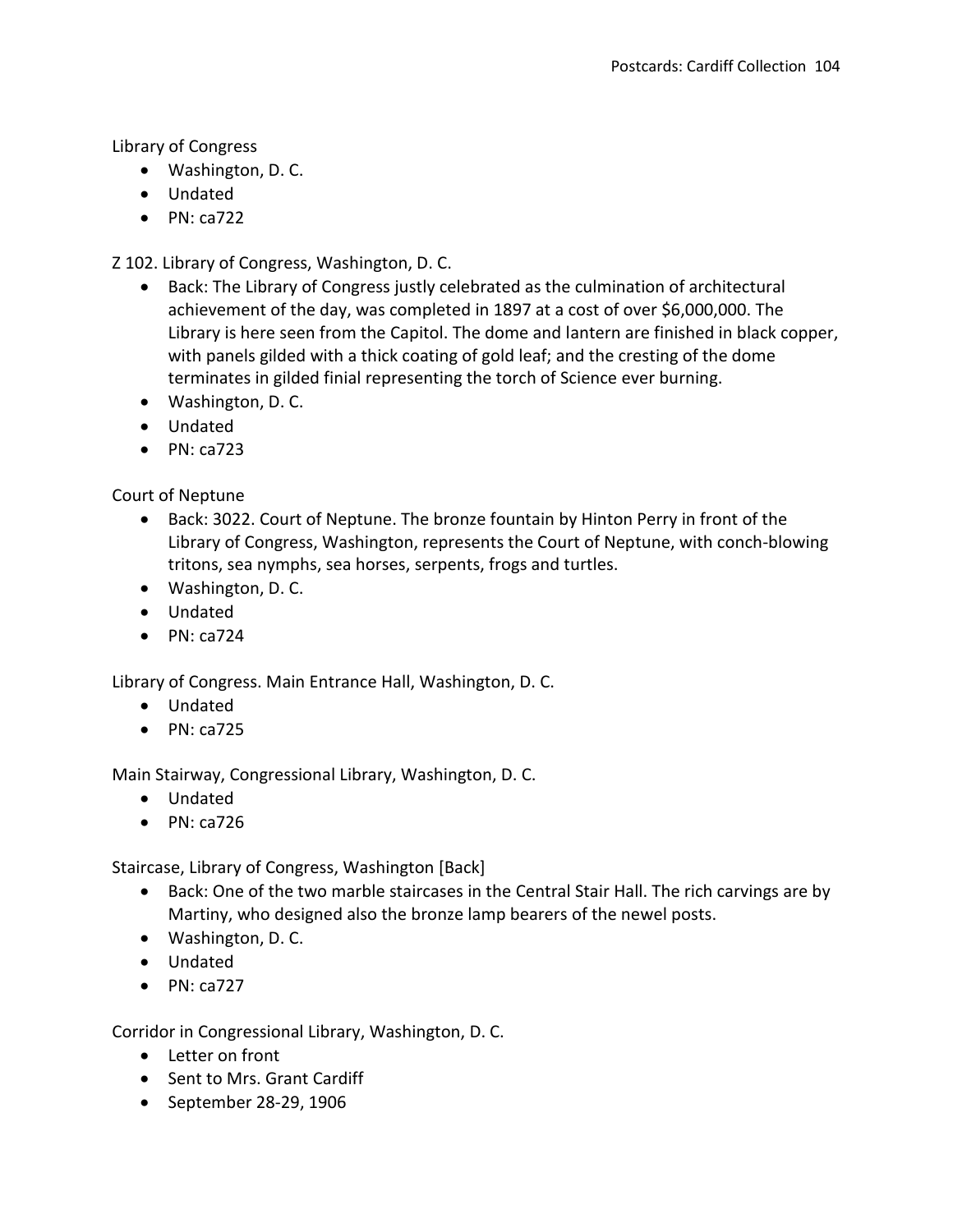$\bullet$  PN: ca728

3020 -- The Hall of the Columns of the Library of Congress, Washington [Back]

- Back: The Hall of Columns of the Library of Congress, Washington, is in stateliness and design and richness of decoration, the culmination of the architectural achievement of America.
- Washington, D. C.
- Undated
- $\bullet$  PN: ca729

North Corridor, Congressional Library

- Washington, D. C.
- Undated
- $\bullet$  PN: ca730

Library Rotunda

- Back: 3007. Rotunda of the Library of Congress, Washington, D. C. The central rotunda is the Reading Room. It is of impressive proportions and rich in materials of construction and adornment.
- Undated
- $\bullet$  PN: ca731

Smithsonian Institution

- Washington, D. C.
- Undated
- $\bullet$  PN: ca732

Smithsonian Institute, Washington, D. C.

- Undated
- $\bullet$  PN: ca733

The New National Museum, Washington, D. C.

- Back: The New National Museum in the Mall is a massive and dignified structure of granite, 561 x 365 feet in area, being greater than any other Government building except the Capitol.
- Undated
- $\bullet$  PN: ca734

Corcoran Gallery of Arts

- Back: 834. The Corcoran Gallery of Arts, founded by William W. Corcoran in 1869, possesses valuable collections of paintings, sculptures and other works of art. The graceful lines of the exterior are well shown in the picture.
- Washington, D. C.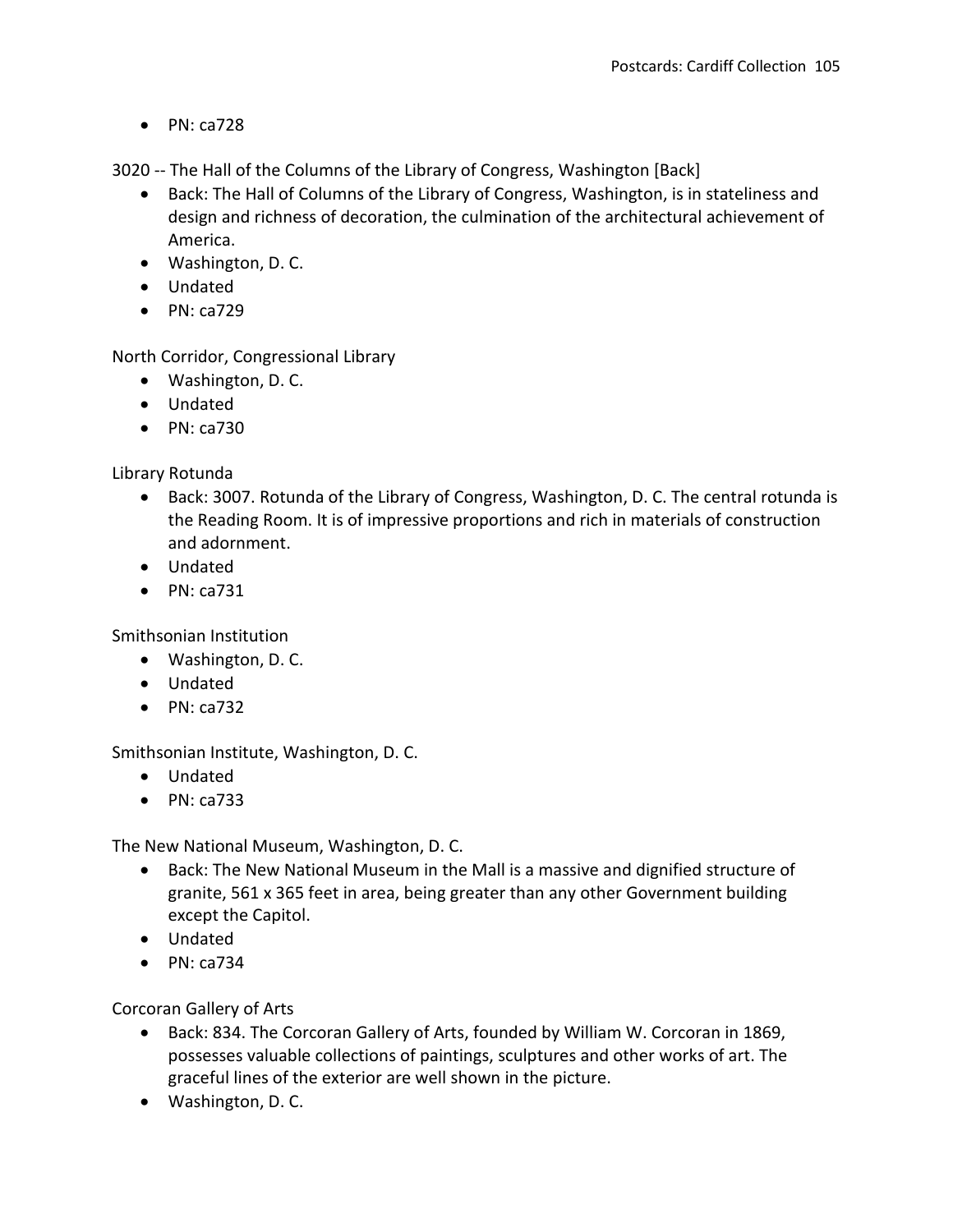- Undated
- $\bullet$  PN: ca735

Main Stairway Corcoran Art Gallery

- Washington, D. C.
- Letter on back
- Sent to Mrs. Grant Cardiff
- $\bullet$  February 12, 1912
- $\bullet$  PN: ca736

Statuary Hall, Cocoran [sic] Art Gallery, Washington, D. C.

- Undated
- $\bullet$  PN: ca737

[Napoleon I]

- Back: The last days of Napoleon I, by Vincenzo Vela, is one of the most celebrated marbles of the Corcoran Gallery.
- Washington, D. C.
- Undated
- $\bullet$  PN: ca738

State, War and Navy Department

- Washington, D. C.
- Undated
- PN: ca739

56. Breech Blocks for 12-Inch Guns, Navy Yard, Washington, D.C.

- Undated
- $\bullet$  PN: ca740

63. Breech Mechanism, Navy Yard, Washington, D. C.

- Undated
- $\bullet$  PN: ca741

65. West Gun and Carriage Shop. Navy Yard, Washington, D. C.

- Undated
- $\bullet$  PN: ca742

66. Miscellaneous Shop. Navy Yard, Washington, D. C.

- Undated
- $\bullet$  PN: ca743

67. View in Secondary Mount Shop, Navy Yard, Washington, D. C.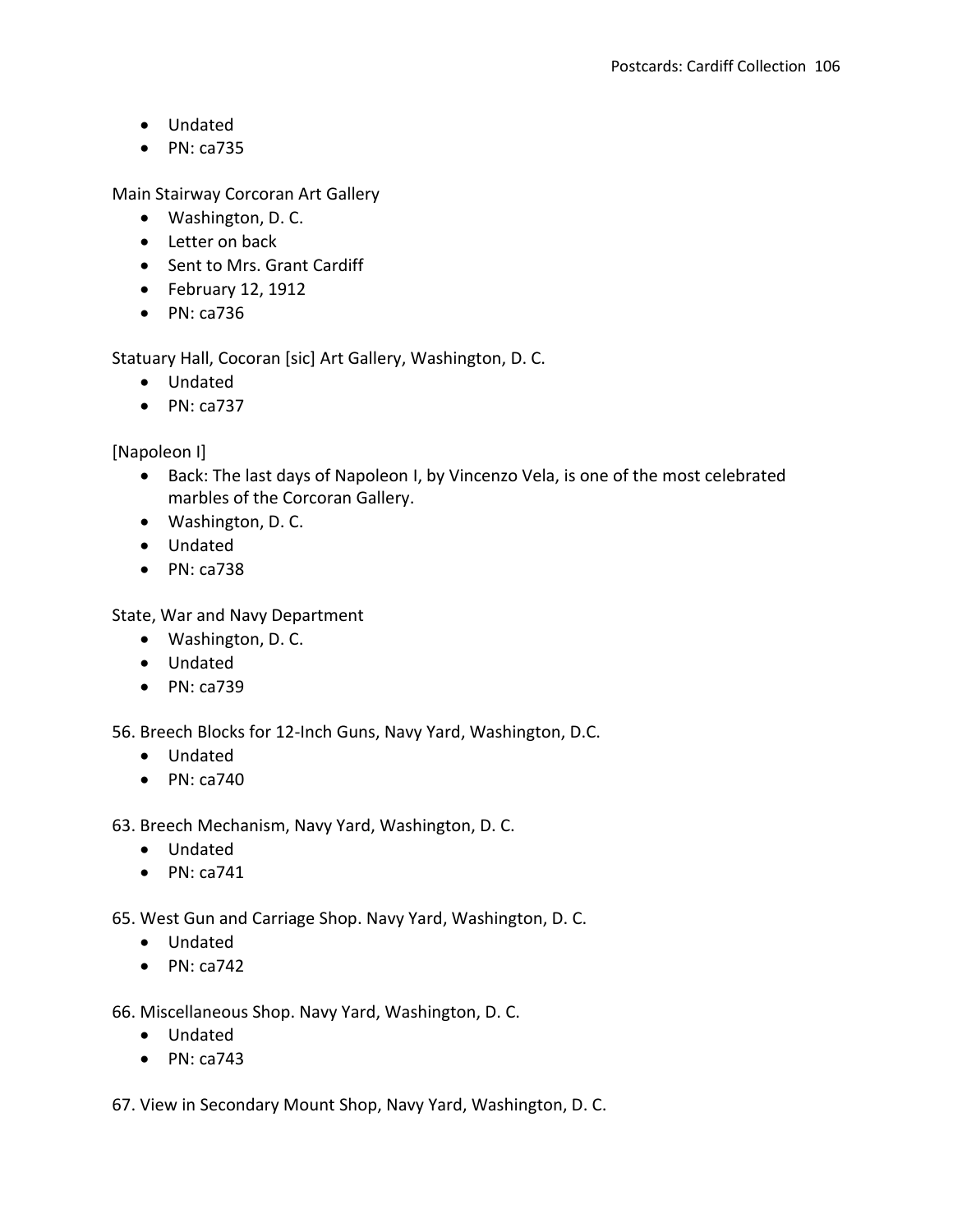- Undated
- $\bullet$  PN: ca744

## U. S. Treasury

- Washington, D. C.
- Undated
- $\bullet$  PN: ca745

Z-106. U. S. Treasury, Washington

- Back: Z106. The United States Treasury is here seen from Pennsylvania avenue. The solidity of the massive building is in keeping with its office as a treasure house—the Bank of the Nation. The total length is 450 feet and the width 250 feet. The view sows the south front with its portico and the Ionic columns of the 15<sup>th</sup> Street front.
- Washington, D. C.
- Undated
- Duplicate: 1 of 2
- $\bullet$  PN: ca746

Z-106. U. S. Treasury, Washington

- Back: Z106. The United States Treasury is here seen from Pennsylvania avenue. The solidity of the massive building is in keeping with its office as a treasure house—the Bank of the Nation. The total length is 450 feet and the width 250 feet. The view sows the south front with its portico and the Ionic columns of the  $15<sup>th</sup>$  Street front.
- Washington, D. C.
- Undated
- Duplicate: 2 of 2
- $\bullet$  PN: ca747

U. S. Treasury, South Front, and Sherman Statue, Washington, D. C.

- Letter on back
- Sent to Mrs. Grant Cardiff
- December 22, 1908
- $\bullet$  PN: ca748

Pension Office

- Back: 833. The Pension Building, with an area of 200 by 400 feet, is the largest brick building in the world. At the Inauguration Balls 18,000 people have gathered within its vast court.
- Washington, D. C.
- Undated
- $\bullet$  PN: ca749

Interior of Pension Office, Washington, D. C.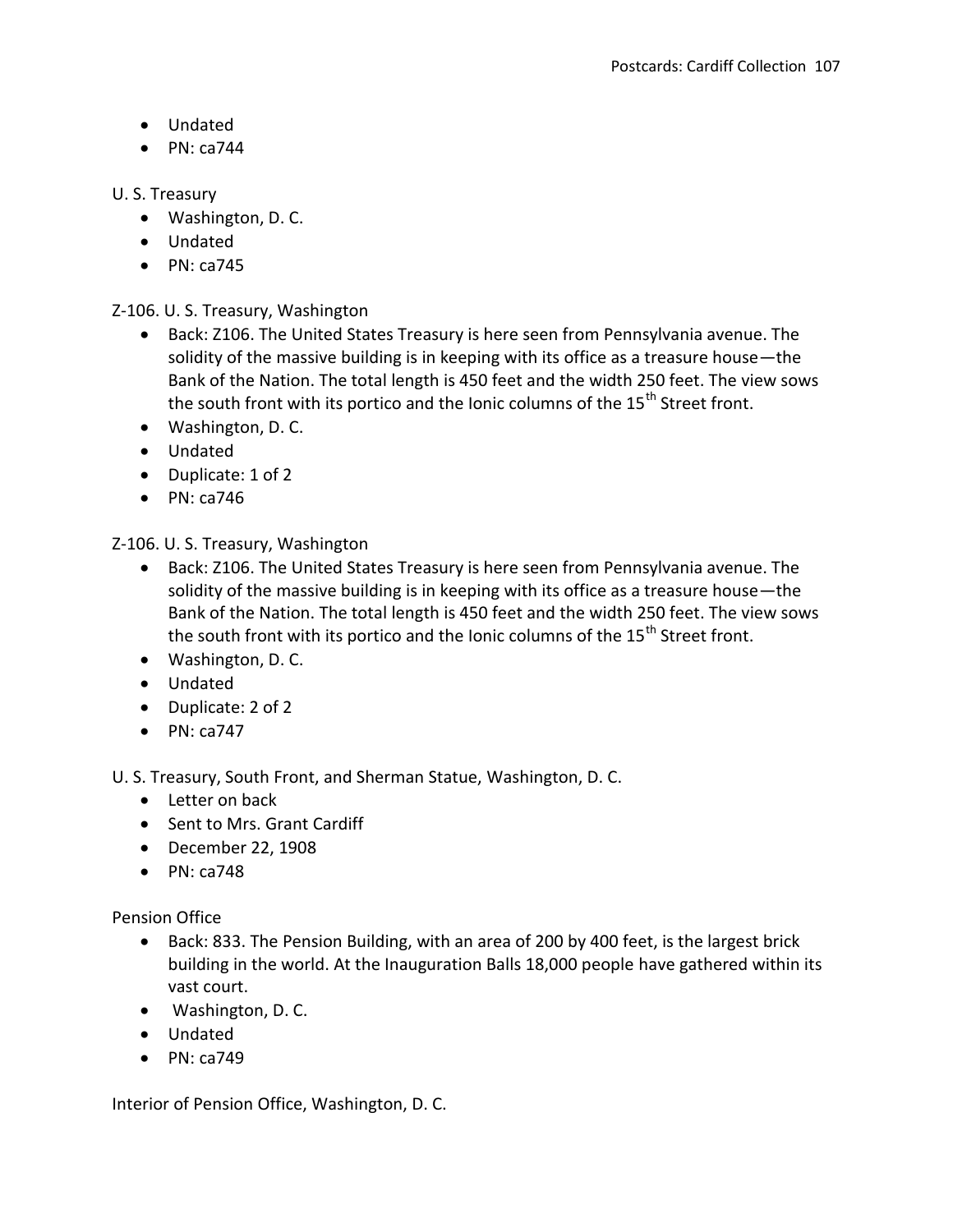- Undated
- $\bullet$  PN: ca750

Bureau of Engraving and Printing

- Back: In the Bureau of Engraving and Printing, a branch of the Treasury, are printed the Government bonds and the National currency; postage and revenue stamps, military, naval and diplomatic commissions, passports and other Government documents. The view is looking [sic] across the Mall.
- Washington, D. C.
- Undated
- $\bullet$  PN: ca751

# Post Office

- Back: 812. The Post Office on Pennsylvania Avenue is one of the most conspicuous buildings in Washington. It houses the Post office Department and is the heart of the vast postal system of the United States.
- Washington, D. C.
- Undated
- $\bullet$  PN: ca752

## Post Office

- Washington, D. C.
- Undated
- $\bullet$  PN: ca753

Masonic Temple

- Back: 804. The Masonic Temple, Washington, D. C., erected at a cost of \$500,000 and occupying a conspicuous position on New York Avenue, is one of the new architectural adornments of the city.
- Washington, D. C.
- Undated
- $\bullet$  PN: ca754

Union Station, Washington, D. C.

- Undated
- $\bullet$  PN: ca755

Union Station, Waiting Room

- Back: 807. The Washington Union Station Waiting Room is 220 x 120 feet, the largest and best equipped railroad room in the world.
- Washington, D. C.
- Undated
- $\bullet$  PN: ca756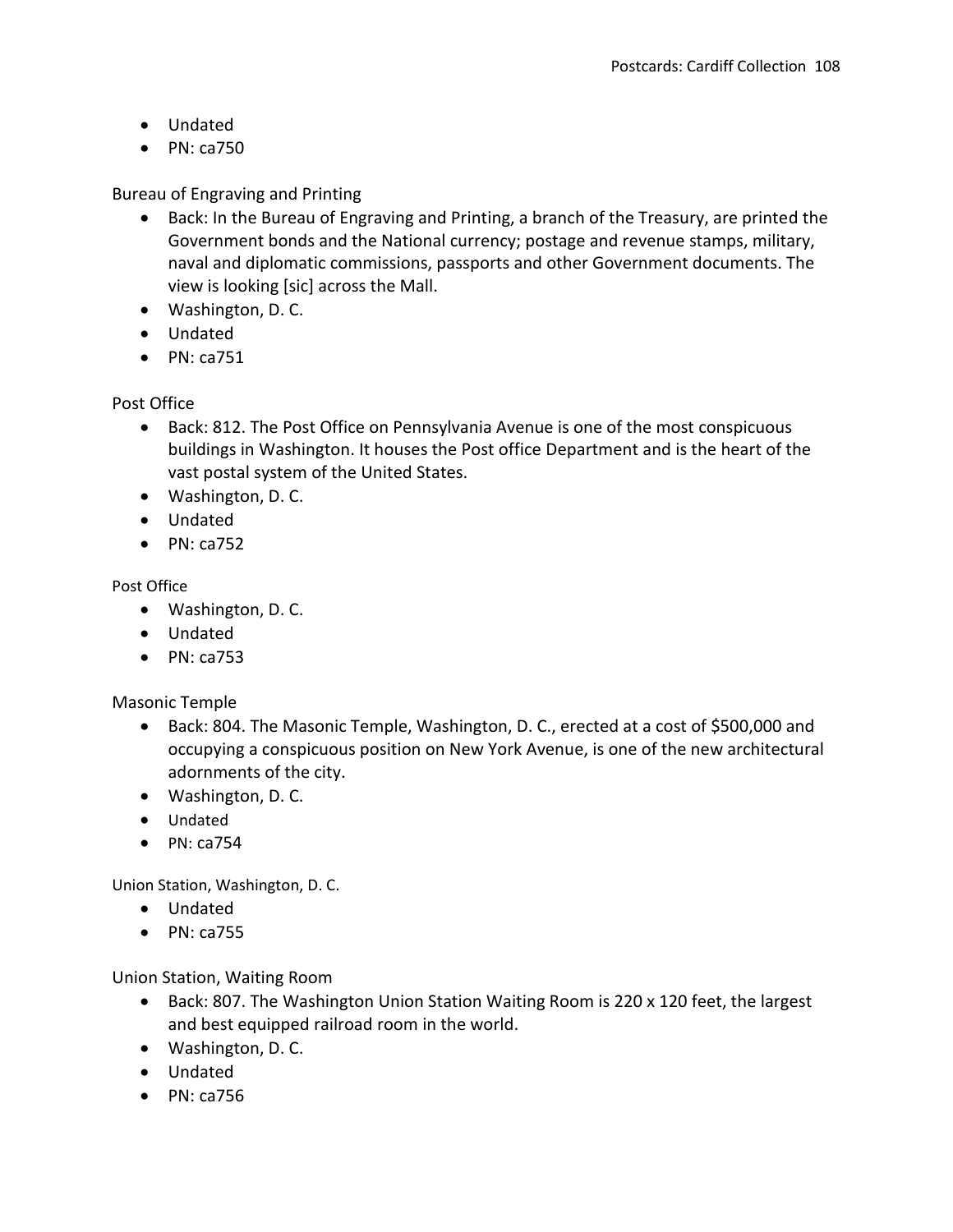The Continental Memorial Hall, Washington, D. C.

- Back: The Continental Memorial Hall was erected by the National Society of the D. A. R. at  $17<sup>th</sup>$ and D Streets. Approximated cost \$350,000.
- Undated
- $\bullet$  PN: ca757

Memorial Continental Hall, Washington, D. C. erected by the National Society of the Daughters of the American Revolution.

- Letter on back
- Sent to Mrs. Grant Cardiff
- March 14, 1913
- $\bullet$  PN: ca758

The New Buildings of the Pan American Union, Washington, D. C.

- Front: East and South Fronts, Hall of the Republics, Court Yard (Patio) and Fountain
- Back: The Pan American Union is maintained by the twenty-one American Republics, including the United States, for the development of Pan-American commerce, friendship and peace. This new building, completed in April, 1910, cost \$1,000,000. Officers are John Barrett, Director General, F. J. Yanes, Ass't Director.
- Undated
- Duplicate: 1 of 2
- $\bullet$  PN: ca759

The New Buildings of the Pan American Union, Washington, D. C.

- Front: East and South Fronts, Hall of the Republics, Court Yard (Patio) and Fountain
- Back: The Pan American Union is maintained by the twenty-one American Republics, including the United States, for the development of Pan-American commerce, friendship and peace. This new building, completed in April, 1910, cost \$1,000,000. Officers are John Barrett, Director General, F. J. Yanes, Ass't Director.
- Undated
- Duplicate: 2 of 2
- PN: ca760

Washington Monument

- Washington, D. C.
- Undated
- $\bullet$  PN: ca761

Ford's Theatre, Washington

- Back: 3012. Ford's Theatre, Washington. In Ford's Theatre occurred the assassination of Abraham Lincoln, April 14, 1865. The building is now used for public business.
- Undated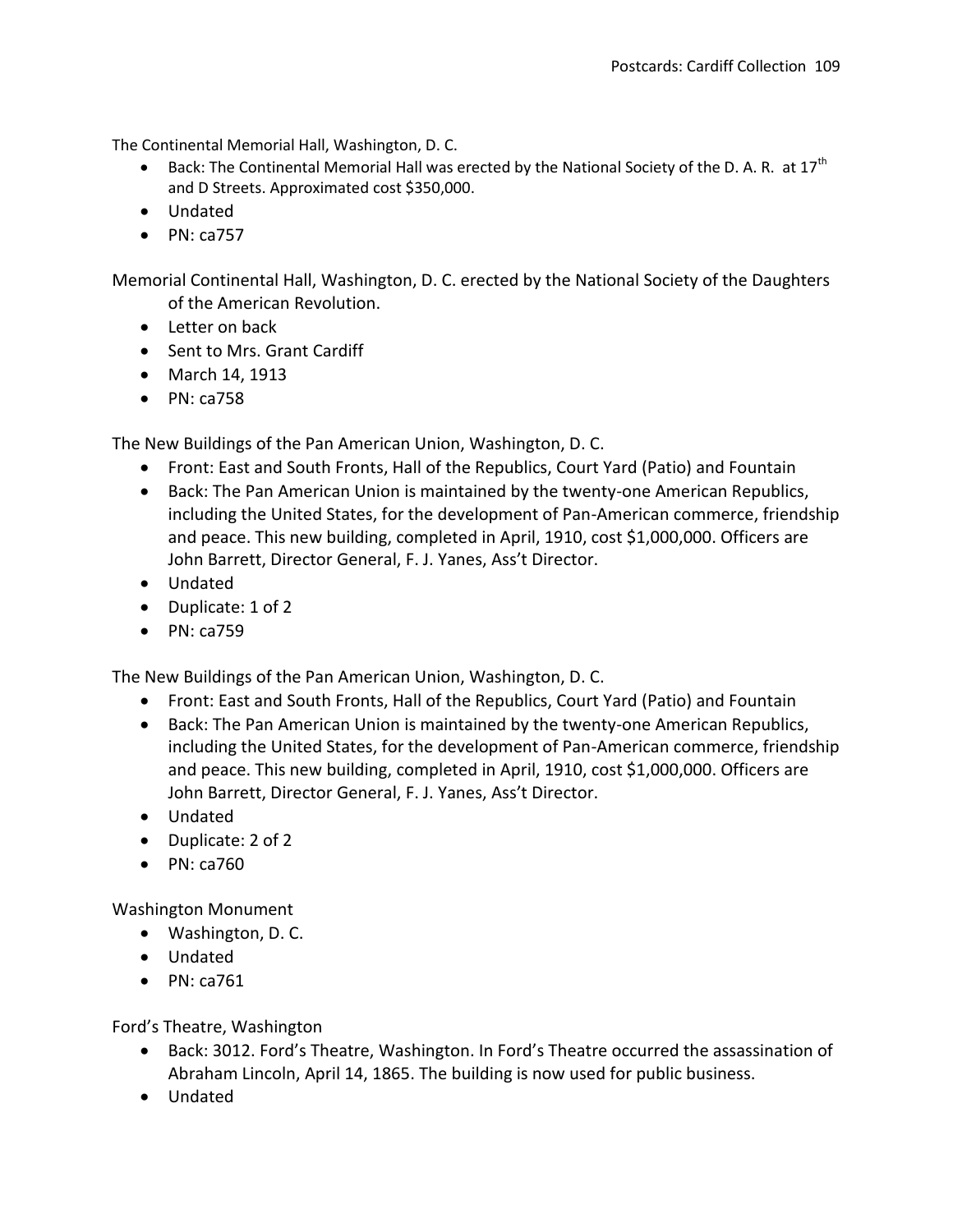$\bullet$  PN: ca762

Soldiers' Home

- Back: 825. The Soldiers' Home is for men of the regular Army honorably discharged after 20 years of service, or disabled by wounds or disease. The Scott Building here shown is named in honor of General Winfield Scott, founder of the Home.
- Washington, D. C.
- Undated
- Duplicate: 1 of 2
- $\bullet$  PN: ca763

Soldiers' Home

- Back: 825. The Soldiers' Home is for men of the regular Army honorably discharged after 20 years of service, or disabled by wounds or disease. The Scott Building here shown is named in honor of General Winfield Scott, founder of the Home.
- Washington, D. C.
- Undated
- Duplicate: 2 of 2
- $\bullet$  PN: ca764

The Scott Key Mansion, Washington, D. C.

- Back: The Key mansion, home of Francis Scott Key, author of the Star Spangled Banner, is located at 3518 M Street, N. W. The one-story annex at right was his law office.
- Undated
- $\bullet$  PN: ca765

Thomas Circle, Washington, D. C.

- Back: The view of Thomas Circle shows Ward's Statue of General George H. Thomas, erected by the Society of the army of the Cumberland; the Luther Memorial Church, in front of which is the Statue of Martin Luther. Fourteenth Street is on the right, Vermont Avenue on the left.
- Undated
- $\bullet$  PN: ca766

Peace Monument, Washington, D. C.

- Undated
- $\bullet$  PN: ca767

Statue of Admiral Farragut

• Back: Statue of Admiral Farragut. This memorial to Admiral David G. Farragut in Farragut Square, is by Vinnie Ream Hoxie, and the bronze of the heroic figure representing the Admiral standing on the deck of his ship, and the mortars which flank it, were cast from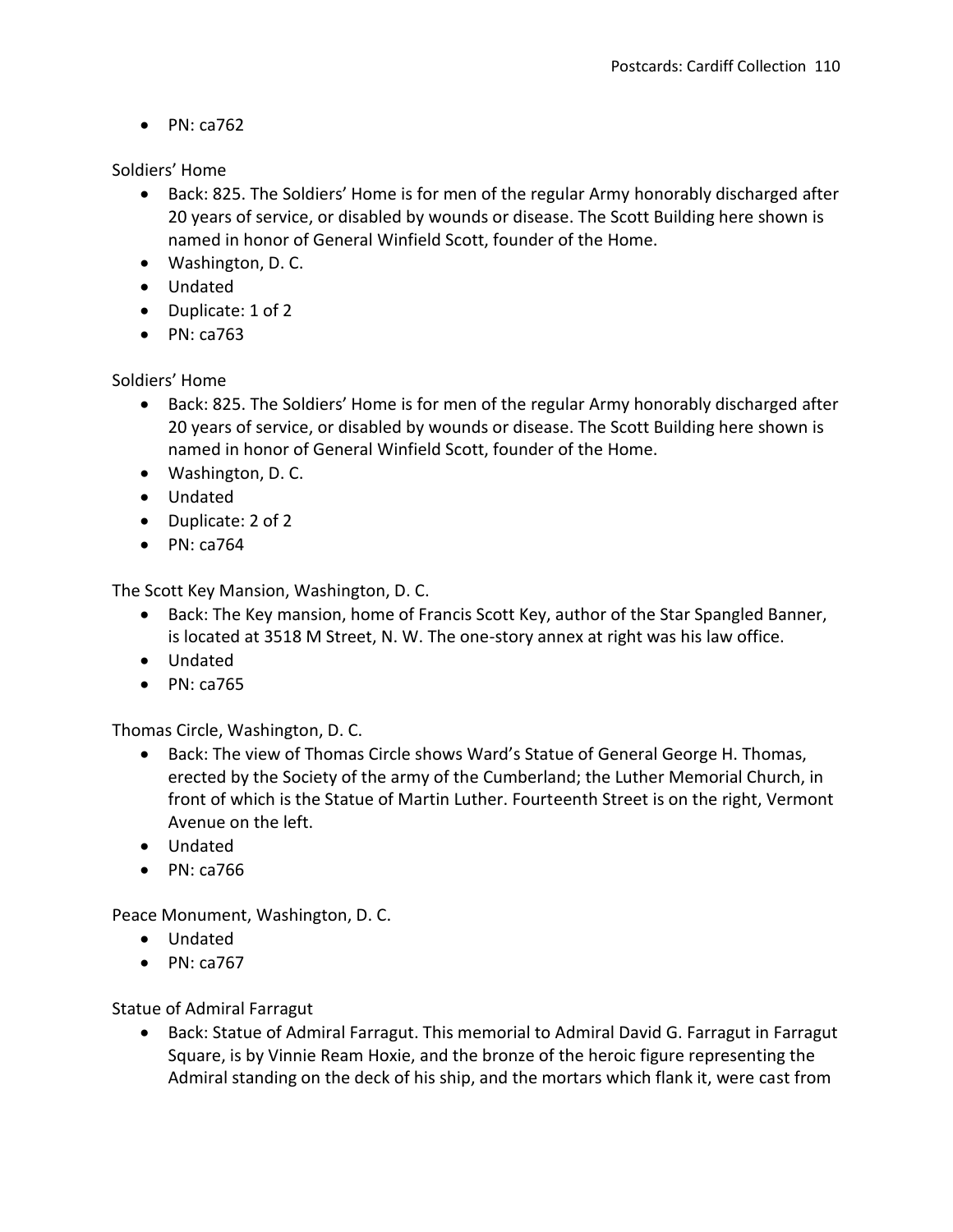the guns of the Admiral's famous flagship the "Hartford." The statue was dedicated in April, 1881 and cost \$25,000.

- Washington, D. C.
- Undated
- $\bullet$  PN: ca768

Jackson Statue, Washington, D. C.

- Undated
- Duplicate: 1 of 2
- $\bullet$  PN: ca769

Jackson Statue, Washington, D. C.

- Undated
- Duplicate: 2 of 2
- $\bullet$  PN: ca770

Lafayette Monument, Washington, D. C.

- Undated
- $\bullet$  PN: ca771

2264. Lafayette Statue, Washington, D. C.

- Undated
- $\bullet$  PN: ca772

McClellan Statue and Connecticut Highlands Statue, Washington, D. C.

- Undated
- $\bullet$  PN: ca773

Albert Pike Statue, Washington, D. C.

- Back: Albert Pike, lawyer and author, was born in 1809 and died 1891. The Monument is a memorial in honor of his eminent services to Masonry.
- Undated
- $\bullet$  PN: ca774

Washington Harbor and Potomac River

- Back: Washington Harbor and Potomac River. Looking south from Washington Monument towards Alexandria and Mt. Vernon. The view shows Mt. Vernon and Norfolk Steamboat Landings. The railroad bridge "Gateway" to the South, War College on the Pont. Potomac Park, Virginia hills on right and Maryland hills.
- Washington, D. C.
- Undated
- $\bullet$  PN ca775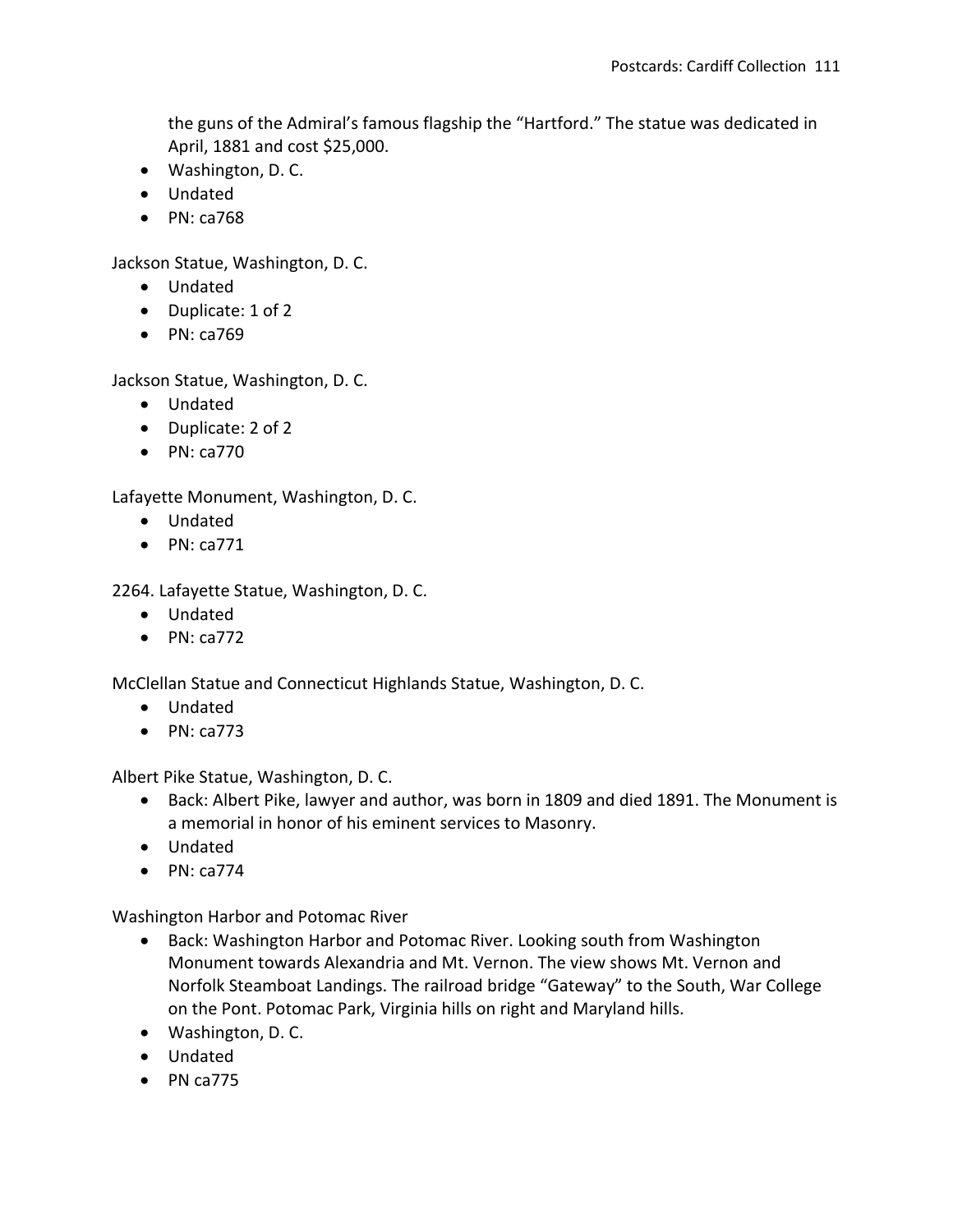# **Wisconsin**

State Historical Library Building, University of Wisconsin

- Madison, WI
- Letter on back
- Sent to Mrs. Ida M. Cardiff
- July 3, 1911
- PN: 918

# **Wyoming**

Cloud Peak, 13,399 Ft. Apex Big Horn Mts. Wyo.

- Letter on back
- Sent to Mrs. Ida Cardiff
- October 4, 1912
- $\bullet$  PN: ca776

# **Foreign**

# **Algiers**

66. Scènes et Types. Mauresque d'Alger dans son Intérieur

- **•** Algiers, Africa
- **•** Letter on back
- Sent to Mr. H. E. Brewington
- July 16-22, 1926
- $\bullet$  PN: ca777

# Brazil

Rio de Janeiro, Office of McLaughlin & Co.

- Rio de Janeiro, Brazil
- Undated
- $\bullet$  PN: ca778

# Loading McLaughlin's Coffee at Santos

- Brazil
- Undated
- PN: ca779

#### Canada

Valley of the Peaks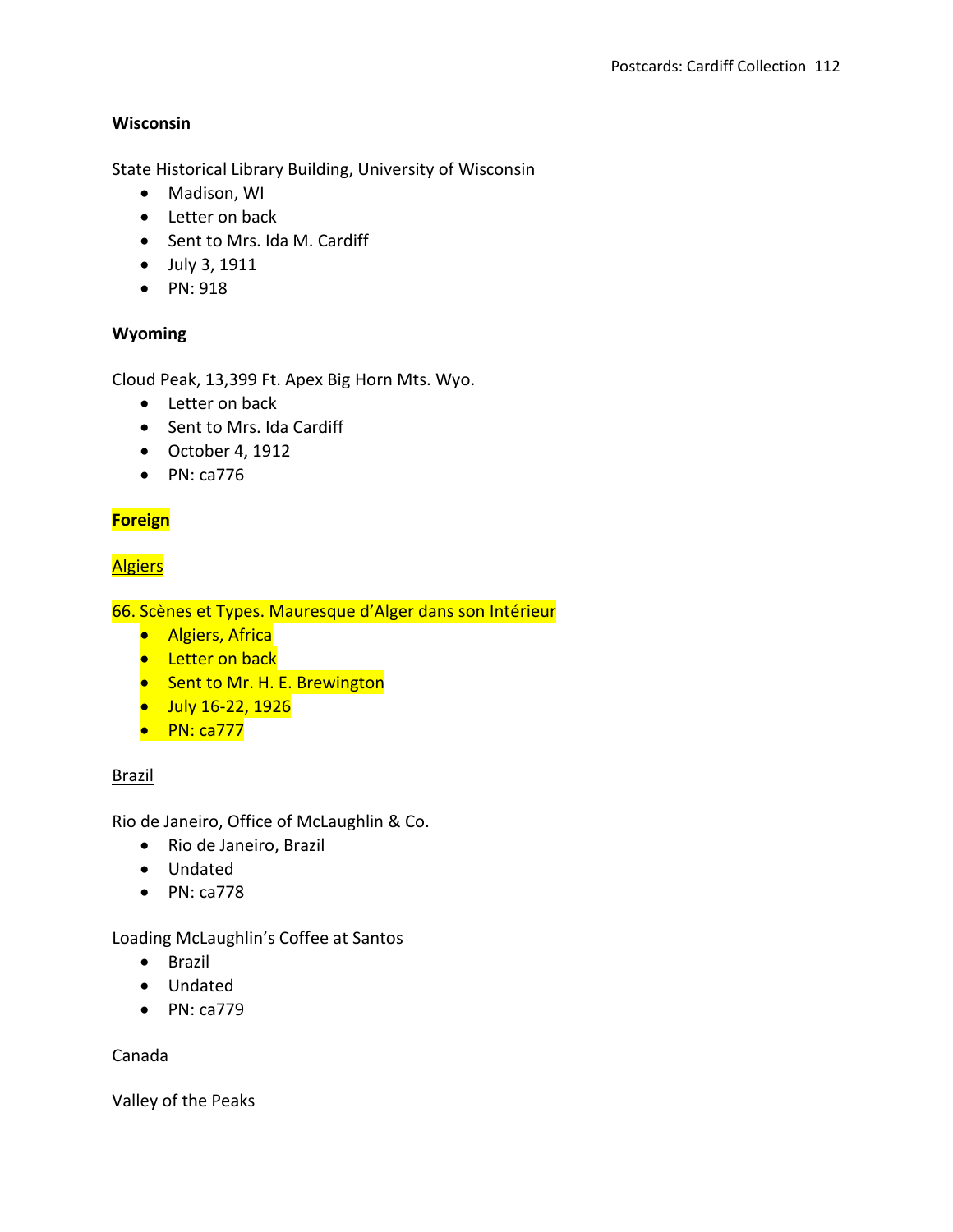- Alberta, Canada
- Copyright 1903
- PN: ca780

6429. First Safety Switch, Warta Canyon, B.C.

- British Columbia, Canada
- Copyright 1902
- Undated
- $\bullet$  PN: ca781

889 – Tunnel on W. P. & Y. RY., Alaska

- Front: Greetings from Atlin, British Columbia's Northland
- British Columbia, Canada
- Undated
- $\bullet$  PN: ca782

His Majesty's Theatre, Guy Street, Montreal

- Undated
- $\bullet$  PN: ca783

Montreal. Chateau de Ramezay.

- Back: The celebrated Chateau de Ramezay was erected in 1705 by Claudide Ramezay, Governor of Montreal, and was long known as Government House. In 1893 it was purchased by the city, and is now a historical museum.
- Undated
- $\bullet$  PN: ca784

Montreal. Victoria Square.

- Back: Victoria Square contains the beautiful bronze statue of Her Majesty, the late Queen Victoria. The Square was originally the old Haymarket, but in 1860 was renamed in honor of the Queen, during the visit of the Prince of Wales (now King Edward VII.) to Montreal.
- Undated
- $\bullet$  PN: ca785

Montreal St. James Cathedral

- Back: St. James Cathedral is the principal place of worship for the Catholics of Montreal. It is of comparatively recent date, having been built to replace the one destroyed by fire. It is modeled after St. Peter's in Rome and the façade is surmounted by statues of Christ and the twelve Apostles.
- Undated
- $\bullet$  PN: ca786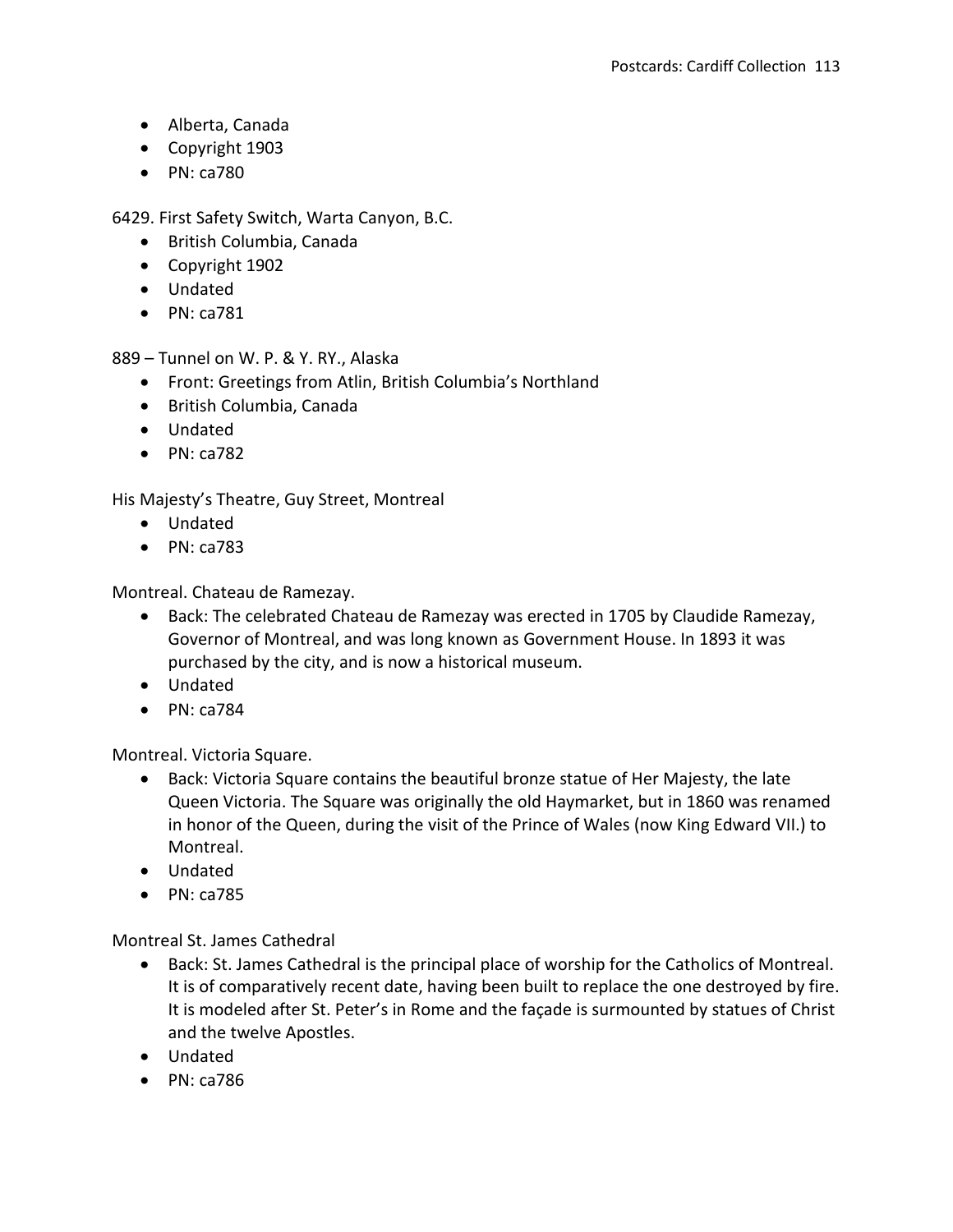St. Pauls [sic] Presbyterian Church, Dorchester Street, Montreal

- Undated
- $\bullet$  PN: ca787

# Montreal. Notre Dame Church

- Notre-Dame Church. The Church of Notre-Dame de Lourdes is one of the leading Roman Catholic places of worship in Canada, and one of his largest in America. It was erected in 1824, to replace the original edifice built in 1672, and was designed by a Canadian architect, after the style of some of the Churches of Venice. Its towers rise to a height of 227 feet and contain an exceptionally fine peal of bells.
- Undated
- $\bullet$  PN: ca788

"Outward Bound." A Deck Scene on the NRL Steamer "Chippewa"

- Niagara Falls, Canada
- Undated
- PN: ca789

Niagara Navigation Co.'s Steamer "Cayuga"

- Undated
- $\bullet$  PN: ca790

No. 921. "Maid of the Mist" leaving Dock for Trip to the Falls

- Undated
- $\bullet$  PN: ca791

No. 909. Whirlpool Rapids, Niagara Falls

- Undated
- $\bullet$  PN: ca792

Rustic Bridge to Willow Island, Niagara Falls

- Undated
- $\bullet$  PN: ca793

Monument to Capt. Hull and Nine Unknown American Soldiers. Lundy's Lane Battle Ground.

- Front: Historical I. War of 1812-1814.
- Niagara Falls, Canada
- Undated
- $\bullet$  PN: ca794

Monument at Niagara Falls, Canada to Laura Secord Heroine of the Battle of Beaver Dam.

- Front: Historical III. War of 1812-1814.
- Undated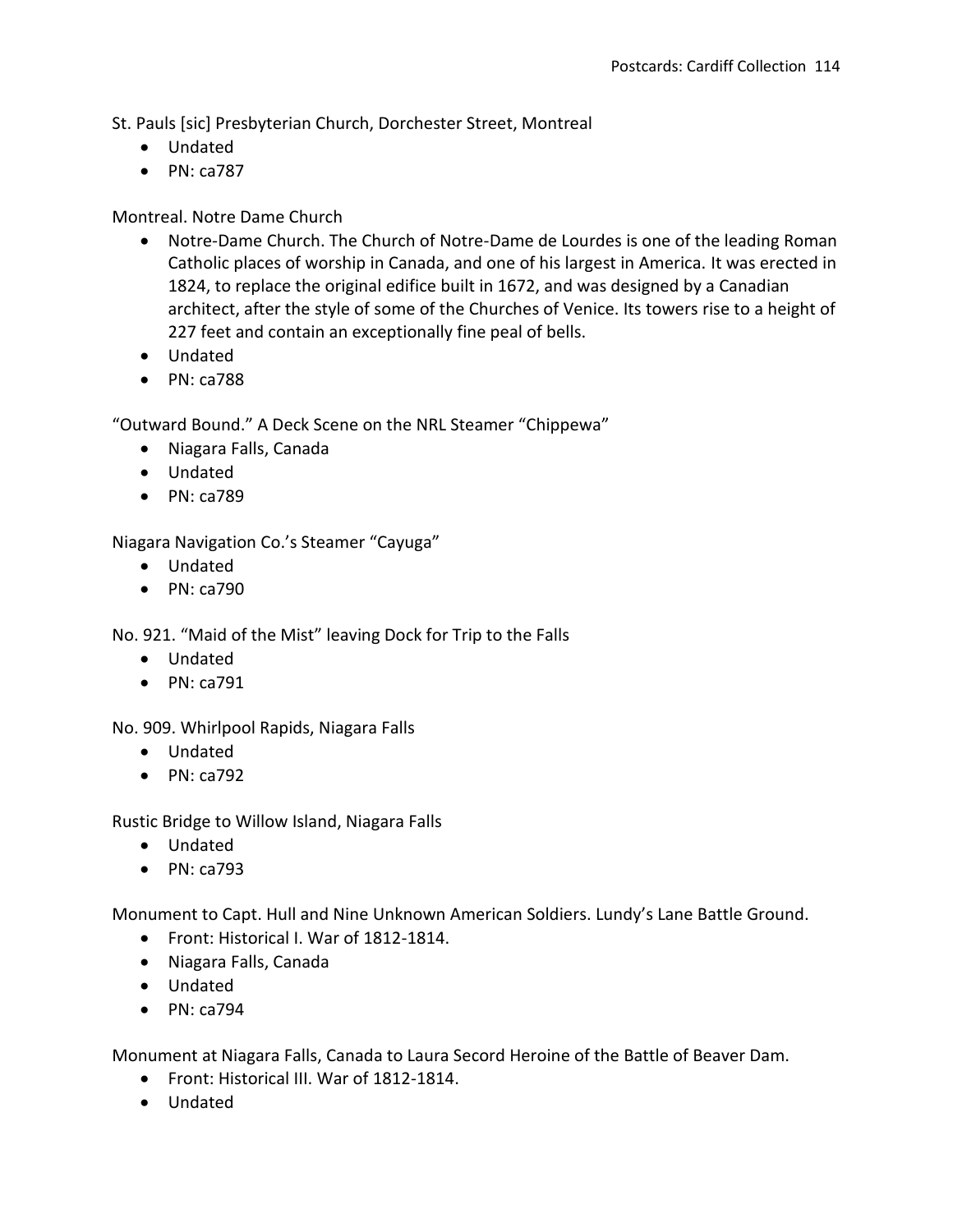- See this website for information on Laura Secord: <http://www.rootsweb.ancestry.com/~canmil/1812/bios/laura.htm>
- PN: ca795

Clifton House

- Niagara Falls, Canada
- Undated
- PN: ca796

Indian Legend, Niagara Falls

- Front: For here they gathered once a year, / With festive dance and savage cheer, / And sacrificed without a tear, / The fairest of the tribe. – R. L. Johnson
- Undated
- $\bullet$  PN: ca797

#### Brock's Monument

- Queenstown Heights, Canada
- Undated
- PN: ca798

Cenotaph on Battlefield of Queenstown Heights

- Undated
- PN: ca799

City Hall, Regina, Sask.

- Regina, Saskatchewan, Canada
- Letter on back
- Sent to Mrs. Ida M. Cardiff
- Undated
- $\bullet$  PN: ca800

Parliament Buildings

- Toronto, Canada
- Undated
- $\bullet$  PN: ca801

Toronto from Parliament Buildings

- Undated
- $\bullet$  PN: ca802

Metropolitan Church and Bond Street

- Toronto, Canada
- Undated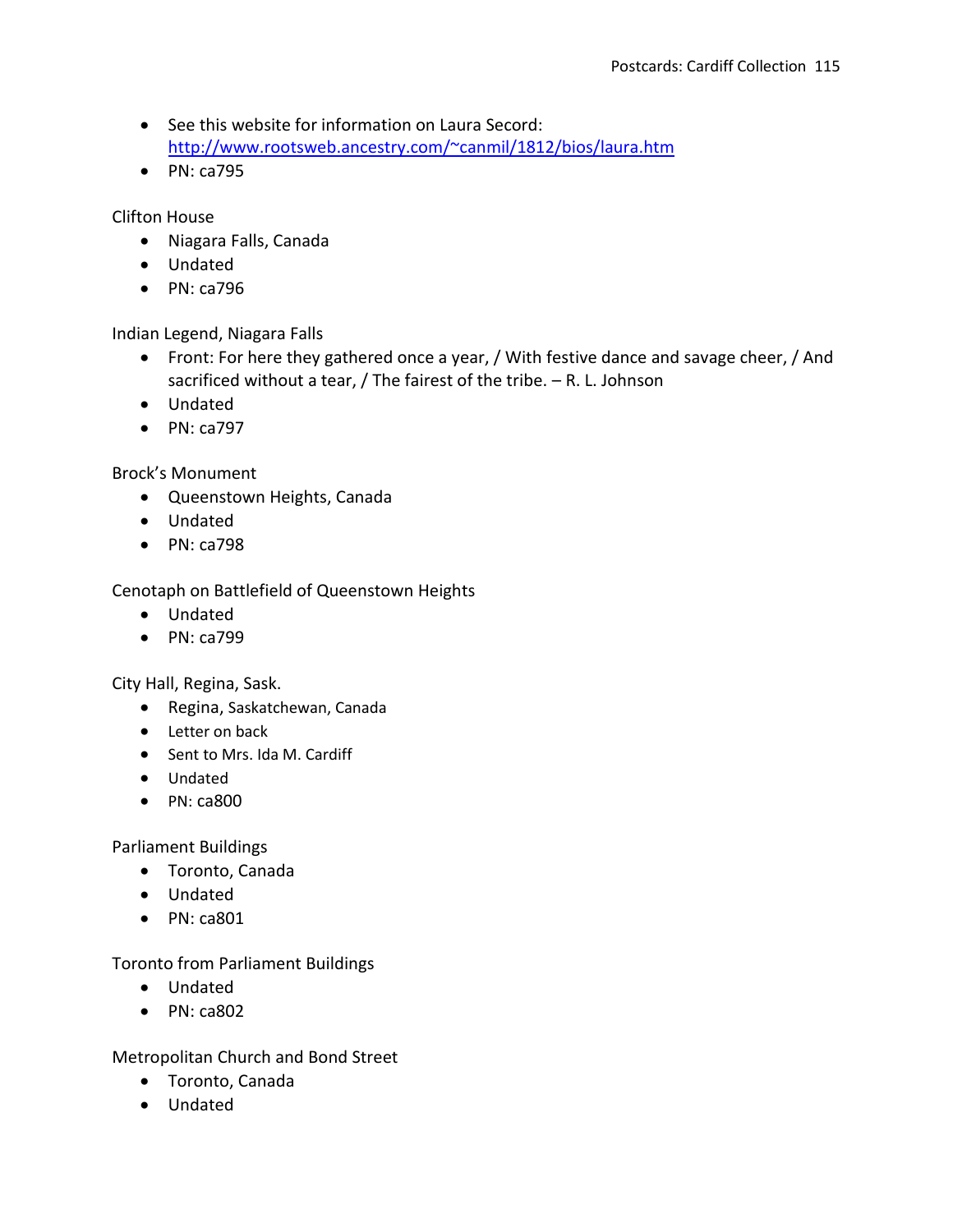$\bullet$  PN: ca803

St. James Square Presbyterian Church

- Toronto, Canada
- Undated
- Damaged: part of picture missing on front
- $\bullet$  PN: ca804

Normal School

- Toronto, Canada
- Undated
- $\bullet$  PN: ca805

Toronto University: Queen's Park Entrance

- Undated
- PN: ca806

Arrival at Niagara Boat at Toronto, Canada

- Undated
- $\bullet$  PN: ca807

Old Mill on the Humber

- Toronto, Canada
- Undated
- PN: ca808

Nature Study, High Park, Toronto

- Undated
- PN: ca809

Canadian Rockies, Illecillewaet, Glacier from the Railway

- Back: Illecillewaet Glacier from the Railway. One of the chief attractions for tourists is the Illecillewaet Glacier, and, while not the largest in the Canadian Rockies, it is the most accessible in every war representative of these interesting natural phenomena. A trip across its face leaves a lasting impression on one's memory, The Illecillewaet River takes its rise from this great glacier of the Selkirks.
- Undated
- $\bullet$  PN: ca810

#### Denmark

Köbenhavn. Thorvaldsens Museum.

Copenhagen, Denmark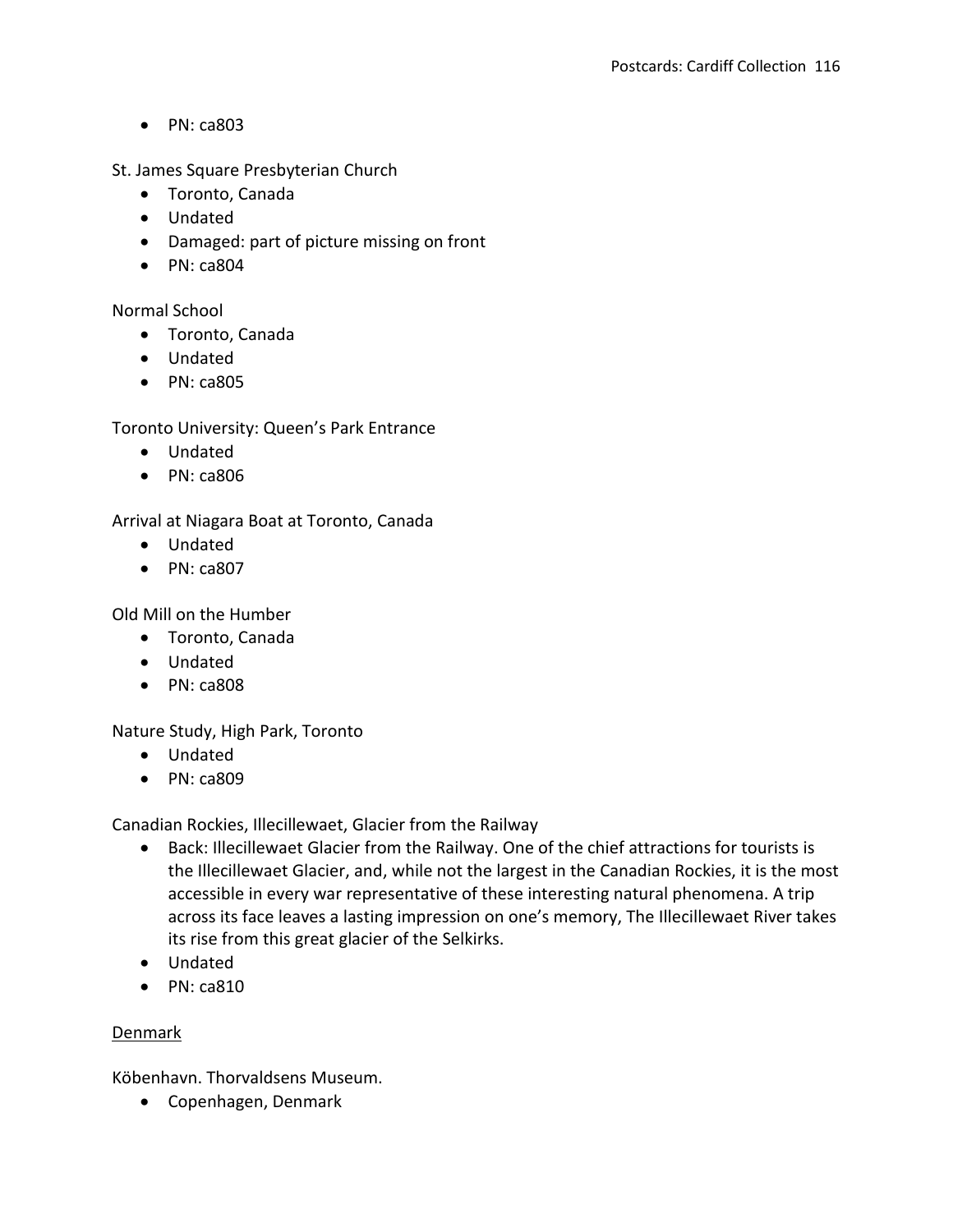- Letter on back
- Sent to Mrs. Ida M. Cardiff
- July 22, 1912
- $\bullet$  PN: ca811

Hilsen Fra Sogn

- Denmark?
- Translates as "Greetings from the Parish" in Danish.
- Undated
- $\bullet$  PN: ca812

Aksee Skoogerd, The Danish Violinist.

- Front: Title difficult to read
- Denmark?
- Sent to R. Carter, Pres.
- $1911$
- $\bullet$  PN: ca813

# **Germany**

Berlin. Schloss und Schlossbrücke.

- Berlin, Germany
- Letter on back
- Sent to Mrs. Ida M. Cardiff
- Undated
- $\bullet$  PN: ca814

# Holland/Netherlands

Wind saw-mills in the Zaan district (North Holland) the centre of the Dutch wood-sawing industry

- Looks like it was a cardboard cut-out, not a postcard.
- Undated
- $\bullet$  PN: ca815

5572. The Fisherman's Wife

- Holland?
- Undated
- $\bullet$  PN: ca816

# **Ireland**

The Cathedral, Ennis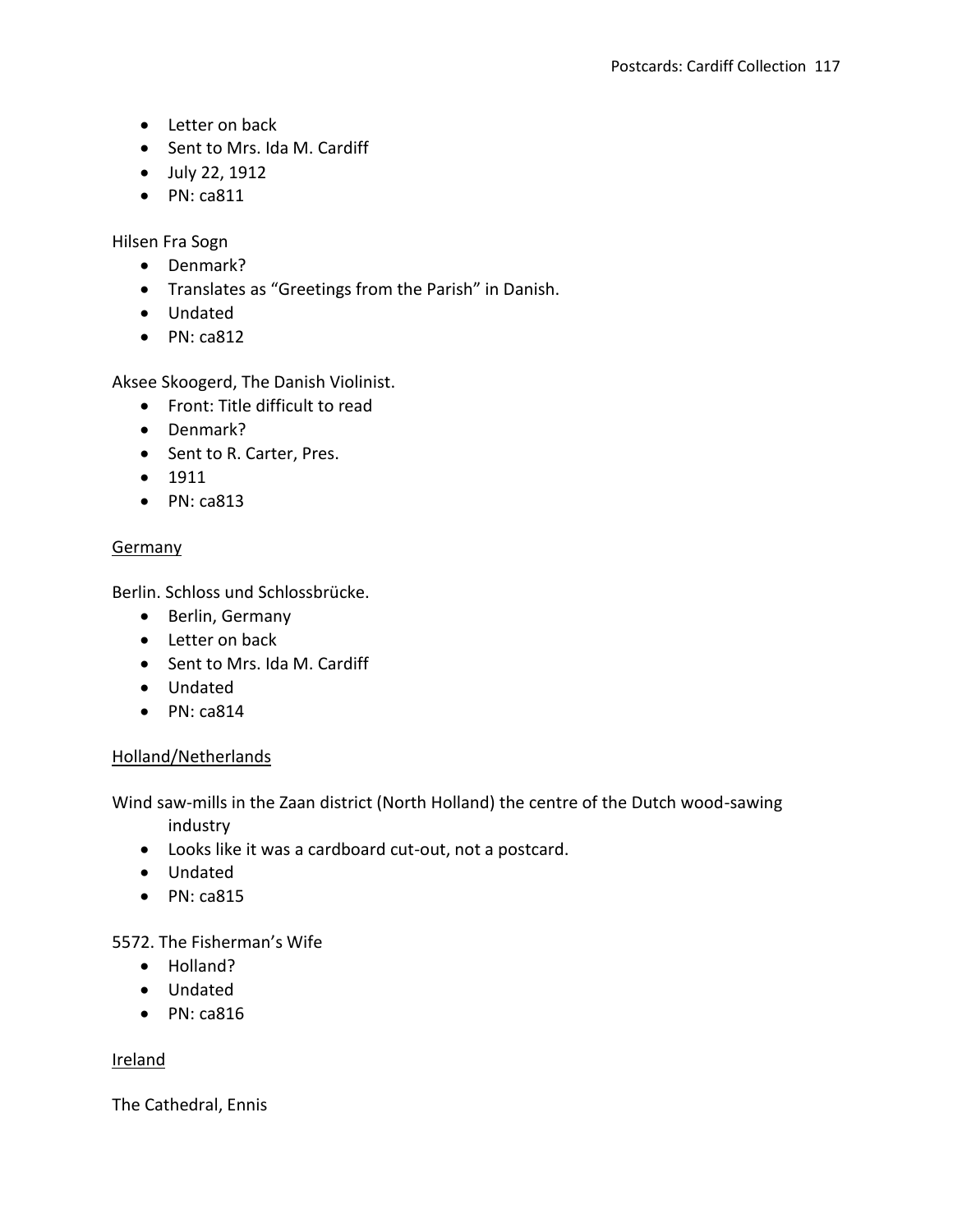- Ennis, Ireland
- Letter on back
- Sent to Mr. Walter Lobe
- Undated
- $\bullet$  PN: ca817

Dinis Island [sic], Killarney

- Front: When breezes are soft and skies are fair.  $-$  W. C. Bryant
- Back: Dinis Island (properly Dine-iske, "The beginning of the waters") is a well-wooded island situated at the junction of the Middle or Muckross Lake with the Lower Lake of Killarney. On it is situated "O'Sullivan's Punch Bowl." This islet is a favourite visitingplace with tourists, as it affords a very fine view of the lakes and vicinity.
- Letter on back
- Sent to Ida M. Cardiff
- $\bullet$  December 13, 1913
- $\bullet$  PN: ca818

# Istanbul

Les Eaux Douces d'Europe (?)

- Constantinople, Istanbul
- Letter on back
- Sent to Mrs. Grant Cardiff
- March 22-23, 1912
- PN: ca819

# **Italy**

St. Marco's Canal, Island of St. George Maggiore

- Venice, Italy
- Undated
- $\bullet$  PN: ca820

Corner of the Grand Canal at Mazzorbo

- Venice, Italy
- Undated
- $\bullet$  PN: ca821

# Japan

Visteria at Kameido in Tokio

- Tokyo, Japan
- Letter on back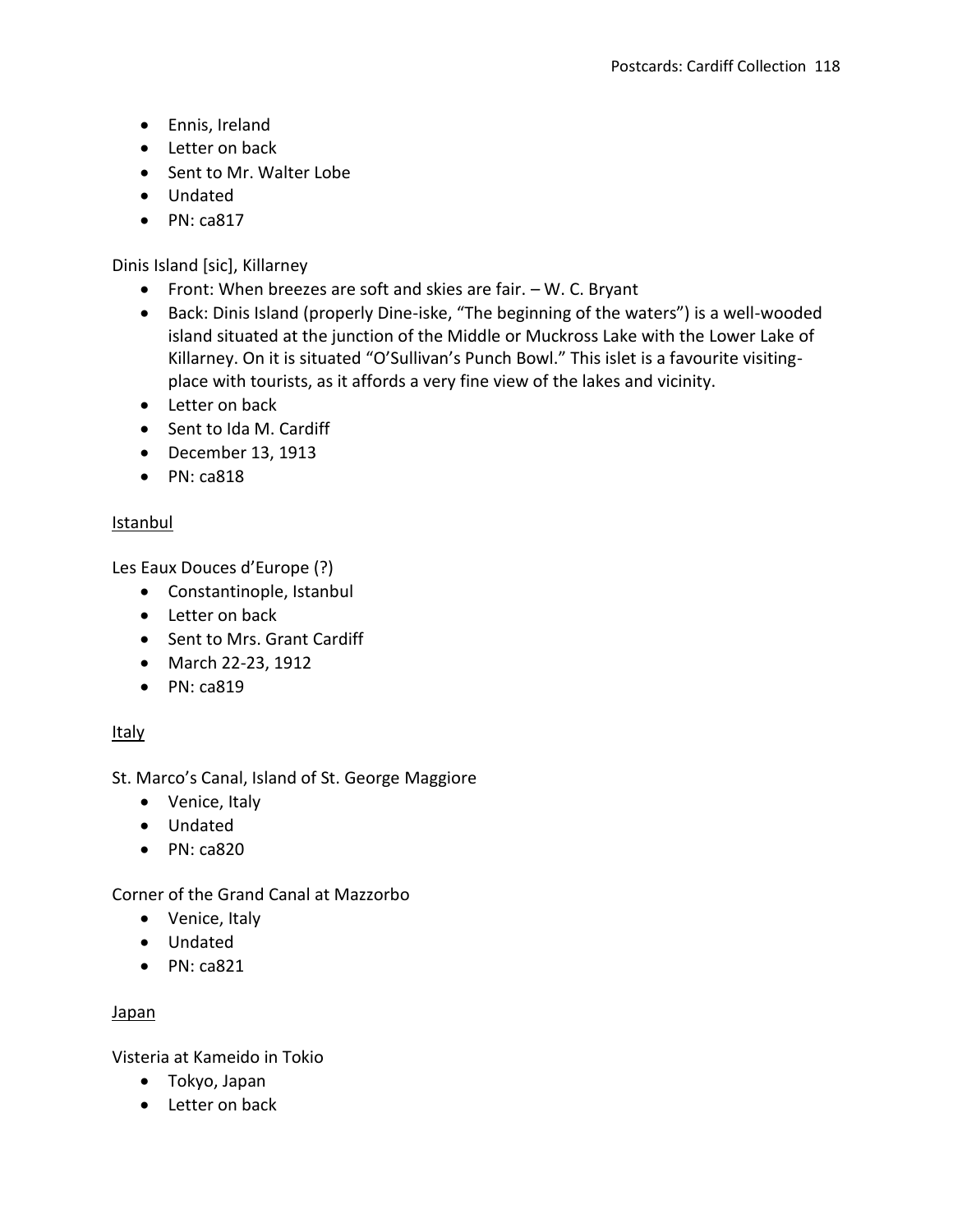- Sent to Mrs. Grant Cardiff
- April 24-26, 1912
- $\bullet$  PN: ca822

#### **Luxemburg**

Adolfbrücke

- Front: 1914-1915. Spannweite 84 m.
- Letter on back
- Sent to Miss Elmyne Cardiff
- December, c.1915
- $\bullet$  PN: ca823

# Madeira Island

Madeira, Funchal from the East

- Letter on the front
- Sent to Mrs. Ida M. Cardiff Family
- April 9, 1904?
- $\bullet$  PN: ca824

#### Philippines

In the Philippines, Ande Monument, Manila

- Front: Ande Monument, Minila. This monument was erected in honor of the famous Spanish patriot, Ande.
- Undated
- $\bullet$  PN: ca825

In the Philippines. An Old Spanish Gateway,

- Front: An Old Spanish Gateway. This present wall of Manila, of which this gateway is a part was built 130 years ago. The original wall of Manila was built in 1595.
- Undated
- $\bullet$  PN: ca826

In the Philippines. Shrine at Zambooanga.

- Shrine at Zambooanga. This shrine was built in the wall of the old Spanish fort in the early part of the eighteenth century, in honor of a sentry whose dream turned a probable massacre by Moros into a Spanish victory.
- Undated
- $\bullet$  PN: ca827

In the Philippines. On the Mindanao trail.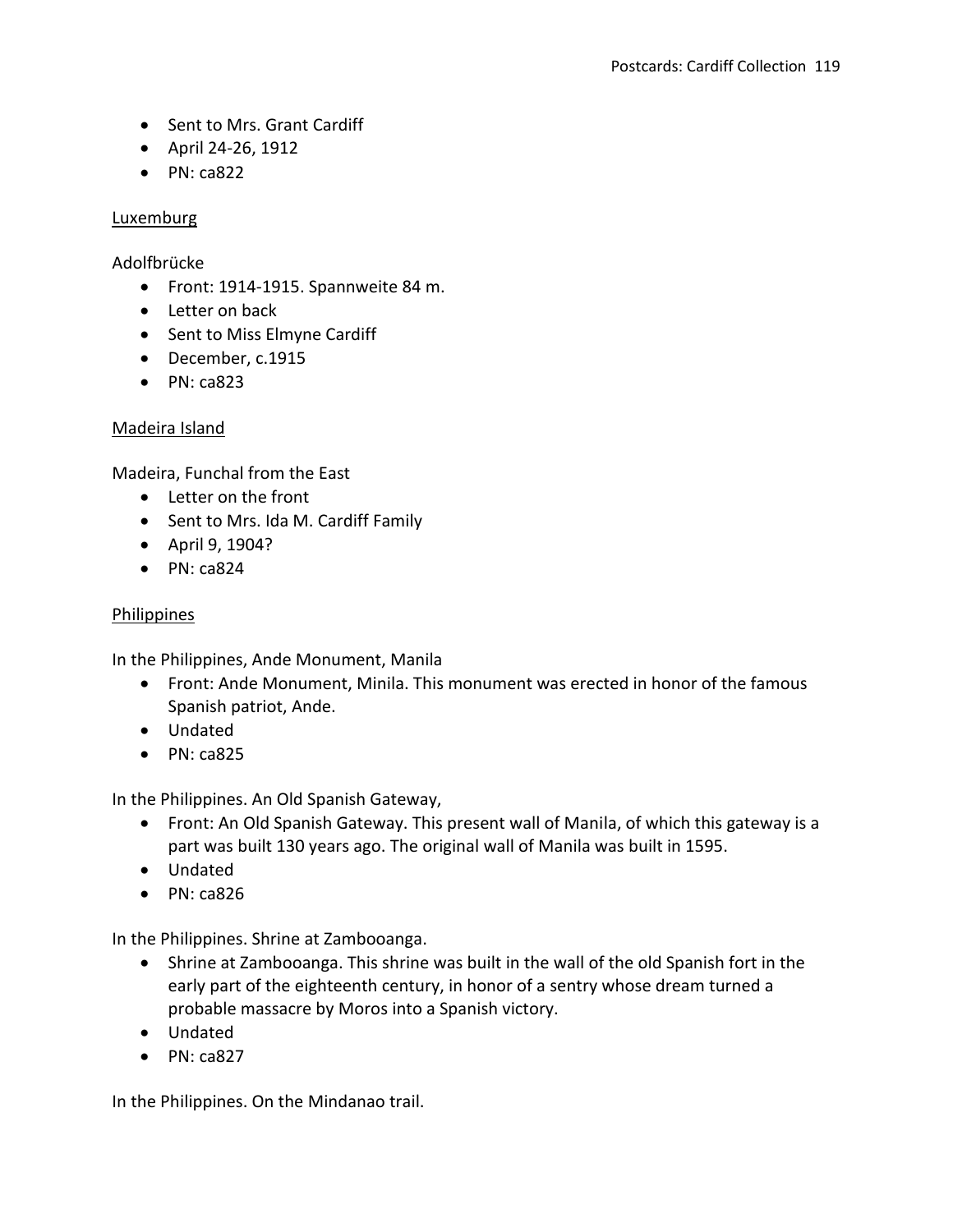- On the Mindanao trail. The Mindanao trail is the most famous in the Philippines because more United States soldiers lost their lives in it's [sic] construction than in the building of any other road. Mindanao is inhabited by Moros and is the wildest island in the Philippines.
- Undated
- $\bullet$  PN: ca828

In the Philippines. The San Juanico Straits.

- The San Juanico Straits. The San Juanico straits separates the islands of Samar and Leyte. Regarded as the most picturesque part of the Philippines Islands.
- Undated
- $\bullet$  PN: ca829

#### Spain

Royal Banner of Spain

- Front: Under which Columbus sailed and which he planted on the shores of the new World, Friday, October 12, 1492, the first fully authenticated flag to float over the soil of the Western Hemisphere. The golden castles on the red fields stand for Castile; the red lions on the white fields stand for Leon, two important Spanish provinces of that time.
- Undated
- $\bullet$  PN: ca830

#### Sweden

#### Öland.

- Sweden?
- Letter on back
- Sent to Mrs. Ida M. Cardiff
- Undated
- $\bullet$  PN: ca831

# **Unknown / Miscellaneous**

[Building]

- Undated
- $\bullet$  PN: ca832

[Painting of two boats]

- Posted in Clinton
- Letter on back
- Sent to Ida M. Cardiff
- October 14, 1908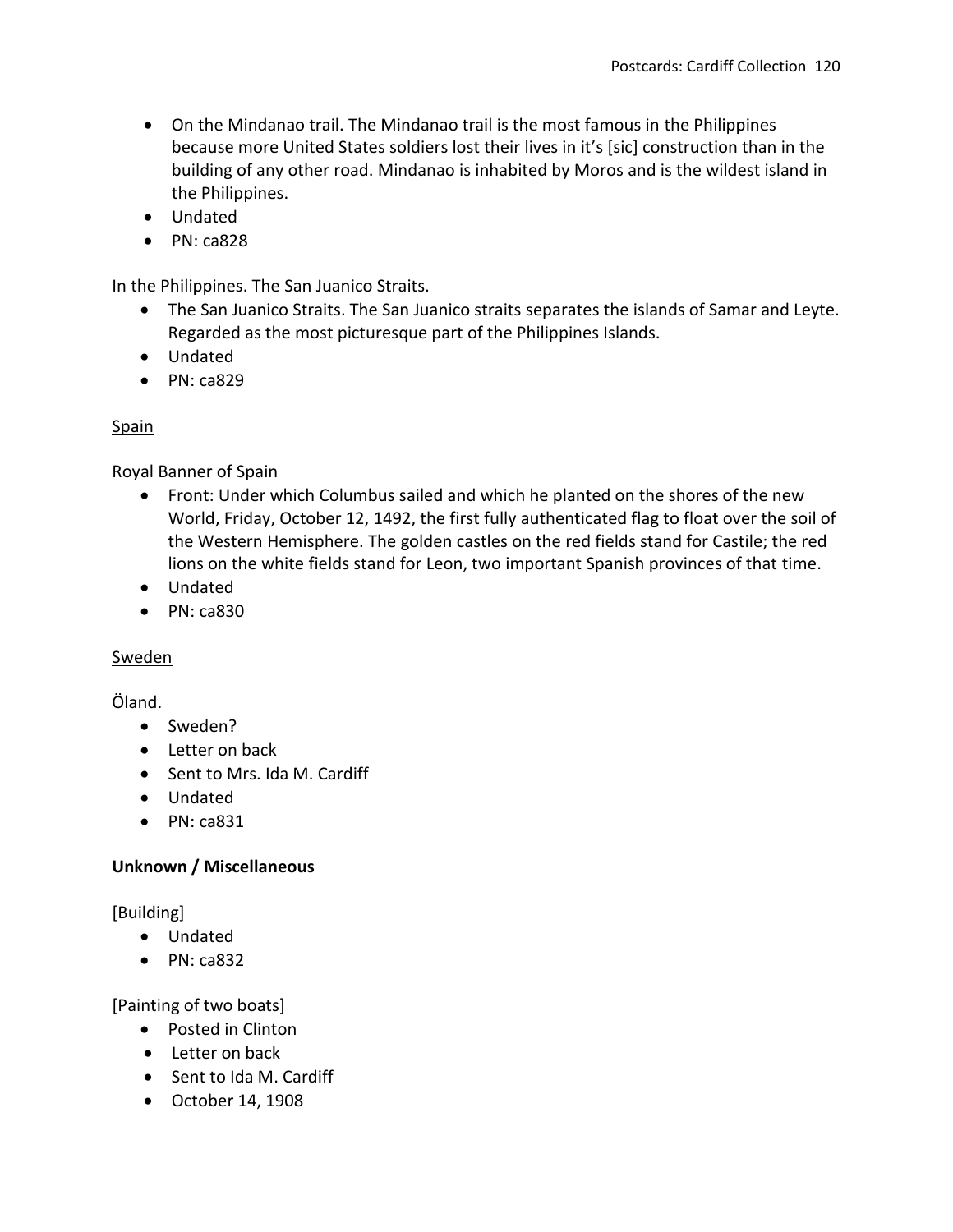• PN: ca833

[Man and woman in carriage]

- Undated
- $\bullet$  PN: ca834

[Garden and gazebo]

- Undated
- PN: ca835

270. By Night

- Letter on front
- Sent to Mrs. Grant Cardiff
- Undated
- PN: ca836

I am spending my last penny for you. –

- Undated
- $\bullet$  PN: ca837

Come On, The More the Merrier

- Undated
- $\bullet$  PN: ca838

I Miss You So

- Undated
- PN: ca839

Post Toasties – Improved Corn Flakes

- Front: Dear Folks! I am well and happy and full of Post Toasties and hope you are all the same as ever Bobbie.
- Undated
- $\bullet$  PN: ca840

Good Year

- Front: Its [sic] easy to keep happy when you walk on Good Year 'Wingfoot' soles and heels. Hold card level—jiggle or tap it.
- Created in Salt Lake City, Utah
- Undated
- $\bullet$  PN: ca841

**World War I**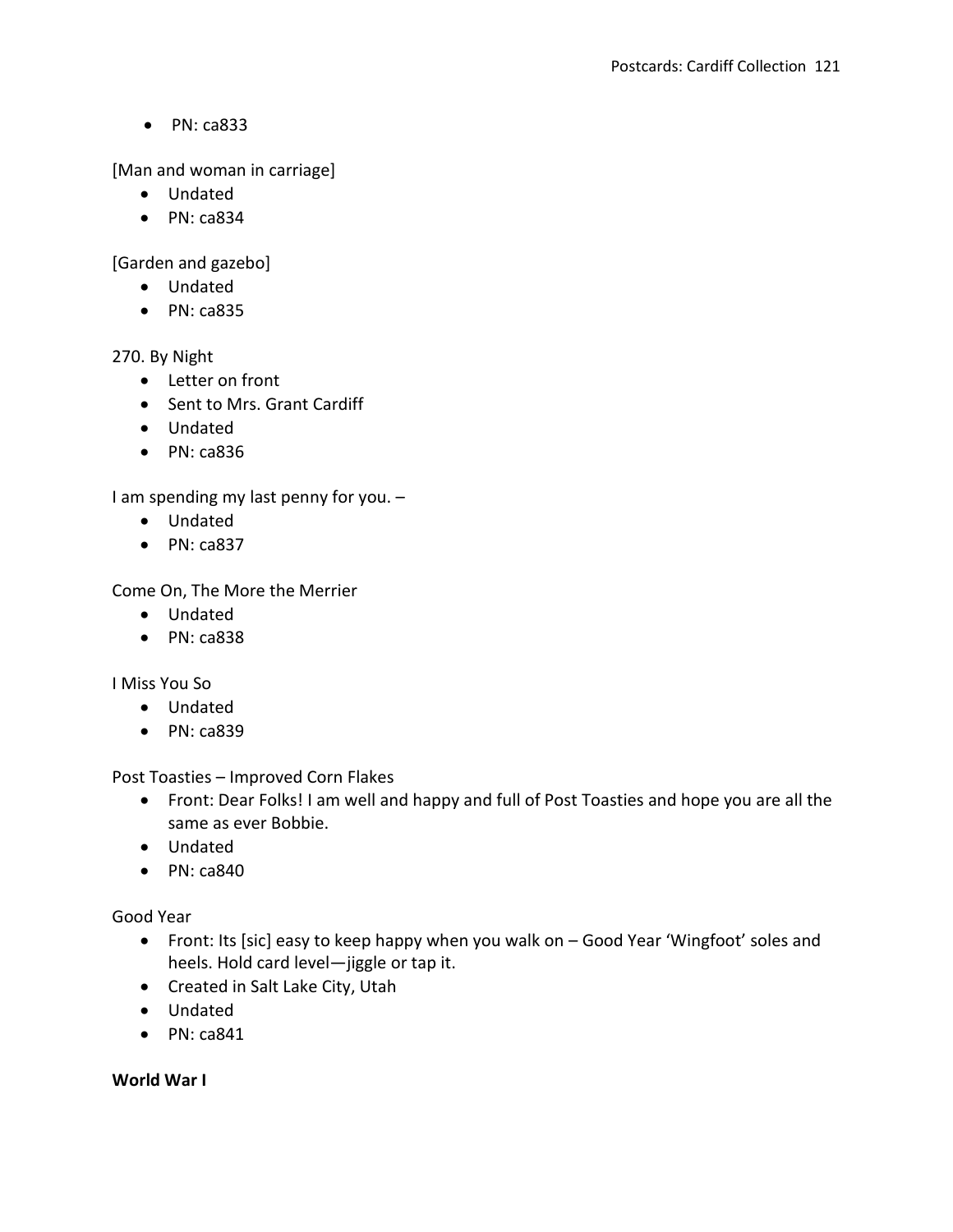I'll bring you back some souvenirs

- Mailed from Houston, TX
- Letter on back
- Sent to Miss Elmyne Cardiff
- May 1, 1918
- $\bullet$  PN: ca842

Hello – Just Got Back

- Front: Compliments of Jewish Welfare Board, United States Army & Navy
- Letter on back
- Sent to Miss Elmyne Cardiff
- Undated
- $\bullet$  PN: ca843

#### **African Americans**

**Warning**: These postcards were originally stored with the Mississippi postcards and are from the early twentieth-century, c. 1900-1925. As one might expect given the period and region, they are often extremely offensive. Proceed with caution.

Horseless Carriage

- Undated
- $\bullet$  PN: ca844

Grinding Sugar Cane

- Undated
- $\bullet$  PN: ca845

Plowing

- Undated
- $\bullet$  PN: ca846

Dipping and Scraping Pine Trees, Turpentine Industry

- Undated
- $\bullet$  PN: ca847

Weighing Cotton on the Plantation

- Undated
- $\bullet$  PN: ca848

Down where the Cotton Blossoms Grow.

- Undated
- $\bullet$  PN: ca849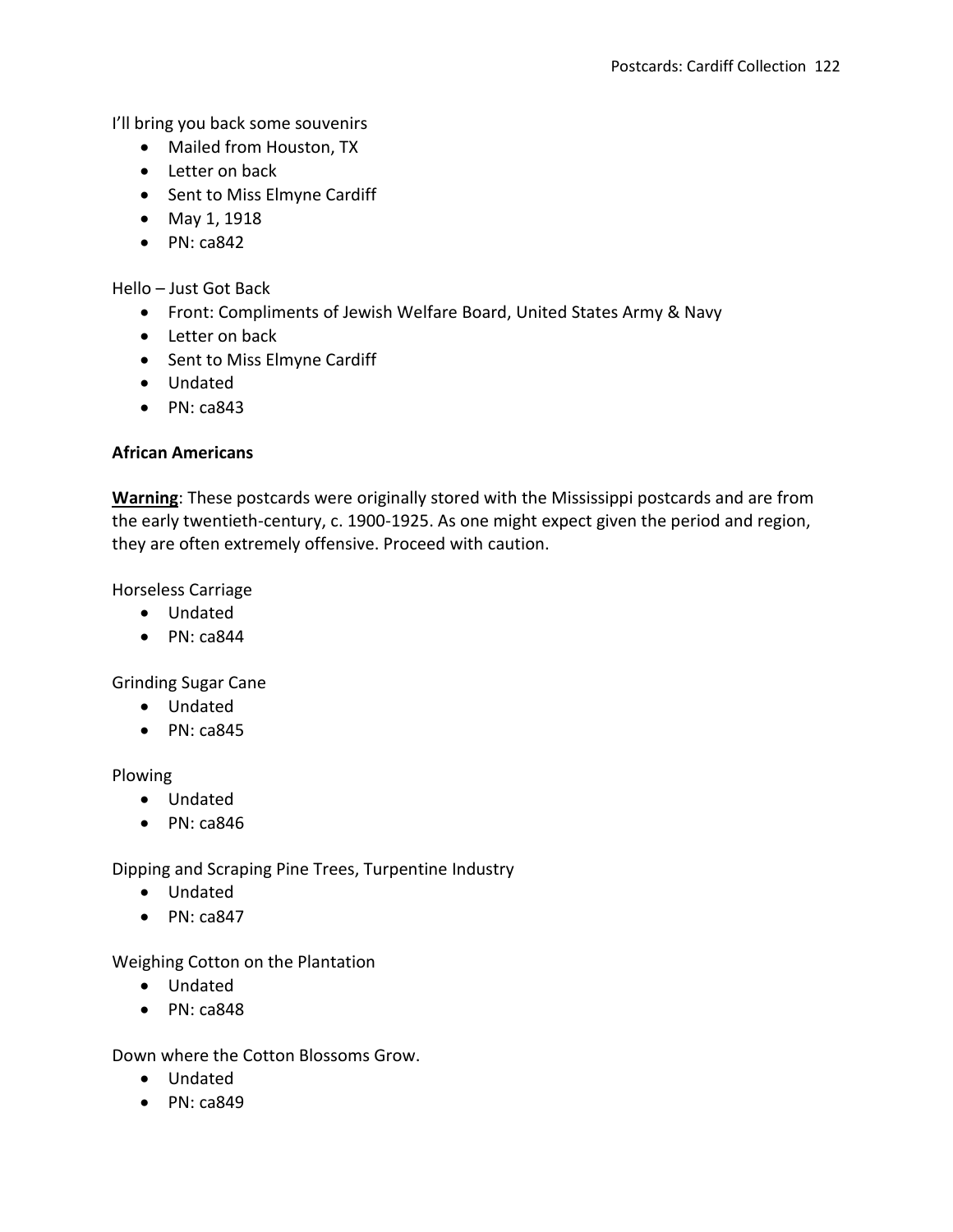Cotton Pickers, Homeward Bound.

- Undated
- PN: ca850

Weighing Cotton at the Planter's Home.

- Undated
- $\bullet$  PN: ca851

# Seven up.

- Undated
- $\bullet$  PN: ca852

Just in from the Field

- Undated
- PN: ca853

My Old Log Cabin

- Undated
- $\bullet$  PN: ca854

# A Typical Negro Home

- Undated
- PN: ca855

Music Hath Charms

- Undated
- PN: ca856

Sweet Contentment

- Undated
- $\bullet$  PN: ca857

At the Old Cabin Door

- Undated
- PN: ca858

Sho' do Love Melons.

- Undated
- PN: ca859

"In the Good Old Summer Time"

Undated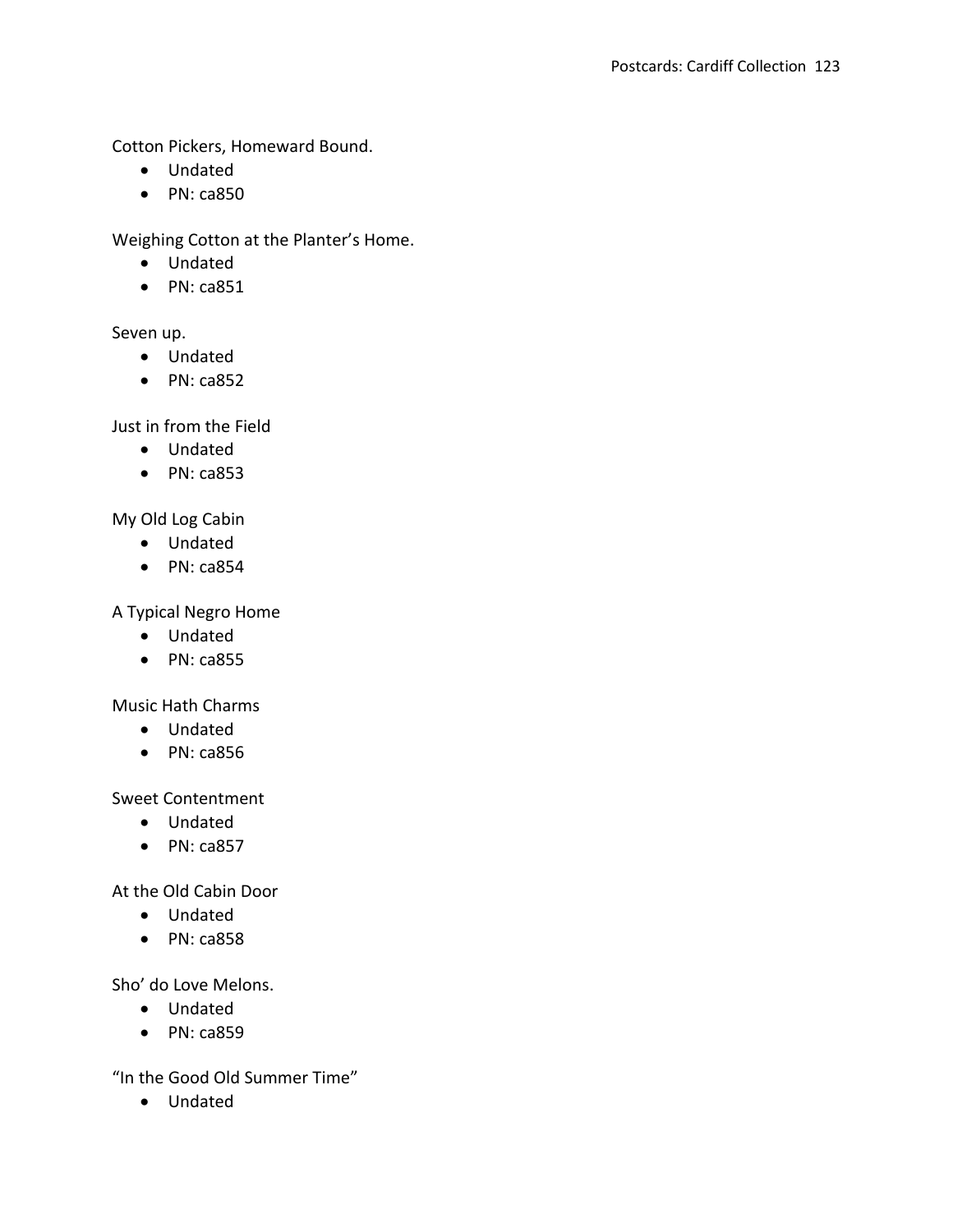• PN: ca860

Solid Comfort

- Undated
- PN: ca861

A Good Old Darkey.

- Undated
- $\bullet$  PN: ca862

No Fudging

- Undated
- PN: ca863

Honey, Does Yo' Lub You' Man?

- Published in Tennessee
- Copyright 1897
- PN: ca864

#### **Native Americans**

G 882. Poor-Um, Ute Brave

- Undated
- PN: ca865

G 884. Pelone. Ute Brave.

- Undated
- PN: ca866

G 885. Pe-Vig-Ee. (Ute)

- Undated
- $\bullet$  PN: ca867

G 886. Pedro. (Ute.)

- Undated
- PN: ca868

G 892. Ex-Chief Elote (Apache).

- Undated
- PN: ca869

G 894. Ute Papoose

Undated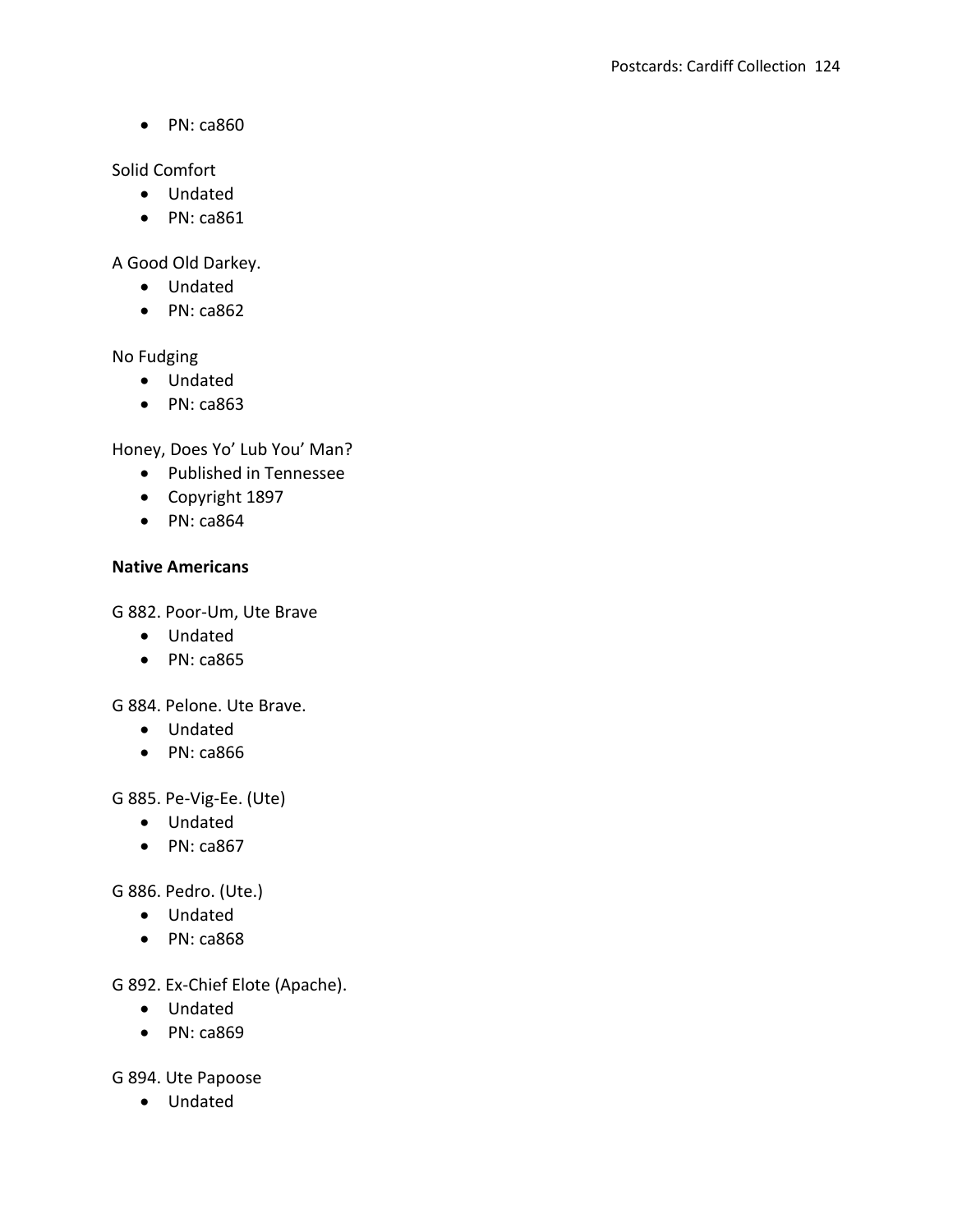$\bullet$  PN: ca870

Going to Market

- Undated
- PN: ca871

5830. Blackfeet Indian Travois, the Indians' Original Mode of Transportation

- Originally stored with Idaho and Montana postcards
- Undated
- $\bullet$  PN: ca872

# **Booklets**

The Postcard booklets are fragile and tear easily. Scanned versions of the images have been provided.

The Hot Springs Arkansas

- Front: Health and Pleasure, owned and controlled by the United States Government (PN: ca919)
- Majestic Hotel (PN: ca873)
- The Arlington Hotel (PN: ca 874)
- Eighteen-Hole Golf Course (PN: ca875)
- Eastman Hotel (PN: ca876)
- Bath House Row and Grand Promenade (PN: ca877)
- St. Joseph's Infirmary, Conducted by the Sisters of Mercy (PN: ca878)
- The Townsend Hotel (PN: ca879)
- Rockafellow Hotel and Bath House (PN: ca880)
- View of Golf Links (PN: ca881)
- Mt. Valley Hotel / The St. Charles (PN: ca882)
- The Moody Hotel and Bath House (PN: ca883)
- High School Building (PN: ca884)
- Marquette Hotel (PN: ca885)
- Great Northern Hotel (PN: ca886)
- The De Soto Springs (PN: ca887)
- Imperial Bath House / Hot Springs Mountain Observatory (PN: ca888)
- One of the Forty-nine Springs (PN: ca889)
- Business Men's League / Milwaukee Hotel (PN: ca890)
- Buckstaff Bath House (PN: ca891)
- Fordyce Bath House (PN: ca892)
- Partial View of Business Section and Famous Bath House Row of Hot Springs (PN: ca893)
- Keeley Institute / Alhambra Bath house (PN: ca894)
- The Hale Bath House (PN: ca895)
- Como Hotel (PN: ca896)